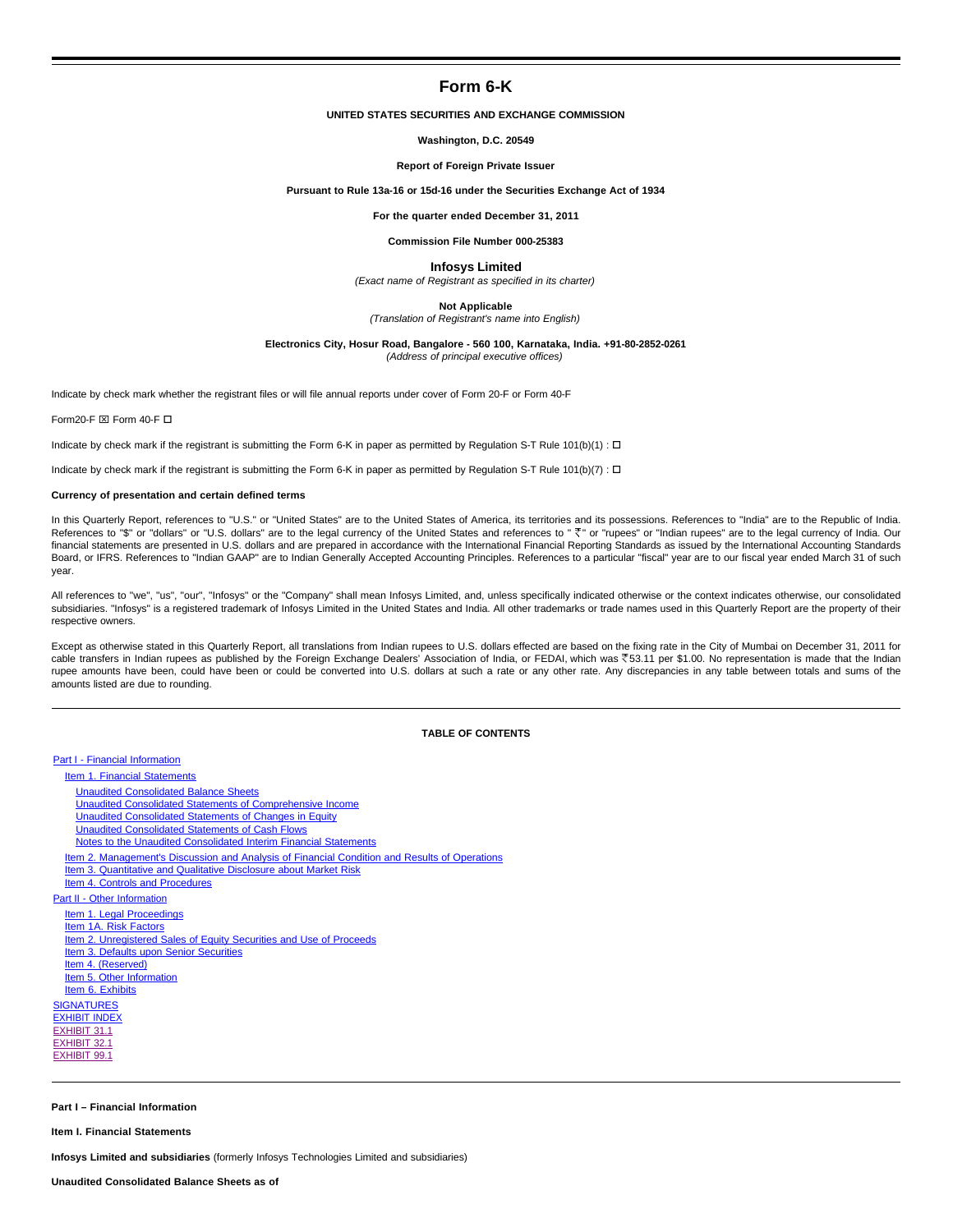|                                                                                                                                            |              | (Dollars in millions except share data) |                          |
|--------------------------------------------------------------------------------------------------------------------------------------------|--------------|-----------------------------------------|--------------------------|
|                                                                                                                                            | <b>Note</b>  | December 31,<br>2011                    | March 31, 2011           |
| <b>ASSETS</b>                                                                                                                              |              |                                         |                          |
| <b>Current assets</b>                                                                                                                      |              |                                         |                          |
| Cash and cash equivalents                                                                                                                  | 2.1          | \$3,671                                 | \$3,737                  |
| Available-for-sale financial assets                                                                                                        | 2.2          | $\overline{2}$                          | $5\phantom{1}$           |
| Investment in certificates of deposit                                                                                                      |              | 46                                      | 27                       |
| <b>Trade receivables</b>                                                                                                                   |              | 1,140                                   | 1,043                    |
| Unbilled revenue                                                                                                                           |              | 297                                     | 279                      |
| Derivative financial instruments                                                                                                           | 2.7          | $\overline{\phantom{0}}$                | 15                       |
| Prepayments and other current assets                                                                                                       | 2.4          | 288                                     | 206                      |
| <b>Total current assets</b>                                                                                                                |              | 5,444                                   | 5,312                    |
| Non-current assets                                                                                                                         |              |                                         |                          |
| Property, plant and equipment                                                                                                              | 2.5          | 955                                     | 1,086                    |
| Goodwill                                                                                                                                   | 2.6          | 160                                     | 185                      |
| Intangible assets                                                                                                                          | 2.6          | 24                                      | 11                       |
| Available-for-sale financial assets                                                                                                        | 2.2          | $\overline{2}$                          | 5                        |
| Deferred income tax assets                                                                                                                 | 2.17         | 66                                      | 85                       |
| Income tax assets                                                                                                                          | 2.17         | 155                                     | 223                      |
| Other non-current assets                                                                                                                   | 2.4          | 30                                      | 103                      |
| <b>Total non-current assets</b>                                                                                                            |              | 1,392                                   | 1,698                    |
| <b>Total assets</b>                                                                                                                        |              | \$6,836                                 | \$7,010                  |
| <b>LIABILITIES AND EQUITY</b>                                                                                                              |              |                                         |                          |
| <b>Current liabilities</b>                                                                                                                 |              |                                         |                          |
| Derivative financial instruments                                                                                                           | 2.7          | \$58                                    | $\overline{\phantom{a}}$ |
| Trade payables                                                                                                                             |              | 6                                       | 10                       |
| Current income tax liabilities                                                                                                             | 2.17         | 175                                     | 183                      |
| <b>Client deposits</b>                                                                                                                     |              | 3                                       | 5                        |
| Unearned revenue                                                                                                                           |              | 108                                     | 116                      |
| Employee benefit obligations                                                                                                               | 2.8          | 97                                      | 31                       |
| Provisions                                                                                                                                 | 2.9          | 27                                      | 20                       |
| Other current liabilities                                                                                                                  | 2.10         | 473                                     | 451                      |
| <b>Total current liabilities</b>                                                                                                           |              | 947                                     | 816                      |
| <b>Non-current liabilities</b>                                                                                                             |              |                                         |                          |
| Deferred income tax liabilities                                                                                                            | 2.17         | 5                                       | $\overline{\phantom{a}}$ |
| Employee benefit obligations                                                                                                               | 2.8          | $\overline{a}$                          | 58                       |
| Other non-current liabilities                                                                                                              | 2.10         | 15                                      | 14                       |
| <b>Total liabilities</b>                                                                                                                   |              | 967                                     | 888                      |
| Equity                                                                                                                                     |              |                                         |                          |
| Share capital $\overline{5}5$ (\$0.16) par value 600,000,000 equity shares authorized, issued and outstanding 571,385,517 and 571,317,959, |              |                                         |                          |
| net of 2,833,600 treasury shares each as of December 31, 2011 and March 31, 2011, respectively                                             |              | 64                                      | 64                       |
| Share premium                                                                                                                              |              | 703                                     | 702                      |
| <b>Retained earnings</b>                                                                                                                   |              | 6,046                                   | 5,294                    |
| Other components of equity                                                                                                                 |              | (944)                                   | 62                       |
| Total equity attributable to equity holders of the company<br>Non-controlling interests                                                    |              | 5,869                                   | 6,122                    |
| <b>Total equity</b>                                                                                                                        |              | 5,869                                   | 6,122                    |
| <b>Total liabilities and equity</b>                                                                                                        |              | \$6,836                                 | \$7,010                  |
| Commitments and contingent liabilities                                                                                                     | 2.5 and 2.17 |                                         |                          |
|                                                                                                                                            |              |                                         |                          |

The accompanying notes form an integral part of the unaudited consolidated interim financial statements

**Infosys Limited and subsidiaries** (formerly Infosys Technologies Limited and subsidiaries)

# **Unaudited Consolidated Statements of Comprehensive Income**

|                                                                                                       |             |                                                            |                          | (Dollars in millions except share and per equity share data) |         |
|-------------------------------------------------------------------------------------------------------|-------------|------------------------------------------------------------|--------------------------|--------------------------------------------------------------|---------|
|                                                                                                       | <b>Note</b> | Three months ended December Nine months ended December 31, |                          |                                                              |         |
|                                                                                                       |             | 31,                                                        |                          |                                                              |         |
|                                                                                                       |             | 2011                                                       | 2010                     | 2011                                                         | 2010    |
|                                                                                                       |             |                                                            |                          |                                                              |         |
| <b>Revenues</b>                                                                                       |             | \$1,806                                                    | \$1,585                  | \$5,223                                                      | \$4,439 |
| Cost of sales                                                                                         |             | 1.030                                                      | 906                      | 3,077                                                        | 2,561   |
| <b>Gross profit</b>                                                                                   |             | 776                                                        | 679                      | 2,146                                                        | 1,878   |
| Operating expenses:                                                                                   |             |                                                            |                          |                                                              |         |
| Selling and marketing expenses                                                                        |             | 88                                                         | 88                       | 275                                                          | 244     |
| Administrative expenses                                                                               |             | 128                                                        | 112                      | 386                                                          | 319     |
| Total operating expenses                                                                              |             | 216                                                        | 200                      | 661                                                          | 563     |
| <b>Operating profit</b>                                                                               |             | 560                                                        | 479                      | 1.485                                                        | 1,315   |
| Other income, net                                                                                     | 2.14        | 82                                                         | 65                       | 266                                                          | 175     |
| Profit before income taxes                                                                            |             | 642                                                        | 544                      | 1,751                                                        | 1,490   |
| Income tax expense                                                                                    | 2.17        | 184                                                        | 147                      | 498                                                          | 393     |
| Net profit                                                                                            |             | \$458                                                      | \$397                    | \$1,253                                                      | \$1,097 |
| Other comprehensive income                                                                            |             |                                                            |                          |                                                              |         |
| Fair value changes on available-for-sale financial asset, net of tax effect (refer note 2.2 and 2.17) |             |                                                            | $\overline{\phantom{0}}$ | \$(2)                                                        | \$(1)   |
| Exchange differences on translating foreign operations                                                |             | (442)                                                      | 38                       | (1,004)                                                      | 49      |
| Total other comprehensive income                                                                      |             | \$(442)                                                    | \$38                     | \$(1,006)                                                    | \$48    |
| Total comprehensive income                                                                            |             | \$16                                                       | \$435                    | \$247                                                        | \$1,145 |
| Profit attributable to:                                                                               |             |                                                            |                          |                                                              |         |
| Owners of the company                                                                                 |             | \$458                                                      | \$397                    | \$1,253                                                      | \$1,097 |
| Non-controlling interest                                                                              |             |                                                            |                          |                                                              |         |
|                                                                                                       |             | \$458                                                      | \$397                    | \$1,253                                                      | \$1,097 |
| Total comprehensive income attributable to:                                                           |             |                                                            |                          |                                                              |         |
| Owners of the company                                                                                 |             | \$16                                                       | \$435                    | \$247                                                        | \$1,145 |
| Non-controlling interest                                                                              |             |                                                            |                          |                                                              |         |
|                                                                                                       |             | \$16                                                       | \$435                    | \$247                                                        | \$1,145 |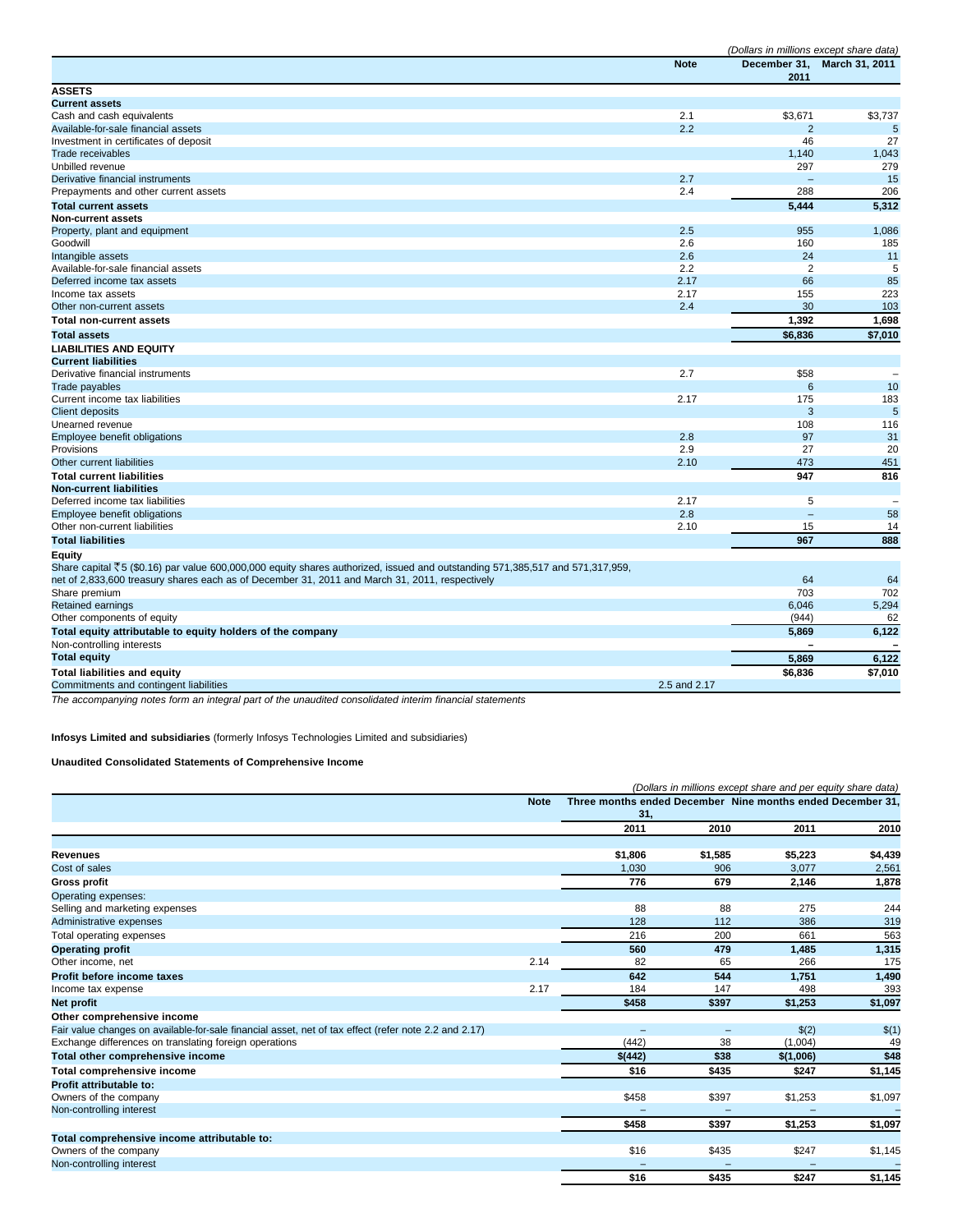| Earnings per equity share                                                  |      |             |             |             |             |
|----------------------------------------------------------------------------|------|-------------|-------------|-------------|-------------|
| Basic (\$)                                                                 |      | 0.80        | 0.69        | 2.19        | 1.92        |
| Diluted (\$)                                                               |      | 0.80        | 0.69        | 2.19        | 1.92        |
| Weighted average equity shares used in computing earnings per equity share | 2.18 |             |             |             |             |
| <b>Basic</b>                                                               |      | 571.377.084 | 571.246.801 | 571.356.602 | 571.138.078 |
| Diluted                                                                    |      | 571.396.560 | 571.380.888 | 571.394.949 | 571.358.432 |

The accompanying notes form an integral part of the unaudited consolidated interim financial statements

**Infosys Limited and subsidiaries** (formerly Infosys Technologies Limited and subsidiaries)

# **Unaudited Consolidated Statements of Changes in Equity**

|                                                                                                           |                       |                          |                             |                             |                         | (Dollars in millions except share data)                                |
|-----------------------------------------------------------------------------------------------------------|-----------------------|--------------------------|-----------------------------|-----------------------------|-------------------------|------------------------------------------------------------------------|
|                                                                                                           | Shares <sup>(*)</sup> |                          | Share capital Share premium | <b>Retained</b><br>earnings | components<br>of equity | Other Total equity attributable<br>to equity holders of the<br>company |
| Balance as of April 1, 2010                                                                               | 570,991,592           | \$64                     | \$694                       | \$4,611                     | \$(8)                   | \$5,361                                                                |
| Changes in equity for the nine months ended December 31,<br>2010                                          |                       |                          |                             |                             |                         |                                                                        |
| Shares issued on exercise of employee stock options                                                       | 304,501               |                          | 5                           |                             |                         |                                                                        |
| Dividends (including corporate dividend tax)                                                              |                       |                          | -                           | (816)                       |                         | (816)                                                                  |
| Fair value changes on available-for-sale financial assets, net of<br>tax effect (Refer Note 2.2 and 2.17) |                       |                          |                             |                             | (1)                     | (1)                                                                    |
| Net profit                                                                                                |                       | $\overline{\phantom{0}}$ | -                           | 1,097                       |                         | 1,097                                                                  |
| Exchange differences on translating foreign operations                                                    |                       |                          |                             |                             | 49                      | 49                                                                     |
| Balance as of December 31, 2010                                                                           | 571,296,093           | \$64                     | \$699                       | \$4,892                     | \$40                    | \$5,695                                                                |
| Balance as of April 1, 2011                                                                               | 571,317,959           | \$64                     | \$702                       | \$5,294                     | \$62                    | \$6,122                                                                |
| Changes in equity for the nine months ended December 31,<br>2011                                          |                       |                          |                             |                             |                         |                                                                        |
| Shares issued on exercise of employee stock options                                                       | 67,558                | $\overline{\phantom{0}}$ |                             |                             | -                       |                                                                        |
| Dividends (including corporate dividend tax)                                                              |                       |                          |                             | (501)                       |                         | (501)                                                                  |
| Fair value changes on available-for-sale financial assets, net of<br>tax effect (Refer Note 2.2 and 2.17) |                       |                          |                             |                             | (2)                     | (2)                                                                    |
| Net profit                                                                                                |                       | $\overline{\phantom{0}}$ | -                           | 1,253                       |                         | 1,253                                                                  |
| Exchange differences on translating foreign operations                                                    |                       |                          |                             |                             | (1,004)                 | (1,004)                                                                |
| Balance as of December 31, 2011                                                                           | 571,385,517           | \$64                     | \$703                       | \$6,046                     | \$(944)                 | \$5,869                                                                |

\*excludes treasury shares of 2,833,600 held by consolidated trust

The accompanying notes form an integral part of the unaudited consolidated interim financial statements

**Infosys Limited and subsidiaries** (formerly Infosys Technologies Limited and subsidiaries)

# **Unaudited Consolidated Statements of Cash Flows**

|                                                                                    |              |                                | (Dollars in millions) |
|------------------------------------------------------------------------------------|--------------|--------------------------------|-----------------------|
|                                                                                    | <b>Note</b>  | Nine months ended December 31, |                       |
|                                                                                    |              | 2011                           | 2010                  |
| <b>Operating activities:</b>                                                       |              |                                |                       |
| Net profit                                                                         |              | \$1,253                        | \$1,097               |
| Adjustments to reconcile net profit to net cash provided by operating activities:  |              |                                |                       |
| Depreciation and amortization                                                      | 2.5 and 2.6  | 146                            | 140                   |
| Income on investments                                                              |              | (6)                            | (12)                  |
| Income tax expense                                                                 | 2.17         | 498                            | 393                   |
| Other non-cash item                                                                |              |                                | $\overline{1}$        |
| Changes in working capital                                                         |              |                                |                       |
| Trade receivables                                                                  |              | (291)                          | (183)                 |
| Prepayments and other assets                                                       |              | 33                             | (40)                  |
| Unbilled revenue                                                                   |              | (70)                           | (30)                  |
| Trade payables                                                                     |              | (4)                            | 4                     |
| <b>Client deposits</b>                                                             |              | (1)                            | $\mathsf 3$           |
| Unearned revenue                                                                   |              | 11                             | 9                     |
| Other liabilities and provisions                                                   |              | 136                            | 66                    |
| Cash generated from operations                                                     |              | 1,706                          | 1,448                 |
| Income taxes paid                                                                  | 2.17         | (434)                          | (406)                 |
| Net cash provided by operating activities                                          |              | 1,272                          | 1,042                 |
| <b>Investing activities:</b>                                                       |              |                                |                       |
| Expenditure on property, plant and equipment, including changes in retention money | 2.5 and 2.10 | (186)                          | (211)                 |
| Payment on acquisition of intangible assets                                        | 2.6          | (15)                           |                       |
| Loans to employees                                                                 |              | (3)                            | (3)                   |
| Deposits placed with corporation                                                   |              | (16)                           | (35)                  |
| Income on available-for-sale financial assets                                      |              | Δ                              | 5                     |
| Investment in certificates of deposit                                              |              | (55)                           | (184)                 |
| Redemption of certificates of deposit                                              |              | 31                             | 219                   |
| Investment in available-for-sale financial assets                                  |              | (1,012)                        | (385)                 |
| Redemption of available-for-sale financial assets                                  |              | 1.015                          | 934                   |
| Net cash used in investing activities                                              |              | (237)                          | 340                   |
| <b>Financing activities:</b>                                                       |              |                                |                       |
| Proceeds from issuance of common stock on exercise of employee stock options       |              |                                | $5\phantom{.0}$       |
| Payment of dividends                                                               |              | (431)                          | (699)                 |
| Payment of corporate dividend tax                                                  |              | (70)                           | (117)                 |
| Net cash used in financing activities                                              |              | (500)                          | (811)                 |
| Effect of exchange rate changes on cash and cash equivalents                       |              | (601)                          | 45                    |
| Net increase in cash and cash equivalents                                          |              | 535                            | 571                   |
| Cash and cash equivalents at the beginning                                         | 2.1          | 3,737                          | 2,698                 |
| Cash and cash equivalents at the end                                               | 2.1          | \$3,671                        | \$3,314               |
| <b>Supplementary information:</b>                                                  |              |                                |                       |
| Restricted cash balance                                                            | 2.1          | \$51                           | \$25                  |

The accompanying notes form an integral part of the unaudited consolidated interim financial statements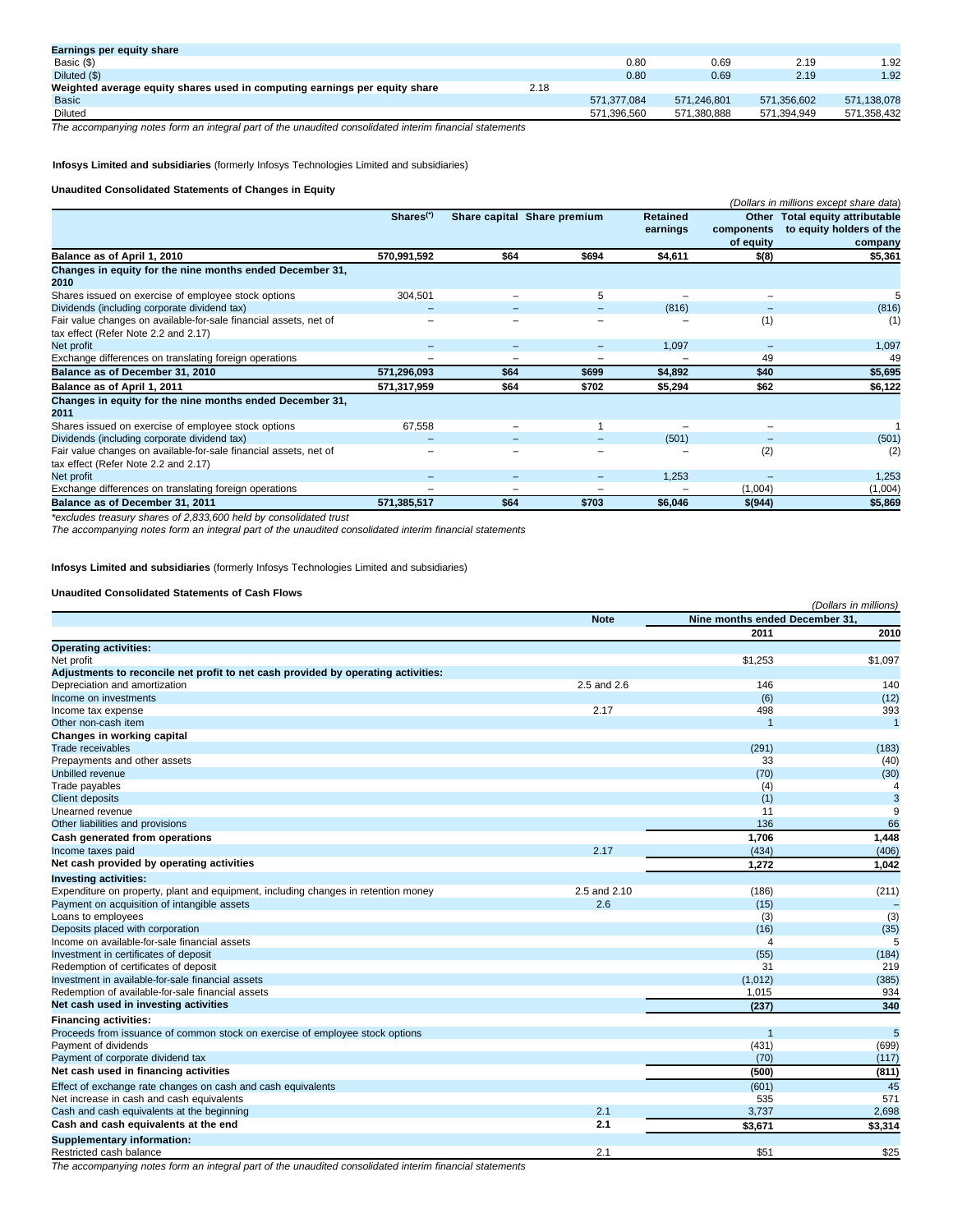### **Notes to the Unaudited Consolidated Interim Financial Statements**

### **1. Company Overview and Significant Accounting Policies**

### **1.1 Company overview**

Infosys Limited (Infosys or the company) along with its controlled trusts, majority owned and controlled subsidiary, Infosys BPO Limited (Infosys BPO) and wholly owned and controlled subsidiaries, Infosys Technologies (Australia) Pty. Limited (Infosys Australia), Infosys Technologies (China) Co. Limited (Infosys China), Infosys Consulting, Inc. (Infosys Consulting), Infosys Technologies S. DE R.L. de C.V. (Infosys Mexico), Infosys Technologies (Sweden) AB (Infosys Sweden), Infosys Tecnologia DO Brasil LTDA (Infosys Brasil), Infosys Public Services, Inc., (Infosys Public Services), and Infosys Technologies (Shanghai) Company Limited (Infosys Shanghai) is a leading global technology services company. The Infosys group of companies (the Group) provides business consulting, technology, engineering and outsourcing services. In addition, the Group offers software products for the banking industry.

In June 2011, the name of the company was changed from "Infosys Technologies Limited" to "Infosys Limited," following approval of the name change by the company's board of directors, shareholders and the Indian regulatory authorities.

The company is a public limited company incorporated and domiciled in India and has its registered office at Bangalore, Karnataka, India. The company has its primary listings on the Bombay Stock Exchange and National Stock Exchange in India. The company's American Depositary Shares representing equity shares are also listed on the NASDAQ Global Select Market. The company's consolidated interim financial statements were authorized for issue by the company's Board of Directors on January 25, 2012.

### **1.2 Basis of preparation of financial statements**

These consolidated interim financial statements as at and for the nine months ended December 31, 2011 have been prepared in compliance with International Financial Reporting Standards as issued by the International Accounting Standards Board (IFRS), under the historical cost convention on the accrual basis except for certain financial instruments and prepaid gratuity benefits which have been measured at fair values. These consolidated interim financial statements should be read in conjunction with the consolidated financial statements and related notes included in the Company's Annual Report on Form 20-F for the fiscal year ended March 31, 2011. Accounting policies have been applied consistently to all periods presented in these consolidated interim financial statements.

### **1.3 Basis of consolidation**

Infosys consolidates entities which it owns or controls. Control exists when the Group has the power to govern the financial and operating policies of an entity so as to obtain benefits from its activities. In assessing control, potential voting rights that are currently exercisable are also taken into account. Subsidiaries are consolidated from the date control commences until the date control ceases.

The financial statements of the Group companies are consolidated on a line-by-line basis and intra-group balances and transactions including unrealized gain / loss from such transactions are eliminated upon consolidation. These financial statements are prepared by applying uniform accounting policies in use at the Group. Non-controlling interests which represent part of the net profit or loss and net assets of subsidiaries that are not, directly or indirectly, owned or controlled by the Company, are excluded.

### **1.4 Use of estimates**

The preparation of the financial statements in conformity with IFRS requires management to make estimates, judgments and assumptions. These estimates, judgments and assumptions affect the application of accounting policies and the reported amounts of assets and liabilities, the disclosures of contingent assets and liabilities at the date of the financial statements and reported amounts of revenues and expenses during the period. Application of accounting policies that require critical accounting estimates involving complex and subjective judgments and the use of assumptions in these financial statements have been disclosed in Note 1.5. Accounting estimates could change from period to period. Actual results could differ from those estimates. Appropriate changes in estimates are made as management becomes aware of changes in circumstances surrounding the estimates. Changes in estimates are reflected in the financial statements in the period in which changes are made and, if material, their effects are disclosed in the notes to the consolidated financial statements.

#### **1.5 Critical accounting estimates**

### **a. Revenue recognition**

The Company uses the percentage-of-completion method in accounting for its fixed-price contracts. Use of the percentage-of-completion method requires the Company to estimate the efforts expended to date as a proportion of the total efforts to be expended. Efforts expended have been used to measure progress towards completion as there is a direct relationship between input and productivity. Provisions for estimated losses, if any, on uncompleted contracts are recorded in the period in which such losses become probable based on the expected contract estimates at the reporting date.

### **b. Income taxes**

The Company's two major tax jurisdictions are India and the U.S., though the Company also files tax returns in other overseas jurisdictions. Significant judgments are involved in determining the provision for income taxes, including amount expected to be paid/recovered for uncertain tax positions. Also refer to Note 2.17.

## **c. Business combinations and intangible assets**

Business combinations are accounted for using IFRS 3 (Revised), Business Combinations. IFRS 3 requires the identifiable intangible assets and contingent consideration to be fair valued in order to ascertain the net fair value of identifiable assets, liabilities and contingent liabilities of the acquiree. Significant estimates are required to be made in determining the value of contingent consideration and intangible assets. These valuations are conducted by independent valuation experts.

### **1.6 Revenue recognition**

The Company derives revenues primarily from software related services and from the licensing of software products. Arrangements with customers for software related services are either on a fixed-price, fixed-timeframe or on a time-and-material basis.

Revenue on time-and-material contracts are recognized as the related services are performed and revenue from the end of the last billing to the balance sheet date is recognized as unbilled revenues. Revenue from fixed-price, fixed-timeframe contracts, where there is no uncertainty as to measurement or collectability of consideration, is recognized as per the percentage-ofcompletion method. When there is uncertainty as to measurement or ultimate collectability revenue recognition is postponed until such uncertainty is resolved. Efforts expended have been used to measure progress towards completion as there is a direct relationship between input and productivity. Provisions for estimated losses, if any, on uncompleted contracts are recorded in the period in which such losses become probable based on the current contract estimates. Costs and earnings in excess of billings are classified as unbilled revenue while billings in excess of costs and earnings are classified as unearned revenue. Maintenance revenue is recognized ratably over the term of the underlying maintenance arrangement.

In arrangements for software development and related services and maintenance services, the Company has applied the guidance in IAS 18, Revenue, by applying the revenue recognition criteria for each separately identifiable component of a single transaction. The arrangements generally meet the criteria for considering software development and related services as separately identifiable components. For allocating the consideration, the Company has measured the revenue in respect of each separable component of a transaction at its fair value, in accordance with principles given in IAS 18. The price that is regularly charged for an item when sold separately is the best evidence of its fair value. In cases where the Company is unable to establish objective and reliable evidence of fair value for the software development and related services, the Company has used a residual method to allocate the arrangement consideration. In these cases the balance of the consideration, after allocating the fair values of undelivered components of a transaction has been allocated to the delivered components for which specific fair values do not exist.

License fee revenues are recognized when the general revenue recognition criteria given in IAS 18 are met. Arrangements to deliver software products generally have three elements: license, implementation and Annual Technical Services (ATS). The Company has applied the principles given in IAS 18 to account for revenues from these multiple element arrangements. Objective and reliable evidence of fair value has been established for ATS. Objective and reliable evidence of fair value is the price charged when the element is sold separately. When other services are provided in conjunction with the licensing arrangement and objective and reliable evidence of their fair values have been established, the revenue from such contracts are allocated to each component of the contract in a manner, whereby revenue is deferred for the undelivered services and the residual amounts are recognized as revenue for delivered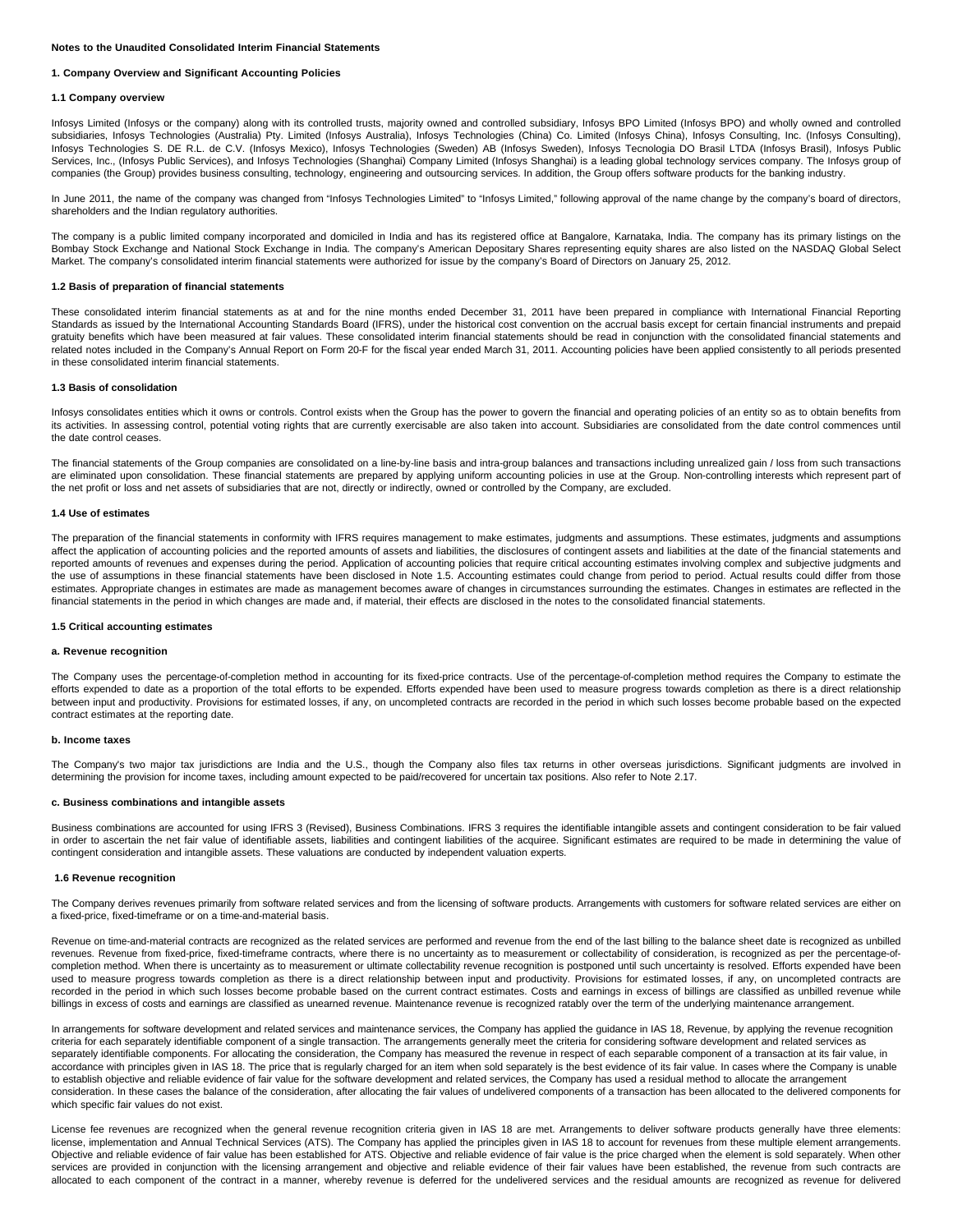elements. In the absence of objective and reliable evidence of fair value for implementation, the entire arrangement fee for license and implementation is recognized using the percentage-ofcompletion method as the implementation is performed. Revenue from client training, support and other services arising due to the sale of software products is recognized as the services are performed. ATS revenue is recognized ratably over the period in which the services are rendered.

Advances received for services and products are reported as client deposits until all conditions for revenue recognition are met.

The Company accounts for volume discounts and pricing incentives to customers as a reduction of revenue based on the ratable allocation of the discounts/ incentives amount to each of the underlying revenue transaction that results in progress by the customer towards earning the discount/ incentive. Also, when the level of discount varies with increases in levels of revenue transactions, the Company recognizes the liability based on its estimate of the customer's future purchases. If it is probable that the criteria for the discount will not be met, or if the amount thereof cannot be estimated reliably, then discount is not recognized until the payment is probable and the amount can be estimated reliably. The Company recognizes changes in the estimated amount of obligations for discounts in the period in which the change occurs. The discounts are passed on to the customer either as direct payments or as a reduction of payments due from the customer.

The Company presents revenues net of value-added taxes in its statement of comprehensive income.

### **1.7 Property, plant and equipment**

Property, plant and equipment are stated at cost, less accumulated depreciation and impairments, if any. The direct costs are capitalized until the property, plant and equipment are ready for use, as intended by management. The Company depreciates property, plant and equipment over their estimated useful lives using the straight-line method. The estimated useful lives of assets for current and comparative periods are as follows:

| <b>Buildings</b>       | 15 years  |  |
|------------------------|-----------|--|
| Plant and machinery    | 5 years   |  |
| Computer equipment     | 2-5 years |  |
| Furniture and fixtures | 5 years   |  |
| <b>Vehicles</b>        | 5 years   |  |

Depreciation methods, useful lives and residual values are reviewed at each reporting date.

Advances paid towards the acquisition of property, plant and equipment outstanding at each balance sheet date and the cost of assets not put to use before such date are disclosed under 'Capital work-in-progress'. Subsequent expenditures relating to property, plant and equipment is capitalized only when it is probable that future economic benefits associated with these will flow to the Group and the cost of the item can be measured reliably. Repairs and maintenance costs are recognized in net profit in the statement of comprehensive income when incurred. The cost and related accumulated depreciation are eliminated from the financial statements upon sale or retirement of the asset and the resultant gains or losses are recognized in net profit in the statement of comprehensive income. Assets to be disposed off are reported at the lower of the carrying value or the fair value less cost to sell.

#### **1.8 Business combinations**

Business combinations have been accounted for using the acquisition method under the provisions of IFRS 3 (Revised), Business Combinations.

The cost of an acquisition is measured at the fair value of the assets transferred, equity instruments issued and liabilities incurred or assumed at the date of acquisition. The cost of acquisition also includes the fair value of any contingent consideration. Identifiable assets acquired and liabilities and contingent liabilities assumed in a business combination are measured initially at their fair value on the date of acquisition.

Transaction costs that the Group incurs in connection with a business combination such as finders' fees, legal fees, due diligence fees, and other professional and consulting fees are expensed as incurred.

### **1.9 Goodwill**

Goodwill represents the cost of business acquisition in excess of the Group's interest in the net fair value of identifiable assets, liabilities and contingent liabilities of the acquiree. When the net fair value of the identifiable assets, liabilities and contingent liabilities acquired exceeds the cost of business acquisition, a gain is recognized immediately in net profit in the statement of comprehensive income. Goodwill is measured at cost less accumulated impairment losses.

#### **1.10 Intangible assets**

Intangible assets are stated at cost less accumulated amortization and impairment. Intangible assets are amortized over their respective individual estimated useful lives on a straight-line basis, from the date that they are available for use. The estimated useful life of an identifiable intangible asset is based on a number of factors including the effects of obsolescence, demand, competition, and other economic factors (such as the stability of the industry, and known technological advances), and the level of maintenance expenditures required to obtain the expected future cash flows from the asset.

Research costs are expensed as incurred. Software product development costs are expensed as incurred unless technical and commercial feasibility of the project is demonstrated, future economic benefits are probable, the Company has an intention and ability to complete and use or sell the software and the costs can be measured reliably. The costs which can be capitalized include the cost of material, direct labour, overhead costs that are directly attributable to preparing the asset for its intended use. Research and development costs and software development costs incurred under contractual arrangements with customers are accounted as cost of sales.

#### **1.11 Financial instruments**

Financial instruments of the Group are classified in the following categories: non-derivative financial instruments comprising of loans and receivables, available-for-sale financial assets and trade and other payables; derivative financial instruments under the category of financial assets or financial liabilities at fair value through profit or loss; share capital and treasury shares. The classification of financial instruments depends on the purpose for which those were acquired. Management determines the classification of its financial instruments at initial recognition.

### **a. Non-derivative financial instruments**

### **(i) Loans and receivables**

Loans and receivables are non-derivative financial assets with fixed or determinable payments that are not quoted in an active market. They are presented as current assets, except for those maturing later than 12 months after the balance sheet date which are presented as non-current assets. Loans and receivables are measured initially at fair value plus transaction costs and subsequently carried at amortized cost using the effective interest method, less any impairment loss or provisions for doubtful accounts. Loans and receivables are represented by trade receivables, net of allowances for impairment, unbilled revenue, cash and cash equivalents, prepayments, certificates of deposit and other assets. Cash and cash equivalents comprise cash and bank deposits and deposits with corporations. The Company considers all highly liquid investments with a remaining maturity at the date of purchase of three months or less and that are readily convertible to known amounts of cash to be cash equivalents. Certificates of deposit is a negotiable money market instrument for funds deposited at a bank or other eligible financial institution for a specified time period. For these financial instruments, the carrying amounts approximate fair value due to the short maturity of these instruments.

### **(ii) Available-for-sale financial assets**

Available-for-sale financial assets are non-derivatives that are either designated in this category or are not classified in any of the other categories. Available-for-sale financial assets are recognized initially at fair value plus transactions costs. Subsequent to initial recognition these are measured at fair value and changes therein, other than impairment losses and foreign exchange gains and losses on available-for-sale monetary items are recognized directly in other comprehensive income. When an investment is derecognized, the cumulative gain or loss in other comprehensive income is transferred to net profit in the statement of comprehensive income. These are presented as current assets unless management intends to dispose off the assets after 12 months from the balance sheet date.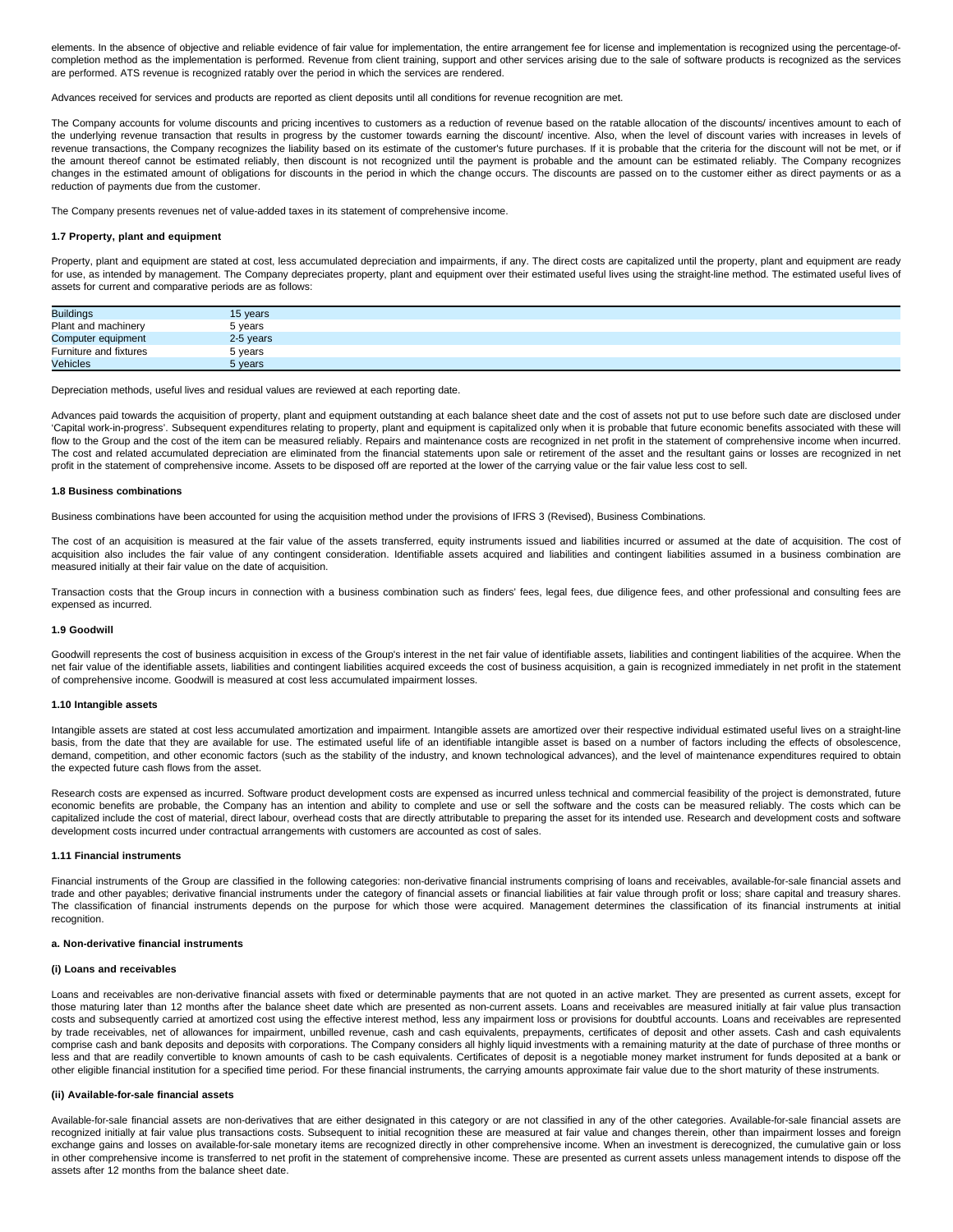### **(iii) Trade and other payables**

Trade and other payables are initially recognized at fair value, and subsequently carried at amortized cost using the effective interest method. For these financial instruments, the carrying amounts approximate fair value due to the short maturity of these instruments.

### **b. Derivative financial instruments**

Financial assets or financial liabilities, at fair value through profit or loss.

This category has two sub-categories wherein, financial assets or financial liabilities are held for trading or are designated as such upon initial recognition. A financial asset is classified as held for trading if it is acquired principally for the purpose of selling in the short term. Derivatives are categorized as held for trading unless they are designated as hedges.

The Company holds derivative financial instruments such as foreign exchange forward and option contracts to mitigate the risk of changes in foreign exchange rates on trade receivables and forecasted cash flows denominated in certain foreign currencies. The counterparty for these contracts is generally a bank or a financial institution. Although the Company believes that these financial instruments constitute hedges from an economic perspective, they do not qualify for hedge accounting under IAS 39, Financial Instruments: Recognition and Measurement. Any derivative that is either not designated a hedge, or is so designated but is ineffective per IAS 39, is categorized as a financial asset, at fair value through profit or loss.

Derivatives are recognized initially at fair value and attributable transaction costs are recognized in net profit in the statement of comprehensive income when incurred. Subsequent to initial recognition, derivatives are measured at fair value through profit or loss and the resulting exchange gains or losses are included in other income. Assets/ liabilities in this category are presented as current assets/current liabilities if they are either held for trading or are expected to be realized within 12 months after the balance sheet date.

### **c. Share capital and treasury shares**

### **Ordinary Shares**

Ordinary shares are classified as equity. Incremental costs directly attributable to the issuance of new ordinary shares and share options are recognized as a deduction from equity, net of any tax effects.

#### **Treasury Shares**

When any entity within the Group purchases the Company's ordinary shares, the consideration paid including any directly attributable incremental cost is presented as a deduction from total equity, until they are cancelled, sold or reissued. When treasury shares are sold or reissued subsequently, the amount received is recognized as an increase in equity, and the resulting surplus or deficit on the transaction is transferred to/ from retained earnings.

#### **1.12 Impairment**

### **a. Financial assets**

The Group assesses at each balance sheet date whether there is objective evidence that a financial asset or a group of financial assets is impaired. A financial asset is considered impaired if objective evidence indicates that one or more events have had a negative effect on the estimated future cash flows of that asset. Individually significant financial assets are tested for impairment on an individual basis. The remaining financial assets are assessed collectively in groups that share similar credit risk characteristics.

### **(i) Loans and receivables**

Impairment loss in respect of loans and receivables measured at amortized cost are calculated as the difference between their carrying amount, and the present value of the estimated future cash flows discounted at the original effective interest rate. Such impairment loss is recognized in net profit in the statement of comprehensive income.

### **(ii) Available-for-sale financial assets**

Significant or prolonged decline in the fair value of the security below its cost and the disappearance of an active trading market for the security are objective evidence that the security is impaired. An impairment loss in respect of an available-for-sale financial asset is calculated by reference to its fair value and is recognized in net profit in the statement of comprehensive income. The cumulative loss that was recognized in other comprehensive income is transferred to net profit in the statement of comprehensive income upon impairment.

### **b. Non-financial assets**

# **(i) Goodwill**

Goodwill is tested for impairment on an annual basis and whenever there is an indication that goodwill may be impaired, relying on a number of factors including operating results, business plans and future cash flows. For the purpose of impairment testing, goodwill acquired in a business combination is allocated to the Group's cash generating units (CGU) expected to benefit from the synergies arising from the business combination. A CGU is the smallest identifiable group of assets that generates cash inflows that are largely independent of the cash inflows from other assets or group of assets. Impairment occurs when the carrying amount of a CGU including the goodwill, exceeds the estimated recoverable amount of the CGU. The recoverable amount of a CGU is the higher of its fair value less cost to sell and its value-in-use. Value-in-use is the present value of future cash flows expected to be derived from the CGU.

Total impairment loss of a CGU is allocated first to reduce the carrying amount of goodwill allocated to the CGU and then to the other assets of the CGU pro-rata on the basis of the carrying amount of each asset in the CGU. An impairment loss on goodwill is recognized in net profit in the statement of comprehensive income and is not reversed in the subsequent period.

### **(ii) Intangible assets and property, plant and equipment**

Intangible assets and property, plant and equipment are evaluated for recoverability whenever events or changes in circumstances indicate that their carrying amounts may not be recoverable. For the purpose of impairment testing, the recoverable amount (i.e. the higher of the fair value less cost to sell and the value-in-use) is determined on an individual asset basis unless the asset does not generate cash flows that are largely independent of those from other assets. In such cases, the recoverable amount is determined for the CGU to which the asset belongs.

If such assets are considered to be impaired, the impairment to be recognized in net profit in the statement of comprehensive income is measured by the amount by which the carrying value of the assets exceeds the estimated recoverable amount of the asset.

## **c. Reversal of impairment loss**

An impairment loss for financial assets is reversed if the reversal can be related objectively to an event occurring after the impairment loss was recognized. An impairment loss in respect of goodwill is not reversed. In respect of other assets, an impairment loss is reversed if there has been a change in the estimates used to determine the recoverable amount. The carrying amount of an asset other than goodwill is increased to its revised recoverable amount, provided that this amount does not exceed the carrying amount that would have been determined (net of any accumulated amortization or depreciation) had no impairment loss been recognized for the asset in prior years. A reversal of impairment loss for an asset other than goodwill and available- for-sale financial assets that are equity securities is recognized in net profit in the statement of comprehensive income. For available-for-sale financial assets that are equity securities, the reversal is recognized in other comprehensive income.

#### **1.13 Fair value of financial instruments**

In determining the fair value of its financial instruments, the Company uses a variety of methods and assumptions that are based on market conditions and risks existing at each reporting date. The methods used to determine fair value include discounted cash flow analysis, available quoted market prices and dealer quotes. All methods of assessing fair value result in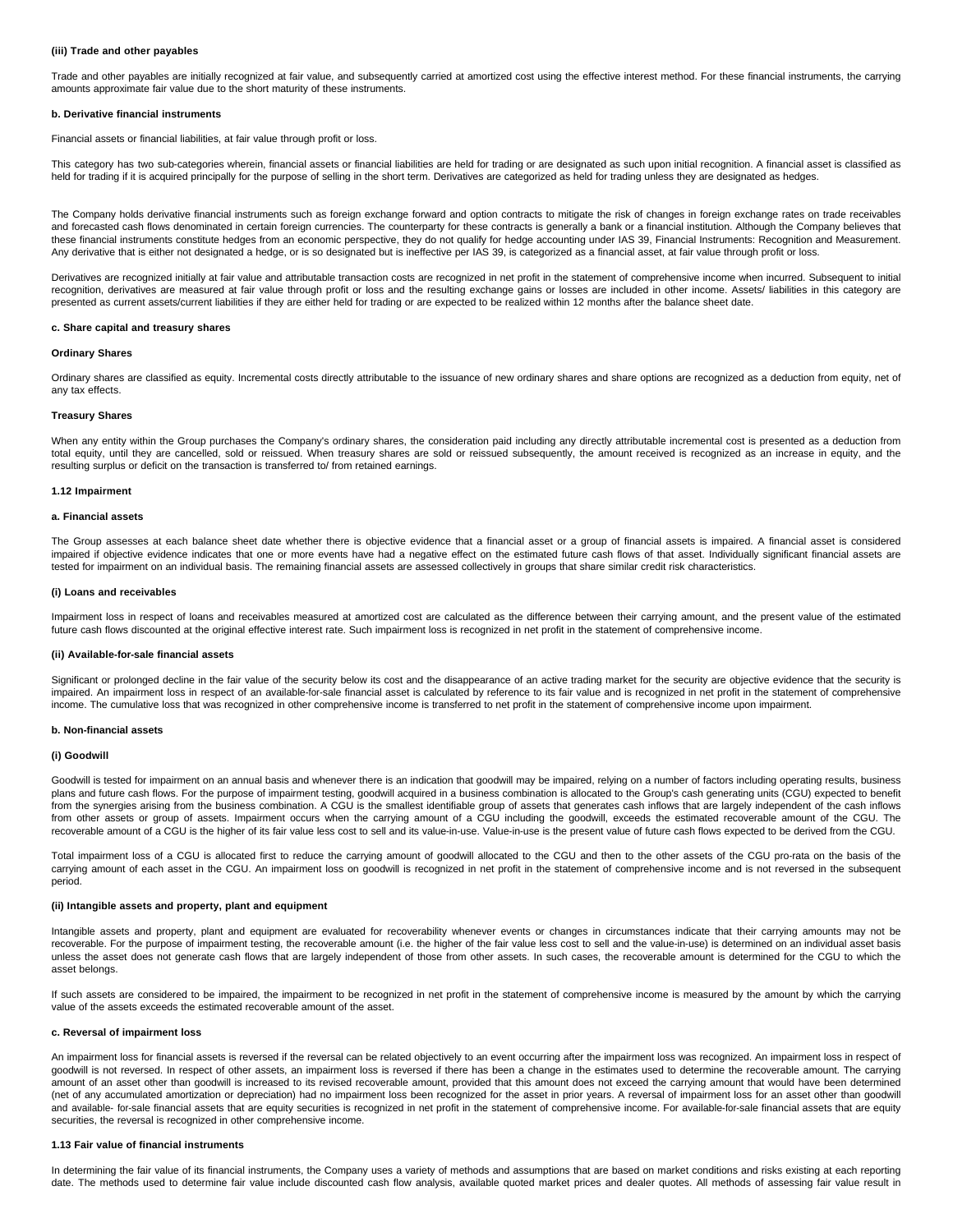general approximation of value, and such value may never actually be realized.

For all other financial instruments, the carrying amounts approximate fair value due to the short maturity of those instruments. The fair value of securities, which do not have an active market and where it is not practicable to determine the fair values with sufficient reliability, are carried at cost less impairment.

#### **1.14 Provisions**

A provision is recognized if, as a result of a past event, the Group has a present legal or constructive obligation that can be estimated reliably, and it is probable that an outflow of economic benefits will be required to settle the obligation. Provisions are determined by discounting the expected future cash flows at a pre-tax rate that reflects current market assessments of the time value of money and the risks specific to the liability.

### **a. Post sales client support**

The Company provides its clients with a fixed-period post sales support for corrections of errors and telephone support on all its fixed-price, fixed-timeframe contracts. Costs associated with such support services are accrued at the time related revenues are recorded and included in cost of sales. The Company estimates such costs based on historical experience and estimates are reviewed on a periodic basis for any material changes in assumptions and likelihood of occurrence.

#### **b. Onerous contracts**

Provisions for onerous contracts are recognized when the expected benefits to be derived by the Group from a contract are lower than the unavoidable costs of meeting the future obligations under the contract. The provision is measured at the present value of the lower of the expected cost of terminating the contract and the expected net cost of continuing with the contract. Before a provision is established the Group recognizes any impairment loss on the assets associated with that contract.

### **1.15 Foreign currency**

### **Functional currency**

The functional currency of Infosys and Infosys BPO is the Indian rupee. The functional currencies for Infosys Australia, Infosys China, Infosys Consulting, Infosys Mexico, Infosys Sweden, Infosys Brasil, Infosys Public Services and Infosys Shanghai are the respective local currencies. These financial statements are presented in U.S. dollars (rounded off to the nearest million).

## **Transactions and translations**

Foreign-currency denominated monetary assets and liabilities are translated into the relevant functional currency at exchange rates in effect at the balance sheet date. The gains or losses resulting from such translations are included in net profit in the statement of comprehensive income. Non-monetary assets and non-monetary liabilities denominated in a foreign currency and measured at fair value are translated at the exchange rate prevalent at the date when the fair value was determined. Non-monetary assets and non-monetary liabilities denominated in a foreign currency and measured at historical cost are translated at the exchange rate prevalent at the date of transaction.

Transaction gains or losses realized upon settlement of foreign currency transactions are included in determining net profit for the period in which the transaction is settled. Revenue, expense and cash-flow items denominated in foreign currencies are translated into the relevant functional currencies using the exchange rate in effect on the date of the transaction.

The translation of financial statements of the foreign subsidiaries to the functional currency of the Company is performed for assets and liabilities using the exchange rate in effect at the balance sheet date and for revenue, expense and cash-flow items using the average exchange rate for the respective periods. The gains or losses resulting from such translation are included in currency translation reserves under other components of equity. When a subsidiary is disposed off, in part or in full, the relevant amount is transferred to net profit in the statement of comprehensive income.

Goodwill and fair value adjustments arising on the acquisition of a foreign entity are treated as assets and liabilities of the foreign entity and translated at the exchange rate in effect at the balance sheet date.

# **1.16 Earnings per equity share**

Basic earnings per equity share is computed by dividing the net profit attributable to the equity holders of the Company by the weighted average number of equity shares outstanding during the period. Diluted earnings per equity share is computed by dividing the net profit attributable to the equity holders of the Company by the weighted average number of equity shares considered for deriving basic earnings per equity share and also the weighted average number of equity shares that could have been issued upon conversion of all dilutive potential equity shares. The diluted potential equity shares are adjusted for the proceeds receivable had the equity shares been actually issued at fair value (i.e. the average market value of the outstanding equity shares). Dilutive potential equity shares are deemed converted as of the beginning of the period, unless issued at a later date. Dilutive potential equity shares are determined independently for each period presented.

The number of equity shares and potentially dilutive equity shares are adjusted retrospectively for all periods presented for any share splits and bonus shares issues including for changes effected prior to the approval of the financial statements by the Board of Directors.

#### **1.17 Income taxes**

Income tax expense comprises current and deferred income tax. Income tax expense is recognized in net profit in the statement of comprehensive income except to the extent that it relates to items recognized directly in equity, in which case it is recognized in other comprehensive income. Current income tax for current and prior periods is recognized at the amount expected to be paid to or recovered from the tax authorities, using the tax rates and tax laws that have been enacted or substantively enacted by the balance sheet date. Deferred income tax assets and liabilities are recognized for all temporary differences arising between the tax bases of assets and liabilities and their carrying amounts in the financial statements except when the deferred income tax arises from the initial recognition of goodwill or an asset or liability in a transaction that is not a business combination and affects neither accounting nor taxable profit or loss at the time of the transaction. Deferred tax assets are reviewed at each reporting date and are reduced to the extent that it is no longer probable that the related tax benefit will be realized.

Deferred income tax assets and liabilities are measured using tax rates and tax laws that have been enacted or substantively enacted by the balance sheet date and are expected to apply to taxable income in the years in which those temporary differences are expected to be recovered or settled. The effect of changes in tax rates on deferred income tax assets and liabilities is recognized as income or expense in the period that includes the enactment or the substantive enactment date. A deferred income tax asset is recognized to the extent that it is probable that future taxable profit will be available against which the deductible temporary differences and tax losses can be utilized. Deferred income taxes are not provided on the undistributed earnings of subsidiaries and branches where it is expected that the earnings of the subsidiary or branch will not be distributed in the foreseeable future. The income tax provision for the interim period is made based on the best estimate of the annual average tax rate expected to be applicable for the full fiscal year. The Company offsets current tax assets and current tax liabilities, where it has a legally enforceable right to set off the recognized amounts and where it intends either to settle on a net basis, or to realize the asset and settle the liability simultaneously. Tax benefits of deductions earned on exercise of employee share options in excess of compensation charged to income are credited to share premium.

### **1.18 Employee benefits**

### **1.18.1 Gratuity**

In accordance with the Payment of Gratuity Act, 1972, Infosys provides for gratuity, a defined benefit retirement plan (the Gratuity Plan) covering eligible employees. The Gratuity Plan provides a lump-sum payment to vested employees at retirement, death, incapacitation or termination of employment, of an amount based on the respective employee's salary and the tenure of employment.

Liabilities with regard to the Gratuity Plan are determined by actuarial valuation, performed by an independent actuary, at each balance sheet date using the projected unit credit method. The Company fully contributes all ascertained liabilities to the Infosys Limited Employees' Gratuity Fund Trust (the Trust). In case of Infosys BPO, contributions are made to the Infosys BPO's Employees' Gratuity Fund Trust. Trustees administer contributions made to the Trusts and contributions are invested in specific designated instruments as permitted by law and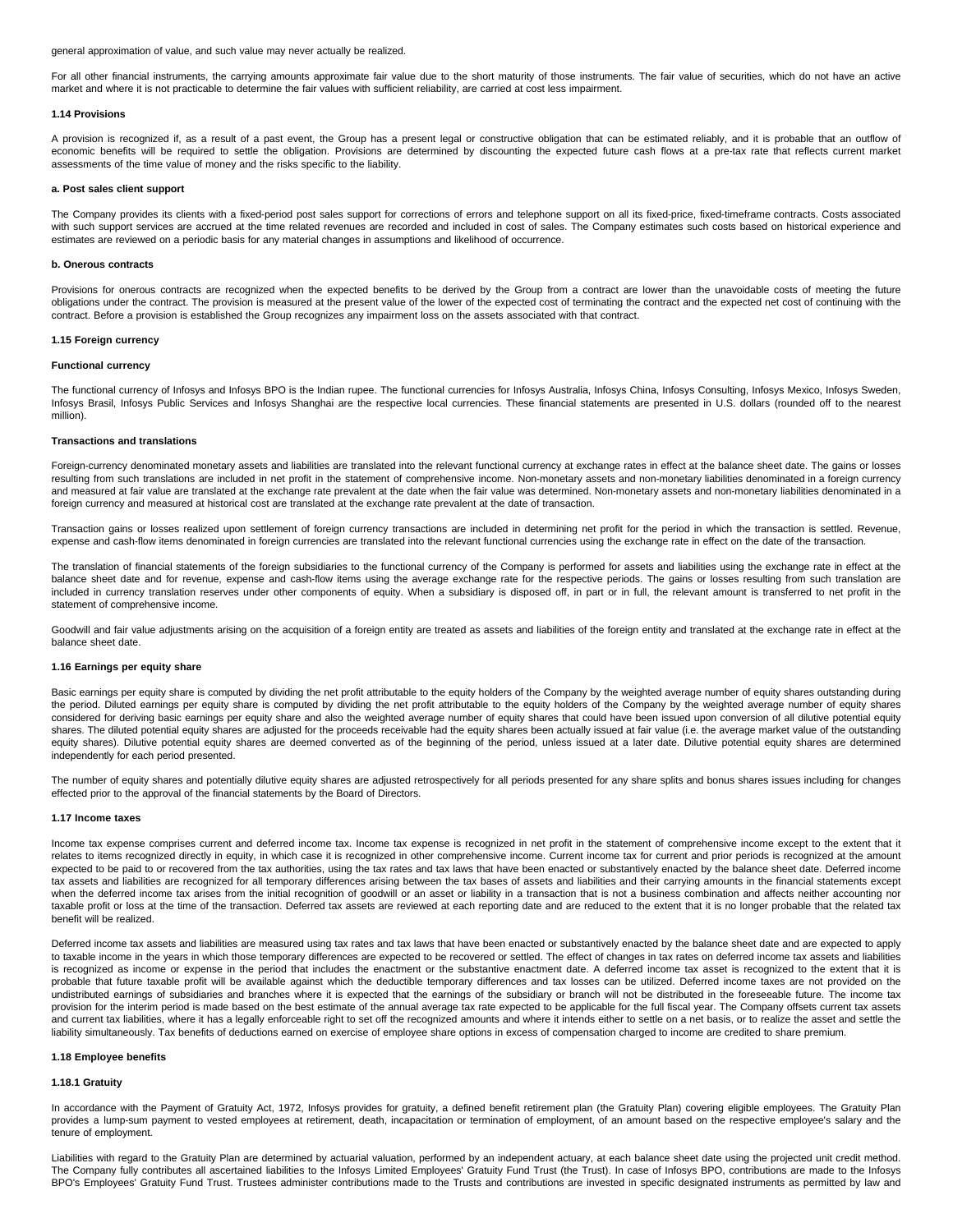investments are also made in mutual funds that invest in the specific designated instruments.

The Group recognizes the net obligation of a defined benefit plan in its balance sheet as an asset or liability, respectively in accordance with IAS 19. Employee benefits. The discount rate is based on the Government securities yield. Actuarial gains and losses arising from experience adjustments and changes in actuarial assumptions are charged or credited to net profit in the statement of comprehensive income in the period in which they arise. When the computation results in a benefit to the Group, the recognized asset is limited to the net total of any unrecognized past service costs and the present value of any future refunds from the plan or reductions in future contributions to the plan.

### **1.18.2 Superannuation**

Certain employees of Infosys are also participants in a defined contribution plan. The Company has no further obligations to the Plan beyond its monthly contributions. Certain employees of Infosys BPO are also eligible for superannuation benefit. Infosys BPO has no further obligations to the superannuation plan beyond its monthly contribution which are periodically contributed to a trust fund, the corpus of which is invested with the Life Insurance Corporation of India.

Certain employees of Infosys Australia are also eligible for superannuation benefit. Infosys Australia has no further obligations to the superannuation plan beyond its monthly contribution.

#### **1.18.3 Provident fund**

Eligible employees of Infosys receive benefits from a provident fund, which is a defined benefit plan. Both the employee and the Company make monthly contributions to the provident fund plan equal to a specified percentage of the covered employee's salary. The Company contributes a part of the contributions to the Infosys Limited Employees' Provident Fund Trust. The remaining portion is contributed to the government administered pension fund. The rate at which the annual interest is payable to the beneficiaries by the trust is being administered by the government. The Company has an obligation to make good the shortfall, if any, between the return from the investments of the Trust and the notified interest rate.

In respect of Infosys BPO, eligible employees receive benefits from a provident fund, which is a defined contribution plan. Both the employee and Infosys BPO make monthly contributions to this provident fund plan equal to a specified percentage of the covered employee's salary. Amounts collected under the provident fund plan are deposited in a government administered provident fund. The Company has no further obligation to the plan beyond its monthly contributions.

### **1.18.4 Compensated absences**

The Group has a policy on compensated absences which are both accumulating and non-accumulating in nature. The expected cost of accumulating compensated absences is measured based on the additional amount expected to be paid/availed as a result of the unused entitlement that has accumulated at the balance sheet date. Expense on non-accumulating compensated absences is recognized in the period in which the absences occur.

#### **1.19 Share-based compensation**

The Group recognizes compensation expense relating to share-based payments in net profit using a fair-value measurement method in accordance with IFRS 2, Share-Based Payment. Under the fair value method, the estimated fair value of awards is charged to income on a straight-line basis over the requisite service period for each separately vesting portion of the award as if the award was in-substance, multiple awards. The Group includes a forfeiture estimate in the amount of compensation expense being recognized.

The fair value of each option is estimated on the date of grant using the Black-Scholes-Merton valuation model. The expected term of an option is estimated based on the vesting term and contractual term of the option, as well as expected exercise behaviour of the employee who receives the option. Expected volatility during the expected term of the option is based on historical volatility, during a period equivalent to the expected term of the option, of the observed market prices of the Company's publicly traded equity shares. Expected dividends during the expected term of the option are based on recent dividend activity. Risk-free interest rates are based on the government securities yield in effect at the time of the grant over the expected term.

### **1.20 Dividends**

Final dividends on shares are recorded as a liability on the date of approval by the shareholders and interim dividends are recorded as a liability on the date of declaration by the Company's Board of Directors.

# **1.21 Operating profit**

Operating profit for the Group is computed considering the revenues, net of cost of sales, selling and marketing expenses and administrative expenses.

#### **1.22 Other income**

Other income is comprised primarily of interest income and dividend income. Interest income is recognized using the effective interest method. Dividend income is recognized when the right to receive payment is established.

### **1.23 Leases**

Leases under which the Company assumes substantially all the risks and rewards of ownership are classified as finance leases. When acquired, such assets are capitalized at fair value or present value of the minimum lease payments at the inception of the lease, whichever is lower. Lease payments under operating leases are recognised as an expense on a straight line basis in net profit in the statement of comprehensive income over the lease term.

#### **1.24 Government grants**

The Group recognizes government grants only when there is reasonable assurance that the conditions attached to them shall be complied with, and the grants will be received. Government grants related to depreciable fixed assets are treated as deferred income and are recognized in net profit in the statement of comprehensive income on a systematic and rational basis over the useful life of the asset. Government grants related to revenue are recognized on a systematic basis in net profit in the statement of comprehensive income over the periods necessary to match them with the related costs which they are intended to compensate.

#### **1.25 Recent accounting pronouncements**

### **1.25.1 Standards issued but not yet effective**

**IFRS 9 Financial Instruments:** In November 2009, the International Accounting Standards Board issued IFRS 9, Financial Instruments: Recognition and Measurement, to reduce the complexity of the current rules on financial instruments as mandated in IAS 39. The effective date for IFRS 9 is annual periods beginning on or after January 1, 2015 with early adoption permitted. IFRS 9 has fewer classification and measurement categories as compared to IAS 39 and has eliminated the categories of held to maturity, available for sale and loans and receivables. Further it eliminates the rule-based requirement of segregating embedded derivatives and tainting rules pertaining to held to maturity investments. For an investment in an equity instrument which is not held for trading, IFRS 9 permits an irrevocable election, on initial recognition, on an individual share-by-share basis, to present all fair value changes from the investment in other comprehensive income. No amount recognized in other comprehensive income would ever be reclassified to profit or loss. IFRS 9, was further amended in October 2010, and such amendment introduced requirements on accounting for financial liabilities. This amendment addresses the issue of volatility in the profit or loss due to changes in the fair value of an entity's own debt. It requires the entity, which chooses to measure a liability at fair value, to present the portion of the fair value change attributable to the entity's own credit risk in the other comprehensive income. The Company is required to adopt IFRS 9 by accounting year commencing April 1, 2015. The Company is currently evaluating the requirements of IFRS 9, and has not yet determined the impact on the consolidated financial statements.

IFRS 10, Consolidated Financial Statements, IFRS 11, Joint Arrangements and IFRS 12, Disclosure of Interests in Other Entities: In May 2011, the International Accounting Standards Board issued IFRS 10, IFRS 11 and IFRS 12. The effective date for IFRS 10, IFRS 11 and IFRS 12 is annual periods beginning on or after January 1, 2013 with early adoption permitted.

IFRS 10 Consolidated Financial Statements builds on existing principles by identifying the concept of control as the determining factor in whether an entity should be included within the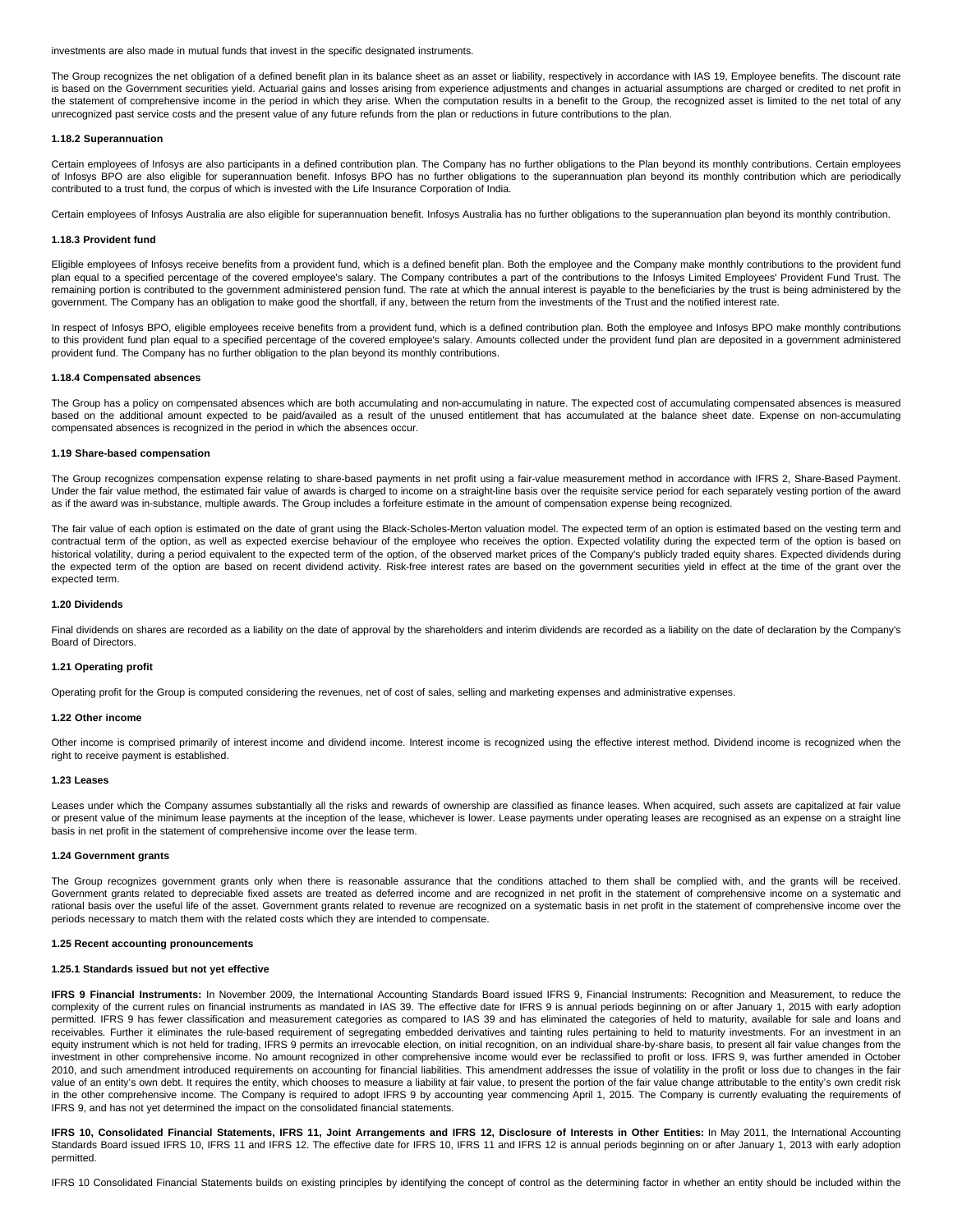consolidated financial statements of the parent Company. IFRS 10 replaces the consolidation requirements in SIC-12 Consolidation of Special Purpose Entities and IAS 27 Consolidated and Separate Financial Statements. The standard provides additional guidance for the determination of control in cases of ambiguity such as franchisor franchisee relationship, de facto agent, silos and potential voting rights.

IFRS 11 Joint Arrangements determines the nature of an arrangement by focusing on the rights and obligations of the arrangement, rather than its legal form. IFRS 11 replaces IAS 31 Interests in Joint Ventures and SIC-13 Jointly-controlled Entities-Non-monetary Contributions by Venturers. IFRS 11 addresses only forms of joint arrangements (joint operations and joint ventures) where there is joint control whereas IAS 31 had identified three forms of joint ventures, namely jointly controlled operations, jointly controlled assets and jointly controlled entities. The standard addresses inconsistencies in the reporting of joint arrangements by requiring a single method to account for interests in jointly controlled entities, which is the equity method.

IFRS 12 Disclosure of Interests in Other Entities is a new and comprehensive standard on disclosure requirements for all forms of interests in other entities, including joint arrangements, associates, special purpose vehicles and other off balance sheet vehicles. One major requirement of IFRS 12 is that an entity needs to disclose the significant judgments and assumptions it has made in determining:

a. whether it has control, joint control or significant influence over another entity; and

b. the type of joint arrangement when the joint arrangement is structured through a separate vehicle.

IFRS 12 also expands the disclosure requirements for subsidiaries with non-controlling interest, joint arrangements and associates that are individually material. IFRS 12 introduces the term "structured entity" by replacing Special Purpose entities and requires enhanced disclosures by way of nature and extent of, and changes in, the risks associated with its interests in both its consolidated and unconsolidated structured entities.

The Company will be adopting IFRS 10, IFRS 11 and IFRS 12 effective April 1, 2013. The Company is currently evaluating the requirements of IFRS 10, IFRS 11 and IFRS 12, and has not yet determined the impact on the consolidated financial statements.

IFRS 13 Fair Value Measurement: In May 2011, the International Accounting Standards Board issued IFRS 13, Fair Value Measurement to provide specific guidance on fair value measurement and requires enhanced disclosures for all assets and liabilities measured at fair value, and not restricted to financial assets and liabilities. The standard introduces a precise definition of fair value and a consistent measure for fair valuation across assets and liabilities, with a few specified exceptions. The effective date for IFRS 13 is annual periods beginning on or after January 1, 2013 with early adoption permitted. The Company is required to adopt IFRS 13 by accounting year commencing April 1, 2013 and is currently evaluating the requirements of IFRS 13, and has not yet determined the impact on the consolidated financial statements.

**IAS 1 (Amended) Presentation of Financial Statements:** In June 2011, the International Accounting Standard Board published amendments to IAS 1 Presentation of Financial Statements. The amendments to IAS 1. Presentation of Financial Statements, require companies preparing financial statements in accordance with IFRS to group items within other comprehensive income that may be reclassified to the profit or loss separately from those items which would not be recyclable in the profit or loss section of the income statement. It also requires the tax associated with items presented before tax to be shown separately for each of the two groups of other comprehensive income items (without changing the option to present items of other comprehensive income either before tax or net of tax).

The amendments also reaffirm existing requirements that items in other comprehensive income and profit or loss should be presented as either a single statement or two consecutive statements. This amendment is applicable to annual periods beginning on or after July 1, 2012, with early adoption permitted. The Company is required to adopt IAS 1 (Amended) by accounting year commencing April 1, 2013. The Company has evaluated the requirements of IAS 1 (Amended) and the Company does not believe that the adoption of IAS 1 (Amended) will have a material effect on its consolidated financial statements.

**IAS 19 (Amended) Employee Benefits:** In June 2011, International Accounting Standards Board issued IAS 19 (Amended), Employee Benefits. The effective date for adoption of IAS 19 (Amended) is annual periods beginning on or after January 1, 2013, though early adoption is permitted.

IAS 19 (Amended) has eliminated an option to defer the recognition of gains and losses through re-measurements and requires such gain or loss to be recognized through other comprehensive income in the year of occurrence to reduce volatility. The amended standard requires immediate recognition of effects of any plan amendments. Further it also requires assets in profit or loss to be restricted to government bond vields or corporate bond vields, considered for valuation of Projected Benefit Obligation, irrespective of actual portfolio allocations. The actual return from the portfolio in excess of or less than such yields is recognized through other comprehensive income.

These amendments enhance the disclosure requirements for defined benefit plans by requiring information about the characteristics of defined benefit plans and risks that entities are exposed to through participation in those plans.

The amendments need to be adopted retrospectively. The Company is required to adopt IAS 19 (Amended) by accounting year commencing April 1, 2013. The Company is currently evaluating the requirements of IAS 19 (Amended) and has not yet determined the impact on the consolidated financial statements.

**2 Notes to the consolidated interim financial statements**

## **2.1 Cash and cash equivalents**

| Cash and cash equivalents consist of the following: |                   |                       |
|-----------------------------------------------------|-------------------|-----------------------|
|                                                     |                   | (Dollars in millions) |
|                                                     | As of             |                       |
|                                                     | December 31, 2011 | March 31, 2011        |
| Cash and bank deposits                              | \$3,371           | \$3,385               |
| Deposits with corporations                          | 300               | 352                   |
|                                                     | \$3,671           | \$3,737               |

Cash and cash equivalents as of December 31, 2011 and March 31, 2011 include restricted cash and bank balances of \$51 million and \$24 million, respectively. The restrictions are primarily on account of cash and bank balances held by irrevocable trusts controlled by the Company, bank balances held as margin money deposits against guarantees and balances held in unclaimed dividend bank accounts.

The deposits maintained by the Group with banks and corporations comprise of time deposits, which can be withdrawn by the Group at any point without prior notice or penalty on the principal.

The table below provides details of cash and cash equivalents:

|                                               |                   | (Dollars in millions) |
|-----------------------------------------------|-------------------|-----------------------|
|                                               | As of             |                       |
|                                               | December 31, 2011 | March 31, 2011        |
| <b>Current accounts</b>                       |                   |                       |
| ABN Amro Bank, China                          | \$9               | \$4                   |
| ABN Amro Bank, China (U.S. dollar account)    |                   |                       |
| ABN Amro Bank, Taiwan                         |                   |                       |
| <b>Bank of America, USA</b>                   | 70                | 67                    |
| Bank of America, Mexico                       |                   |                       |
| Bank of China, Shanghai (U.S. dollar account) |                   |                       |
| Citibank N.A., Australia                      |                   | 14                    |
| Citibank N.A., Brazil                         |                   |                       |
| Citibank N.A, China (U.S. dollar account)     |                   |                       |
| Citibank N.A., Japan                          |                   |                       |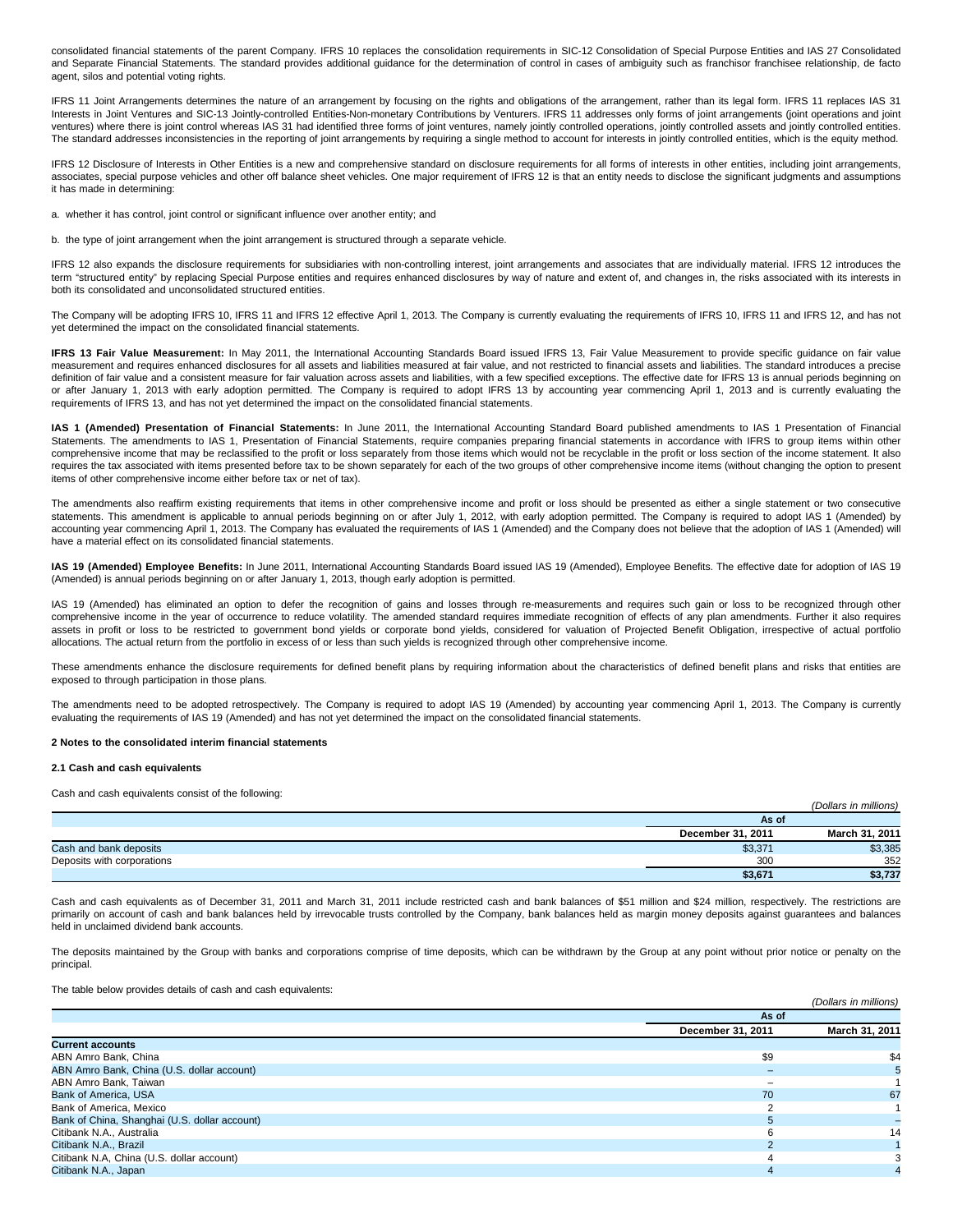| Citibank N.A., New Zealand                                                            | 3                        |                          |
|---------------------------------------------------------------------------------------|--------------------------|--------------------------|
| Citibank N.A., Thailand                                                               |                          | $\mathbf{1}$             |
| Citibank N.A., USA                                                                    | 1                        |                          |
| Deutsche Bank, Belgium                                                                |                          | $\mathbf{1}$             |
| Deutsche Bank, Czech Republic (U.S. dollar account)                                   | $\mathbf{1}$             | $\qquad \qquad -$        |
| Deutsche Bank, France                                                                 |                          | $\mathbf{1}$             |
| Deutsche Bank, Germany                                                                | $\overline{2}$           | $\mathbf{1}$             |
| Deutsche Bank, India                                                                  | $\overline{4}$           | 3                        |
| Deutsche Bank, Netherlands                                                            | $\overline{\phantom{0}}$ | 1                        |
| Deutsche Bank, Singapore                                                              |                          | $\mathbf{1}$             |
| Deutsche Bank, Poland                                                                 | $\overline{2}$           | $\qquad \qquad -$        |
| Deutsche Bank, United Kingdom                                                         | $\overline{4}$           | $\mathbf{9}$             |
| Deutsche Bank-EEFC, India (Euro account)                                              | 1                        | $\sqrt{2}$               |
| Deutsche Bank-EEFC, India (U.S. dollar account)                                       | $\overline{4}$           | 32                       |
| Deutsche Bank-EEFC, India (Swiss Franc account)                                       |                          | $\mathbf{1}$             |
| <b>HSBC Bank, United Kingdom</b><br>ICICI Bank, India                                 | 6<br>5                   | $\overline{2}$<br>7      |
|                                                                                       | 23                       | 5                        |
| ICICI Bank-EEFC, India (U.S. dollar account)<br>ICICI Bank-EEFC, India (Euro account) | 1                        | $\overline{\phantom{0}}$ |
| ICICI Bank-EEFC, India (UK Pound Sterling)                                            |                          | $\overline{a}$           |
| Nordbanken, Sweden                                                                    |                          | $\mathbf{1}$             |
| Royal Bank of Canada, Canada                                                          | $\overline{2}$           | 5                        |
| Shanghai Pudong Development Bank, China                                               | 1                        | $\mathbf{1}$             |
| National Australia Bank Limited, Australia                                            |                          |                          |
|                                                                                       | \$165                    | \$174                    |
| <b>Deposit accounts</b>                                                               |                          |                          |
| Andhra Bank, India                                                                    | \$68                     | \$90                     |
| ABN Amro Bank, China                                                                  | -1                       | $\mathbf{3}$             |
| Allahabad Bank, India                                                                 | 137                      | 126                      |
| Axis Bank, India                                                                      | 152                      | 120                      |
| Bank of America, USA                                                                  | 2                        | 19                       |
| Bank of America, Mexico                                                               | $\equiv$                 | $\overline{4}$           |
| Bank of Baroda, India                                                                 | 282                      | 247                      |
| Bank of India, India                                                                  | 225                      | 268                      |
| Bank of Maharashtra, India                                                            | 24                       | 114                      |
| Canara Bank, India                                                                    | 258                      | 298                      |
| Central Bank of India, India                                                          | 94                       | 79                       |
| Citibank N.A, Brazil                                                                  |                          | $\overline{1}$           |
| Citibank N.A., Czech Republic                                                         | $\overline{\phantom{a}}$ | $\mathbf{1}$             |
| Corporation Bank, India                                                               | 94                       | 66                       |
| DBS Bank, India                                                                       | 8                        |                          |
| Deutsche Bank, Poland                                                                 | $5\phantom{.0}$          | 5                        |
| Federal Bank, India                                                                   | $\overline{4}$           |                          |
| HDFC Bank, India                                                                      | 256                      | 145                      |
| HSBC Bank, United Kingdom                                                             | $\overline{\phantom{a}}$ | $\overline{4}$           |
| <b>ICICI Bank, India</b>                                                              | 314                      | 177                      |
| IDBI Bank, India                                                                      | 194                      | 173                      |
| ING Vysya Bank, India                                                                 | 15                       |                          |
| Indian Overseas Bank, India<br>Jammu and Kashmir Bank, India                          | 94<br>5                  | 116                      |
| Kotak Mahindra Bank, India                                                            | 6                        | $\mathbf{3}$<br>$\,6$    |
| National Australia Bank Limited, Australia                                            | 128                      | 122                      |
| Oriental Bank of Commerce, India                                                      | 126                      | 146                      |
| Punjab National Bank, India                                                           | 288                      | 335                      |
| State Bank of Hyderabad, India                                                        | 30                       | 57                       |
| State Bank of India, India                                                            | 12                       | 102                      |
| State Bank of Mysore, India                                                           | 68                       | 79                       |
| South Indian Bank, India                                                              | 12                       | 11                       |
| Syndicate Bank, India                                                                 | 104                      | 113                      |
| Union Bank of India, India                                                            | 127                      | 142                      |
| Vijaya Bank, India                                                                    | 43                       | 32                       |
| Yes Bank, India                                                                       | 30                       | $\overline{7}$           |
|                                                                                       | $\sqrt{$3,206}$          | $\overline{$3,211}$      |
| <b>Deposits with corporations</b>                                                     |                          |                          |
| HDFC Limited, India                                                                   | \$300                    | \$352                    |
|                                                                                       | \$300                    | \$352                    |
| Total                                                                                 | \$3,671                  | \$3,737                  |

# **2.2 Available-for-sale financial assets**

Investments in liquid mutual fund units and unlisted equity securities are classified as available-for-sale financial assets.

Cost and fair value of investments in liquid mutual fund units and unlisted equity securities are as follows:

|                                           |                   | (Dollars in millions) |
|-------------------------------------------|-------------------|-----------------------|
|                                           | As of             |                       |
|                                           | December 31, 2011 | March 31, 2011        |
| <b>Current</b>                            |                   |                       |
| Liquid mutual fund units:                 |                   |                       |
| Cost and fair value                       | \$2               | \$5                   |
| <b>Non-Current</b>                        |                   |                       |
| Unlisted equity securities:               |                   |                       |
| Cost                                      | -                 |                       |
| Gross unrealised holding gains            |                   |                       |
| Fair value                                |                   |                       |
| Total available-for-sale financial assets | \$4               | \$10                  |

During fiscal 2010, Infosys sold 3,231,151 shares of OnMobile Systems Inc, U.S.A, at a price of \$3.64 per share (₹166.58 per share), derived from quoted prices of the underlying marketable equity securities. The total consideration amounted to \$12 million, net of taxes and transaction costs. Additionally, the remaining 2,154,100 shares had a fair value of \$8 million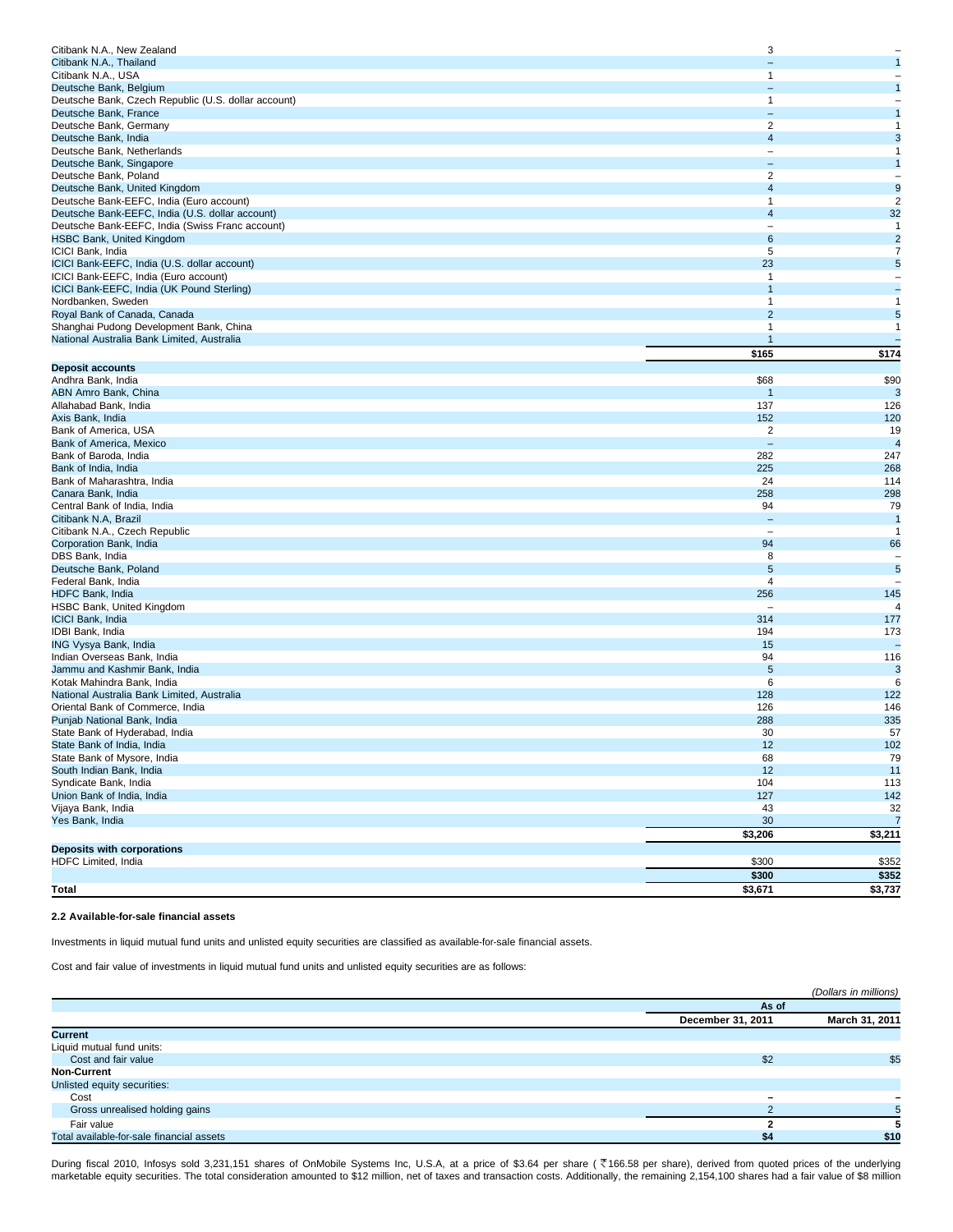as at March 31, 2010. As of March 31, 2011, these 2,154,100 shares were fair valued at \$5 million.

As of December 31, 2011 the 2,154,100 shares were fair valued at \$2 million and the resultant unrealized loss of \$2 million, net of taxes of \$1 million has been recognized in other comprehensive income for the nine months ended December 31, 2011. The fair value of \$2 million has been derived based on an agreed upon exchange ratio between these unlisted equity securities and quoted prices of the underlying marketable equity securities.

### **2.3 Business combinations**

During fiscal 2010, Infosys BPO acquired 100% of the voting interests in McCamish Systems LLC (McCamish), a business process solutions provider based in Atlanta, Georgia, in the United States. The business acquisition was conducted by entering into a Membership Interest Purchase Agreement for a cash consideration of \$37 million and a contingent consideration of up to \$20 million. The fair values of the contingent consideration and its undiscounted value on the date of acquisition were \$9 million and \$15 million, respectively.

The payment of the contingent consideration is dependent upon the achievement of certain revenue targets and net margin targets by McCamish over a period of 4 years ending March 31, 2014. Further, in the event that McCamish signs a deal with a customer with total revenues of \$100 million or more, the aforesaid period will be extended by 2 years. The total contingent consideration can range between \$14 million and \$20 million.

During the nine months ended December 31, 2011, the liability related to the contingent consideration increased by \$1 million due to passage of time.

The fair value of the contingent consideration is determined by discounting the estimated amount payable to the previous owners of McCamish on achievement of certain financial targets. The key inputs used for the determination of fair value of contingent consideration are the discount rate of 13.9% and the probabilities of achievement of the net margin and the revenue targets ranging from 50% to 100%.

On December 20, 2011 Infosys BPO signed a definitive share sale agreement to acquire 100% of the voting interest in Portland Group Pty Ltd., a strategic sourcing and category management services provider based in Australia, for a cash consideration of approximately \$38 million. We believe that this business acquisition will strengthen Infosys BPO's capabilities and domain expertise in its sourcing and procurement practice and its service offerings in the strategic sourcing and category management functions. This business acquisition was completed in January 2012.

### **2.4 Prepayments and other assets**

Prepayments and other assets consist of the following:

|                                                     |                   | (Dollars in millions) |
|-----------------------------------------------------|-------------------|-----------------------|
|                                                     | As of             |                       |
|                                                     | December 31, 2011 | March 31, 2011        |
| <b>Current</b>                                      |                   |                       |
| Rental deposits                                     | \$3               | \$10                  |
| Security deposits with service providers            |                   | 14                    |
| Loans to employees                                  | 28                | 31                    |
| Prepaid expenses (1)                                | 8                 | 10                    |
| Interest accrued and not due                        | 15                | 5                     |
| Withholding taxes (1)                               | 130               | 123                   |
| Deposit with corporation                            | 86                |                       |
| Advance payments to vendors for supply of goods (1) |                   | 8                     |
| Other assets                                        |                   | 5                     |
|                                                     | \$288             | \$206                 |
| Non-current                                         |                   |                       |
| Loans to employees                                  | \$1               | \$1                   |
| Security deposits with service providers            | 5                 |                       |
| Deposit with corporation                            | 11                | 98                    |
| Prepaid gratuity and other benefits (1)             |                   |                       |
| Prepaid expenses (1)                                | 3                 | $\overline{4}$        |
| <b>Rental Deposits</b>                              | 8                 |                       |
|                                                     | \$30              | \$103                 |
|                                                     | \$318             | \$309                 |
| Financial assets in prepayments and other assets    | \$168             | \$164                 |

 $(1)$  Non financial assets

Withholding taxes primarily consist of input tax credits. Other assets primarily represent travel advances and other recoverable from customers. Security deposits with service providers relate principally to leased telephone lines and electricity supplies.

Deposit with corporation represents amounts deposited to settle certain employee-related obligations as and when they arise during the normal course of business.

### **2.5 Property, plant and equipment**

Following are the changes in the carrying value of property, plant and equipment for the three months ended December 31, 2011:

|                                                   |                          |                  |                               |                       |                                  |                          |                                 | (Dollars in millions) |
|---------------------------------------------------|--------------------------|------------------|-------------------------------|-----------------------|----------------------------------|--------------------------|---------------------------------|-----------------------|
|                                                   | Land                     | <b>Buildings</b> | <b>Plant and</b><br>machinery | Computer<br>equipment | <b>Furniture and</b><br>fixtures | <b>Vehicles</b>          | Capital<br>work-in-<br>progress | <b>Total</b>          |
| Gross Carrying value as of                        |                          |                  |                               |                       |                                  |                          |                                 |                       |
| October 1, 2011                                   | \$118                    | \$758            | \$276                         | \$297                 | \$170                            | \$2                      | \$162                           | \$1,783               |
| <b>Additions</b>                                  |                          | 6                | 8                             | 14                    | 3                                | $\overline{\phantom{0}}$ | 19                              | 51                    |
| <b>Deletions</b>                                  | ۰                        | -                | $\overline{\phantom{0}}$      |                       | -                                |                          |                                 |                       |
| <b>Translation difference</b>                     | (9)                      | (59)             | (22)                          | (21)                  | (11)                             | $\overline{\phantom{0}}$ | (12)                            | (134)                 |
| Gross Carrying value as of                        |                          |                  |                               |                       |                                  |                          |                                 |                       |
| December 31, 2011                                 | 110                      | 705              | 262                           | 290                   | 162                              | $\overline{2}$           | 169                             | 1,700                 |
| Accumulated depreciation as of<br>October 1, 2011 | $\equiv$                 | (225)            | (176)                         | (243)                 | (112)                            | (1)                      | $\equiv$                        | (757)                 |
| Depreciation                                      | -                        | (12)             | (11)                          | (13)                  | (8)                              |                          | $\overline{\phantom{0}}$        | (44)                  |
| Accumulated depreciation on deletions             |                          | -                | $\overline{\phantom{0}}$      |                       | -                                |                          | $\overline{\phantom{0}}$        |                       |
| <b>Translation difference</b>                     | $\overline{\phantom{0}}$ | 18               | 13                            | 17                    | 8                                | $\overline{\phantom{a}}$ | $\overline{\phantom{0}}$        | 56                    |
| Accumulated depreciation as of December 31,       |                          |                  |                               |                       |                                  |                          |                                 |                       |
| 2011                                              |                          | (219)            | (174)                         | (239)                 | (112)                            | (1)                      |                                 | (745)                 |
| Carrying value as of October 1, 2011              | \$118                    | \$533            | \$100                         | \$54                  | \$58                             | \$1                      | \$162                           | \$1,026               |
| Carrying value as of December 31, 2011            | \$110                    | \$486            | \$88                          | \$51                  | \$50                             | \$1                      | \$169                           | \$955                 |

Following are the changes in the carrying value of property, plant and equipment for the three months ended December 31, 2010:

|      |                  |                  |                 |                      |                 |          | (Dollars in millions) |
|------|------------------|------------------|-----------------|----------------------|-----------------|----------|-----------------------|
| Land | <b>Buildinas</b> | <b>Plant and</b> | <b>Computer</b> | <b>Furniture and</b> | <b>Vehicles</b> | Capital  | <b>Total</b>          |
|      |                  | machinery        | equipment       | fixtures             |                 | work-in- |                       |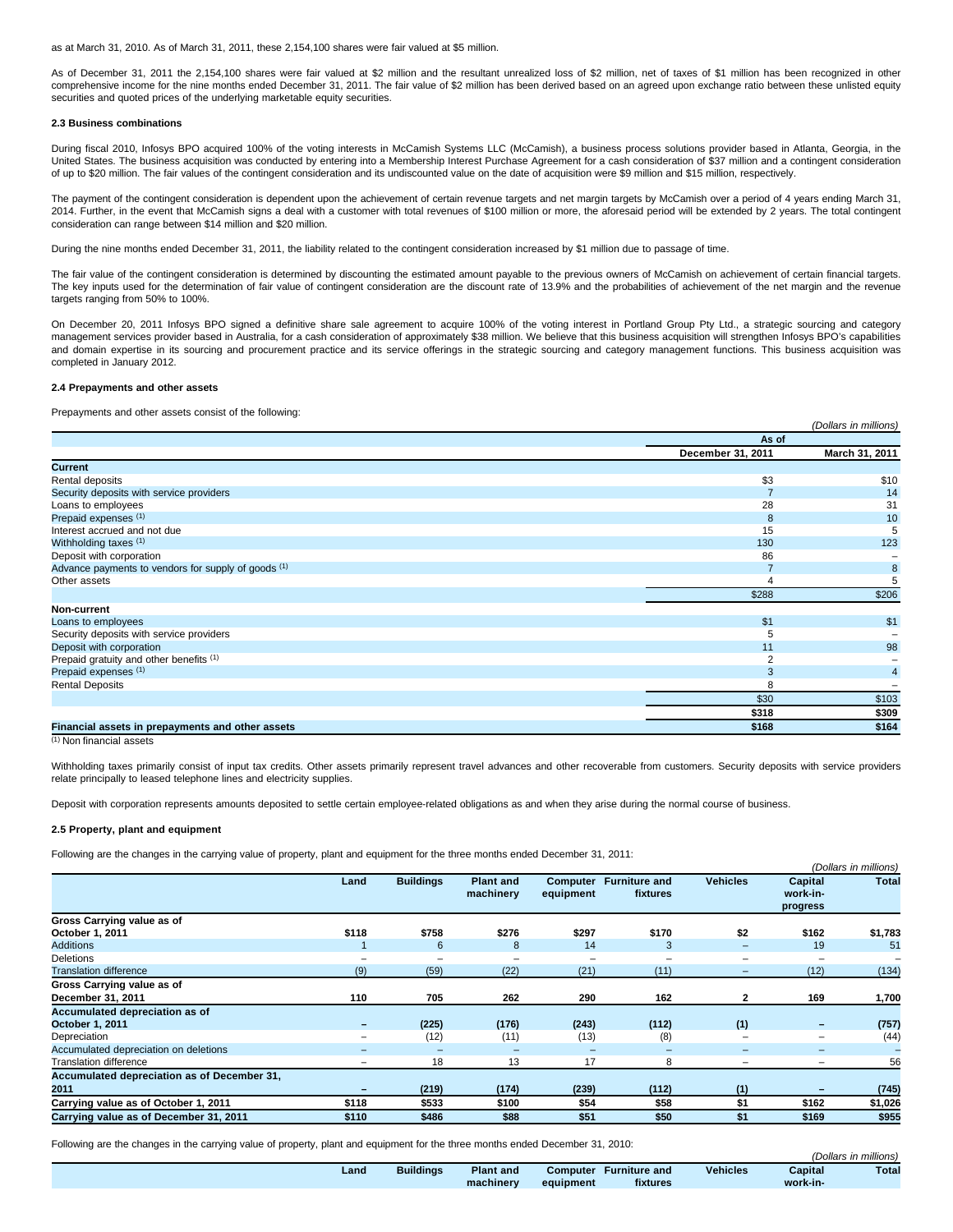|                                                |                          |       |       |       |                |                          | progress                 |         |
|------------------------------------------------|--------------------------|-------|-------|-------|----------------|--------------------------|--------------------------|---------|
| Gross carrying value as of                     |                          |       |       |       |                |                          |                          |         |
| October 1, 2010                                | \$92                     | \$781 | \$301 | \$302 | \$183          | \$1                      | \$77                     | \$1,737 |
| <b>Additions</b>                               | 29                       | 11    | 6     | 19    | 6              | $\overline{\phantom{a}}$ | 20                       | 91      |
| <b>Deletions</b>                               | $\overline{\phantom{a}}$ | -     | (1)   | (4)   | (3)            | ۰                        | $\overline{\phantom{0}}$ | (8)     |
| <b>Translation difference</b>                  |                          | 4     | 3     | 3     | $\overline{2}$ | $\overline{\phantom{0}}$ | $\overline{\phantom{0}}$ | 13      |
| Gross carrying value as of                     |                          |       |       |       |                |                          |                          |         |
| December 31, 2010                              | 122                      | 796   | 309   | 320   | 188            |                          | 97                       | 1,833   |
| Accumulated depreciation as of October 1, 2010 | $\overline{\phantom{0}}$ | (190) | (170) | (257) | (112)          | $\sim$                   | $\overline{\phantom{0}}$ | (729)   |
| Depreciation                                   |                          | (13)  | (13)  | (13)  | (9)            |                          | -                        | (48)    |
| Accumulated depreciation on deletions          |                          | -     |       |       | 3              |                          | $\overline{\phantom{0}}$ | 8       |
| <b>Translation difference</b>                  |                          | (2)   | (2)   | (3)   |                |                          | -                        | (7)     |
| Accumulated depreciation as of December 31,    |                          |       |       |       |                |                          |                          |         |
| 2010                                           |                          | (205) | (184) | (269) | (118)          |                          |                          | (776)   |
| Carrying value as of October 1, 2010           | 92                       | 591   | 131   | 45    | 71             |                          | 77                       | 1,008   |
| Carrying value as of December 31, 2010         | \$122                    | \$591 | \$125 | \$51  | \$70           | \$1                      | \$97                     | \$1,057 |

Following are the changes in the carrying value of property, plant and equipment for the nine months ended December 31, 2011:

|                                              |                          |                  |                  |           |                      |                          |                          | (Dollars in millions) |
|----------------------------------------------|--------------------------|------------------|------------------|-----------|----------------------|--------------------------|--------------------------|-----------------------|
|                                              | Land                     | <b>Buildings</b> | <b>Plant and</b> | Computer  | <b>Furniture and</b> | <b>Vehicles</b>          | Capital                  | <b>Total</b>          |
|                                              |                          |                  | machinery        | equipment | fixtures             |                          | work-in-                 |                       |
|                                              |                          |                  |                  |           |                      |                          | progress                 |                       |
| Gross Carrying value as of April 1, 2011     | \$124                    | \$813            | \$288            | \$299     | \$173                | \$1                      | \$118                    | \$1,816               |
| <b>Additions</b>                             |                          | 25               | 22               | 41        | 15                   |                          | 78                       | 188                   |
| <b>Deletions</b>                             |                          |                  |                  | (3)       | -                    |                          |                          | (3)                   |
| <b>Translation difference</b>                | (21)                     | (133)            | (48)             | (47)      | (26)                 |                          | (27)                     | (301)                 |
| Gross Carrying value as of December 31, 2011 | 110                      | 705              | 262              | 290       | 162                  |                          | 169                      | 1,700                 |
| Accumulated depreciation as of               |                          |                  |                  |           |                      |                          |                          |                       |
| <b>April 1, 2011</b>                         | $\qquad \qquad =$        | (219)            | (166)            | (240)     | (105)                |                          | $\overline{\phantom{0}}$ | (730)                 |
| Depreciation                                 | $\overline{\phantom{0}}$ | (39)             | (38)             | (41)      | (25)                 | (1)                      | $\overline{\phantom{0}}$ | (144)                 |
| Accumulated depreciation on deletions        | -                        |                  |                  |           | -                    |                          | $\overline{\phantom{0}}$ |                       |
| <b>Translation difference</b>                | $\overline{\phantom{0}}$ | 39               | 30               | 39        | 18                   | $\overline{\phantom{a}}$ | $\overline{\phantom{0}}$ | 126                   |
| Accumulated depreciation as of December 31,  |                          |                  |                  |           |                      |                          |                          |                       |
| 2011                                         |                          | (219)            | (174)            | (239)     | (112)                | (1)                      |                          | (745)                 |
| Carrying value as of April 1, 2011           | 124                      | 594              | 122              | 59        | 68                   |                          | 118                      | 1,086                 |
| Carrying value as of December 31, 2011       | \$110                    | \$486            | \$88             | \$51      | \$50                 | \$1                      | \$169                    | \$955                 |

Following are the changes in the carrying value of property, plant and equipment for the nine months ended December 31, 2010:

|                                              |                          |                  |                               |                              |                                  |                          |                                 | (Dollars in millions) |
|----------------------------------------------|--------------------------|------------------|-------------------------------|------------------------------|----------------------------------|--------------------------|---------------------------------|-----------------------|
|                                              | Land                     | <b>Buildings</b> | <b>Plant and</b><br>machinery | <b>Computer</b><br>equipment | <b>Furniture and</b><br>fixtures | <b>Vehicles</b>          | Capital<br>work-in-<br>progress | <b>Total</b>          |
| Gross carrying value as of April 1, 2010     | \$73                     | \$735            | \$281                         | \$279                        | \$170                            | \$1                      | \$91                            | \$1,630               |
| <b>Additions</b>                             | 48                       | 57               | 26                            | 43                           | 21                               |                          | 6                               | 201                   |
| <b>Deletions</b>                             |                          |                  | (1)                           | (6)                          | (5)                              |                          |                                 | (12)                  |
| <b>Translation difference</b>                |                          | 4                | З                             |                              | $\sim$                           |                          | -                               | 14                    |
| Gross Carrying value as of December 31, 2010 | 122                      | 796              | 309                           | 320                          | 188                              |                          | 97                              | 1,833                 |
| Accumulated depreciation as of April 1, 2010 | -                        | (166)            | (144)                         | (233)                        | (98)                             |                          | -                               | (641)                 |
| Depreciation                                 |                          | (38)             | (39)                          | (38)                         | (24)                             |                          |                                 | (139)                 |
| Accumulated depreciation on deletions        | $-$                      | -                |                               | 6                            | 5                                |                          | $\overline{\phantom{0}}$        | 12                    |
| <b>Translation difference</b>                | $\overline{\phantom{0}}$ | (1)              | (2)                           | (4)                          |                                  | $\overline{\phantom{a}}$ | $\overline{\phantom{0}}$        | (8)                   |
| Accumulated depreciation as of December 31,  |                          |                  |                               |                              |                                  |                          |                                 |                       |
| 2010                                         |                          | (205)            | (184)                         | (269)                        | (118)                            |                          |                                 | (776)                 |
| Carrying value as of April 1, 2010           | 73                       | 569              | 137                           | 46                           | 72                               |                          | 91                              | 989                   |
| Carrying value as of December 31, 2010       | \$122                    | \$591            | \$125                         | \$51                         | \$70                             | \$1                      | \$97                            | \$1,057               |

During fiscal 2011, certain assets which were not in use and had an aggregate gross book value of \$107 million (carrying value nil) were retired.

The depreciation expense for the three months and nine months ended December 31, 2011 and December 31, 2010 is included in cost of sales in the statement of comprehensive income.

Carrying value of land includes \$32 million and \$33 million as of December 31, 2011 and March 31, 2011, respectively, towards deposits paid under certain lease-cum-sale agreements to acquire land, including agreements where the Company has an option to purchase the properties on expiry of the lease period. The Company has already paid 99% of the market value of the properties prevailing at the time of entering into the lease-cum-sale agreements with the balance payable at the time of purchase.

The contractual commitments for capital expenditure were \$206 million and \$183 million as of December 31, 2011 and March 31, 2011, respectively.

### **2.6 Goodwill and intangible assets**

Following is a summary of changes in the carrying amount of goodwill:

|                                 |                          | (Dollars in millions) |  |
|---------------------------------|--------------------------|-----------------------|--|
|                                 | As of                    |                       |  |
|                                 | <b>December 31, 2011</b> | March 31, 2011        |  |
| Carrying value at the beginning | \$185                    | \$183                 |  |
| Translation differences         | (25)                     | $\sim$                |  |
| Carrying value at the end       | \$160                    | \$185                 |  |

During the quarter ended June 30, 2011, the Company internally reorganized its business to increase its client focus. Consequent to the internal reorganization there were changes effected in the reportable segments based on the "management approach" as defined in IFRS 8, Operating Segments. (Refer Note 2.20). Accordingly the goodwill has been allocated to the new operating segments as at December 31, 2011 and as at March 31, 2011.

Goodwill has been allocated to the cash generating units (CGU), identified to be the operating segments as follows:

| . .<br>.                               |                   | (Dollars in millions) |
|----------------------------------------|-------------------|-----------------------|
| Segment                                | As of             |                       |
|                                        | December 31, 2011 | March 31, 2011        |
| Financial services and insurance (FSI) | \$80              | \$90                  |
| Manufacturing enterprises (MFG)        |                   | $^{\circ}$            |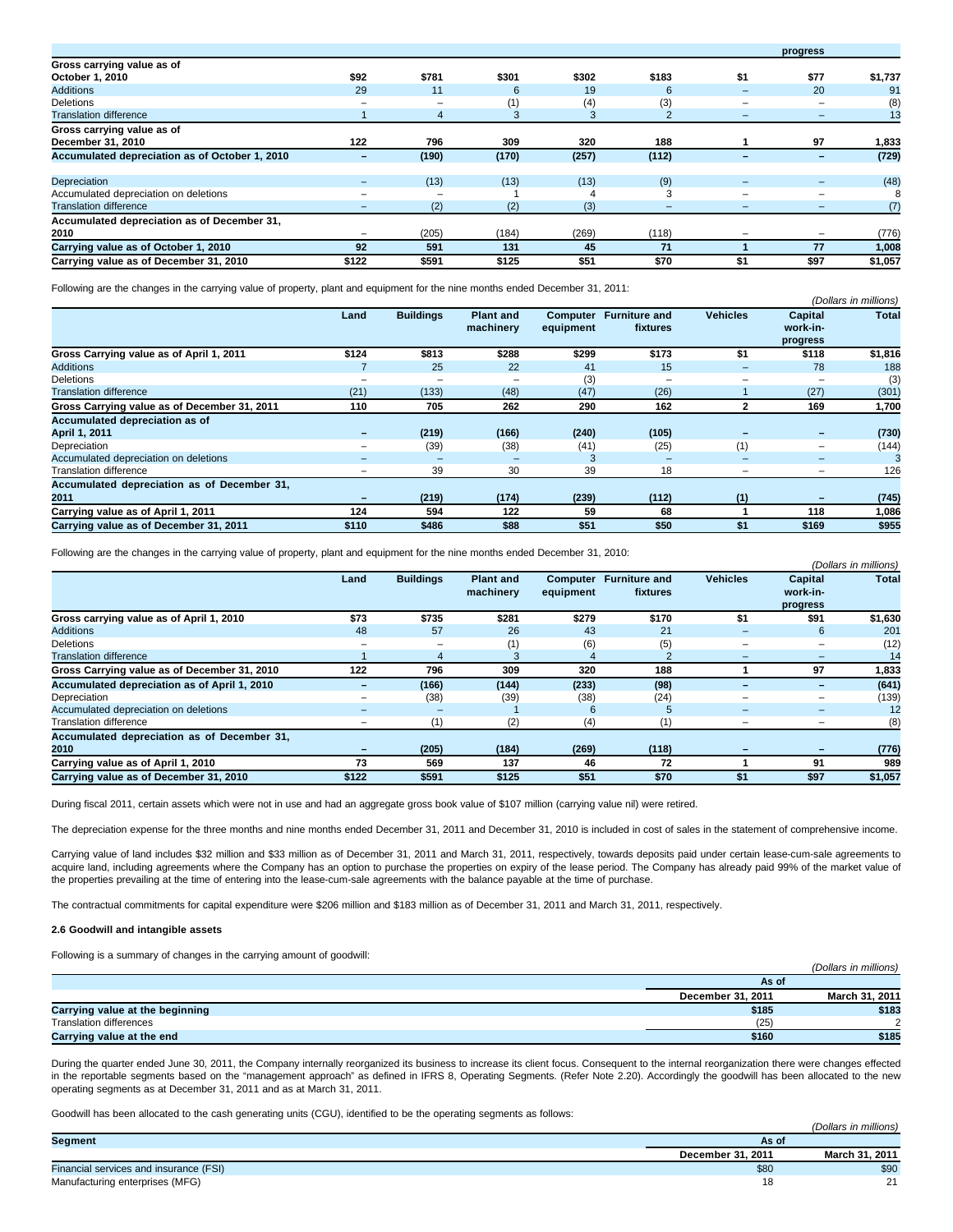| Energy, utilities and telecommunication services (ECS)                     |       |       |
|----------------------------------------------------------------------------|-------|-------|
| Retail, logistics, consumer product group, life sciences enterprises (RCL) |       |       |
| <b>Total</b>                                                               | \$160 | \$185 |

The entire goodwill relating to Infosys BPO's acquisition of McCamish has been allocated to the 'Financial services and insurance' CGU.

For the purpose of impairment testing, goodwill acquired in a business combination is allocated to the CGU which are operating segments regularly reviewed by the chief operating decision maker to make decisions about resources to be allocated to the segment and to assess its performance. The recoverable amount of a CGU is the higher of its fair value less cost to sell and its value-in-use. The fair value of a CGU is determined based on the market capitalization. The value-in-use is determined based on specific calculations. These calculations use pretax cash flow projections over a period of five years, based on financial budgets approved by management and an average of the range of each assumption mentioned below. As of March 31, 2011, the estimated recoverable amount of the CGU exceeded its carrying amount. The recoverable amount was computed based on the fair value being higher than value-in-use and the carrying amount of the CGU was computed by allocating the net assets to operating segments for the purpose of impairment testing. The key assumptions used for the calculations are as follows:

|                          | In $\%$      |
|--------------------------|--------------|
| Long term growth rate    | $8 - 10$     |
| <b>Operating margins</b> | 17-20        |
| Discount rate            | $\mathsf{L}$ |

The above discount rate is based on the Weighted Average Cost of Capital (WACC) of the Company. These estimates are likely to differ from future actual results of operations and cash flows.

Following is a summary of changes in the carrying amount of acquired intangible assets:

|                                           |                   | (Dollars in millions) |
|-------------------------------------------|-------------------|-----------------------|
|                                           | As of             |                       |
|                                           | December 31, 2011 | March 31, 2011        |
| Gross carrying value at the beginning     | \$25              | \$24                  |
| Additions                                 | 15                |                       |
| <b>Translation differences</b>            | -                 |                       |
| Gross carrying value at the end           | \$40              | \$25                  |
| Accumulated amortization at the beginning | \$14              | \$12                  |
| Amortization expense                      |                   |                       |
| Accumulated amortization at the end       | \$16              | \$14                  |
| Net carrying value                        | \$24              | \$11                  |

During the quarter ended June 30, 2011, Infosys Australia entered into an agreement with Telecom New Zealand Limited (Telecom) to purchase assets primarily pertaining to the rights to mutual subcontracting agreement for the existing customer contracts of Telecom's Gen-I division. Consequent to the transaction, Infosys Australia recognized the subcontracting rights amounting to \$4 million as intangible assets and is amortizing the same over a period of three years, being the management's estimate of useful life of such intangible assets.

During the quarter ended September 30, 2011 Infosys Shanghai paid \$11 million towards the acquisition of land use rights. The land use rights are being amortized over the initial term of 50 years.

The intangible customer contracts recognized at the time of Philips acquisition are being amortized over a period of seven years, being management's estimate of the useful life of the respective assets, based on the life over which economic benefits are expected to be realized. However, during fiscal 2010 the amortization of this intangible asset has been accelerated based on the usage pattern of the asset. As of December 31, 2011, the customer contracts have a remaining amortization period of approximately three years.

The intangible customer contracts and relationships recognized at the time of the McCamish acquisition are being amortized over a period of nine years, being management's estimate of the useful life of the respective assets, based on the life over which economic benefits are expected to be realized. As of December 31, 2011, the customer contracts and relationships have a remaining amortization period of approximately seven years.

The intangible computer software platform recognized at the time of the McCamish acquisition having a useful life of four months, being management's estimate of the useful life of the asset, based on the life over which economic benefits were expected to be realized, was fully amortized in fiscal 2010.

The aggregate amortization expense included in cost of sales, for the three months and nine months ended December 31, 2011 were \$1 million and \$2 million, respectively, as compared to Nil and \$1 million for the three months and nine months ended December 31, 2010.

Research and development expense recognized in net profit in the statement of comprehensive income, for the three months and nine months ended December 31, 2011 was \$32 million and \$102 million, respectively, as compared to \$30 and \$86 million for the three months and nine months ended December 31, 2010.

### **2.7 Financial instruments**

#### **Financial instruments by category**

The carrying value and fair value of financial instruments by categories as of December 31, 2011 were as follows:

|                                                                             |                                 |                                                                                    |                           |                                    | (Dollars in millions)                     |
|-----------------------------------------------------------------------------|---------------------------------|------------------------------------------------------------------------------------|---------------------------|------------------------------------|-------------------------------------------|
|                                                                             | <b>Loans and</b><br>receivables | <b>Financial</b><br>assets/liabilities at<br>fair value through<br>profit and loss | <b>Available for sale</b> | <b>Trade and other</b><br>payables | <b>Total carrying</b><br>value/fair value |
| Assets:                                                                     |                                 |                                                                                    |                           |                                    |                                           |
| Cash and cash equivalents (Refer Note 2.1)                                  | \$3,671                         |                                                                                    |                           |                                    | \$3,671                                   |
| Available-for-sale financial assets (Refer Note 2.2)                        | $\overline{\phantom{0}}$        |                                                                                    | 4                         |                                    |                                           |
| Investment in certificates of deposit                                       | 46                              |                                                                                    |                           | -                                  | 46                                        |
| Trade receivables                                                           | 1,140                           | -                                                                                  |                           |                                    | 1,140                                     |
| <b>Unbilled revenue</b>                                                     | 297                             | -                                                                                  |                           |                                    | 297                                       |
| Prepayments and other assets (Refer Note 2.4)                               | 168                             | -                                                                                  |                           |                                    | 168                                       |
| Total                                                                       | \$5,322                         | -                                                                                  | \$4                       |                                    | \$5,326                                   |
| Liabilities:                                                                |                                 |                                                                                    |                           |                                    |                                           |
| Derivative financial instruments                                            |                                 | \$58                                                                               |                           |                                    | \$58                                      |
| Trade payables                                                              |                                 |                                                                                    |                           |                                    | 6                                         |
| <b>Client deposits</b>                                                      |                                 |                                                                                    |                           |                                    | 3                                         |
| Employee benefit obligations (Refer Note 2.8)                               | -                               |                                                                                    |                           | 97                                 | 97                                        |
| Other liabilities (Refer Note 2.10)                                         |                                 |                                                                                    |                           | 356                                | 356                                       |
| Liability towards acquisition of business on a discounted basis (Refer Note | -                               | ۰                                                                                  |                           | 11                                 | 11                                        |
| 2.10)                                                                       |                                 |                                                                                    |                           |                                    |                                           |
| Total                                                                       |                                 | \$58                                                                               |                           | \$473                              | \$531                                     |

The carrying value and fair value of financial instruments by categories as of March 31, 2011 were as follows: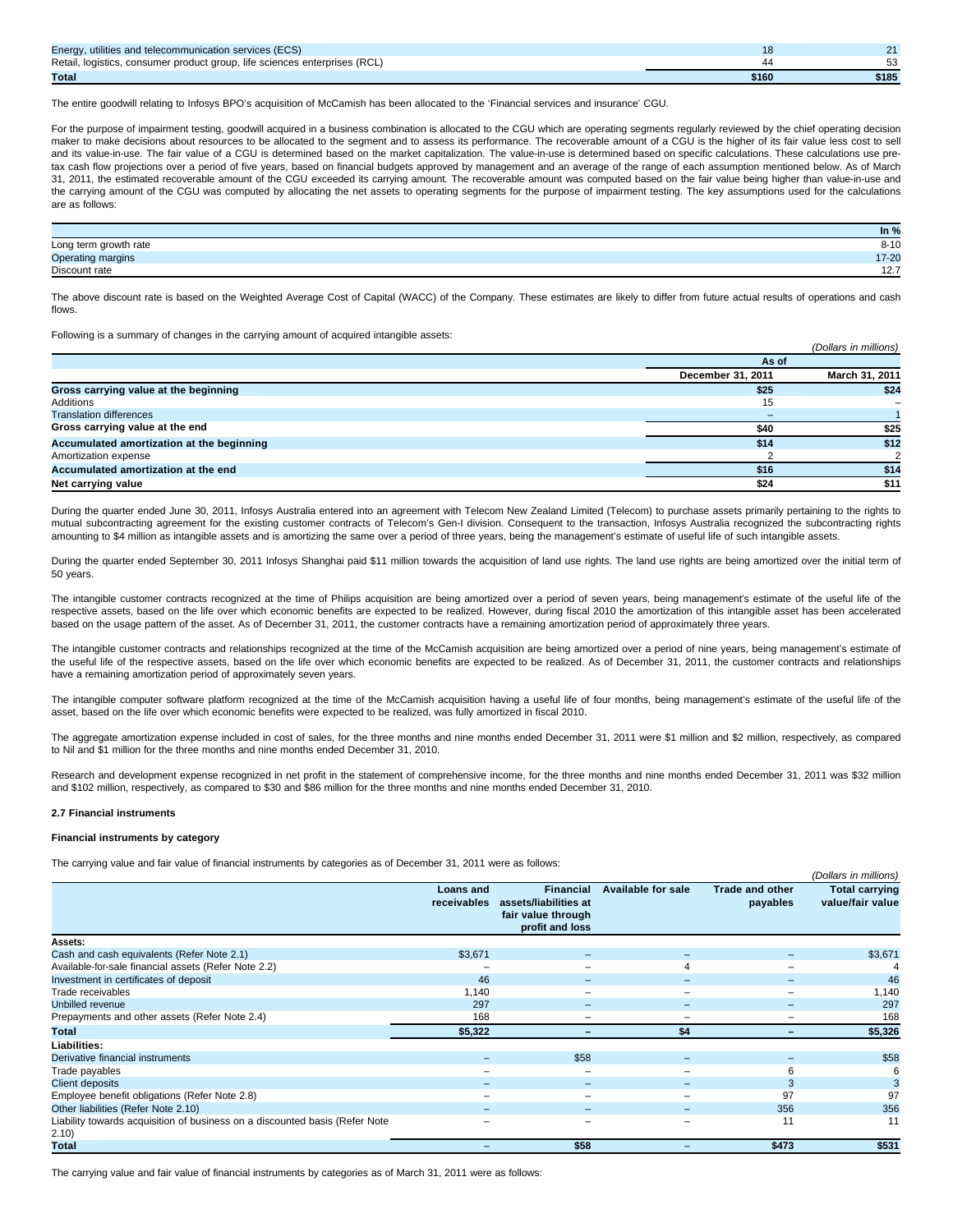|                                                                                      |                                 |                                                                                    |                           |                                    | (Dollars in millions)                     |
|--------------------------------------------------------------------------------------|---------------------------------|------------------------------------------------------------------------------------|---------------------------|------------------------------------|-------------------------------------------|
|                                                                                      | <b>Loans and</b><br>receivables | <b>Financial</b><br>assets/liabilities at<br>fair value through<br>profit and loss | <b>Available for sale</b> | <b>Trade and other</b><br>payables | <b>Total carrying</b><br>value/fair value |
| <b>Assets:</b>                                                                       |                                 |                                                                                    |                           |                                    |                                           |
| Cash and cash equivalents (Refer Note 2.1)                                           | \$3,737                         |                                                                                    |                           |                                    | \$3,737                                   |
| Available-for-sale financial assets (Refer Note 2.2)                                 |                                 |                                                                                    | 10                        |                                    | 10                                        |
| Investment in certificates of deposit                                                | 27                              |                                                                                    |                           |                                    | 27                                        |
| Trade receivables                                                                    | 1,043                           | -                                                                                  |                           |                                    | 1,043                                     |
| Unbilled revenue                                                                     | 279                             | -                                                                                  |                           |                                    | 279                                       |
| Derivative financial instruments                                                     | -                               | 15                                                                                 |                           | $\overline{\phantom{0}}$           | 15                                        |
| Prepayments and other assets (Refer Note 2.4)                                        | 164                             |                                                                                    |                           |                                    | 164                                       |
| Total                                                                                | \$5,250                         | \$15                                                                               | \$10                      |                                    | \$5,275                                   |
| Liabilities:                                                                         |                                 |                                                                                    |                           |                                    |                                           |
| Trade payables                                                                       | -                               | $\overline{\phantom{0}}$                                                           | -                         | \$10                               | \$10                                      |
| Client deposits                                                                      |                                 | -                                                                                  |                           | 5                                  | 5                                         |
| Employee benefit obligations (Refer Note 2.8)                                        |                                 |                                                                                    |                           | 89                                 | 89                                        |
| Other liabilities (Refer Note 2.10)                                                  |                                 | $\overline{\phantom{0}}$                                                           | -                         | 376                                | 376                                       |
| Liability towards acquisition of business on a discounted basis (Refer Note<br>2.10) | -                               | $\overline{\phantom{0}}$                                                           | -                         | 10                                 | 10                                        |
| Total                                                                                | -                               |                                                                                    |                           | \$490                              | \$490                                     |

**Fair value hierarchy**

Level 1 - Quoted prices (unadjusted) in active markets for identical assets or liabilities.

Level 2 - Inputs other than quoted prices included within Level 1 that are observable for the asset or liability, either directly (i.e. as prices) or indirectly (i.e. derived from prices).

**Level 3** - Inputs for the assets or liabilities that are not based on observable market data (unobservable inputs).

The following table presents fair value hierarchy of assets and liabilities measured at fair value on a recurring basis as of December 31, 2011:

|                                                                                 |                         |         |                                                             | (Dollars in millions) |
|---------------------------------------------------------------------------------|-------------------------|---------|-------------------------------------------------------------|-----------------------|
|                                                                                 | As of December 31, 2011 |         | Fair value measurement at end of the reporting period using |                       |
|                                                                                 |                         | Level 1 | Level 2                                                     | Level 3               |
| <b>Assets</b>                                                                   |                         |         |                                                             |                       |
| Available- for- sale financial asset- Investments in liquid mutual fund units   | \$2                     | \$2     |                                                             |                       |
| (Refer Note 2.2)                                                                |                         |         |                                                             |                       |
| Available- for- sale financial asset- Investments in unlisted equity securities | \$2                     |         | \$2                                                         |                       |
| (Refer Note 2.2)                                                                |                         |         |                                                             |                       |
| Derivative financial instruments- loss on outstanding foreign exchange          |                         |         |                                                             |                       |
| forward and                                                                     |                         |         |                                                             |                       |
| option contracts                                                                | \$58                    |         | \$58                                                        |                       |
|                                                                                 |                         |         |                                                             |                       |

The following table presents fair value hierarchy of assets and liabilities measured at fair value on a recurring basis as of March 31, 2011:

|                                                                                 |                      |                                                             |         | (Dollars in millions) |  |
|---------------------------------------------------------------------------------|----------------------|-------------------------------------------------------------|---------|-----------------------|--|
|                                                                                 | As of March 31, 2011 | Fair value measurement at end of the reporting period using |         |                       |  |
|                                                                                 |                      | Level 1                                                     | Level 2 | Level 3               |  |
| <b>Assets</b>                                                                   |                      |                                                             |         |                       |  |
| Available- for- sale financial asset- Investments in liquid mutual fund units   | \$5                  | \$5                                                         |         |                       |  |
| (Refer Note 2.2)                                                                |                      |                                                             |         |                       |  |
| Available- for- sale financial asset- Investments in unlisted equity securities | \$5                  |                                                             | \$5     |                       |  |
| (Refer Note 2.2)                                                                |                      |                                                             |         |                       |  |
| Derivative financial instruments- gains on outstanding foreign exchange         |                      |                                                             |         |                       |  |
| forward and                                                                     |                      |                                                             |         |                       |  |
| option contracts                                                                | \$15                 |                                                             | \$15    |                       |  |

Income from financial assets or liabilities that are not at fair value through profit or loss is as follows:

|                                                                           |                                 |                                |       | (Dollars in millions) |
|---------------------------------------------------------------------------|---------------------------------|--------------------------------|-------|-----------------------|
|                                                                           | Three months ended December 31. | Nine months ended December 31. |       |                       |
|                                                                           | 2011                            | 2010                           | 2011  | 2010                  |
| Interest income on deposits and certificates of deposit (Refer Note 2.14) | \$83                            | \$61                           | \$258 | \$168                 |
| Income from available-for-sale financial assets (Refer Note 2.14)         |                                 | -                              |       |                       |
|                                                                           | \$85                            | \$61                           | \$263 | \$173                 |

#### **Derivative financial instruments**

The Company uses derivative financial instruments such as foreign exchange forward and option contracts to mitigate the risk of changes in foreign exchange rates on trade receivables and forecasted cash flows denominated in certain foreign currencies. The counterparty for these contracts is generally a bank or a financial institution. These derivative financial instruments are valued based on quoted prices for similar assets and liabilities in active markets or inputs that are directly or indirectly observable in the marketplace. The following table gives details in respect of outstanding foreign exchange forward and option contracts:

|                                  |                   | (In millions)  |
|----------------------------------|-------------------|----------------|
|                                  | As of             |                |
|                                  | December 31, 2011 | March 31, 2011 |
| <b>Forward contracts</b>         |                   |                |
| In U.S. dollars                  | 612               | 546            |
| In Euro                          | 42                | 28             |
| In United Kingdom Pound Sterling | 24                | 15             |
| In Australian dollars            | 74                | 10             |
| <b>Option contracts</b>          |                   |                |
| In U.S. dollars                  | 70                |                |

The Company recognized a loss on derivative financial instruments of \$53 million and \$102 million for the three months and nine months ended December 31, 2011 as against a gain on derivative financial instruments of \$11 million and \$5 million for the three months and nine months ended December 31, 2010, respectively, which are included under other income.

The foreign exchange forward and option contracts mature between 1 to 12 months. The table below analyzes the derivative financial instruments into relevant maturity groupings based on the remaining period as of the balance sheet date: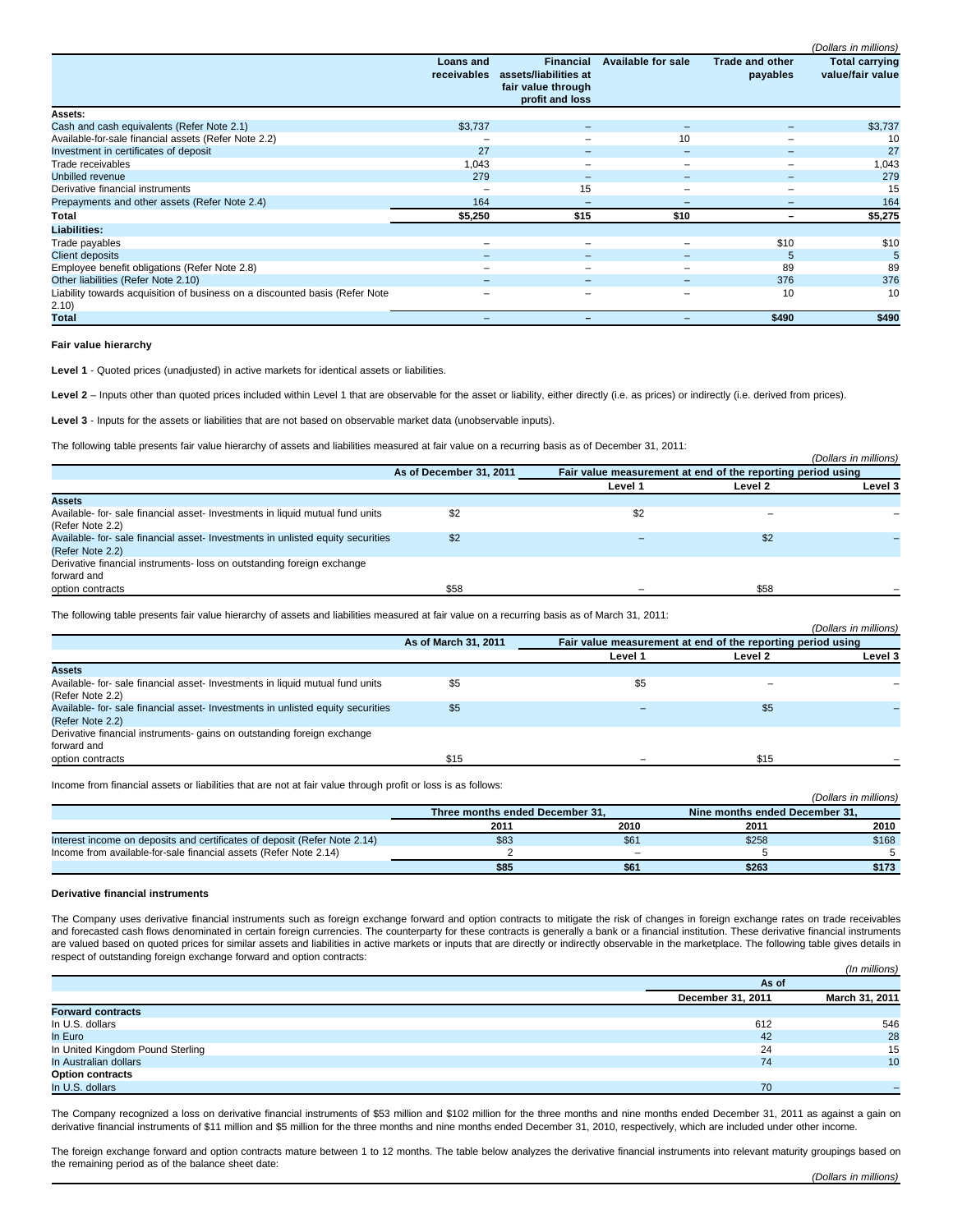|                                                      | AS VI             |                |
|------------------------------------------------------|-------------------|----------------|
|                                                      | December 31, 2011 | March 31, 2011 |
| Not later than one month                             | \$140             | \$97           |
| Later than one month and not later than three months | 269               | 146            |
| Later than three months and not later than one year  | 439               | 377            |
|                                                      | \$848             | \$620          |

**As of**

## **Financial risk management**

### **Financial risk factors**

The Company's activities expose it to a variety of financial risks: market risk, credit risk and liquidity risk. The Company's primary focus is to foresee the unpredictability of financial markets and seek to minimize potential adverse effects on its financial performance. The primary market risk to the Company is foreign exchange risk. The Company uses derivative financial instruments to mitigate foreign exchange related risk exposures. The Company's exposure to credit risk is influenced mainly by the individual characteristic of each customer and the concentration of risk from the top few customers. The demographics of the customer including the default risk of the industry and country in which the customer operates also has an influence on credit risk assessment.

### **Market risk**

The Company operates internationally and a major portion of the business is transacted in several currencies and consequently the Company is exposed to foreign exchange risk through its sales and services in the United States and elsewhere, and purchases from overseas suppliers in various foreign currencies. The Company uses derivative financial instruments such as foreign exchange forward and option contracts to mitigate the risk of changes in foreign exchange rates on trade receivables and forecasted cash flows denominated in certain foreign currencies. The exchange rate between the rupee and foreign currencies has changed substantially in recent years and may fluctuate substantially in the future. Consequently, the results of the Company's operations are adversely affected as the rupee appreciates/ depreciates against these currencies.

The following table gives details in respect of the outstanding foreign exchange forward and option contracts:

|                                                              |                   | (Dollars in millions) |
|--------------------------------------------------------------|-------------------|-----------------------|
|                                                              | As of             |                       |
|                                                              | December 31, 2011 | March 31, 2011        |
| Aggregate amount of outstanding forward and option contracts | \$848             | \$620                 |
| Gains / (losses) on outstanding forward and option contracts | \$(58)            | \$15                  |

The outstanding foreign exchange forward and option contracts as of December 31, 2011 and March 31, 2011, mature between one to twelve months.

The following table analyzes foreign currency risk from financial instruments as of December 31, 2011:

|                              |                     |                          |                                                     |                              |                     | (Dollars in millions) |
|------------------------------|---------------------|--------------------------|-----------------------------------------------------|------------------------------|---------------------|-----------------------|
|                              | <b>U.S. dollars</b> |                          | <b>Euro United Kingdom</b><br><b>Pound Sterling</b> | <b>Australian</b><br>dollars | Other<br>currencies | <b>Total</b>          |
| Cash and cash equivalents    | \$110               | \$6                      | \$10                                                | \$117                        | \$29                | \$272                 |
| Trade receivables            | 764                 | 108                      | 115                                                 | 70                           | 49                  | 1,106                 |
| Unbilled revenue             | 161                 | 47                       | 20                                                  | 9                            | 24                  | 261                   |
| Other assets                 | 134                 | 3                        | 5                                                   | $\overline{\phantom{0}}$     | 12                  | 154                   |
| Trade payables               |                     | $\overline{\phantom{0}}$ | -                                                   | ۰                            | (3)                 | (3)                   |
| <b>Client deposits</b>       | (3)                 | $-$                      | $\overline{\phantom{0}}$                            | $\overline{\phantom{0}}$     | -                   | (3)                   |
| Accrued expenses             | (88)                | (7)                      |                                                     |                              | (11)                | (105)                 |
| Employee benefit obligations | (39)                | $\overline{\phantom{0}}$ | (6)                                                 | $-$                          | (11)                | (56)                  |
| Other liabilities            | (257)               | (45)                     | (4)                                                 |                              | (14)                | (321)                 |
| Net assets / (liabilities)   | \$782               | \$112                    | \$141                                               | \$195                        | \$75                | \$1,305               |

The following table analyzes foreign currency risk from financial instruments as of March 31, 2011:

|                              |                     |                          |                            |                          |            | (Dollars in millions) |
|------------------------------|---------------------|--------------------------|----------------------------|--------------------------|------------|-----------------------|
|                              | <b>U.S. dollars</b> |                          | <b>Euro United Kingdom</b> | <b>Australian</b>        | Other      | <b>Total</b>          |
|                              |                     |                          | <b>Pound Sterling</b>      | dollars                  | currencies |                       |
| Cash and cash equivalents    | \$132               | \$9                      | \$16                       | \$119                    | \$31       | \$307                 |
| Trade receivables            | 694                 | 91                       | 106                        | 66                       | 49         | 1,006                 |
| Unbilled revenue             | 164                 | 40                       | 22                         | 15                       | 16         | 257                   |
| Other assets                 | 132                 | 3                        | 13                         | $\overline{\phantom{a}}$ | 9          | 157                   |
| Trade payables               |                     | ۰                        |                            |                          | (2)        | (2)                   |
| <b>Client deposits</b>       | (5)                 | $\overline{\phantom{0}}$ | -                          | -                        |            | (5)                   |
| Accrued expenses             | (52)                | (4)                      | 3                          | $\sim$                   | (8)        | (61)                  |
| Employee benefit obligations | (30)                | $\overline{\phantom{0}}$ | (3)                        |                          | (14)       | (47)                  |
| Other liabilities            | (329)               | (40)                     | (6)                        |                          | (15)       | (391)                 |
| Net assets / (liabilities)   | \$706               | \$99                     | \$151                      | \$199                    | \$66       | \$1,221               |

For the three months ended December 31, 2011 and December 31, 2010, every percentage point depreciation / appreciation in the exchange rate between the Indian rupee and the U.S. dollar, has affected the Company's operating margins by approximately 0.57% and 0.54%, respectively.

For the nine months ended December 31, 2011 and December 31, 2010, every percentage point depreciation / appreciation in the exchange rate between the Indian rupee and the U.S. dollar, has affected the Company's operating margins by approximately 0.55% and 0.56%, respectively.

Sensitivity analysis is computed based on the changes in the income and expenses in foreign currency upon conversion into functional currency, due to exchange rate fluctuations between the previous reporting period and the current reporting period.

# **Credit risk**

Credit risk refers to the risk of default on its obligation by the counterparty resulting in a financial loss. The maximum exposure to the credit risk at the reporting date is primarily from trade receivables amounting to \$1,140 million and \$1,043 million as of December 31, 2011 and March 31, 2011, respectively and unbilled revenue amounting to \$297 million and \$279 million as of December 31, 2011 and March 31, 2011, respectively. Trade receivables are typically unsecured and are derived from revenue earned from customers primarily located in the United States. Credit risk is managed through credit approvals, establishing credit limits and continuously monitoring the creditworthiness of customers to which the Company grants credit terms in the normal course of business.

The following table gives details in respect of percentage of revenues generated from top customer and top five customers:

|                                 |                                 |      |                                | (ln % ) |
|---------------------------------|---------------------------------|------|--------------------------------|---------|
|                                 | Three months ended December 31, |      | Nine months ended December 31, |         |
|                                 | 2011                            | 2010 | 201                            | 2010    |
| Revenue from top customer       | 4.1                             | 4.6  |                                |         |
| Revenue from top five customers | 15.1                            | 15.4 | 15.2                           | 15.4    |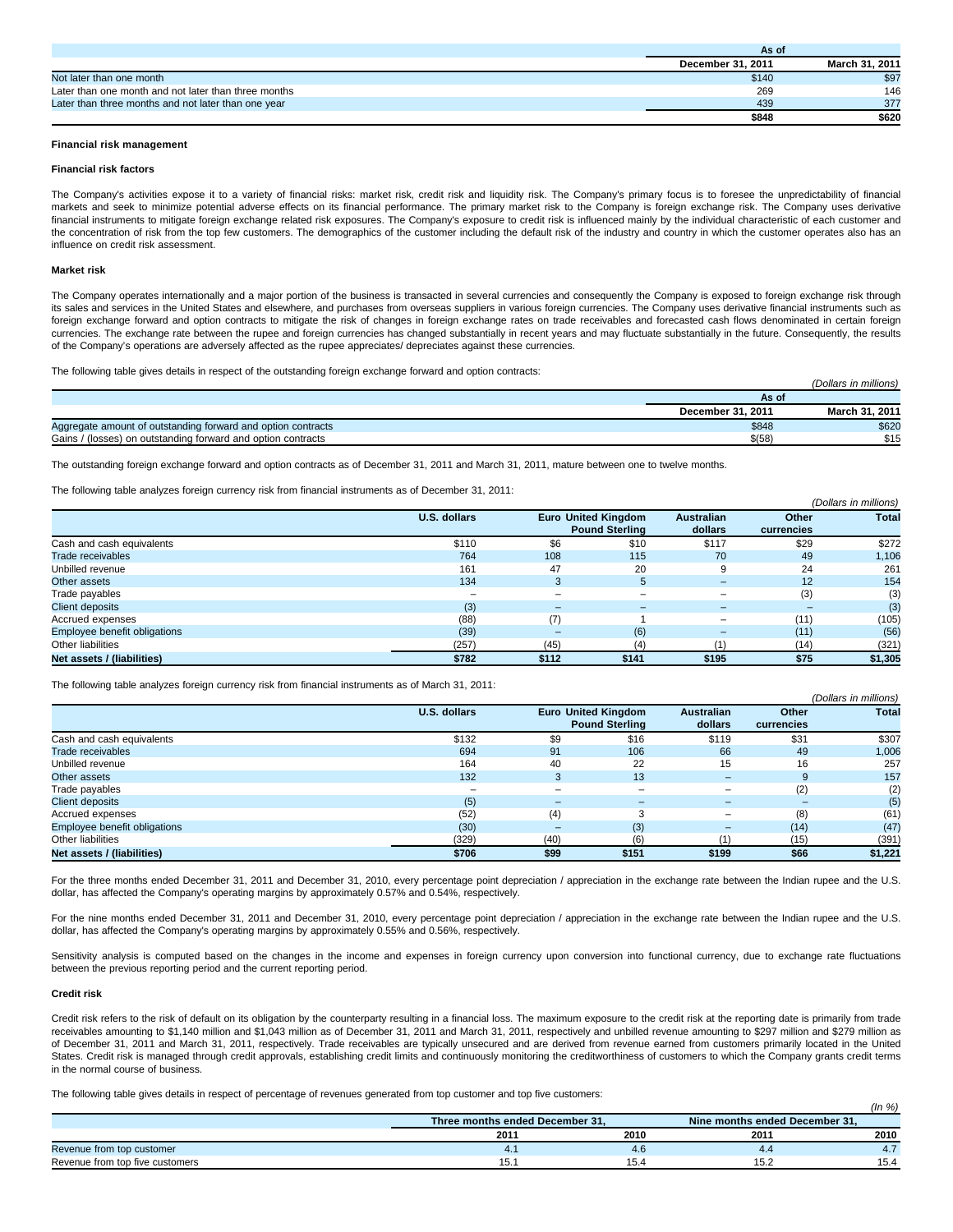### **Financial assets that are neither past due nor impaired**

Cash and cash equivalents, available-for-sale financial assets and investment in certificates of deposit are neither past due nor impaired. Cash and cash equivalents include deposits with banks and corporations with high credit-ratings assigned by international and domestic credit-rating agencies. Available-for-sale financial assets include investment in liquid mutual fund units and unlisted equity instruments. Certificates of deposit represent funds deposited at a bank or other eligible financial institution for a specified time period. Of the total trade receivables, \$831 million and \$751 million as of December 31, 2011 and March 31, 2011, respectively, were neither past due nor impaired.

## **Financial assets that are past due but not impaired**

There is no other class of financial assets that is not past due but impaired except for trade receivables of \$1 million each as of December 31, 2011 and March 31, 2011, respectively.

The Company's credit period generally ranges from 30-45 days. The age analysis of the trade receivables have been considered from the due date. The age wise break up of trade receivables, net of allowances of \$17 million and \$18 million as of December 31, 2011 and March 31, 2011, respectively, that are past due, is given below: (Dollars in millions)

|                  | As of             |                |
|------------------|-------------------|----------------|
| Period (in days) | December 31, 2011 | March 31, 2011 |
| Less than 30     | \$197             | \$208          |
| $31 - 60$        | 53                | 43             |
| $61 - 90$        | 35                | 14             |
| More than 90     | 24                | 26             |
|                  | \$309             | \$291          |

The provisions for doubtful accounts receivable for the three months and nine months ended December 31, 2011 and December 31, 2010 was \$5 million and \$14 million and Nil and \$6 million, respectively.

The movement in the provisions for doubtful accounts receivable is as follows:

|                                             |                                 |                          |                                |      | (Dollars in millions)   |
|---------------------------------------------|---------------------------------|--------------------------|--------------------------------|------|-------------------------|
|                                             | Three months ended December 31, |                          | Nine months ended December 31, |      | <b>Year ended March</b> |
|                                             |                                 |                          |                                |      |                         |
|                                             | 2011                            | 2010                     | 2011                           | 2010 | 2011                    |
| Balance at the beginning                    | \$21                            | \$26                     | \$19                           | \$23 | \$23                    |
| <b>Translation differences</b>              | -                               | $\overline{\phantom{0}}$ | (3)                            |      |                         |
| Provisions for doubtful accounts receivable |                                 | -                        | 14                             |      |                         |
| Trade receivables written off               | (8)                             |                          | (12)                           |      | (3)                     |
| <b>Balance at the end</b>                   | \$18                            | \$25                     | \$18                           | \$25 | \$19                    |

## **Liquidity risk**

As of December 31, 2011, the Company had a working capital of \$4,497 million including cash and cash equivalents of \$3,671 million, available-for-sale financial assets of \$2 million and investments in certificates of deposit of \$46 million. As of March 31, 2011, the Company had a working capital of \$4,496 million including cash and cash equivalents of \$3,737 million, available-for-sale financial assets of \$5 million and investments in certificates of deposit of \$27 million.

As of December 31, 2011 and March 31, 2011, the outstanding employee benefit obligations were \$97 million and \$89 million, respectively, which have been fully funded. Further, as of December 31, 2011 and March 31, 2011, the Company had no outstanding bank borrowings. Accordingly, no liquidity risk is perceived.

The table below provides details regarding the contractual maturities of significant financial liabilities as of December 31, 2011:

|                                                                           |                  |                          |                          |           | (Dollars in millions) |
|---------------------------------------------------------------------------|------------------|--------------------------|--------------------------|-----------|-----------------------|
| <b>Particulars</b>                                                        | Less than 1 year | 1-2 vears                | 2-4 vears                | 4-7 years | <b>Total</b>          |
| Trade payables                                                            | \$6              | $\overline{\phantom{a}}$ | -                        |           | \$6                   |
| <b>Client deposits</b>                                                    | \$3              |                          |                          |           | \$3                   |
| Other liabilities (Refer Note 2.10)                                       | \$355            |                          | $\overline{\phantom{0}}$ |           | \$356                 |
| Liability towards acquisition of business on an undiscounted basis (Refer |                  |                          |                          |           |                       |
| Note 2.10)                                                                |                  |                          | \$10                     |           | \$15                  |

The table below provides details regarding the contractual maturities of significant financial liabilities as of March 31, 2011:

|                                                                           |                  |           |           |           | (Dollars in millions) |
|---------------------------------------------------------------------------|------------------|-----------|-----------|-----------|-----------------------|
| <b>Particulars</b>                                                        | Less than 1 year | 1-2 vears | 2-4 vears | 4-7 years | <b>Total</b>          |
| Trade payables                                                            | \$10             | $\sim$    |           |           | \$10                  |
| <b>Client deposits</b>                                                    | \$5              | -         |           |           | \$5                   |
| Other liabilities (Refer Note 2.10)                                       | \$371            |           |           |           | \$376                 |
| Liability towards acquisition of business on an undiscounted basis (Refer |                  |           |           |           |                       |
| Note 2.10)                                                                |                  |           | \$10      |           | \$15                  |

As of December 31, 2011 and March 31, 2011, the Company had outstanding financial guarantees of \$5 million each towards leased premises. These financial guarantees can be invoked upon breach of any term of the lease agreement. To the Company's knowledge there has been no breach of any term of the lease agreement as of December 31, 2011 and March 31, 2011.

# **2.8 Employee benefit obligations**

Employee benefit obligations comprise the following:

|                     |                          | (Dollars in millions) |
|---------------------|--------------------------|-----------------------|
|                     | As of                    |                       |
|                     | December 31, 2011        | March 31, 2011        |
| <b>Current</b>      |                          |                       |
| Compensated absence | \$97                     | \$31                  |
|                     | \$97                     | \$31                  |
| Non-current         |                          |                       |
| Compensated absence | $\overline{\phantom{a}}$ | \$58                  |
|                     | $\overline{\phantom{0}}$ | \$58                  |
|                     | \$97                     | \$89                  |

# **2.9 Provisions**

Provisions comprise the following:

|                                      | $-$<br><br>1 <sub>11</sub><br>lion<br>בו וגוו |
|--------------------------------------|-----------------------------------------------|
| AS U                                 |                                               |
| .201 <sup>′</sup><br><b>December</b> | 201<br>Maral                                  |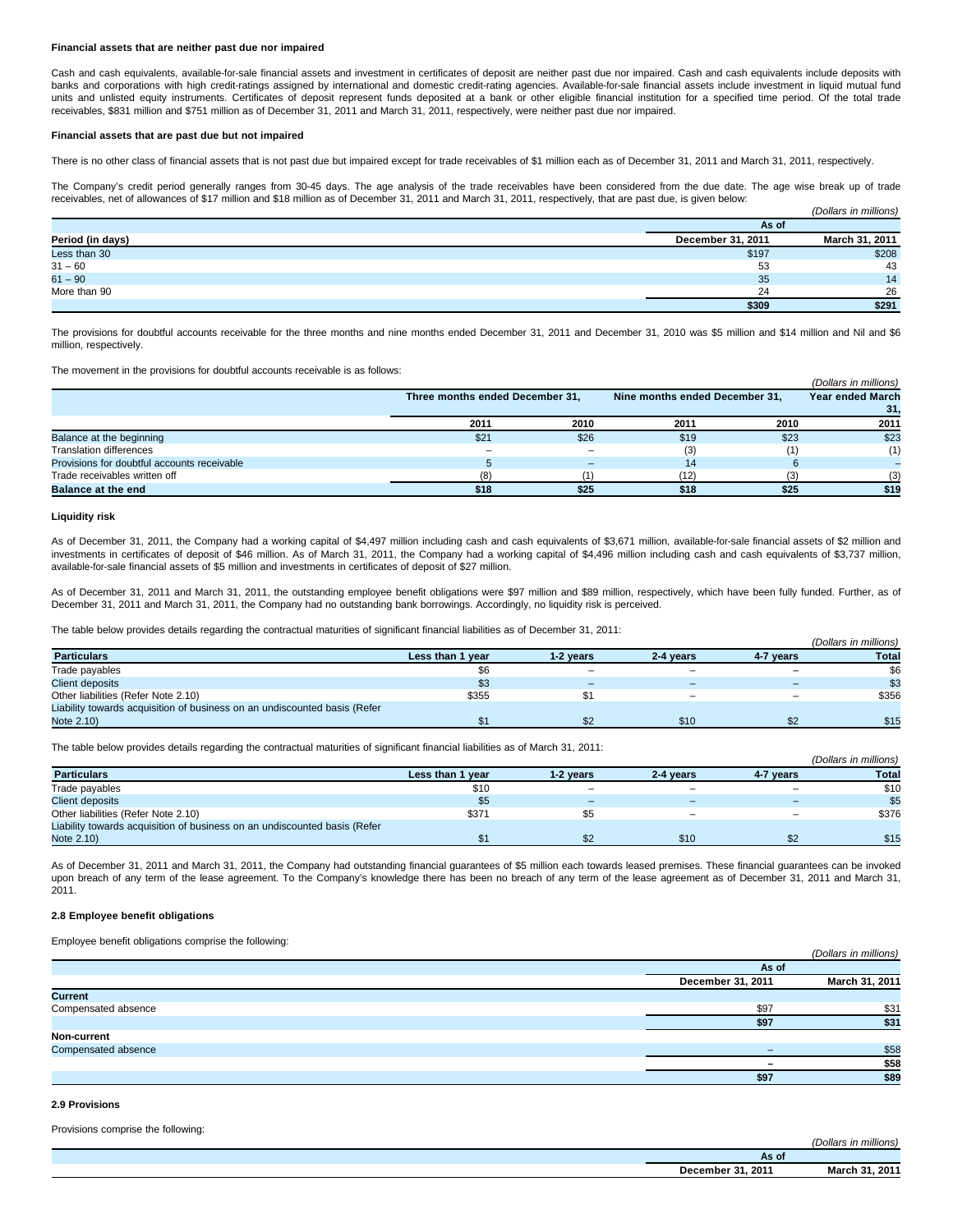# Provision for post sales client support \$27 \$20

Provision for post sales client support represents costs associated with providing sales support services which are accrued at the time of recognition of revenues and are expected to be utilized over a period of 6 months to 1 year. The movement in the provision for post sales client support is as follows: (Dollars in millions)

|                                 | Three months ended December 31, |      | Nine months ended December 31, |      | Year ended March |
|---------------------------------|---------------------------------|------|--------------------------------|------|------------------|
|                                 |                                 |      |                                |      | 31.              |
|                                 | 2011                            | 2010 | 2011                           | 2010 | 2011             |
| Balance at the beginning        | \$20                            | \$18 | \$20                           | \$18 | \$18             |
| <b>Translation differences</b>  | (2)                             |      | (5)                            |      |                  |
| Provision recognized/(reversed) | 10                              |      | 15                             |      |                  |
| Provision utilized              |                                 |      |                                |      |                  |
| <b>Balance at the end</b>       | \$27                            | \$18 | \$27                           | \$18 | \$20             |

Provision for post sales client support for the three months and nine months ended December 31, 2011 and December 31, 2010 is included in cost of sales in the statement of comprehensive income.

# **2.10 Other liabilities**

Other liabilities comprise the following:

| Other nabilities comprise the following.                                                                  |                   | (Dollars in millions) |
|-----------------------------------------------------------------------------------------------------------|-------------------|-----------------------|
|                                                                                                           | As of             |                       |
|                                                                                                           | December 31, 2011 | March 31, 2011        |
| <b>Current</b>                                                                                            |                   |                       |
| Accrued compensation to employees                                                                         | \$119             | \$164                 |
| <b>Accrued expenses</b>                                                                                   | 200               | 173                   |
| Withholding taxes payable (1)                                                                             | 117               | 74                    |
| Retainage                                                                                                 |                   | 6                     |
| Unamortized negative past service cost (Refer Note 2.12.1) (1)                                            |                   | 5                     |
| Liabilities of controlled trusts                                                                          | 28                | 27                    |
| Liability towards acquisition of business (Refer Note 2.3)                                                |                   |                       |
| <b>Accrued gratuity</b>                                                                                   |                   |                       |
| Others                                                                                                    |                   |                       |
|                                                                                                           | \$473             | \$451                 |
| Non-current                                                                                               |                   |                       |
| Liability towards acquisition of business (Refer Note 2.3)                                                | 11                | \$9                   |
| Accrued expenses                                                                                          |                   |                       |
| Unamortized negative past service cost (Refer Note 2.12.1) (1)                                            | 3                 |                       |
|                                                                                                           | \$15              | \$14                  |
|                                                                                                           | \$488             | \$465                 |
| Financial liabilities included in other liabilities (excluding liability towards acquisition of business) | \$356             | \$376                 |
| Financial liability towards acquisition of business on a discounted basis (Refer Note 2.3)                | \$11              | \$10                  |
| Financial liability towards acquisition of business on an undiscounted basis (Refer Note 2.3)             | \$15              | \$15                  |

(1) Non financial liabilities

Accrued expenses primarily relates to cost of technical sub-contractors, telecommunication charges, legal and professional charges, brand building expenses, overseas travel expenses and office maintenance. Others include unclaimed dividend balances.

# **2.11 Expenses by nature**

| = = xponooo by nature                                          |                                 |         |                                | (Dollars in millions) |
|----------------------------------------------------------------|---------------------------------|---------|--------------------------------|-----------------------|
|                                                                | Three months ended December 31, |         | Nine months ended December 31, |                       |
|                                                                | 2011                            | 2010    | 2011                           | 2010                  |
| Employee benefit costs (Refer Note 2.12.4)                     | \$942                           | \$857   | \$2,856                        | \$2,391               |
| Depreciation and amortization charges (Refer Note 2.5 and 2.6) | 45                              | 48      | 146                            | 140                   |
| <b>Travelling costs</b>                                        | 57                              | 45      | 179                            | 157                   |
| Consultancy and professional charges                           | 33                              | 21      | 79                             | 53                    |
| Rates and taxes                                                | 3                               | 3       | 9                              |                       |
| Cost of software packages                                      | 27                              | 19      | 71                             | 57                    |
| Third party items bought for service delivery to clients       | 6                               | 10      | 27                             | 17                    |
| Communication costs                                            | 15                              | 13      | 42                             | 39                    |
| Cost of technical sub-contractors                              | 42                              | 35      | 113                            | 100                   |
| Consumables                                                    |                                 |         |                                |                       |
| Power and fuel                                                 | 9                               | 9       | 29                             | 28                    |
| Repairs and maintenance                                        | 22                              | 20      | 69                             | 55                    |
| Commission                                                     |                                 |         |                                | $\overline{2}$        |
| Branding and marketing expenses                                |                                 |         | 20                             | 15                    |
| Provision for post-sales client support (Refer Note 2.9)       | 10                              |         | 15                             | (1)                   |
| Provisions for doubtful accounts receivable (Refer Note 2.7)   | 5                               |         | 14                             | 6                     |
| Operating lease payments (Refer Note 2.15)                     | 11                              | 8       | 30                             | 23                    |
| Postage and courier                                            |                                 |         |                                |                       |
| Printing and stationery                                        |                                 |         |                                |                       |
| Insurance charges                                              |                                 |         |                                |                       |
| <b>Donations</b>                                               |                                 |         |                                |                       |
| <b>Others</b>                                                  | 5                               |         | 16                             | 21                    |
| Total cost of sales, selling and marketing expenses and        |                                 |         |                                |                       |
| administrative expenses                                        | \$1,246                         | \$1,106 | \$3,738                        | \$3,124               |

# **2.12 Employee benefits**

### **2.12.1 Gratuity**

The following tables set out the funded status of the gratuity plans and the amounts recognized in the Company's financial statements as of December 31, 2011, March 31, 2011, March 31, 2010, March 31, 2009 and March 31, 2008:

|                                      | As of             |                         |                |                |                |
|--------------------------------------|-------------------|-------------------------|----------------|----------------|----------------|
|                                      | December 31, 2011 | March 31, 2011          | March 31, 2010 | March 31, 2009 | March 31, 2008 |
| Change in benefit obligations        |                   |                         |                |                |                |
| Benefit obligations at the beginning | \$108             | 07 <sup>c</sup><br>ے ≀ھ | \$52           | \$56           | \$51           |

(Dollars in millions)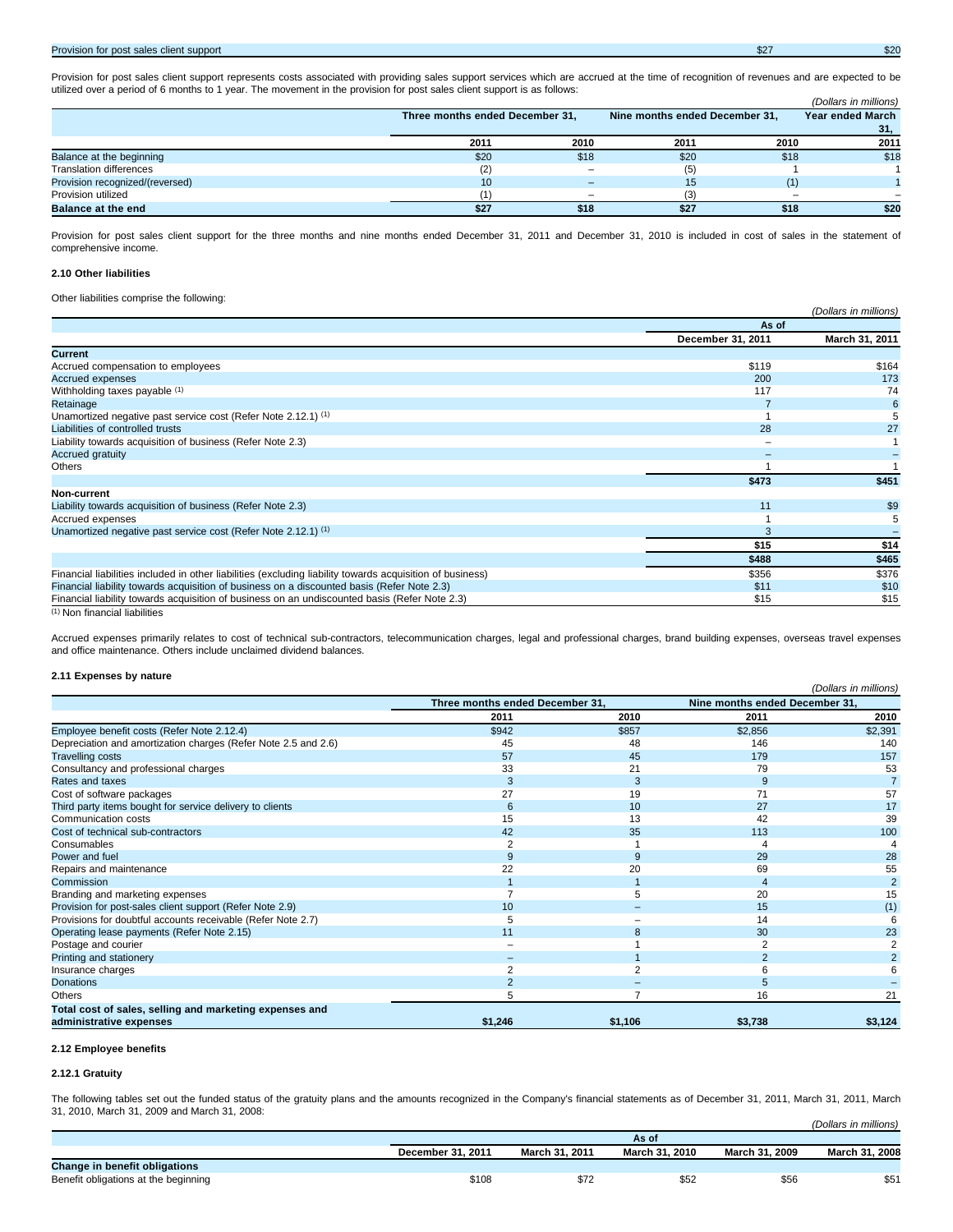| Service cost                               | 27    | 39    | 17                       | 11   | 14   |
|--------------------------------------------|-------|-------|--------------------------|------|------|
| Interest cost                              | 6     |       |                          |      |      |
| Actuarial losses/(gains)                   | (3)   |       | (1)                      |      | (2)  |
| Benefits paid                              | (12)  | (14)  | (8)                      | (5)  | (6)  |
| Plan amendments                            |       |       | $\overline{\phantom{0}}$ |      | (9)  |
| <b>Translation differences</b>             | (19)  |       | 8                        | (13) |      |
| Benefit obligations at the end             | \$107 | \$108 | \$72                     | \$52 | \$56 |
| Change in plan assets                      |       |       |                          |      |      |
| Fair value of plan assets at the beginning | \$108 | \$73  | \$52                     | \$59 | \$51 |
| Expected return on plan assets             | 8     | 8     | 5                        |      |      |
| Actuarial (losses)/gains                   | -     |       | -                        |      |      |
| Employer contributions                     | 23    | 40    | 14                       |      |      |
| <b>Benefits paid</b>                       | (12)  | (14)  | (8)                      | (5)  | (6)  |
| <b>Translation differences</b>             | (19)  |       | 10                       | (13) |      |
| Fair value of plan assets at the end       | \$108 | \$108 | \$73                     | \$52 | \$59 |
| Funded status                              | \$1   |       | \$1                      |      | \$3  |
| <b>Prepaid benefit</b>                     | \$1   |       | \$1                      |      | \$3  |

Net gratuity cost for the three months and nine months ended December 31, 2011 and December 31, 2010 comprises the following components:

|                                |                                 |      |                                | (Dollars in millions) |
|--------------------------------|---------------------------------|------|--------------------------------|-----------------------|
|                                | Three months ended December 31. |      | Nine months ended December 31. |                       |
|                                | 2011                            | 2010 | 2011                           | 2010                  |
| Service cost                   | \$6                             | \$13 | \$27                           | \$30                  |
| Interest cost                  |                                 |      |                                |                       |
| Expected return on plan assets | (3)                             | (3)  | (8)                            | (6)                   |
| Actuarial (gains)/loss         | (2)                             |      | (3                             |                       |
| Plan amendments                |                                 |      |                                | (1)                   |
| Net gratuity cost              |                                 | \$10 | \$21                           | \$28                  |

The net gratuity cost has been apportioned between cost of sales, selling and marketing expenses and administrative expenses on the basis of direct employee cost as follows: (Dollars in millions)

|                                | Three months ended December 31. |      | Nine months ended December 31, |      |
|--------------------------------|---------------------------------|------|--------------------------------|------|
|                                | 2011                            | 2010 | 2011                           | 2010 |
| Cost of sales                  | \$2                             | \$9  | \$19                           | \$25 |
| Selling and marketing expenses | $\overline{\phantom{0}}$        |      |                                |      |
| Administrative expenses        | -                               |      |                                |      |
|                                |                                 | \$10 | \$21                           | \$28 |

Effective July 1, 2007, the Company amended its Gratuity Plan, to suspend the voluntary defined death benefit component of the Gratuity Plan. This amendment resulted in a negative past service cost amounting to \$9 million, which is being amortized on a straight-line basis over the average remaining service period of employees which is 10 years. The unamortized negative past service cost of \$4 million and \$5 million as of December 31, 2011 and March 31, 2011, respectively, has been included under other current and other non-current liabilities.

The weighted-average assumptions used to determine benefit obligations as of December 31, 2011, March 31, 2011, March 31, 2010, March 31, 2009 and March 31, 2008 are set out below:

|                                                          | As of                |                   |                  |                           |                  |
|----------------------------------------------------------|----------------------|-------------------|------------------|---------------------------|------------------|
|                                                          | 2011<br>December 31. | March 31.<br>2011 | March 31<br>2010 | .2009<br>March 31<br>- 24 | March 31<br>2008 |
| Discount rate                                            | 8.0%                 | 8.0%              | 7.8%             | 7.0%                      | 7.9%             |
| Weighted average rate of increase in compensation levels | 7.3%                 | 7.3%              | 7.3%             | 10/                       | 5.1%<br>J.I      |

The weighted-average assumptions used to determine net periodic benefit cost for the three months and nine months ended December 31, 2011 and December 31, 2010 are set out below:

|                                                          | Three months ended December 31. |      | Nine months ended December 31. |      |  |
|----------------------------------------------------------|---------------------------------|------|--------------------------------|------|--|
|                                                          | 2011                            | 2010 | 2011                           | 2010 |  |
| Discount rate                                            | 8.6%                            | 7.8% | 8.6%                           | 7.8% |  |
| Weighted average rate of increase in compensation levels | $7.3\%$                         | 7.3% | 7.3%                           | 7.3% |  |
| Rate of return on plan assets                            | 9.5%                            | 9.4% | 9.5%                           | 9.4% |  |

The Company contributes all ascertained liabilities towards gratuity to the Infosys Employees' Gratuity Fund Trust. In case of Infosys BPO, contributions are made to the Infosys BPO Employees' Gratuity Fund Trust. Trustees administer contributions made to the trust and contributions are invested in specific designated instruments as permitted by Indian law and investments are also made in mutual funds that invest in the specific designated instruments. As of December 31, 2011 and March 31, 2011, the plan assets have been primarily invested in government securities.

Actual return on assets for the three months ended December 31, 2011 and December 31, 2010 was \$2 million and \$3 million and \$8 million and \$6 million for the nine months ended December 31, 2011 and December 31, 2010, respectively.

The Company assesses these assumptions with its projected long-term plans of growth and prevalent industry standards. The Company's overall expected long-term rate-of-return on assets has been determined based on consideration of available market information, current provisions of Indian law specifying the instruments in which investments can be made, and historical returns. Historical returns during the three months and nine months ended December 31, 2011 and December 31, 2010 have not been lower than the expected rate of return on plan assets estimated for those years. The discount rate is based on the government securities yield.

Assumptions regarding future mortality experience are set in accordance with the published statistics by the Life Insurance Corporation of India.

The Company expects to contribute \$5 million to the gratuity trusts during the remainder of fiscal 2012.

### **2.12.2 Superannuation**

The Company contributed \$7 million and \$6 million to the superannuation plan during the three months ended December 31, 2011 and December 31, 2010, respectively, and \$22 million and \$17 million to the superannuation plan during the nine months ended December 31, 2011 and December 31, 2010, respectively.

Superannuation contributions have been apportioned between cost of sales, selling and marketing expenses and administrative expenses on the basis of direct employee cost as follows: (Dollars in millions)

|                                | Three months ended December 31. | Nine months ended December 31. |      |      |
|--------------------------------|---------------------------------|--------------------------------|------|------|
|                                | 2011                            | 2010                           | 2011 | 2010 |
| Cost of sales                  | \$6                             | യ                              | \$19 | \$15 |
| Selling and marketing expenses |                                 | $\overline{\phantom{a}}$       |      |      |
| Administrative expenses        | -                               |                                |      |      |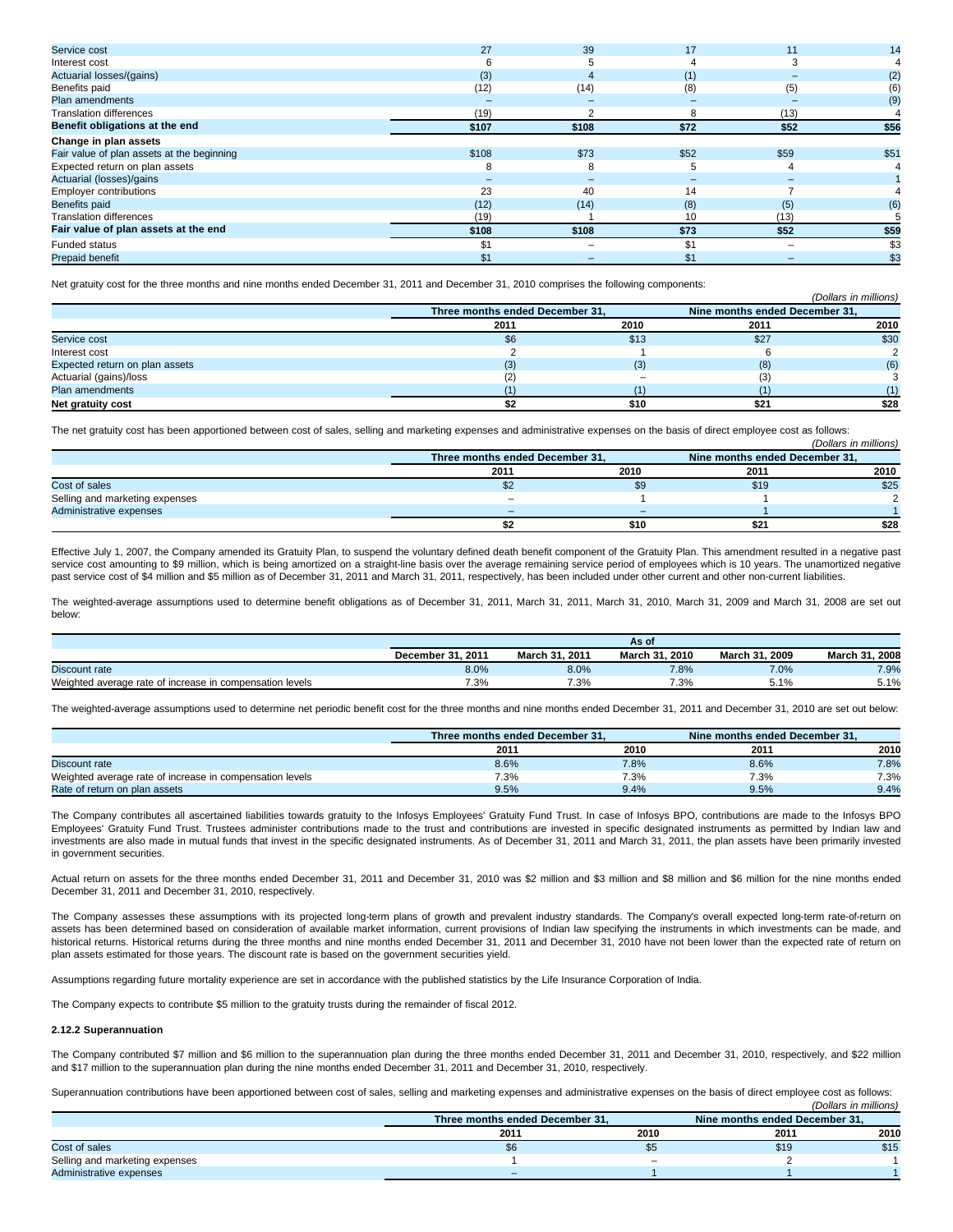# **2.12.3 Provident fund**

The Company has an obligation to fund any shortfall on the yield of the trust's investments over the administered interest rates on an annual basis. These administered rates are determined annually predominantly considering the social rather than economic factors and in most cases the actual return earned by the Company has been higher in the past years. The Actuarial Society of India has issued the final guidance for measurement of provident fund liabilities during the quarter ended December 31, 2011. The actuary has accordingly provided a valuation and based on the below provided assumptions there is no shortfall as at December 31, 2011.

The details of fund and plan asset positions as at December 31, 2011 is given below:

|                                                   | (Dollars in millions)   |
|---------------------------------------------------|-------------------------|
| <b>Particulars</b>                                | As at December 31, 2011 |
| Plan assets at period end, at fair value          | \$328                   |
| Present value of benefit obligation at period end | 328                     |
| Prepaid benefit                                   |                         |

Assumptions used in determining the present value of benefit obligation of the interest rate guarantee under the Deterministic Approach:

| <b>Particulars</b>                   | As at December 31, 2011 |
|--------------------------------------|-------------------------|
| Government of India (GOI) bond yield | 8.56%                   |
| Remaining term of maturity           | 8 years                 |
| Expected quaranteed interest rate    | 8.50%                   |

The Company contributed \$12 million and \$11 million to the provident fund during the three months ended December 31, 2011 and December 31, 2010, respectively, and \$37 million and \$32 million to the provident fund during the nine months ended December 31, 2011 and December 31, 2010, respectively.

Provident fund contributions have been apportioned between cost of sales, selling and marketing expenses and administrative expenses on the basis of direct employee cost as follows: (Dollars in millions)

|                                | Three months ended December 31, |      | Nine months ended December 31, |      |
|--------------------------------|---------------------------------|------|--------------------------------|------|
|                                | 2011                            | 2010 | 2011                           | 2010 |
| Cost of sales                  | 91.                             | \$10 | \$33                           | \$28 |
| Selling and marketing expenses |                                 |      |                                |      |
| Administrative expenses        | -                               |      |                                |      |
|                                | \$12                            |      | \$37                           | \$32 |

### **2.12.4 Employee benefit costs include:**

|                            |                          |                                 |         | (Dollars in millions)          |
|----------------------------|--------------------------|---------------------------------|---------|--------------------------------|
|                            |                          | Three months ended December 31. |         | Nine months ended December 31. |
|                            | 2011                     | 2010                            | 2011    | 2010                           |
| Salaries and bonus         | \$922                    | \$830                           | \$2,777 | \$2,314                        |
| Defined contribution plans |                          |                                 | 25      | 20                             |
| Defined benefit plans      | 12                       | <b>20</b>                       | 54      | 57                             |
| Share-based compensation   | $\overline{\phantom{0}}$ |                                 |         |                                |
|                            | \$942                    | \$857                           | \$2,856 | \$2,391                        |

The employee benefit cost is recognized in the following line items in the statement of comprehensive income:

|                                | Three months ended December 31. |       | Nine months ended December 31. |         |
|--------------------------------|---------------------------------|-------|--------------------------------|---------|
|                                | 2011                            | 2010  | 2011                           | 2010    |
| Cost of sales                  | \$839                           | \$747 | \$2,524                        | \$2,085 |
| Selling and marketing expenses | 68                              |       | 213                            | 197     |
| Administrative expenses        | 35                              | 38    | 119                            | 109     |
|                                | \$942                           | \$857 | \$2,856                        | \$2,391 |

(Dollars in millions)

#### **2.13 Equity**

#### **Share capital and share premium**

The Company has only one class of shares referred to as equity shares having a par value of \$0.16. The amount received in excess of the par value has been classified as share premium. Additionally, share-based compensation recognized in net profit in the statement of comprehensive income is credited to share premium. 2,833,600 shares were held by controlled trusts, each as of December 31, 2011 and March 31, 2011.

### **Retained earnings**

Retained earnings represent the amount of accumulated earnings of the Company.

### **Other components of equity**

Other components of equity consist of currency translation and fair value changes on available-for-sale financial assets.

The Company's objective when managing capital is to safeguard its ability to continue as a going concern and to maintain an optimal capital structure so as to maximize shareholder value. In order to maintain or achieve an optimal capital structure, the Company may adjust the amount of dividend payment, return capital to shareholders, issue new shares or buy back issued shares. As of December 31, 2011, the Company had only one class of equity shares and had no debt. Consequent to the above capital structure there are no externally imposed capital requirements.

The rights of equity shareholders are set out below.

# **2.13.1 Voting**

Each holder of equity shares is entitled to one vote per share. The equity shares represented by American Depositary Shares (ADS) carry similar rights to voting and dividends as the other equity shares. Each ADS represents one underlying equity share.

# **2.13.2 Dividends**

The Company declares and pays dividends in Indian rupees. Indian law mandates that any dividend be declared out of accumulated distributable profits only after the transfer to a general reserve of a specified percentage of net profit computed in accordance with current regulations. The remittance of dividends outside India is governed by Indian law on foreign exchange and is subject to applicable taxes.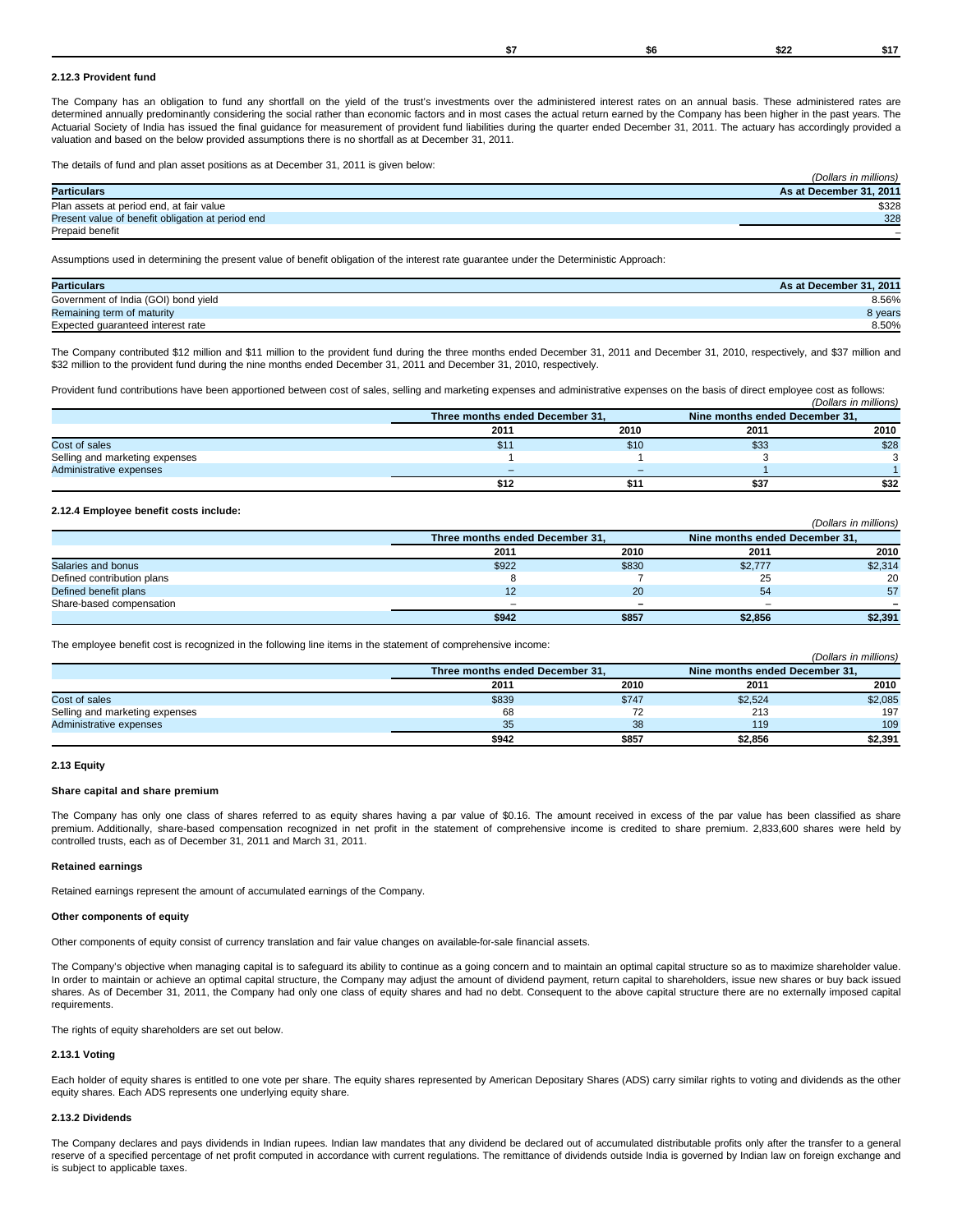The amount of per share dividend recognized as distributions to equity shareholders for the nine months ended December 31, 2011 and December 31, 2010 was \$0.76 ( $\overline{5}$ 35.00) and \$1.22  $($  ₹55), respectively.

## **2.13.3 Liquidation**

In the event of liquidation of the Company, the holders of shares shall be entitled to receive any of the remaining assets of the Company, after distribution of all preferential amounts. However, no such preferential amounts exist currently, other than the amounts held by irrevocable controlled trusts. The amount that would be distributed to the shareholders in the event of liquidation of the Company would be in proportion to the number of equity shares held by the shareholders. For irrevocable controlled trusts, the corpus would be settled in favor of the beneficiaries.

### **2.13.4 Share options**

There are no voting, dividend or liquidation rights to the holders of options issued under the Company's share option plans.

As at December 31, 2011 and March 31, 2011, the Company had 23,688 and 98,790 number of shares reserved for issue under the employee stock option plans, respectively.

### **2.14 Other income**

Other income consists of the following:

|                                                                         |                                 |      |                                | (Dollars in millions) |
|-------------------------------------------------------------------------|---------------------------------|------|--------------------------------|-----------------------|
|                                                                         | Three months ended December 31. |      | Nine months ended December 31. |                       |
|                                                                         | 2011                            | 2010 | 2011                           | 2010                  |
| Interest income on deposits and certificates of deposit                 | \$83                            | \$61 | \$258                          | \$168                 |
| Exchange gains/ (losses) on forward and options contracts               | (53)                            |      | (102)                          |                       |
| Exchange gains/ (losses) on translation of other assets and liabilities | 49                              | (8)  | 102                            | (5)                   |
| Income from available-for-sale financial assets/investments             |                                 |      |                                |                       |
| <b>Others</b>                                                           |                                 |      |                                |                       |
|                                                                         | \$82                            | \$65 | \$266                          | \$175                 |

#### **2.15 Operating leases**

The Company has various operating leases, mainly for office buildings, that are renewable on a periodic basis. Rental expense for operating leases was \$11 million and \$8 million for the three months ended December 31, 2011 and December 31, 2010, respectively, and \$30 million and \$23 million for the nine months ended December 31, 2011 and December 31, 2010, respectively.

The schedule of future minimum rental payments in respect of non-cancellable operating leases is set out below:

|                                                 |                   | (Dollars in millions) |
|-------------------------------------------------|-------------------|-----------------------|
|                                                 | As of             |                       |
|                                                 | December 31, 2011 | March 31, 2011        |
| Within one year of the balance sheet date       | \$29              | \$25                  |
| Due in a period between one year and five years | \$55              | \$56                  |
| Due after five years                            | \$14              | \$16                  |

The operating lease arrangements extend up to a maximum of ten years from their respective dates of inception and relate to rented overseas premises. Some of these lease agreements have price escalation clauses.

### **2.16 Employees' Stock Option Plans (ESOP)**

1998 Employees Stock Option Plan (the 1998 Plan): The Company's 1998 Plan provides for the grant of non-statutory share options and incentive share options to employees of the Company. The establishment of the 1998 Plan was approved by the Board of Directors in December 1997 and by the shareholders in January 1998. The Government of India has approved the 1998 Plan, subject to a limit of 11,760,000 equity shares representing 11,760,000 ADS to be issued under the 1998 Plan. All options granted under the 1998 Plan are exercisable for equity shares represented by ADSs. The options under the 1998 Plan vest over a period of one through four years and expire five years from the date of completion of vesting. The 1998 Plan is administered by a compensation committee comprising four members, all of whom are independent members of the Board of Directors. The term of the 1998 Plan ended on January 6, 2008, and consequently no further shares will be issued to employees under this plan.

1999 Employees Stock Option Plan (the 1999 Plan): In fiscal 2000, the Company instituted the 1999 Plan. The Board of Directors and shareholders approved the 1999 Plan in June 1999. The 1999 Plan provides for the issue of 52,800,000 equity shares to employees. The 1999 Plan is administered by a compensation committee comprising four members, all of whom are independent members of the Board of Directors. Under the 1999 Plan, options will be issued to employees at an exercise price, which shall not be less than the fair market value (FMV) of the underlying equity shares on the date of grant. Under the 1999 Plan, options may also be issued to employees at exercise prices that are less than FMV only if specifically approved by the shareholders of the Company in a general meeting. All options under the 1999 Plan are exercisable for equity shares. The options under the 1999 Plan vest over a period of one through six years, although accelerated vesting based on performance conditions is provided in certain instances and expire over a period of 6 months through five years from the date of completion of vesting. The term of the 1999 plan ended on June 11, 2009, and consequently no further shares will be issued to employees under this plan.

The activity in the 1998 Plan and 1999 Plan during the nine months ended December 31, 2011 and December 31, 2010 are set out below.

|                              | Nine months ended December 31, 2011 |                                           | Nine months ended December 31, 2010 |                                           |
|------------------------------|-------------------------------------|-------------------------------------------|-------------------------------------|-------------------------------------------|
|                              | Shares arising<br>out of options    | <b>Weighted average</b><br>exercise price | Shares arising<br>out of options    | <b>Weighted average</b><br>exercise price |
| 1998 Plan:                   |                                     |                                           |                                     |                                           |
| Outstanding at the beginning | 50.070                              | \$15                                      | 242.264                             | \$14                                      |
| Forfeited and expired        | (480)                               | \$18                                      | (3,519)                             | \$16                                      |
| Exercised                    | (46, 420)                           | \$15                                      | (179,475)                           | \$13                                      |
| Outstanding at the end       | 3,170                               | \$17                                      | 59,270                              | \$15                                      |
| Exercisable at the end       | 3,170                               | \$17                                      | 59.270                              | \$15                                      |
| 1999 Plan:                   |                                     |                                           |                                     |                                           |
| Outstanding at the beginning | 48.720                              | \$22                                      | 204.464                             | \$19                                      |
| Forfeited and expired        | (7,064)                             | \$9                                       | (17, 182)                           | \$22                                      |
| Exercised                    | (21, 138)                           | \$11                                      | (125,026)                           | \$19                                      |
| Outstanding at the end       | 20,518                              | \$30                                      | 62,256                              | \$20                                      |
| Exercisable at the end       | 16,263                              | \$28                                      | 53.768                              | \$15                                      |

The weighted average share price of options exercised under the 1998 Plan during the nine months ended December 31, 2011 and December 31, 2010 were \$58.50 and \$64.62, respectively. The weighted average share price of options exercised under the 1999 Plan during the nine months ended December 31, 2011 and December 31, 2010 were \$55.79 and \$63.22, respectively.

The cash expected to be received upon the exercise of vested options for each of the 1998 Plan and 1999 Plan is less than \$1 million.

The following table summarizes information about share options outstanding and exercisable as of December 31, 2011: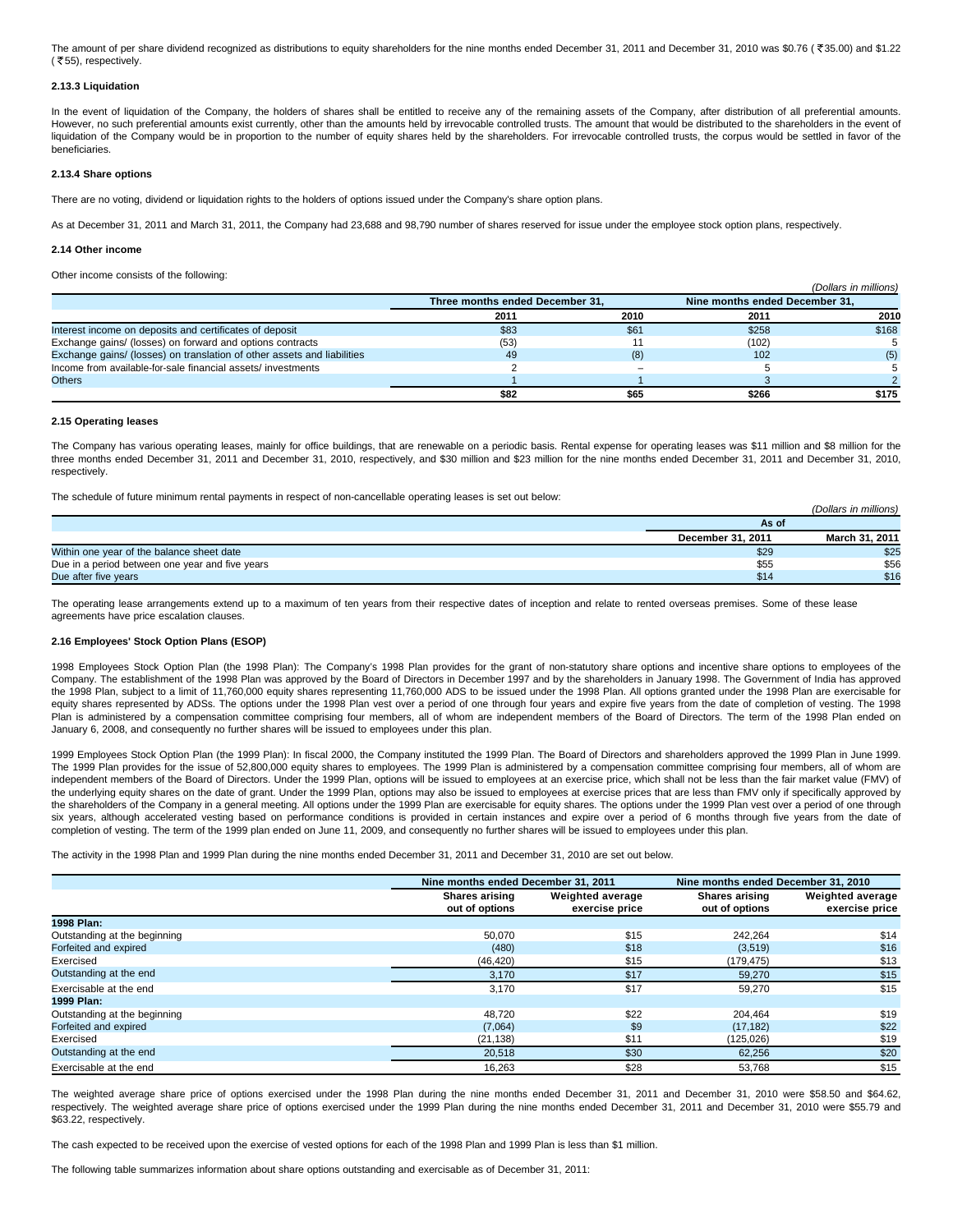|                                         |                                            | <b>Options outstanding</b>                           |                                       | <b>Options exercisable</b>                 |                                                      |                                       |
|-----------------------------------------|--------------------------------------------|------------------------------------------------------|---------------------------------------|--------------------------------------------|------------------------------------------------------|---------------------------------------|
| Range of exercise prices per share (\$) | No. of shares<br>arising<br>out of options | Weighted<br>average<br>remaining<br>contractual life | Weighted<br>average<br>exercise price | No. of shares<br>arising<br>out of options | Weighted<br>average<br>remaining<br>contractual life | Weighted<br>average<br>exercise price |
| 1998 Plan:                              |                                            |                                                      |                                       |                                            |                                                      |                                       |
| $4 - 15$                                | -                                          | $\qquad \qquad -$                                    | $\overline{\phantom{a}}$              | $\overline{\phantom{a}}$                   | $\qquad \qquad$                                      |                                       |
| 16-30                                   | 3,170                                      | 0.10                                                 | \$17                                  | 3,170                                      | 0.10                                                 | \$17                                  |
|                                         | 3,170                                      | 0.10                                                 | \$17                                  | 3,170                                      | 0.10                                                 | \$17                                  |
| 1999 Plan:                              |                                            |                                                      |                                       |                                            |                                                      |                                       |
| $5 - 15$                                | 6.399                                      | 0.17                                                 | \$9                                   | 6,399                                      | 0.17                                                 | \$9                                   |
| 16-53                                   | 14.119                                     | 0.96                                                 | \$40                                  | 9.864                                      | 0.96                                                 | \$40                                  |
|                                         | 20,518                                     | 0.71                                                 | \$30                                  | 16.263                                     | 0.65                                                 | \$28                                  |

The following table summarizes information about share options outstanding and exercisable as of March 31, 2011:

|                                         | <b>Options outstanding</b>                 |                                                      |                                       | <b>Options exercisable</b>                 |                                                      |                                       |
|-----------------------------------------|--------------------------------------------|------------------------------------------------------|---------------------------------------|--------------------------------------------|------------------------------------------------------|---------------------------------------|
| Range of exercise prices per share (\$) | No. of shares<br>arising<br>out of options | Weighted<br>average<br>remaining<br>contractual life | Weighted<br>average<br>exercise price | No. of shares<br>arising<br>out of options | Weighted<br>average<br>remaining<br>contractual life | Weighted<br>average<br>exercise price |
| 1998 Plan:                              |                                            |                                                      |                                       |                                            |                                                      |                                       |
| $4 - 15$                                | 24.680                                     | 0.73                                                 | \$13                                  | 24.680                                     | 0.73                                                 | \$13                                  |
| 16-30                                   | 25.390                                     | 0.56                                                 | \$17                                  | 25,390                                     | 0.56                                                 | \$17                                  |
|                                         | 50,070                                     | 0.65                                                 | \$15                                  | 50,070                                     | 0.65                                                 | \$15                                  |
| 1999 Plan:                              |                                            |                                                      |                                       |                                            |                                                      |                                       |
| $5 - 15$                                | 33.759                                     | 0.65                                                 | \$10                                  | 33.759                                     | 0.65                                                 | \$10                                  |
| 16-53                                   | 14.961                                     | 1.71                                                 | \$48                                  | 6.473                                      | 1.71                                                 | \$48                                  |
|                                         | 48,720                                     | 0.97                                                 | \$22                                  | 40,232                                     | 0.82                                                 | \$16                                  |

The share-based compensation recorded for the three months and nine months ended December 31, 2011 and December 31, 2010 was Nil.

#### **2.17 Income taxes**

Income tax expense in the statement of comprehensive income comprises:

|                       |                                 |       |                                | (Dollars III Infinitions) |
|-----------------------|---------------------------------|-------|--------------------------------|---------------------------|
|                       | Three months ended December 31, |       | Nine months ended December 31, |                           |
|                       | 2011                            | 2010  | 2011                           | 2010                      |
| <b>Current taxes</b>  |                                 |       |                                |                           |
| Domestic taxes        | \$233                           | \$124 | \$464                          | \$321                     |
| Foreign taxes         | (63)                            | 24    | 28                             | 88                        |
|                       | 170                             | 148   | 492                            | 409                       |
| <b>Deferred taxes</b> |                                 |       |                                |                           |
| Domestic taxes        |                                 | (6)   | (4)                            | (15)                      |
| Foreign taxes         | 13                              |       | 10                             |                           |
|                       | 14                              |       |                                | (16)                      |
| Income tax expense    | \$184                           | \$147 | \$498                          | \$393                     |

 $(0, 0, 0, \ldots)$  in millions)

Entire deferred income tax for the three months and nine months ended December 31, 2011 and December 31, 2010 relates to origination and reversal of temporary differences.

A deferred tax liability of Nil and \$1 million relating to an available-for-sale financial asset has been recognized in other comprehensive income during the three months and nine months ended December 31, 2011. For the three months ended December 31, 2010 a deferred tax liability of \$1 million has been recognized in other comprehensive income (Refer Note 2.2).

Infosys, as an Indian resident, is required to pay taxes in India on the Company's entire global income in accordance with Section 5 of the Indian Income Tax Act, 1961, which taxes are reflected as domestic taxes. The income on which domestic taxes are imposed are not restricted to the income generated from the "India" geographic segment. The geographical segment disclosures on revenue in note 2.20.2 are solely based on the location of customers and do not reflect the geographies where the actual delivery or revenue-related efforts occur. As such, amounts applicable to domestic income taxes and foreign income taxes will not necessarily correlate to the proportion of revenue generated from India and other geographical segments as per the geographic segment disclosure set forth in note 2.20.2.

A reconciliation of the income tax provision to the amount computed by applying the statutory income tax rate to the income before income taxes is summarized below:

|                                                              |        |                                 |         | (Dollars in millions)          |
|--------------------------------------------------------------|--------|---------------------------------|---------|--------------------------------|
|                                                              |        | Three months ended December 31, |         | Nine months ended December 31. |
|                                                              | 2011   | 2010                            | 2011    | 2010                           |
| Profit before income taxes                                   | \$642  | \$544                           | \$1,751 | \$1,490                        |
| Enacted tax rates in India                                   | 32.45% | 33.22%                          | 32.45%  | 33.22%                         |
| Computed expected tax expense                                | \$208  | \$181                           | \$568   | \$495                          |
| Tax effect due to non-taxable income for Indian tax purposes | (37)   | (30)                            | (135)   | (137)                          |
| Overseas taxes                                               | 14     | 26                              | 64      | 65                             |
| Tax reversals, overseas and domestic, net                    | (20)   | (26)                            | (20)    | (29)                           |
| Effect of exempt income                                      |        |                                 | (1)     | (2)                            |
| Effect of unrecognized deferred tax assets                   |        |                                 |         |                                |
| Effect of differential overseas tax rates                    | (2)    |                                 | (3)     | (1)                            |
| Effect of non-deductible expenses                            |        |                                 |         |                                |
| Temporary difference related to branch profits               | 13     |                                 | 13      |                                |
| Others                                                       |        | (4)                             |         | (3)                            |
| Income tax expense                                           | \$184  | \$147                           | \$498   | \$393                          |

The applicable Indian statutory tax rate for fiscal 2012 and fiscal 2011 is 32.45% and 33.22%, respectively. The decrease in the applicable statutory tax rate is consequent to changes made in the Finance Act 2011.

The foreign tax expense is due to income taxes payable overseas, principally in the United States of America. The Company benefits from certain significant tax incentives provided to software firms under Indian tax laws. These incentives include those for facilities set up under the Special Economic Zones Act, 2005 and software development facilities designated as "Software Technology Parks" (the STP Tax Holiday). The STP Tax Holiday was available for ten consecutive years, beginning from the financial year when the unit started producing computer software or April 1, 1999, whichever is earlier. The Indian Government, through the Finance Act, 2009, had extended the tax holiday for the STP units until fiscal 2011. The tax holiday for all of our STP units expired as of March 31, 2011. Under the Special Economic Zones Act, 2005 scheme, units in designated special economic zones which begin providing services on or after April 1, 2005 are eligible for a deduction of 100 percent of profits or gains derived from the export of services for the first five years from commencement of provision of services and 50 percent of such profits or gains for a further five years. Certain tax benefits are also available for a further period of five years subject to the unit meeting defined conditions.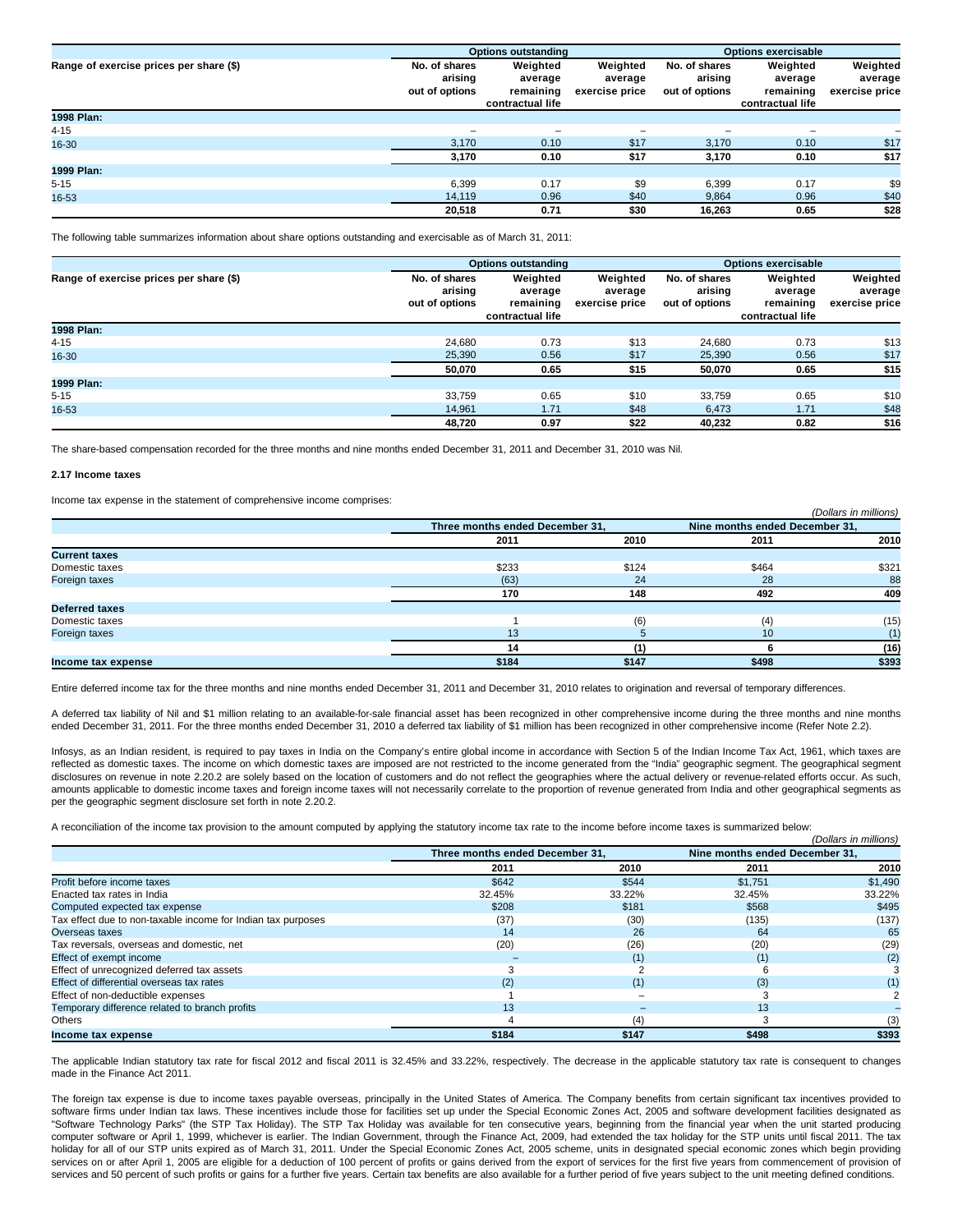As a result of these tax incentives, a portion of the Company's pre-tax income has not been subject to tax in recent years. These tax incentives resulted in a decrease in income tax expense of \$37 million and \$30 million for the three months ended December 31, 2011 and December 31, 2010, respectively, and \$135 million and \$137 million, for the nine months ended December 31, 2011 and December 31, 2010, respectively. The per share effect of these tax incentives is \$0.06 and \$0.05 for the three months ended December 31, 2011 and December 31, 2010, respectively, and \$0.24 and \$0.24 for the nine months ended December 31, 2011 and December 31, 2010, respectively.

Infosys is subject to a 15% Branch Profit Tax (BPT) in the U.S. to the extent its U.S. branch's net profit during the year is greater than the increase in the net assets of the U.S. branch during the fiscal year, computed in accordance with the Internal Revenue Code. As of March 31, 2011, Infosys' U.S. branch net assets amounted to \$557 million. As of December 31, 2011, the Company has provided for branch profit tax of \$53 million for its U.S branch, as the Company estimates that these branch profits are expected to be distributed in the foreseeable future.

Deferred income tax liabilities have not been recognized on temporary differences amounting to \$377 million and \$308 million as of December 31, 2011 and March 31, 2011, respectively, associated with investments in subsidiaries and branches as it is probable that the temporary differences will not reverse in the foreseeable future.

(Dollars in millions)

The gross movement in the current income tax asset/ (liability) for the three months and nine months ended December 31, 2011 and December 31, 2010 is as follows:

|                                                            |                                 |        |                                | IDOIRIS III IIIIIIOIISI |
|------------------------------------------------------------|---------------------------------|--------|--------------------------------|-------------------------|
|                                                            | Three months ended December 31, |        | Nine months ended December 31. |                         |
|                                                            | 2011                            | 2010   | 2011                           | 2010                    |
| Net current income tax asset/ (liability) at the beginning | \$(19)                          | \$(58) | \$(18)                         | \$(13)                  |
| Translation differences                                    | (4)                             |        | 56                             | (2)                     |
| Income tax paid                                            | 173                             | 189    | 434                            | 406                     |
| Current income tax expense (Refer Note 2.17)               | (170)                           | (148)  | (492)                          | (409)                   |
| Net current income tax asset/ (liability) at the end       | \$(20)                          | \$(18) | \$(20)                         | \$(18)                  |

The tax effects of significant temporary differences that resulted in deferred income tax assets and liabilities are as follows:

|                                                              |                   | (Dollars in millions) |  |  |
|--------------------------------------------------------------|-------------------|-----------------------|--|--|
|                                                              | As of             |                       |  |  |
|                                                              | December 31, 2011 | March 31, 2011        |  |  |
| Deferred income tax assets                                   |                   |                       |  |  |
| Property, plant and equipment                                | \$52              | \$58                  |  |  |
| Minimum alternate tax credit carry-forwards                  | 10                | 14                    |  |  |
| Computer software                                            | h                 |                       |  |  |
| Trade receivables                                            |                   | 5                     |  |  |
| Compensated absences                                         | 24                | 23                    |  |  |
| Accumulated subsidiary losses                                |                   |                       |  |  |
| Accrued compensation to employees                            | n                 | 6                     |  |  |
| <b>Others</b>                                                |                   |                       |  |  |
| Total deferred income tax assets                             | \$115             | \$126                 |  |  |
| Deferred income tax liabilities                              |                   |                       |  |  |
| Temporary difference related to branch profits               | \$(53)            | \$(40)                |  |  |
| Available-for-sale financial asset                           | (1)               |                       |  |  |
| Total deferred income tax liabilities                        | \$(54)            | \$(41)                |  |  |
|                                                              |                   |                       |  |  |
| Deferred income tax assets to be recovered after 12 months   | \$83              | \$88                  |  |  |
| Deferred income tax assets to be recovered within 12 months  | 32                | 38                    |  |  |
| Total deferred income tax assets                             | 115               | 126                   |  |  |
| Deferred income tax liability to be settled after 12 months  | (35)              | (14)                  |  |  |
| Deferred income tax liability to be settled within 12 months | (19)              | (27)                  |  |  |
| <b>Total deferred income tax liabilities</b>                 | \$(54)            | \$(41)                |  |  |

Deferred tax assets and deferred tax liabilities have been offset wherever the Company has a legally enforceable right to set off current tax assets against current tax liabilities and where the deferred tax assets and deferred tax liabilities relate to income taxes levied by the same taxation authority.

In assessing the realizability of deferred income tax assets, management considers whether some portion or all of the deferred income tax assets will not be realized. The ultimate realization of deferred income tax assets is dependent upon the generation of future taxable income during the periods in which the temporary differences become deductible. Management considers the scheduled reversals of deferred income tax liabilities, projected future taxable income, and tax planning strategies in making this assessment. Based on the level of historical taxable income and projections for future taxable income over the periods in which the deferred income tax assets are deductible, management believes that the Company will realize the benefits of those deductible differences. The amount of the deferred income tax assets considered realizable, however, could be reduced in the near term if estimates of future taxable income during the carry forward period are reduced.

The gross movement in the deferred income tax account for the three months and nine months ended December 31, 2011 and December 31, 2010 is as follows:

|                                                            |                                 |                                |      | (Dollars in millions) |
|------------------------------------------------------------|---------------------------------|--------------------------------|------|-----------------------|
|                                                            | Three months ended December 31. | Nine months ended December 31. |      |                       |
|                                                            | 2011                            | 2010                           | 2011 | 2010                  |
| Net deferred income tax asset at the beginning             | \$83                            | \$68                           | \$70 | \$52                  |
| Translation differences                                    | (8)                             | $\overline{\phantom{0}}$       | (4   |                       |
| Credits relating to temporary differences                  | (14)                            |                                | (6)  | 16                    |
| Temporary difference on available-for-sale financial asset |                                 |                                |      |                       |
| Net deferred income tax asset at the end                   | \$61                            | \$70                           | \$61 | \$70                  |

The credits relating to temporary differences are primarily on account of compensated absences, accrued compensation to employees and property, plant and equipment.

Pursuant to the enacted changes in the Indian Income Tax Laws effective April 1, 2007, a Minimum Alternate Tax (MAT) had been extended to income in respect of which a deduction could be claimed under section 10A of the Income Tax Act for STP units. Further, the Finance Act, 2011, which became effective April 1, 2011, extended MAT to SEZ operating and SEZ developer units also. Consequent to the enacted changes, Infosys BPO has calculated its tax liability for current domestic taxes after considering MAT. The excess tax paid under MAT provisions being over and above regular tax liability can be carried forward and set off against future tax liabilities computed under regular tax provisions. Infosys BPO was required to pay MAT, and, accordingly, a deferred income tax asset of \$10 million and \$14 million has been recognized on the balance sheet of the Company as of December 31, 2011 and March 31, 2011, respectively, which can be carried forward for a period of ten years from the year of recognition.

The Company has received demands from the Indian income tax authorities for payments of additional taxes totalling \$198 million, including interest of \$53 million upon completion of their tax review for fiscal 2005, fiscal 2006, fiscal 2007 and fiscal 2008. The tax demands are mainly on account of disallowance of a portion of the deduction claimed by the Company under Section 10A of the Income Tax Act. The deductible amount is determined by the ratio of export turnover to total turnover. The disallowance arose from certain expenses incurred in foreign currency being reduced from export turnover but not reduced from total turnover. The tax demands for fiscal 2007 and fiscal 2008 also include a disallowance of portions of profits earned outside India from the STP units and a disallowance of profits earned from SEZ units. The matter for fiscal 2005, fiscal 2006 and fiscal 2007 is pending before the Commissioner of Income tax (Appeals) Bangalore.

The Company is contesting the demands and the management, including its tax advisors, believes that its position will likely be upheld in the appellate process. No tax expense has been accrued in the financial statements for the tax demand raised except for claims where the probability of the position being upheld is lower, based on the management estimate, supported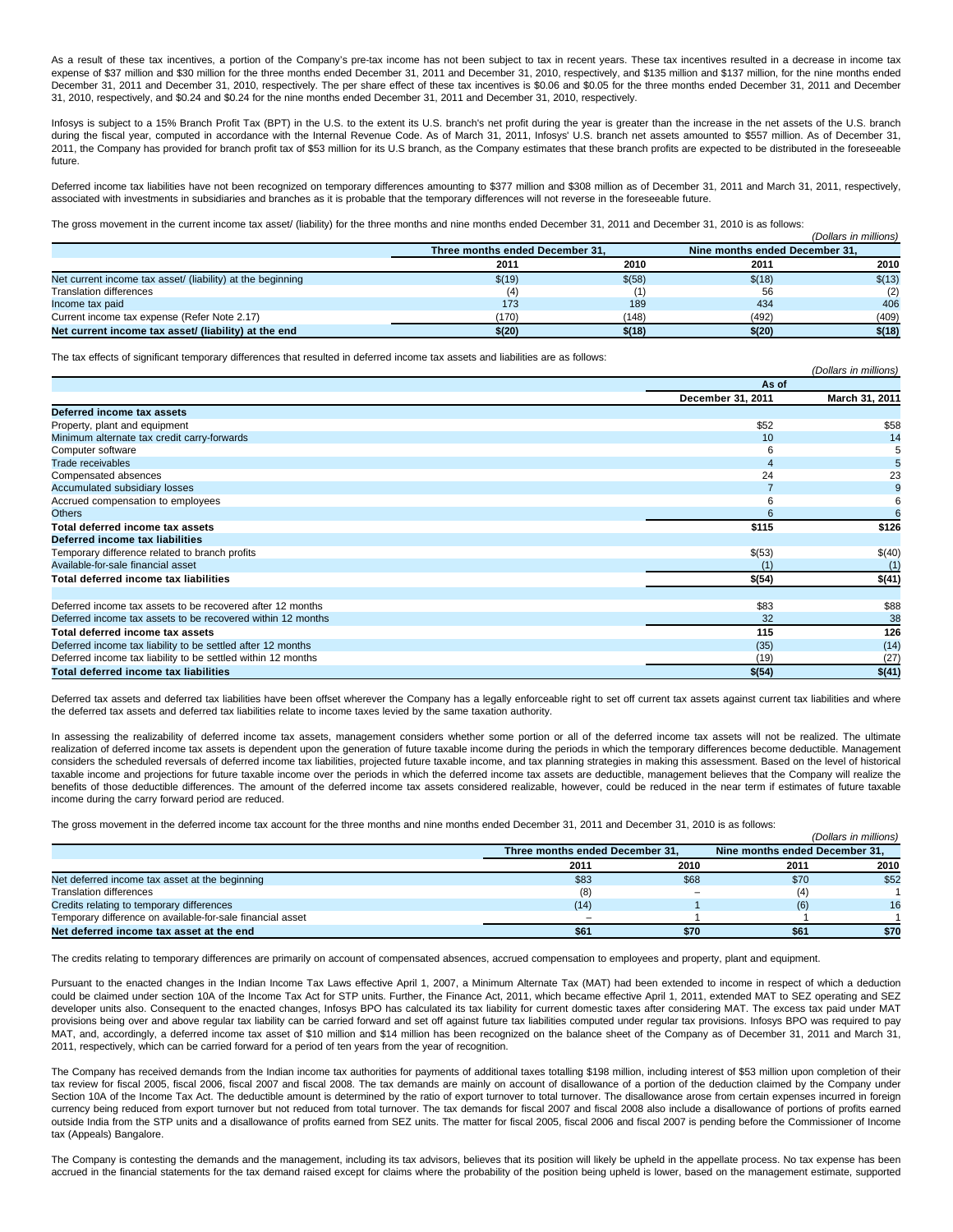by an external opinion. The management believes that the ultimate outcome of this proceeding will not have a material adverse effect on the Company's financial position and results of operations.

## **2.18 Earnings per equity share**

The following is a reconciliation of the equity shares used in the computation of basic and diluted earnings per equity share:

|                                                                         | Three months ended December 31, |             | Nine months ended December 31. |             |
|-------------------------------------------------------------------------|---------------------------------|-------------|--------------------------------|-------------|
|                                                                         | 2011                            | 2010        | 2011                           | 2010        |
| Basic earnings per equity share - weighted average number of equity     | 571.377.084                     | 571.246.801 | 571.356.602                    | 571,138,078 |
| shares outstanding $(1)$                                                |                                 |             |                                |             |
| Effect of dilutive common equivalent shares - share options outstanding | 19.476                          | 134.087     | 38.347                         | 220.354     |
| Diluted earnings per equity share - weighted average number of equity   |                                 |             |                                |             |
| shares and common equivalent shares outstanding                         | 571.396.560                     | 571.380.888 | 571.394.949                    | 571,358,432 |
|                                                                         |                                 |             |                                |             |

(1) Excludes treasury shares

For the three months and nine months ended December 31, 2011 and December 31, 2010 there were no outstanding options to purchase equity shares which had an anti-dilutive effect.

### **2.19 Related party transactions**

### **List of subsidiaries:**

|                                                      |                | Holding as of     |                |  |  |
|------------------------------------------------------|----------------|-------------------|----------------|--|--|
| <b>Particulars</b>                                   | Country        | December 31, 2011 | March 31, 2011 |  |  |
| Infosys BPO                                          | India          | 99.98%            | 99.98%         |  |  |
| Infosys Australia                                    | Australia      | 100%              | 100%           |  |  |
| <b>Infosys China</b>                                 | China          | 100%              | 100%           |  |  |
| Infosys Consulting <sup><math>(1)</math></sup>       | U.S.A          | 100%              | 100%           |  |  |
| <b>Infosys Mexico</b>                                | Mexico         | 100%              | 100%           |  |  |
| Infosys BPO s. r. o $(2)$                            | Czech Republic | 99.98%            | 99.98%         |  |  |
| Infosys BPO (Poland) Sp.Z.o.o <sup>(2)</sup>         | Poland         | 99.98%            | 99.98%         |  |  |
| Infosys BPO (Thailand) Limited (2)(4)                | Thailand       | -                 |                |  |  |
| <b>Infosys Sweden</b>                                | Sweden         | 100%              | 100%           |  |  |
| Infosys Brasil                                       | Brazil         | 100%              | 100%           |  |  |
| Infosys Consulting India Limited (1) (3)             | India          | 100%              | 100%           |  |  |
| Infosys Public Services, Inc.                        | U.S.A          | 100%              | 100%           |  |  |
| Infosys Shanghai <sup>(5)</sup>                      | China          | 100%              | 100%           |  |  |
| McCamish Systems LLC <sup>(2)</sup> (Refer Note 2.3) | U.S.A          | 99.98%            | 99.98%         |  |  |

 $\frac{1}{1}$  During the quarter ended September 30, 2011, the board of directors of Infosys Consulting, Inc. approved its termination and winding down, and entered into an assignment and assumption agreement with Infosys Limited. The termination of Infosys Consulting, Inc. became effective in January 2012.

Infosys BPO s.r.o, Infosys BPO (Poland) Sp Z.o.o, Infosys BPO (Thailand) Limited and McCamish Systems LLC are wholly-owned subsidiaries of Infosys BPO.

 $(3)$  Infosys Consulting India Limited is a wholly owned subsidiary of Infosys Consulting.

(4) During the year ended March 31, 2011, Infosys BPO (Thailand) Limited was liquidated*.*

<sup>(5)</sup> During the year ended March 31, 2011, Infosys incorporated a wholly owned subsidiary, Infosys Shanghai.

Infosys has provided guarantee for performance of certain contracts entered into by its subsidiaries.

### **List of other related parties:**

| <b>Particulars</b>                                       | Countrv | Nature of relationship                      |
|----------------------------------------------------------|---------|---------------------------------------------|
| Infosys Limited Employees' Gratuity Fund Trust           | India   | Post-employment benefit plan of Infosys     |
| Infosys Limited Employees' Provident Fund Trust          | India   | Post-employment benefit plan of Infosys     |
| Infosys Limited Employees' Superannuation Fund Trust     | India   | Post-employment benefit plan of Infosys     |
| Infosys BPO Limited Employees' Superannuation Fund Trust | India   | Post-employment benefit plan of Infosys BPO |
| Infosys BPO Limited Employees' Gratuity Fund Trust       | India   | Post-employment benefit plan of Infosys BPO |
| Infosys Limited Employees' Welfare Trust                 | India   | <b>Controlled Trust</b>                     |
| Infosys Science Foundation                               | India   | Controlled trust                            |

Refer Note 2.12 for information on transactions with post-employment benefit plans mentioned above.

### **Transactions with key management personnel**

The table below describes the compensation to key management personnel which comprise directors and members of the executive council:

|                                      |                                 |      |                                | <br>(Dollars in millions) |  |
|--------------------------------------|---------------------------------|------|--------------------------------|---------------------------|--|
|                                      | Three months ended December 31. |      | Nine months ended December 31. |                           |  |
|                                      | 201                             | 2010 | 2011                           | 2010                      |  |
| Salaries and other employee benefits | ພບ                              |      |                                | ΦΩ<br>৯৮                  |  |

#### **2.20 Segment reporting**

IFRS 8 establishes standards for the way that public business enterprises report information about operating segments and related disclosures about products and services, geographic areas, and major customers. The Company's operations predominantly relate to providing end-to-end business solutions that enable clients to enhance business performance, delivered to customers globally operating in various industry segments. Effective the quarter ended June 30, 2011, the Company reorganized its business to increase its client focus. Consequent to the internal reorganization there were changes effected in the reportable segments based on the "management approach" as defined in IFRS 8, Operating Segments. The Chief Operating Decision Maker evaluates the Company's performance and allocates resources based on an analysis of various performance indicators by industry classes and geographic segmentation of customers. Accordingly, segment information has been presented both along industry classes and geographic segmentation of customers. The accounting principles used in the preparation of the financial statements are consistently applied to record revenue and expenditure in individual segments, and are as set out in the significant accounting policies.

Industry segments for the Company are primarily financial services and insurance (FSI) comprising enterprises providing banking, finance and insurance services, manufacturing enterprises (MFG), enterprises in the energy, utilities and telecommunication services (ECS) and retail, logistics, consumer product group, life sciences and health care enterprises (RCL). Geographic segmentation is based on business sourced from that geographic region and delivered from both on-site and off-shore. North America comprises the United States of America, Canada and Mexico, Europe includes continental Europe (both the east and the west), Ireland and the United Kingdom, and the Rest of the World comprising all other places except those mentioned above and India. Consequent to the above change in the composition of reportable segments, the prior period comparatives have been restated.

Revenue and identifiable operating expenses in relation to segments are categorized based on items that are individually identifiable to that segment. Allocated expenses of segments include expenses incurred for rendering services from the Company's offshore software development centers and on-site expenses, which are categorized in relation to the associated turnover of the segment. Certain expenses such as depreciation, which form a significant component of total expenses, are not specifically allocable to specific segments as the underlying assets are used interchangeably. Management believes that it is not practical to provide segment disclosures relating to those costs and expenses, and accordingly these expenses are separately disclosed as "unallocated" and adjusted against the total income of the Company.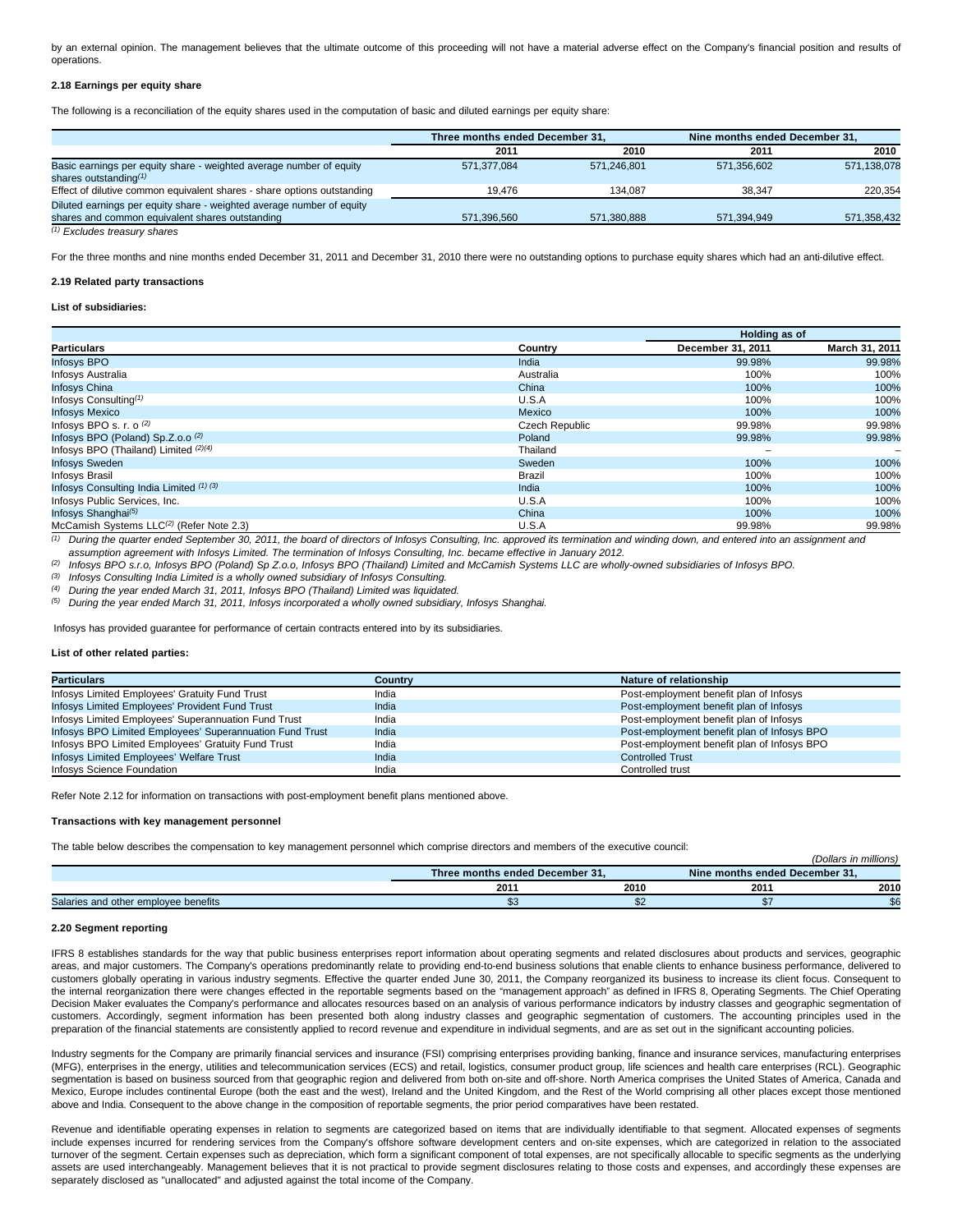Assets and liabilities used in the Company's business are not identified to any of the reportable segments, as these are used interchangeably between segments. Management believes that it is currently not practicable to provide segment disclosures relating to total assets and liabilities since a meaningful segregation of the available data is onerous.

Geographical information on revenue and industry revenue information is collated based on individual customers invoiced or in relation to which the revenue is otherwise recognized.

| 2.20.1 Industry segments                                   |            |            |            |            |                       |
|------------------------------------------------------------|------------|------------|------------|------------|-----------------------|
|                                                            |            |            |            |            | (Dollars in millions) |
| Three months ended December 31, 2011                       | <b>FSI</b> | <b>MFG</b> | <b>ECS</b> | <b>RCL</b> | <b>Total</b>          |
| Revenues                                                   | \$637      | \$369      | \$382      | \$418      | \$1,806               |
| Identifiable operating expenses                            | 261        | 156        | 156        | 165        | 738                   |
| Allocated expenses                                         | 156        | 96         | 102        | 109        | 463                   |
| <b>Segment profit</b>                                      | 220        | 117        | 124        | 144        | 605                   |
| Unallocable expenses                                       |            |            |            |            | 45                    |
| <b>Operating profit</b>                                    |            |            |            |            | 560                   |
| Other income, net                                          |            |            |            |            | 82                    |
| <b>Profit before income taxes</b>                          |            |            |            |            | 642                   |
| Income tax expense                                         |            |            |            |            | 184                   |
| Net profit                                                 |            |            |            |            | \$458                 |
| Depreciation and amortization                              |            |            |            |            | \$45                  |
| Non-cash expenses other than depreciation and amortization |            |            |            |            |                       |

| Three months ended December 31, 2010                       | <b>FSI</b> | <b>MFG</b> | <b>ECS</b> | <b>RCL</b> | <b>Total</b> |
|------------------------------------------------------------|------------|------------|------------|------------|--------------|
| <b>Revenues</b>                                            | \$574      | \$310      | \$369      | \$332      | \$1,585      |
| Identifiable operating expenses                            | 237        | 131        | 152        | 136        | 656          |
| Allocated expenses                                         | 146        | 79         | 93         | 83         | 401          |
| <b>Segment profit</b>                                      | 191        | 100        | 124        | 113        | 528          |
| Unallocable expenses                                       |            |            |            |            | 49           |
| <b>Operating profit</b>                                    |            |            |            |            | 479          |
| Other income, net                                          |            |            |            |            | 65           |
| Profit before income taxes                                 |            |            |            |            | 544          |
| Income tax expense                                         |            |            |            |            | 147          |
| Net profit                                                 |            |            |            |            | \$397        |
| Depreciation and amortization                              |            |            |            |            | \$48         |
| Non-cash expenses other than depreciation and amortization |            |            |            |            | \$1          |

|                                                            |            |            |            |            | (Dollars in millions) |
|------------------------------------------------------------|------------|------------|------------|------------|-----------------------|
| Nine months ended December 31, 2011                        | <b>FSI</b> | <b>MFG</b> | <b>ECS</b> | <b>RCL</b> | <b>Total</b>          |
| Revenues                                                   | \$1,846    | \$1,061    | \$1,119    | \$1,197    | \$5,223               |
| Identifiable operating expenses                            | 795        | 468        | 462        | 499        | 2,224                 |
| Allocated expenses                                         | 467        | 282        | 299        | 319        | 1,367                 |
| <b>Segment profit</b>                                      | 584        | 311        | 358        | 379        | 1,632                 |
| Unallocable expenses                                       |            |            |            |            | 147                   |
| <b>Operating profit</b>                                    |            |            |            |            | 1,485                 |
| Other income, net                                          |            |            |            |            | 266                   |
| <b>Profit before income taxes</b>                          |            |            |            |            | 1,751                 |
| Income tax expense                                         |            |            |            |            | 498                   |
| Net profit                                                 |            |            |            |            | \$1,253               |
| Depreciation and amortization                              |            |            |            |            | \$146                 |
| Non-cash expenses other than depreciation and amortization |            |            |            |            | \$1                   |

| Nine months ended December 31, 2010                        | <b>FSI</b> | <b>MFG</b> | <b>ECS</b> | <b>RCL</b> | <b>Total</b> |
|------------------------------------------------------------|------------|------------|------------|------------|--------------|
| <b>Revenues</b>                                            | \$1,594    | \$858      | \$1,091    | \$896      | \$4,439      |
| Identifiable operating expenses                            | 664        | 369        | 461        | 381        | 1,875        |
| Allocated expenses                                         | 398        | 215        | 273        | 222        | 1,108        |
| <b>Segment profit</b>                                      | 532        | 274        | 357        | 293        | 1,456        |
| Unallocable expenses                                       |            |            |            |            | 141          |
| <b>Operating profit</b>                                    |            |            |            |            | 1,315        |
| Other income, net                                          |            |            |            |            | 175          |
| <b>Profit before income taxes</b>                          |            |            |            |            | 1,490        |
| Income tax expense                                         |            |            |            |            | 393          |
| Net profit                                                 |            |            |            |            | \$1,097      |
| Depreciation and amortization                              |            |            |            |            | \$140        |
| Non-cash expenses other than depreciation and amortization |            |            |            |            | \$1          |

# **2.20.2 Geographic segments**

|                                                            |                      |               |       |                          | (Dollars in millions) |
|------------------------------------------------------------|----------------------|---------------|-------|--------------------------|-----------------------|
| Three months ended December 31, 2011                       | <b>North America</b> | <b>Europe</b> | India | <b>Rest of the World</b> | <b>Total</b>          |
| <b>Revenues</b>                                            | \$1,151              | \$408         | \$37  | \$210                    | \$1,806               |
| Identifiable operating expenses                            | 469                  | 172           | 20    | 77                       | 738                   |
| Allocated expenses                                         | 300                  | 104           | 8     | 51                       | 463                   |
| <b>Segment profit</b>                                      | 382                  | 132           | 9     | 82                       | 605                   |
| Unallocable expenses                                       |                      |               |       |                          | 45                    |
| <b>Operating profit</b>                                    |                      |               |       |                          | 560                   |
| Other income, net                                          |                      |               |       |                          | 82                    |
| <b>Profit before income taxes</b>                          |                      |               |       |                          | 642                   |
| Income tax expense                                         |                      |               |       |                          | 184                   |
| Net profit                                                 |                      |               |       |                          | \$458                 |
| Depreciation and amortization                              |                      |               |       |                          | \$45                  |
| Non-cash expenses other than depreciation and amortization |                      |               |       |                          |                       |

**Three months ended December 31, 2010 North America Europe India Rest of the World Total**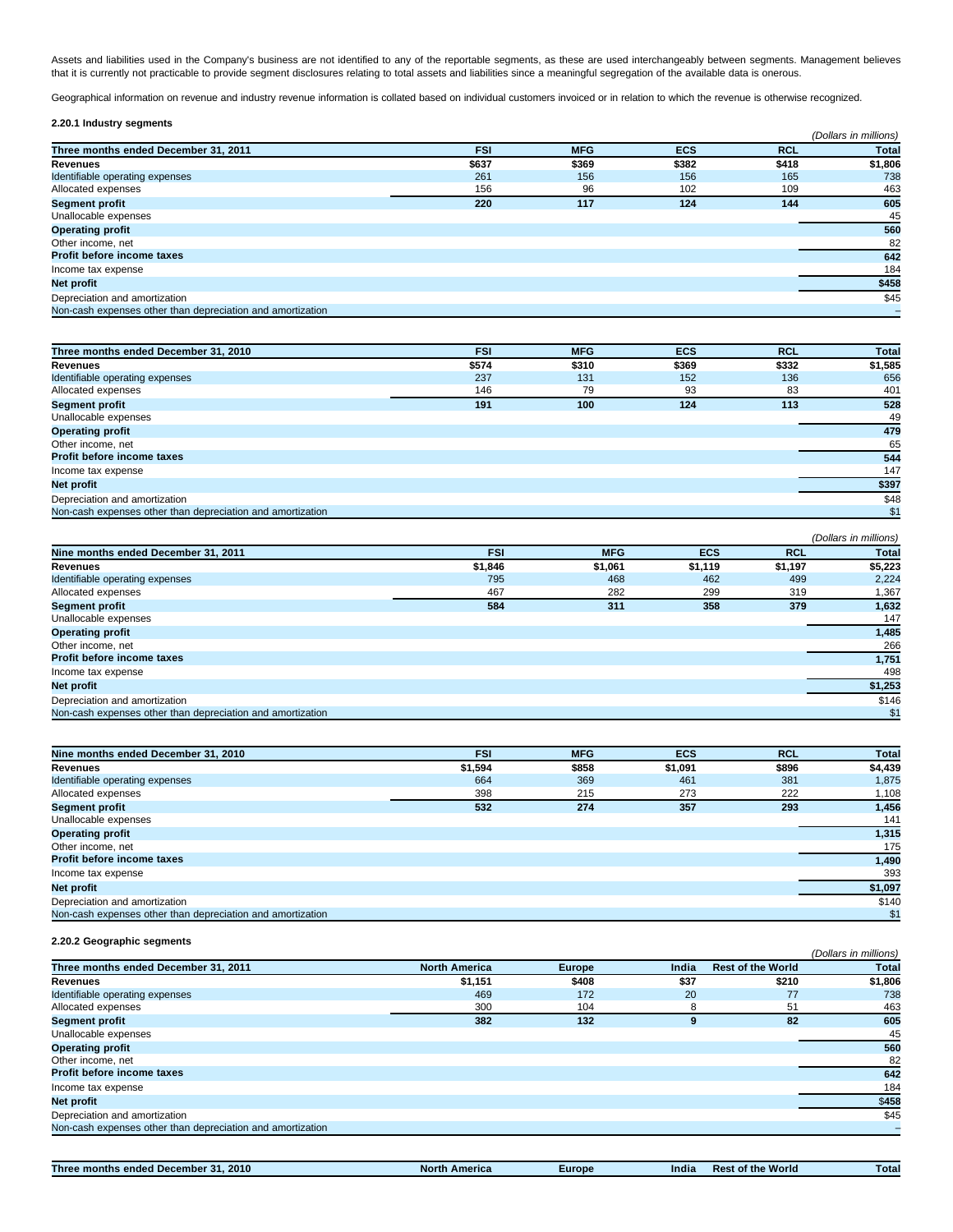| <b>Revenues</b>                                            | \$1,025 | \$346 | \$34 | \$180 | \$1,585 |
|------------------------------------------------------------|---------|-------|------|-------|---------|
| Identifiable operating expenses                            | 432     | 140   | 16   | 68    | 656     |
| Allocated expenses                                         | 260     | 88    | 8    | 45    | 401     |
| <b>Segment profit</b>                                      | 333     | 118   | 10   | 67    | 528     |
| Unallocable expenses                                       |         |       |      |       | 49      |
| <b>Operating profit</b>                                    |         |       |      |       | 479     |
| Other income, net                                          |         |       |      |       | 65      |
| Profit before income taxes                                 |         |       |      |       | 544     |
| Income tax expense                                         |         |       |      |       | 147     |
| Net profit                                                 |         |       |      |       | \$397   |
| Depreciation and amortization                              |         |       |      |       | \$48    |
| Non-cash expenses other than depreciation and amortization |         |       |      |       | \$1     |

|                                                            |                      |               |       |                          | (Dollars in millions) |
|------------------------------------------------------------|----------------------|---------------|-------|--------------------------|-----------------------|
| Nine months ended December 31, 2011                        | <b>North America</b> | <b>Europe</b> | India | <b>Rest of the World</b> | <b>Total</b>          |
| <b>Revenues</b>                                            | \$3,364              | \$1,123       | \$119 | \$617                    | \$5,223               |
| Identifiable operating expenses                            | 1,421                | 498           | 60    | 245                      | 2,224                 |
| Allocated expenses                                         | 895                  | 294           | 27    | 151                      | 1,367                 |
| <b>Segment profit</b>                                      | 1.048                | 331           | 32    | 221                      | 1,632                 |
| Unallocable expenses                                       |                      |               |       |                          | 147                   |
| <b>Operating profit</b>                                    |                      |               |       |                          | 1,485                 |
| Other income, net                                          |                      |               |       |                          | 266                   |
| <b>Profit before income taxes</b>                          |                      |               |       |                          | 1,751                 |
| Income tax expense                                         |                      |               |       |                          | 498                   |
| Net profit                                                 |                      |               |       |                          | \$1,253               |
| Depreciation and amortization                              |                      |               |       |                          | \$146                 |
| Non-cash expenses other than depreciation and amortization |                      |               |       |                          | \$1                   |

| Nine months ended December 31, 2010                        | <b>North America</b> | <b>Europe</b> | India | <b>Rest of the World</b> | <b>Total</b> |
|------------------------------------------------------------|----------------------|---------------|-------|--------------------------|--------------|
| <b>Revenues</b>                                            | \$2,923              | \$948         | \$89  | \$479                    | \$4,439      |
| Identifiable operating expenses                            | 1.251                | 393           | 40    | 191                      | 1,875        |
| Allocated expenses                                         | 730                  | 237           | 22    | 119                      | 1,108        |
| <b>Segment profit</b>                                      | 942                  | 318           | 27    | 169                      | 1,456        |
| Unallocable expenses                                       |                      |               |       |                          | 141          |
| <b>Operating profit</b>                                    |                      |               |       |                          | 1,315        |
| Other income, net                                          |                      |               |       |                          | 175          |
| <b>Profit before income taxes</b>                          |                      |               |       |                          | 1,490        |
| Income tax expense                                         |                      |               |       |                          | 393          |
| Net profit                                                 |                      |               |       |                          | \$1,097      |
| Depreciation and amortization                              |                      |               |       |                          | \$140        |
| Non-cash expenses other than depreciation and amortization |                      |               |       |                          | \$1          |

### **2.20.3 Significant clients**

No client individually accounted for more than 10% of the revenues for the three months and nine months ended December 31, 2011 and December 31, 2010.

### **2.21 Litigation**

On May 23, 2011, the Company received a subpoena from a grand jury in the United States District Court for the Eastern District of Texas. The subpoena requires that the Company provide to the grand jury certain documents and records related to the Company's sponsorships for, and uses of, B1 business visas. The Company is complying with the subpoena. In connection with the subpoena, during a recent meeting with the United States Attorney's Office for the Eastern District of Texas, the Company was advised that the Company and certain of its employees are targets of the investigation. The Company intends to have further discussions with the U.S. Attorney's officer regarding this matter, however, the Company cannot predict the outcome of the investigation by, or discussions with, the U.S. Attorney's Office.

In addition, the Company is subject to other legal proceedings and claims which have arisen in the ordinary course of its business. The Company's management does not reasonably expect that these legal actions, when ultimately concluded and determined, will have a material and adverse effect on the results of operations or the financial position of the Company.

# **Item 2. Management's Discussion and Analysis of Financial Condition and Results of Operations**

In addition to historical information, this discussion contains certain forward-looking statements within the meaning of Section 27A of the Securities Act of 1933, as amended, and Section 21E of the Securities Exchange Act of 1934, as amended. When used in this discussion, the words 'anticipate,' 'believe,' 'estimate,' 'expect,' 'intend,' 'project,' 'seek,' 'should,' 'will' and other similar expressions as they relate to us or our business are intended to identify such forward-looking statements. The forward-looking statements contained herein are subject to certain risks and uncertainties that could cause actual results to differ materially from those reflected in the forward-looking statements. Factors that might cause such differences include but are not limited to, those discussed in the section entitled 'Risk Factors' and elsewhere in this Quarterly Report. Readers are cautioned not to place undue reliance on these forward-looking statements, which reflect management's analysis only as of the date of this Quarterly Report. The following discussion and analysis should be read in conjunction with our financial statements included herein and the notes thereto. We undertake no obligation to publicly update or revise any forward-looking statements, whether as a result of new information, future events or otherwise.

#### **Overview**

We are a leading global technology services Company that provides business consulting, technology, engineering and outsourcing services to help clients build tomorrow's enterprise. In addition, we offer software products for the banking industry.

Our professionals deliver high quality solutions by leveraging our Global Delivery Model through which we divide projects into components that we execute simultaneously at client sites and at our development centers in India and around the world. We seek to optimize our cost structure by maintaining the flexibility to execute project components where it is most cost effective. Our Global Delivery Model also allows us to provide clients with high quality solutions in reduced time-frames, which can enable them to achieve operational efficiencies. Our sales, marketing and business development teams are organized to focus on specific geographies and industries and this helps us to customize our service offerings to our client's needs. Our primary geographic markets are North America, Europe and the Asia Pacific region. We serve clients in financial services, manufacturing, telecommunications, retail, utilities, logistics and other industries.

There is an increasing need for highly skilled technology professionals in the markets in which we operate and in the industries to which we provide services. At the same time, companies are reluctant to expand their internal IT departments and increase costs. These factors have increased the reliance of companies on their outsourced technology service providers and are expected to continue to drive future growth for outsourced technology services. We believe that because the effective use of offshore technology services may offer lower total costs of ownership of IT infrastructure, lower labor costs, improved quality and innovation, faster delivery of technology solutions and more flexibility in scheduling, companies are increasingly turning to offshore technology service providers. India, in particular, has become a premier destination for offshore technology services. The key factors contributing to the growth of IT and IT enabled services in India include high quality delivery, significant cost benefits and the availability of skilled IT professionals. Our proven Global Delivery Model, our comprehensive end to end solutions, our commitment to superior quality and process execution, our long standing client relationships and our ability to scale make us one of the leading offshore technology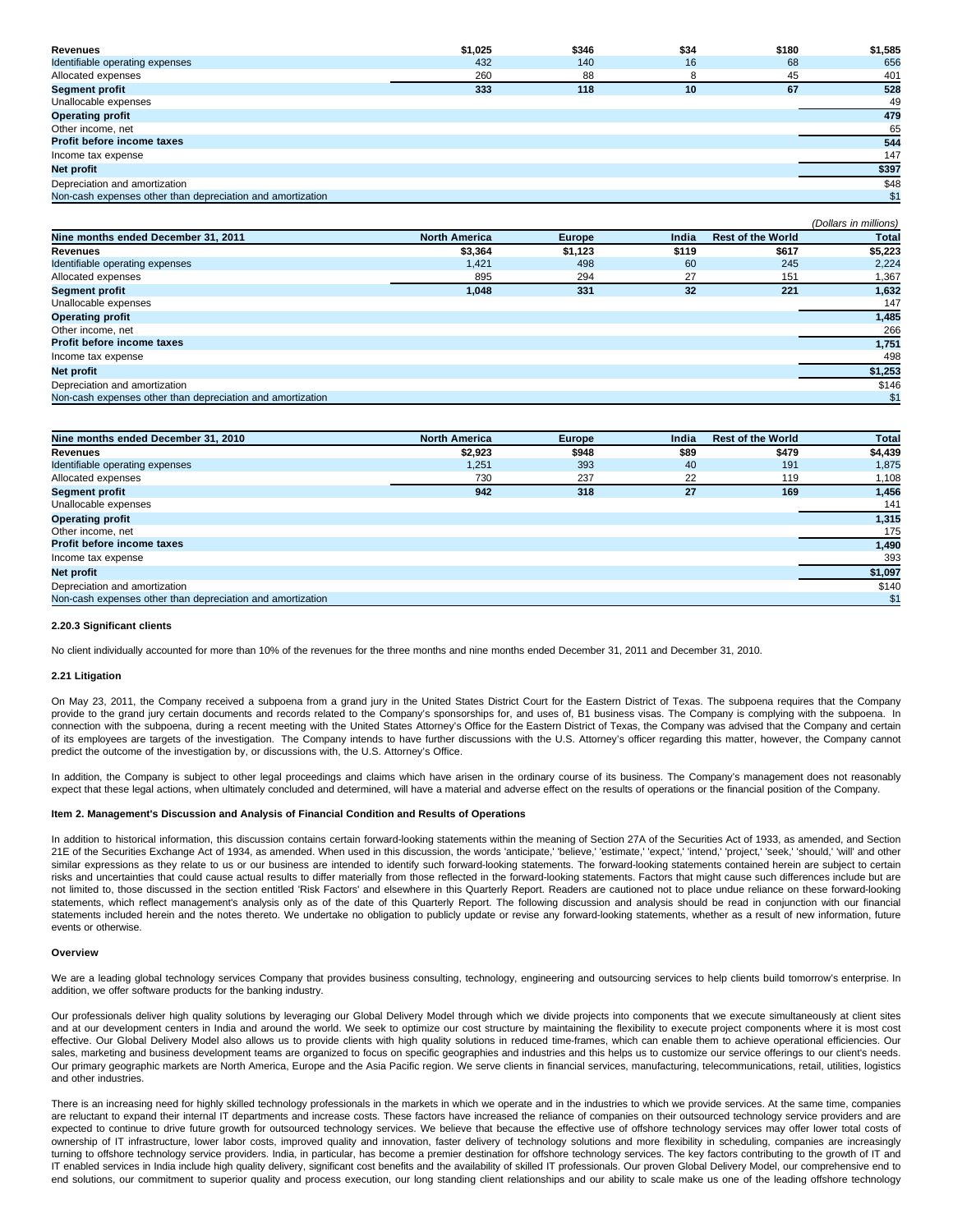#### service providers in India.

There are numerous risks and challenges affecting the business. These risks and challenges are discussed in detail in the section entitled 'Risk Factors' and elsewhere in this Quarterly Report.

We were founded in 1981 and are headquartered in Bangalore, India. We completed our initial public offering of equity shares in India in 1993 and our initial public offering of ADSs in the United States in 1999. We completed three sponsored secondary ADS offerings in the United States in August 2003, June 2005 and November 2006. We did not receive any of the proceeds from any of our sponsored secondary offerings.

At our Annual General Meeting held on June 11, 2011, our shareholders approved a final dividend of \$0.45 per equity share, which in the aggregate resulted in a cash outflow of \$296 million, inclusive of corporate dividend tax of \$42 million.

In June 2011, we officially changed our name from "Infosys Technologies Limited" to "Infosys Limited," following approval of the name change by our board of directors, shareholders and Indian regulatory authorities.

Our Board of Directors, at their meeting held on October 12, 2011, approved payment of an interim dividend of approximately \$0.31 per equity share. The dividend payment resulted in a cash outflow of approximately \$205 million, including a corporate dividend tax of \$28 million, and was paid to holders of our equity shares and ADSs in October 2011.

During the three months ended September 30, 2011, the board of directors of Infosys Consulting Inc., approved the termination and winding down of the entity, and entered into an assignment and assumption agreement with Infosys Limited. The termination of Infosys Consulting, Inc. became effective in January 2012.

As of December 31, 2011, we had approximately 145,100 employees as compared to approximately 130,800 employees as of March 31, 2011.

Infosys BPO is a wholly owned subsidiary. During fiscal 2008, Infosys BPO acquired 100% of the equity shares of P-Financial Services Holding B.V. This business acquisition was conducted by entering into a Sale and Purchase Agreement with Koninklijke Philips Electronics N.V. (Philips), a company incorporated under the laws of the Netherlands, for acquiring the shared service centers of Philips for finance, accounting and procurement business in Poland, Thailand and India for a cash consideration of \$27 million. During fiscal 2009, the investments held by P-Financial Services Holding B.V. in its wholly owned subsidiaries Pan-Financial Shared Services India Private Limited, Infosys BPO (Poland) Sp. Z.o.o., and Infosys BPO (Thailand) Limited were transferred to Infosys BPO, consequent to which P-Financial Services Holding B.V. was liquidated. Further, Infosys BPO merged its wholly owned subsidiary Pan-Financial Shared Services India Private Limited, retrospectively with effect from April 1, 2008, through a scheme of amalgamation sanctioned by the Karnataka and Tamil Nadu High courts. During the year ended March 31, 2011 Infosys BPO (Thailand) Limited was liquidated.

During fiscal 2010, Infosys BPO acquired 100% of the voting interests in McCamish Systems LLC (McCamish), a business process solutions provider based in Atlanta, Georgia, in the United States. The business acquisition was conducted by entering into a Membership Interest Purchase Agreement for a cash consideration of \$37 million and a contingent consideration of up to \$20 million. The fair value of the contingent consideration on the date of acquisition was \$9 million.

On December 20, 2011 Infosys BPO signed a definitive share sale agreement to acquire 100% of the voting interest in Portland Group Pty Ltd., a strategic sourcing and category management services provider based in Australia, for a cash consideration of approximately \$38 million. This business acquisition was completed in January 2012.

During fiscal 2011, we incorporated a wholly owned subsidiary, Infosys Technologies (Shanghai) Company Limited.

The following table sets forth our revenues, net profit, earnings per equity share for the nine months ended December 31, 2011 and fiscal 2011, and number of employees as at December 31, 2011 and March 31, 2011:

|                                                          |                            | (Dollars in millions except share data) |
|----------------------------------------------------------|----------------------------|-----------------------------------------|
|                                                          | Nine months ended December | Fiscal 2011                             |
|                                                          | 31.2011                    |                                         |
| Revenues                                                 | \$5,223                    | \$6,041                                 |
| Net profit                                               | \$1.253                    | \$1,499                                 |
| Earnings per equity share (Basic)                        | \$2.19                     | \$2.62                                  |
| Earnings per equity share (Diluted)                      | \$2.19                     | \$2.62                                  |
| Approximate number of employees at the end of the period | 145.100                    | 130.800                                 |

Our revenue growth was attributable to a number of factors, including an increase in the size and number of projects executed for clients, as well as an expansion in the solutions that we provide to our clients. We added 120 new customers during the nine months ended December 31, 2011 compared to 139 new customers during fiscal 2011. For the nine months ended December 31, 2011 and fiscal 2011, 98.3% and 98.0%, respectively, of our revenues came from repeat business, which we define as revenue from a client who also contributed to our revenue during the prior fiscal year.

Our business is designed to enable us to seamlessly deliver our onsite and offshore capabilities using a distributed project management methodology, which we refer to as our Global Delivery Model. We divide projects into components that we execute simultaneously at client sites and at our geographically dispersed development centers in India and around the world. Our Global Delivery Model allows us to provide clients with high quality solutions in reduced time-frames enabling them to achieve operational efficiencies.

#### **Revenues**

Our revenues are generated principally from technology services provided on either a time-and-materials or a fixed-price, fixed-timeframe basis. Revenues from services provided on a timeand-materials basis are recognized as the related services are performed. Revenues from services provided on a fixed-price, fixed-timeframe basis are recognized pursuant to the percentage-of-completion method. Most of our client contracts, including those that are on a fixed-price, fixed-timeframe basis can be terminated by clients with or without cause, without penalties and with short notice periods of between 0 and 90 days. Since we collect revenues on contracts as portions of the contracts are completed, terminated contracts are only subject to collection for portions of the contract completed through the time of termination. Most of our contracts do not contain specific termination-related penalty provisions. In order to manage and anticipate the risk of early or abrupt contract terminations, we monitor the progress on all contracts and change orders according to their characteristics and the circumstances in which they occur. This includes a focused review of our ability and our client's ability to perform on the contract, a review of extraordinary conditions that may lead to a contract termination, as well as historical client performance considerations. Since we also bear the risk of cost overruns and inflation with respect to fixed-price, fixed-timeframe projects, our operating results could be adversely affected by inaccurate estimates of contract completion costs and dates, including wage inflation rates and currency exchange rates that may affect cost projections. Losses on contracts, if any, are provided for in full in the period when determined. Although we revise our project completion estimates from time to time, such revisions have not, to date, had a material adverse effect on our operating results or financial condition. We also generate revenue from software application products, including banking software. Such software products represented 4.6% and 4.9% of our total revenues for the nine months ended December 31, 2011 and fiscal 2011, respectively.

We experience from time to time, pricing pressure from our clients. For example, clients often expect that as we do more business with them, they will receive volume discounts. Additionally, clients may ask for fixed-price, fixed-time frame arrangements or reduced rates. We attempt to use fixed-price arrangements for engagements where the specifications are complete, so individual rates are not negotiated.

### **Cost of Sales**

Cost of sales represented 58.9% and 57.9% of total revenues for the nine months ended December 31, 2011 and fiscal 2011, respectively. Our cost of sales primarily consists of salary and other compensation expenses, depreciation, amortization of intangible assets, overseas travel expenses, cost of software purchased for internal use, cost of technical subcontractors, rent and data communication expenses. We depreciate our personal computers, mainframe computers and servers over two to five years and amortize intangible assets over their estimated useful life. Third party items bought for service delivery to clients are expensed on acceptance of delivery by the client. For the nine months ended December 31, 2011 and fiscal 2011, the share-based compensation expense was nil. Amortization expense for the nine months ended December 31, 2011 and fiscal 2011, included under cost of sales were \$2 million and \$2 million, respectively.

We typically assume full project management responsibility for each project that we undertake. Approximately 72.6% and 74.0% of the total billed person-months for our services during the nine months ended December 31, 2011 and fiscal 2011, respectively, were performed at our global development centers in India, and the balance of the work was performed at client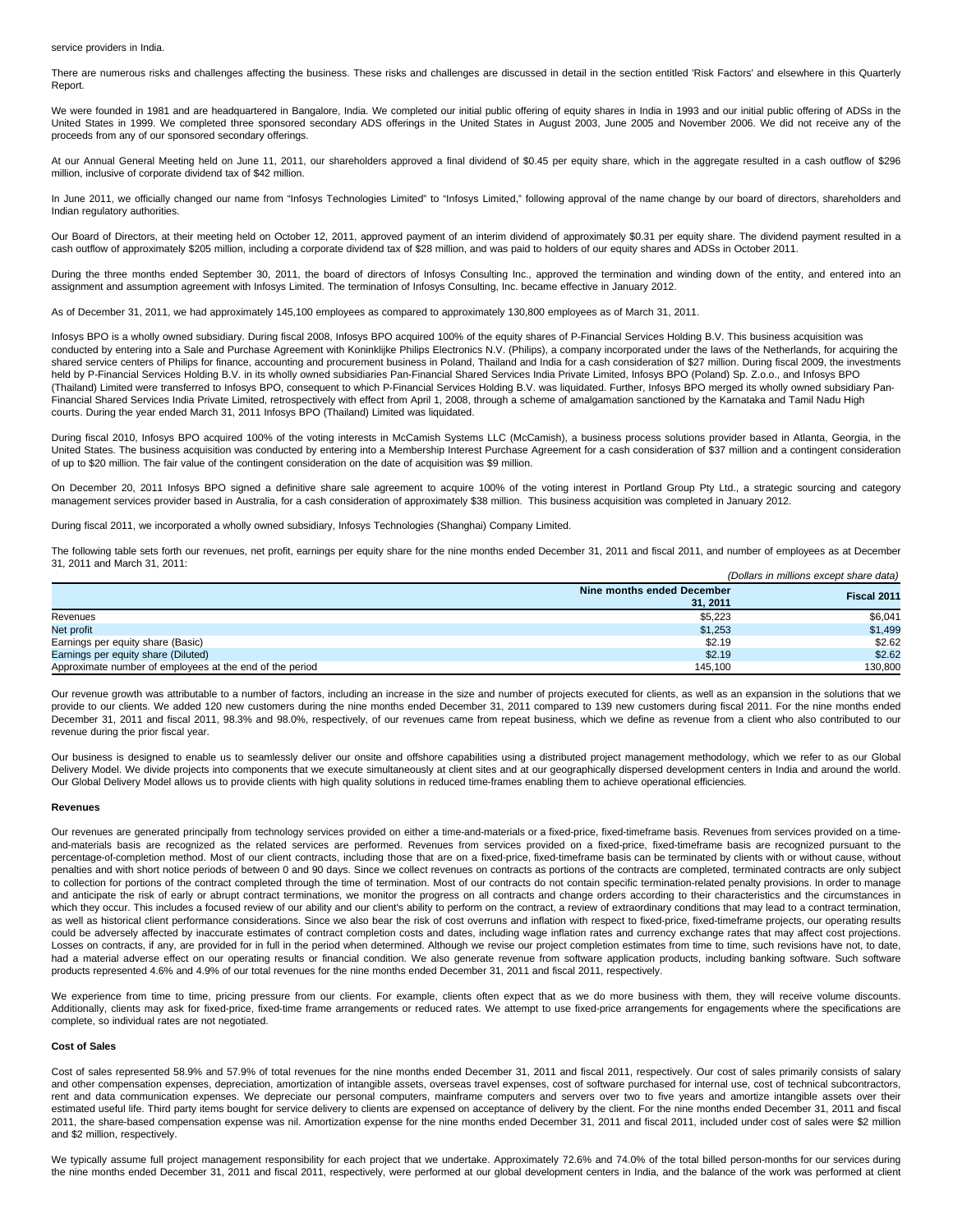sites and global development centers located outside India. The proportion of work performed at our facilities and at client sites varies from quarter to quarter. We charge higher rates and incur higher compensation and other expenses for work performed at client sites and global development centers located outside India. Services performed at a client site or at a global development center located outside India typically generate higher revenues per-capita at a lower gross margin than the same services performed at our facilities in India. As a result, our total revenues, cost of sales and gross profit in absolute terms and as a percentage of revenues fluctuate from quarter- to- quarter based in part on the proportion of work performed outside India. We intend to hire more local employees in many of the overseas markets in which we operate, which could decrease our gross profits due to increased wage and hiring costs. Additionally, any increase in work performed at client sites or global development centers located outside India may decrease our gross profits. We hire subcontractors on a limited basis from time to time for our own technology development needs, and we generally do not perform subcontracted work for other technology service providers. For the nine months ended December 31, 2011 and fiscal 2011, approximately 3.7% and 3.8%, respectively, of our cost of sales was attributable to cost of technical subcontractors. We do not anticipate that our subcontracting needs will increase significantly as we expand our business.

Revenues and gross profits are also affected by employee utilization rates. We define employee utilization as the proportion of total billed person months to total available person months, excluding administrative and support personnel. We manage utilization by monitoring project requirements and timetables. The number of software professionals that we assign to a project will vary according to the size, complexity, duration, and demands of the project. An unanticipated termination of a significant project could also cause us to experience lower utilization of technology professionals, resulting in a higher than expected number of unassigned technology professionals. In addition, we do not utilize our technology professionals when they are enrolled in training programs, particularly during our 20-29 week training course for new employees.

### **Selling and Marketing Expenses**

Selling and marketing expenses represented 5.3% and 5.5% of total revenues for nine months ended December 31, 2011 and fiscal 2011, respectively. Our selling and marketing expenses primarily consist of expenses relating to salaries and other compensation expenses of sales and marketing personnel, travel expenses, brand building, commission charges, rental for sales and marketing offices and telecommunications. For the nine months ended December 31, 2011 and fiscal 2011, the share-based compensation expense was nil. We may increase our selling and marketing expenses as we seek to increase brand awareness among target clients and promote client loyalty and repeat business among existing clients.

### **Administrative Expenses**

Administrative expenses represented 7.4% and 7.2% of total revenues for the nine months ended December 31, 2011 and fiscal 2011, respectively. Our administrative expenses primarily consist of expenses relating to salaries and other compensation expenses of senior management and other support personnel, travel expenses, legal and other professional fees, telecommunications, office maintenance, power and fuel charges, insurance, other miscellaneous administrative costs and provisions for doubtful accounts receivable. The factors which affect the fluctuations in our provisions for bad debts and write offs of uncollectible accounts include the financial health of our clients and of the economic environment in which they operate. For the nine months ended December 31, 2011 and fiscal 2011, the share-based compensation expense was nil.

# **Other Income**

Other income includes interest income, income from certificates of deposit, income from available-for-sale financial assets, marked to market gains / (losses) on foreign exchange forward and option contracts and foreign currency exchange gains / (losses) on translation of other assets and liabilities. During the nine months ended December 31, 2011, the interest income on deposits and certificates of deposit was \$258 million and income from available-for-sale financial assets / investments was \$5 million. During the nine months ended December 31, 2011, we also recorded a foreign exchange loss of \$102 million on forward and options contracts and a foreign exchange gain of \$102 million on translation of other assets and liabilities. For fiscal 2011, the interest income on deposits and certificates of deposit was \$250 million and income from available-for-sale financial assets / investments was \$5 million. In fiscal 2011, we also recorded a foreign exchange gain of \$13 million on forward and options contracts, partially offset by a foreign exchange loss of \$4 million on translation of other assets and liabilities.

### **Functional Currency and Foreign Exchange**

The functional currency of Infosys and Infosys BPO is the Indian rupee. The functional currencies for Infosys Australia, Infosys China, Infosys Consulting, Infosys Mexico, Infosys Sweden, Infosys Brasil, Infosys Public Services and Infosys Shanghai are the respective local currencies. The consolidated financial statements included in this Quarterly Report are presented in U.S. dollars (rounded off to the nearest million) to facilitate global comparability. The translation of functional currencies of foreign operations to U.S. dollars is performed for assets and liabilities using the exchange rate in effect at the balance sheet date, and for revenue, expenses and cash flow items using a monthly average exchange rate for the respective periods. The gains or losses resulting from such translation are included in other comprehensive income and presented as currency translation reserves under other components of equity.

Generally, Indian law requires residents of India to repatriate any foreign currency earnings to India to control the exchange of foreign currency. More specifically, Section 8 of the Foreign Exchange Management Act, or FEMA, requires an Indian company to take all reasonable steps to realize and repatriate into India all foreign currency earned by the company outside India, within such time periods and in the manner specified by the Reserve Bank of India, or RBI. The RBI has promulgated guidelines that require the company to repatriate any realized foreign currency back to India, and either:

- sell it to an authorized dealer for rupees within seven days from the date of receipt of the foreign currency;
- retain it in a foreign currency account such as an Exchange Earners Foreign Currency, or EEFC, account with an authorized dealer; or
- use it for discharge of debt or liabilities denominated in foreign currency.

We typically collect our earnings and pay expenses denominated in foreign currencies using a dedicated foreign currency account located in the local country of operation. In order to do this, we are required to, and have obtained, special approval from the RBI to maintain a foreign currency account in overseas countries like the United States. However, the RBI approval is subject to limitations, including a requirement that we repatriate all foreign currency in the account back to India within a reasonable time, except an amount equal to our local monthly operating cost for our overseas branch. We currently pay such expenses and repatriate the remainder of the foreign currency to India on a regular basis. We have the option to retain those in an EEFC account (foreign currency denominated) or an Indian-rupee-denominated account. We convert substantially all of our foreign currency to Indian rupees to fund operations and expansion activities in India.

Our failure to comply with these regulations could result in RBI enforcement actions against us.

### **Income Taxes**

Our net profit earned from providing software development and other services outside India is subject to tax in the country where we perform the work. Most of our taxes paid in countries other than India can be applied as a credit against our Indian tax liability to the extent that the same income is subject to tax in India.

We benefit from the tax incentives the Government of India gives to the export of software from specially designated software technology parks, or STPs, in India and for facilities set up under the Special Economic Zones Act, 2005. The STP Tax Holiday was available for ten consecutive years beginning from the financial year when the unit started producing computer software or April 1, 1999, whichever was earlier. The Indian Government through the Finance Act, 2009 had extended the tax holiday for the STP units until March 31, 2011. The tax holidays for all of our STP units expired by the end of fiscal 2011. Under the Special Economic Zones Act, 2005 scheme, units in designated special economic zones which begin providing services on or after April 1, 2005 are eligible for a deduction of 100 percent of profits or gains derived from the export of services for the first five years from commencement of provision of services and 50 percent of such profits or gains for the five years thereafter. Certain tax benefits are also available for a further five years subject to the unit meeting defined conditions. When our tax holidays expire or terminate, our tax expense will materially increase, reducing our profitability.

As a result of these tax incentives, a portion of our pre-tax income has not been subject to significant tax in recent years. These tax incentives resulted in a decrease in our income tax expense of \$135 million and \$173 million, for the nine months ended December 31, 2011 and fiscal 2011, respectively, compared to the effective tax amounts that we estimate we would have been required to pay if these incentives had not been available. The per share effect of these tax incentives for the nine months ended December 31, 2011 and fiscal 2011 was \$0.24 and \$0.30, respectively.

Further, as a result of such tax incentives our effective tax rate for the nine months ended December 31, 2011 and fiscal 2011 were 28.4% and 26.7%, respectively. The increase in the effective tax rate to 28.4% during the nine months ended December 31, 2011 was mainly due to the expiration of the tax holiday period for our STP units and movement of one of our SEZ units from the 100% tax exempt category to the 50% tax exempt category due to completion of its first five years of operations. Our Indian statutory tax rate for the same period was 32.45%.

Pursuant to the enacted changes in the Indian Income Tax Laws effective April 1, 2007, a Minimum Alternate Tax (MAT) has been extended to income in respect of which a deduction may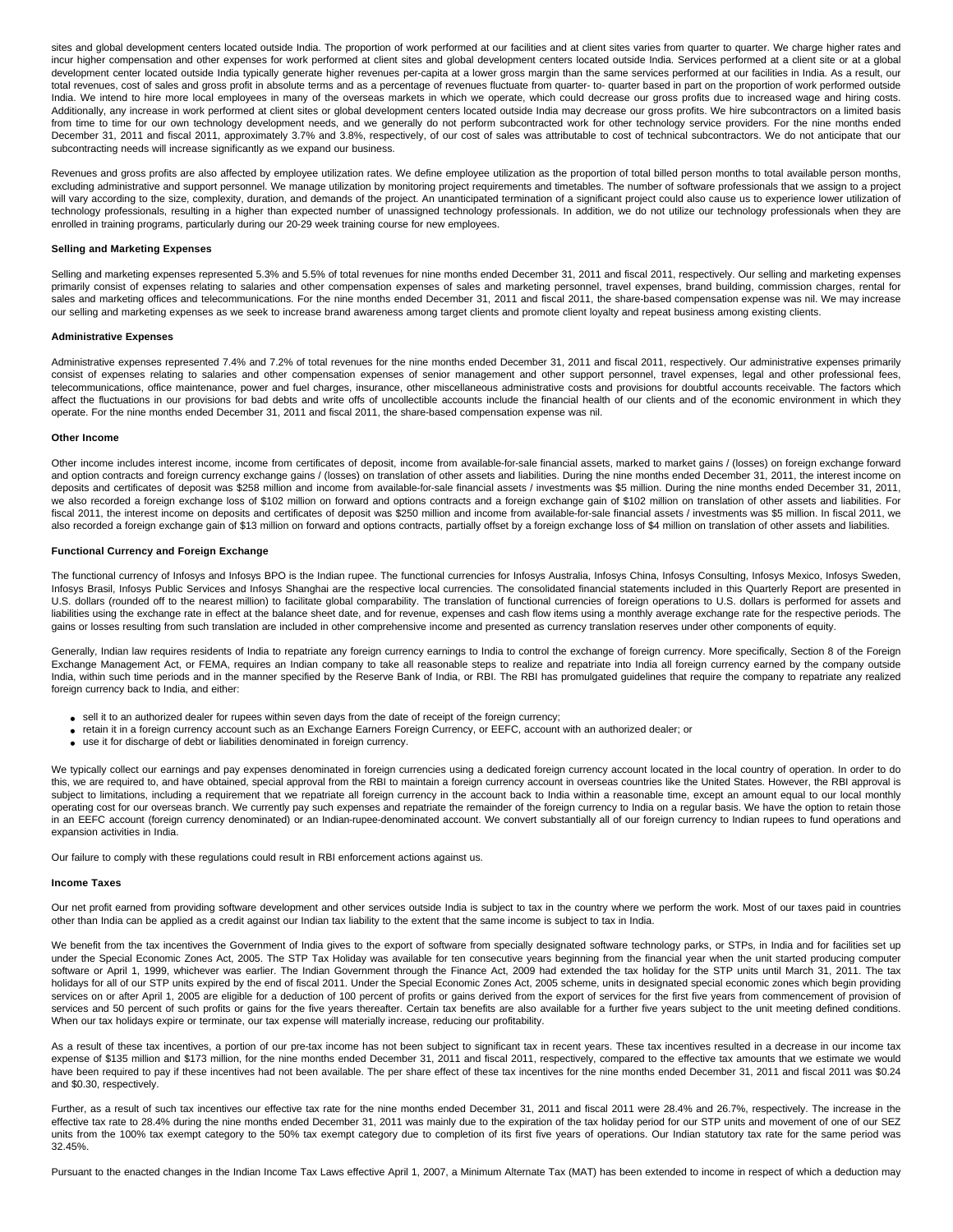be claimed under section 10A of the Income Tax Act for STP units. Further, the Finance Act, 2011, which became effective April 1, 2011, extended MAT to SEZ operating and SEZ developer units also. Consequently, Infosys BPO has calculated its tax liability for current domestic taxes after considering MAT. The excess tax paid under MAT provisions being over and above regular tax liability can be carried forward and set off against future tax liabilities computed under regular tax provisions. Infosys BPO was required to pay MAT, and, accordingly, a deferred tax asset of \$10 million and \$14 million has been recognized on the balance sheet as of December 31, 2011 and March 31, 2011, respectively, which can be carried forward for a period of ten years from the year of recognition.

In addition, the Finance Act, 2011, which became effective April 1, 2011, extended MAT to SEZ operating and SEZ developer units also, which means that income in respect of which a deduction may be claimed under section 10AA or 80IAB of the Income Tax Act has to be included in book profits for computing MAT liability. With the growth of our business in SEZ units, we may be required to compute our tax liability under MAT in future years.

We, as an Indian resident, are required to pay taxes in India on the entire global income in accordance with Section 5 of the Indian Income Tax Act, 1961, which is reflected as domestic taxes. The geographical segment disclosures on revenue in note 2.20.2 of Item 1 of this Quarterly Report are based on the location of customers and do not reflect the geographies where the actual delivery or revenue-related efforts occur. The income on which domestic taxes are imposed are not restricted to the income generated from the "India" geographic segment. As such, amounts applicable to domestic income taxes and foreign income taxes will not necessarily correlate to the proportion of revenue generated from India and other geographical segments as per the geographic segment disclosure set forth in note 2.20.2 of Item 1 of this Quarterly Report.

### **Results for the three months ended December 31, 2011 compared to the three months ended December 31, 2010**

#### **Revenues**

The following table sets forth the growth in our revenues for the three months ended December 31, 2011 over the corresponding period in December, 2010:

|                 |                                 |         |        | <br>(Dollars in millions) |
|-----------------|---------------------------------|---------|--------|---------------------------|
|                 | Three months ended December 31. |         | Change | <b>Percentage Change</b>  |
|                 | 2011                            | 2010    |        |                           |
| <b>Revenues</b> | \$1,806<br>ጡ ብ                  | \$1,585 | \$22   | 13.9%                     |

Revenues increased across all segments of our business. The increase in revenues was attributable primarily to an increase in business from existing clients, particularly in industries such as financial services and insurance (FSI), retail, logistics, consumer products group, life sciences and health care enterprises (RCL) and energy, utilities and telecommunication services (ECS).

Effective quarter ended June 30, 2011, we reorganized our business to increase our client focus. Consequent to the internal reorganization there were changes effected in the reportable segments based on the "management approach" as defined in IFRS 8, Operating Segments (Refer Note 2.20, Segment reporting, of Item 1 of this Quarterly Report).

The following table sets forth our revenues by industry segments for the three months ended December 31, 2011 and December 31, 2010:

|                                                                                            | <b>Percentage of Revenues</b> |                                 |  |  |
|--------------------------------------------------------------------------------------------|-------------------------------|---------------------------------|--|--|
|                                                                                            |                               | Three months ended December 31. |  |  |
| <b>Industry Segments</b>                                                                   | 2011                          | 2010                            |  |  |
| Financial services and insurance (FSI)                                                     | 35.3%                         | 36.2%                           |  |  |
| Manufacturing enterprises (MFG)                                                            | 20.4%                         | 19.6%                           |  |  |
| Energy, utilities and telecommunication services (ECS)                                     | 21.2%                         | 23.3%                           |  |  |
| Retail, logistics, consumer product group, life sciences and health care enterprises (RCL) | 23.1%                         | 20.9%                           |  |  |

During the three months ended December 31, 2011, the U.S. dollar appreciated against a majority of the currencies in which we transact business. The U.S. dollar appreciated by 0.6% and 0.7% against the United Kingdom Pound Sterling and Euro respectively and depreciated against Australian dollar by 3.0% as compared to the average rate during the three months ended December 31, 2010.

There were significant currency movements during the three months ended December 31, 2011. Had the average exchange rate between each of these currencies and the U.S. dollar remained constant, during the three months ended December 31, 2011 in comparison to the three months ended December 31, 2010, our revenues in constant currency terms for the three months ended December 31, 2011 would have been lower by \$4 million at \$1,802 million compared to our reported revenues of \$1,806 million, resulting in a growth of 13.7% as against a reported growth of 13.9%. The following table sets forth our revenues by industry segments for the three months ended December 31, 2011, had the average exchange rate between each of the currencies namely, the United Kingdom Pound Sterling, Euro and Australian dollar, and the U.S. dollar remained constant, during the three months ended December 31, 2011 in comparison to the three months ended December 31, 2010, in constant currency terms:

| <b>Industry Segments</b>                                                                   | Three months ended |
|--------------------------------------------------------------------------------------------|--------------------|
|                                                                                            | December 31, 2011  |
| Financial services and insurance (FSI)                                                     | 35.2%              |
| Manufacturing enterprises (MFG)                                                            | 20.4%              |
| Energy, utilities and telecommunication services (ECS)                                     | 21.1%              |
| Retail, logistics, consumer product group, life sciences and health care enterprises (RCL) | 23.2%              |

The following table sets forth our industry segment profit (revenues less identifiable operating expenses and allocated expenses) as a percentage of industry segment revenue for the three months ended December 31, 2011 and December 31, 2010 (refer note 2.20.1 under Item 1 of this Quarterly Report):

|                                                                                            | Three months ended December 31. |       |
|--------------------------------------------------------------------------------------------|---------------------------------|-------|
| <b>Industry Segments</b>                                                                   | 2011                            | 2010  |
| Financial services and insurance (FSI)                                                     | 34.5%                           | 33.3% |
| Manufacturing enterprises (MFG)                                                            | 31.7%                           | 32.3% |
| Energy, utilities and telecommunication services (ECS)                                     | 32.5%                           | 33.6% |
| Retail, logistics, consumer product group, life sciences and health care enterprises (RCL) | 34.4%                           | 34.0% |

Our revenues are also segmented into onsite and offshore revenues. Onsite revenues are for those services which are performed at client sites or at our global development centers outside India, as part of software projects, while offshore revenues are for services which are performed at our software development centers located in India. The table below sets forth the percentage of our revenues by location for the three months ended December 31, 2011 and December 31, 2010:

|                 |                                 | Percentage of revenues |  |  |
|-----------------|---------------------------------|------------------------|--|--|
|                 | Three months ended December 31. |                        |  |  |
|                 | 2011                            | 2010                   |  |  |
| Onsite          | 49.5%                           | 49.3%                  |  |  |
| <b>Offshore</b> | 50.5%                           | 50.7%                  |  |  |

The services performed onsite typically generate higher revenues per-capita, but at lower gross margins in percentage as compared to the services performed at our own facilities in India. The table below sets forth details of billable hours expended for onsite and offshore for the three months ended December 31, 2011 and December 31, 2010:

|          | <b>COLLECTION</b><br>December 31.<br>hree<br>ended<br>montns |                                                                                                                                                                                                                                                                                                                                                                                                                                                                                         |  |
|----------|--------------------------------------------------------------|-----------------------------------------------------------------------------------------------------------------------------------------------------------------------------------------------------------------------------------------------------------------------------------------------------------------------------------------------------------------------------------------------------------------------------------------------------------------------------------------|--|
|          | 201                                                          | 2010                                                                                                                                                                                                                                                                                                                                                                                                                                                                                    |  |
| Onsite   | 24.8%                                                        | 4E0/<br>Z4.J/0                                                                                                                                                                                                                                                                                                                                                                                                                                                                          |  |
| Offshore | 75.20/<br><i>ا ∠</i> .د                                      | $\overline{\phantom{a}}$ $\overline{\phantom{a}}$ $\overline{\phantom{a}}$ $\overline{\phantom{a}}$ $\overline{\phantom{a}}$ $\overline{\phantom{a}}$ $\overline{\phantom{a}}$ $\overline{\phantom{a}}$ $\overline{\phantom{a}}$ $\overline{\phantom{a}}$ $\overline{\phantom{a}}$ $\overline{\phantom{a}}$ $\overline{\phantom{a}}$ $\overline{\phantom{a}}$ $\overline{\phantom{a}}$ $\overline{\phantom{a}}$ $\overline{\phantom{a}}$ $\overline{\phantom{a}}$ $\overline{\$<br>5.5% |  |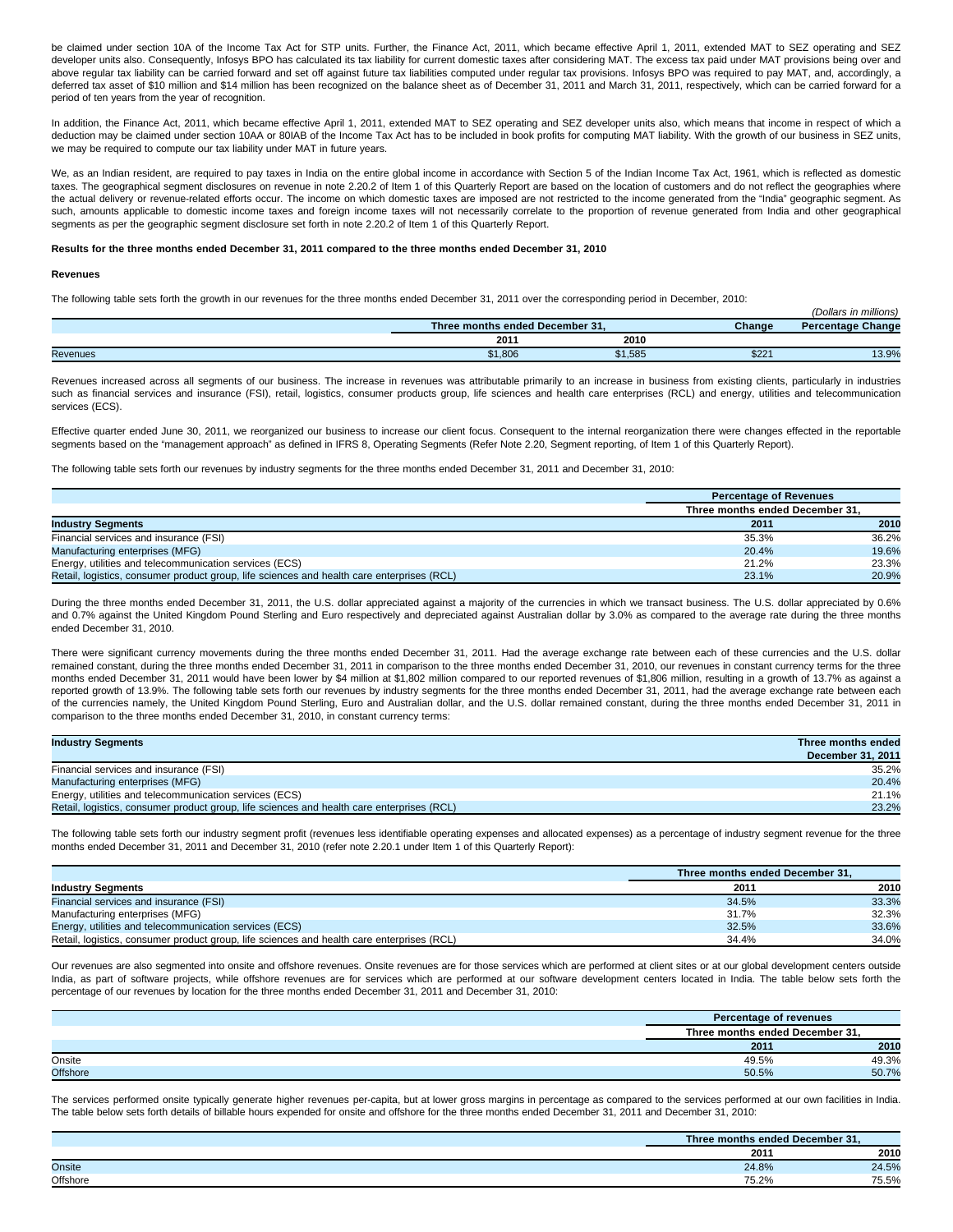Revenues from services represented 95.2% and 94.7% of total revenues for each of the three months ended December 31, 2011 and three months ended December 31, 2010. Sales of our software products represented 4.8% and 5.3% of total revenues for each of the three months ended December 31, 2011 and three months ended December 31, 2010.

The following table sets forth the revenues from fixed-price, fixed-timeframe contracts and time-and-materials contracts as a percentage of total services revenues for the three months ended December 31, 2011 and December 31, 2010:

|                                         | Percentage of total services revenues |       |  |
|-----------------------------------------|---------------------------------------|-------|--|
|                                         | Three months ended December 31.       |       |  |
|                                         | 2011                                  | 2010  |  |
| Fixed-price, fixed-time frame contracts | 40.9%                                 | 41.2% |  |
| Time-and-materials contracts            | 59.1%                                 | 58.8% |  |

The following table sets forth our revenues by geographic segments for the three months ended December 31, 2011 and December 31, 2010:

|                            | Percentage of revenues          |       |
|----------------------------|---------------------------------|-------|
|                            | Three months ended December 31. |       |
| <b>Geographic Segments</b> | 2011                            | 2010  |
| North America              | 63.7%                           | 64.7% |
| Europe                     | 22.6%                           | 21.8% |
| India                      | 2.1%                            | 2.2%  |
| Rest of the World          | 11.6%                           | 11.3% |

A focus of our growth strategy is to expand our business to parts of the world outside North America, including Europe, Australia and other parts of Asia, as we expect that increases in the proportion of revenues generated from customers outside of North America would reduce our dependence upon our sales to North America and the impact on us of economic downturns in that region.

There were significant currency movements during the three months ended December 31, 2011. The following table sets forth our revenues by geographic segments for the three months ended December 31, 2011, had the average exchange rate between each of the currencies namely, the United Kingdom Pound Sterling, Euro and Australian dollar, and the U.S. dollar remained constant, during the three months ended December 31, 2011 in comparison to the three months ended December 31, 2010, in constant currency terms:

| <b>Geographic Segments</b> | Three months ended |
|----------------------------|--------------------|
|                            | December 31, 2011  |
| North America              | 63.9%              |
| Europe                     | 22.7%              |
| India                      | 2.0%               |
| <b>Rest of the World</b>   | 11.4%              |

The following table sets forth our geographic segment profit (revenues less identifiable operating expenses and allocated expenses) as a percentage of geographic segment revenue for the three months ended December 31, 2011 and December 31, 2010 (refer to note 2.20.2 under Item 1 of this Quarterly Report):

|                            | Three months ended December 31, |       |
|----------------------------|---------------------------------|-------|
| <b>Geographic Segments</b> | 2011                            | 2010  |
| North America              | 33.2%                           | 32.5% |
| Europe                     | 32.4%                           | 34.1% |
| India                      | 24.3%                           | 29.4% |
| Rest of the World          | 39.0%                           | 37.2% |

The decline in geographic segment profit as a percentage of geographic segment revenue in the Indian geographic segment during the three months ended December 31, 2011 as compared to the three months ended December 31, 2010 was primarily due to the operational costs incurred in connection with certain projects.

During the three months ended December 31, 2011 the total billed person-months for our services other than business process management grew by 10.4% compared to the three months ended December 31, 2010. The onsite and offshore billed person-months growth for our services other than business process management were 13.2% and 9.2% during the three months ended December 31, 2011 compared to the three months ended December 31, 2010. During the three months ended December 31, 2011 there was a 5.5% increase in offshore revenue productivity, and 1.3% increase in the onsite revenue productivity for the three months ended December 31, 2011, when compared to the three months ended December 31, 2010. On a blended basis, the revenue productivity increased by 4.2% during the three months ended December 31, 2011 when compared to the three months ended December 31, 2010.

# **Cost of sales**

The following table sets forth our cost of sales for the three months ended December 31, 2011 and December 31, 2010:

|                             |                                 |       |        | (Dollars in millions)    |
|-----------------------------|---------------------------------|-------|--------|--------------------------|
|                             | Three months ended December 31, |       | Change | <b>Percentage Change</b> |
|                             | 2011                            | 2010  |        |                          |
| Cost of sales               | \$1,030                         | \$906 | \$124  | 13.7%                    |
| As a percentage of revenues | 57.0%                           | 57.2% |        |                          |

|                                                          |         |                                 | (Dollars in millions) |
|----------------------------------------------------------|---------|---------------------------------|-----------------------|
|                                                          |         | Three months ended December 31. |                       |
|                                                          | 2011    | 2010                            |                       |
| <b>Employee benefit costs</b>                            | \$839   | \$747                           | \$92                  |
| Depreciation and amortization                            | 45      | 48                              | (3)                   |
| <b>Travelling costs</b>                                  | 40      | 31                              |                       |
| Cost of technical sub-contractors                        | 42      | 35                              |                       |
| Software packages for own use                            | 27      | 19                              |                       |
| Third party items bought for service delivery to clients |         | 10                              | (4)                   |
| Operating lease payments                                 |         |                                 |                       |
| Consumables                                              |         |                                 |                       |
| <b>Communication costs</b>                               | ĸ       |                                 |                       |
| Repairs and maintenance                                  |         |                                 |                       |
| Provision for post-sales client support                  | 10      |                                 | 10                    |
| Other expenses                                           |         |                                 |                       |
| Total                                                    | \$1,030 | \$906                           | \$124                 |

The increase in cost of sales during the three months ended December 31, 2011 from the three months ended December 31, 2010 was attributable primarily to an increase in our employee benefit costs and increase in provision for post-sales client support. The increase in employee benefit costs during the three months ended December 31, 2011 from the three months ended December 31, 2010 was due to an increase in employees, excluding sales and support personnel, from 121,100 as of December 31, 2010 to 137,200 as of December 31, 2011. Further, the offshore and onsite wages of our employees increased on an average by 10% to 12% and 2% to 3%, respectively, with effect from April 2011. The increase in provision for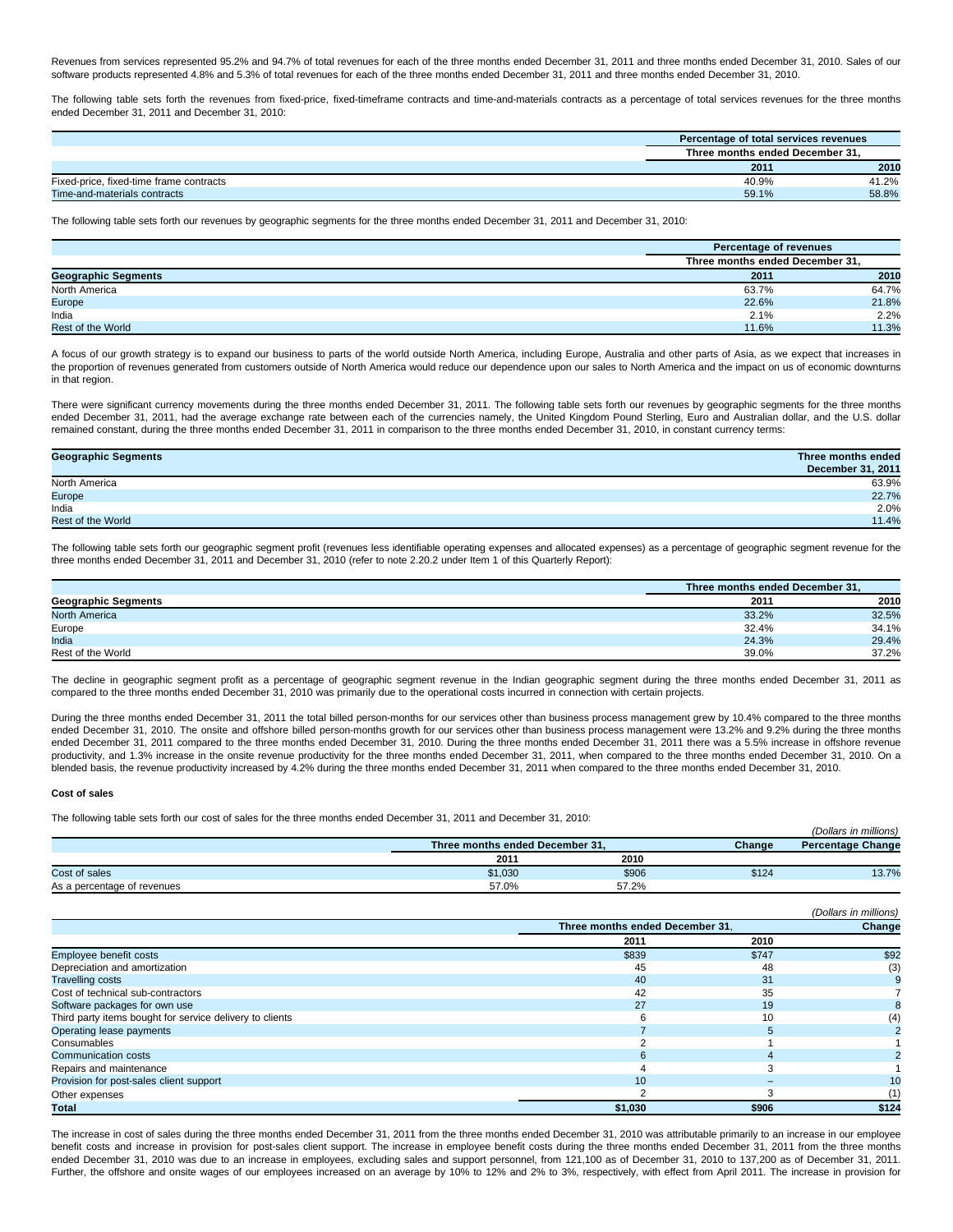post-sales client support during the three months ended December 31, 2011 from the three months ended December 31, 2010 was due to increase in provision made for contracts pertaining to financial services.

### **Gross profit**

The following table sets forth our gross profit for the three months ended December 31, 2011 and December 31, 2010:

|                             |                                 |       |        | (Dollars in millions)    |
|-----------------------------|---------------------------------|-------|--------|--------------------------|
|                             | Three months ended December 31. |       | Change | <b>Percentage Change</b> |
|                             | 2011                            | 2010  |        |                          |
| Gross profit                | \$776                           | \$679 | \$97   | 14.3%                    |
| As a percentage of revenues | 43.0%                           | 42.8% |        |                          |

The increase in gross profit during the three months ended December 31, 2011 from the three months ended December 31, 2010 was attributable to a 13.9% increase in revenue and a 0.2% decrease in cost of sales as a percentage of revenue.

Revenues and gross profits are also affected by employee utilization rates. The following table sets forth the utilization rates of billable employees for services and software application products, excluding business process outsourcing services:

|                           | Three months ended December 31, |                       |
|---------------------------|---------------------------------|-----------------------|
|                           | 2011                            | 2010                  |
| Including trainees        | 69.7%                           | 70.70/<br>$\sim$ 2.1% |
| <b>Excluding trainees</b> | 78.7%                           | 81.8%                 |

# **Selling and marketing expenses**

The following table sets forth our selling and marketing expenses for the three months ended December 31, 2011 and December 31, 2010:

|                                |                                 |      |        | (Dollars in millions)    |
|--------------------------------|---------------------------------|------|--------|--------------------------|
|                                | Three months ended December 31. |      | Change | <b>Percentage Change</b> |
|                                | 2011                            | 2010 |        |                          |
| Selling and marketing expenses | \$88                            | \$88 | -      |                          |
| As a percentage of revenues    | 4.9%                            | 5.5% |        |                          |

 $(0, u, m)$ 

|                                      |                                 |      | (Dollars in millions) |
|--------------------------------------|---------------------------------|------|-----------------------|
|                                      | Three months ended December 31, |      | Change                |
|                                      | 2011                            | 2010 |                       |
| Employee benefit costs               | \$68                            | \$72 | (4)                   |
| Travelling costs                     |                                 |      |                       |
| Branding and marketing               |                                 |      |                       |
| Operating lease payments             |                                 |      |                       |
| Commission                           |                                 |      |                       |
| Consultancy and professional charges |                                 |      |                       |
| <b>Communication Costs</b>           |                                 |      |                       |
| Other expenses                       |                                 |      |                       |
| Total                                | \$88                            | \$88 |                       |

# **Administrative expenses**

The following table sets forth our administrative expenses for the three months ended December 31, 2011 and December 31, 2010:

|                             |                                 |       |        | (Dollars in millions)    |
|-----------------------------|---------------------------------|-------|--------|--------------------------|
|                             | Three months ended December 31, |       | Change | <b>Percentage Change</b> |
|                             | 2011                            | 2010  |        |                          |
| Administrative expenses     | \$128                           | \$112 | \$16   | 14.3%                    |
| As a percentage of revenues | $7.1\%$                         | 7.1%  |        |                          |

|                                             |       |                                 | (Dollars in millions) |
|---------------------------------------------|-------|---------------------------------|-----------------------|
|                                             |       | Three months ended December 31, |                       |
|                                             | 2011  | 2010                            |                       |
| Employee benefit costs                      | \$35  | \$38                            | (3)                   |
| Consultancy and professional charges        | 32    | 20                              | 12                    |
| Office maintenance                          | 15    | 12                              |                       |
| Repairs and maintenance                     |       |                                 | (2)                   |
| Power and fuel                              |       |                                 |                       |
| Communication costs                         |       |                                 |                       |
| <b>Travelling costs</b>                     |       |                                 |                       |
| Rates and taxes                             |       |                                 |                       |
| Operating lease payments                    |       |                                 |                       |
| Insurance charges                           |       |                                 |                       |
| Postage and courier                         |       |                                 | (1)                   |
| Printing and stationery                     |       |                                 | (1)                   |
| Provisions for doubtful accounts receivable |       |                                 |                       |
| Other expenses                              |       |                                 |                       |
| Total                                       | \$128 | \$112                           | \$16                  |

The increase in administrative expenses for the three months ended December 31, 2011 compared to the three months ended December 31, 2010 was primarily due to an increase in consultancy and professional charges. The increase in consultancy and professional charges was primarily due to an increase in hiring charges of employees as well as increased legal charges.

### **Operating profit**

The following table sets forth our operating profit for the three months ended December 31, 2011 and December 31, 2010:

|                             |                                 |       |        | (Dollars in millions)    |
|-----------------------------|---------------------------------|-------|--------|--------------------------|
|                             | Three months ended December 31. |       | Change | <b>Percentage Change</b> |
|                             | 2011                            | 2010  |        |                          |
| Operating profit            | \$560                           | \$479 | \$8'   | 16.9%                    |
| As a percentage of revenues | 31.0%                           | 30.2% |        |                          |

The increase in operating profit as a percentage of revenues for the three months ended December 31, 2011 from the three months ended December 31, 2010 was attributable to a 0.2%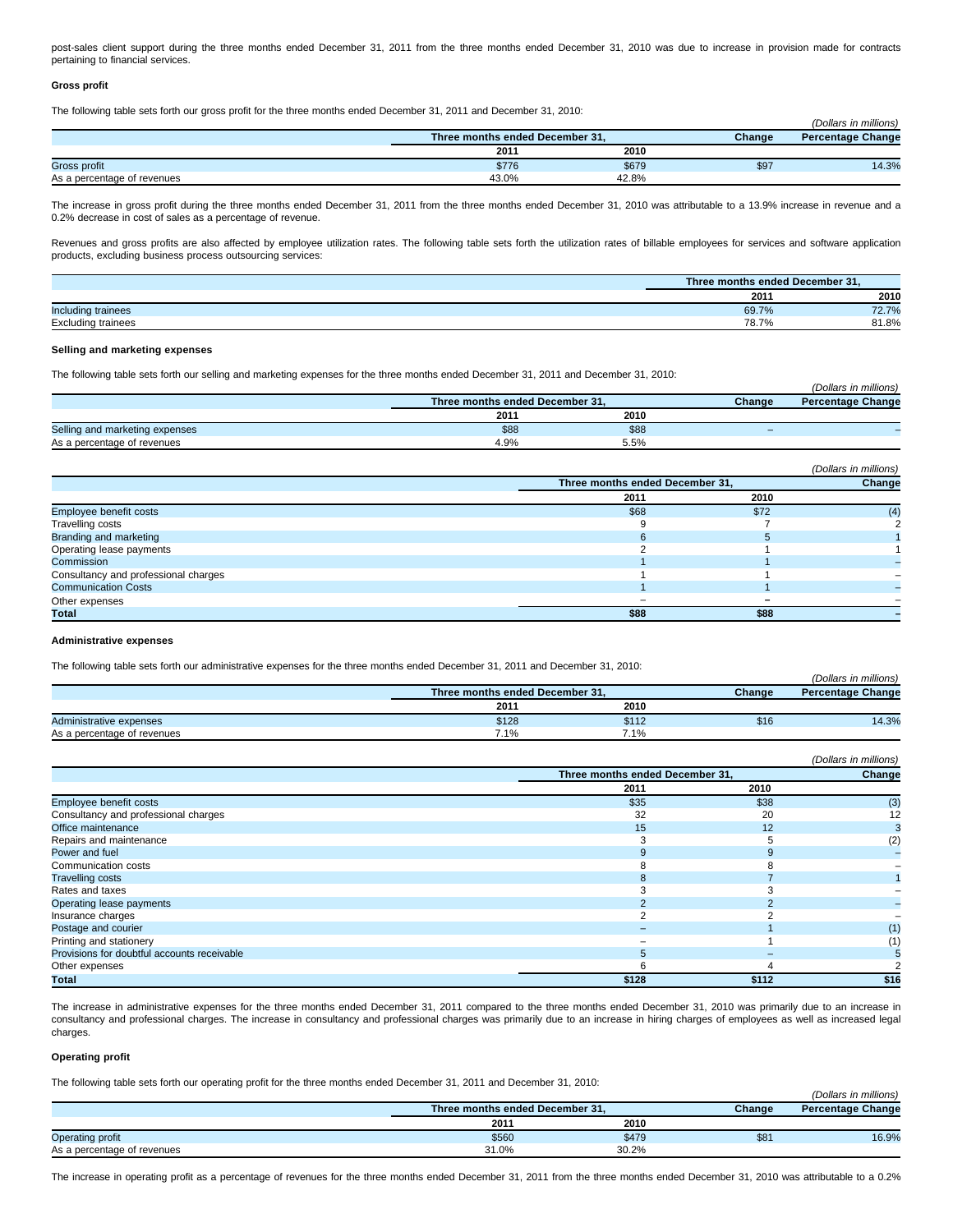increase in gross profit as a percentage of revenue and a 0.6% decrease in selling and marketing expenses as a percentage of revenue.

#### **Other income**

The following table sets forth our other income for the three months ended December 31, 2011 and December 31, 2010:

| .                 |      |                                 |        | (Dollars in millions)    |
|-------------------|------|---------------------------------|--------|--------------------------|
|                   |      | Three months ended December 31. | Change | <b>Percentage Change</b> |
|                   | 2011 | 2010                            |        |                          |
| Other income, net | \$82 | \$65                            | \$17   | 26.2%                    |

Other income for the three months ended December 31, 2011 includes interest income on deposits and certificates of deposit of \$83 million, reduced by foreign exchange loss of \$53 million on forward and option contracts, which was partially offset by foreign exchange gain of \$49 million on translation of other assets and liabilities, as well as income from available-forsale financial assets/investments of \$2 million. Other income for the three months ended December 31, 2010 includes interest income on deposits of \$61 million and foreign exchange gain of \$11 million on forward and options contracts, partially offset by a foreign exchange loss of \$8 million on translation of other assets and liabilities.

We generate substantially all of our revenues in foreign currencies, particularly the U.S. dollar, the United Kingdom Pound Sterling, Euro and the Australian dollar, whereas we incur a majority of our expenses in Indian rupees. The exchange rate between the Indian rupee and the U.S. dollar has changed substantially in recent years and may fluctuate substantially in the future. Consequently, the results of our operations are adversely affected as the Indian rupee appreciates against the U.S. dollar. Foreign exchange gains and losses arise from the appreciation and depreciation of the Indian rupee against other currencies in which we transact business and from foreign exchange forward and option contracts.

The following table sets forth the currency in which our revenues for the three months ended December 31, 2011 and December 31, 2010 were denominated:

| Currency                      | <b>Percentage of Revenues</b>   |       |
|-------------------------------|---------------------------------|-------|
|                               | Three months ended December 31, |       |
|                               | 2011                            | 2010  |
| U.S. dollar                   | 71.9%                           | 72.4% |
| United Kingdom Pound Sterling | 6.7%                            | 7.4%  |
| Euro                          | 8.2%                            | 7.3%  |
| Australian dollar             | 7.1%                            | 6.7%  |
| Others                        | 6.1%                            | 6.2%  |

The following table sets forth information on the foreign exchange rates in rupees per U.S. dollar, United Kingdom Pound Sterling, Euro and Australian dollar for the three months ended December 31, 2011 and December 31, 2010:

|                                          | Three months ended December 31, |                   | <b>Appreciation /</b><br>(Depreciation)<br>in percentage |
|------------------------------------------|---------------------------------|-------------------|----------------------------------------------------------|
|                                          | 2011(रैं)                       | 2010( $\bar{z}$ ) |                                                          |
| Average exchange rate during the period: |                                 |                   |                                                          |
| U.S. dollar                              | 51.37                           | 44.83             | $(14.6\%)$                                               |
| United Kingdom Pound Sterling            | 80.79                           | 70.79             | $(14.1\%)$                                               |
| Euro                                     | 69.10                           | 60.86             | (13.5%)                                                  |
| Australian dollar                        | 52.25                           | 44.23             | $(18.1\%)$                                               |

|                                                                                                               | Three months ended December 31, |          |
|---------------------------------------------------------------------------------------------------------------|---------------------------------|----------|
|                                                                                                               | 2011 $($ 5)                     | 2010 (₹) |
| Exchange rate at the beginning of the period:                                                                 |                                 |          |
| U.S. dollar                                                                                                   | 48.98                           | 44.94    |
| United Kingdom Pound Sterling                                                                                 | 76.64                           | 71.01    |
| Euro                                                                                                          | 66.80                           | 61.15    |
| Australian dollar                                                                                             | 48.22                           | 43.62    |
| Exchange rate at the end of the period:                                                                       |                                 |          |
| U.S. dollar                                                                                                   | 53.11                           | 44.71    |
| United Kingdom Pound Sterling                                                                                 | 82.00                           | 69.40    |
| Euro                                                                                                          | 68.67                           | 59.75    |
| Australian dollar                                                                                             | 53.94                           | 45.52    |
| Appreciation / (Depreciation) of the rupee against the relevant currency during the period (as a percentage): |                                 |          |
| U.S. dollar                                                                                                   | $(8.4\%)$                       | 0.5%     |
| United Kingdom Pound Sterling                                                                                 | $(7.0\%)$                       | 2.3%     |
| Euro                                                                                                          | $(2.8\%)$                       | 2.3%     |
| Australian dollar                                                                                             | (11.9%)                         | (4.4)%   |

The following table sets forth information on the foreign exchange rates in U.S. dollar per United Kingdom Pound Sterling, Euro and Australian dollar for the three months ended December 31, 2011 and December 31, 2010:

|                                          | Three months ended December 31, | <b>Appreciation /</b><br>(Depreciation)<br>in percentage |           |
|------------------------------------------|---------------------------------|----------------------------------------------------------|-----------|
|                                          | $2011($ \$)                     | 2010(\$)                                                 |           |
| Average exchange rate during the period: |                                 |                                                          |           |
| United Kingdom Pound Sterling            | 1.57                            | 1.58                                                     | 0.6%      |
| Euro                                     | 1.35                            | 1.36                                                     | 0.7%      |
| Australian dollar                        | 1.02                            | 0.99                                                     | $(3.0\%)$ |

|                                               | Three months ended December 31, |           |
|-----------------------------------------------|---------------------------------|-----------|
|                                               | 2011 (\$)                       | 2010 (\$) |
| Exchange rate at the beginning of the period: |                                 |           |
| United Kingdom Pound Sterling                 | 1.56                            | 1.58      |
| Euro                                          | 1.36                            | 1.36      |
| Australian dollar                             | 0.98                            | 0.97      |
| Exchange rate at the end of the period:       |                                 |           |
| United Kingdom Pound Sterling                 | 1.54                            | 1.55      |
| Euro                                          | 1.29                            | 1.34      |
| Australian dollar                             | 1.02                            | 1.02      |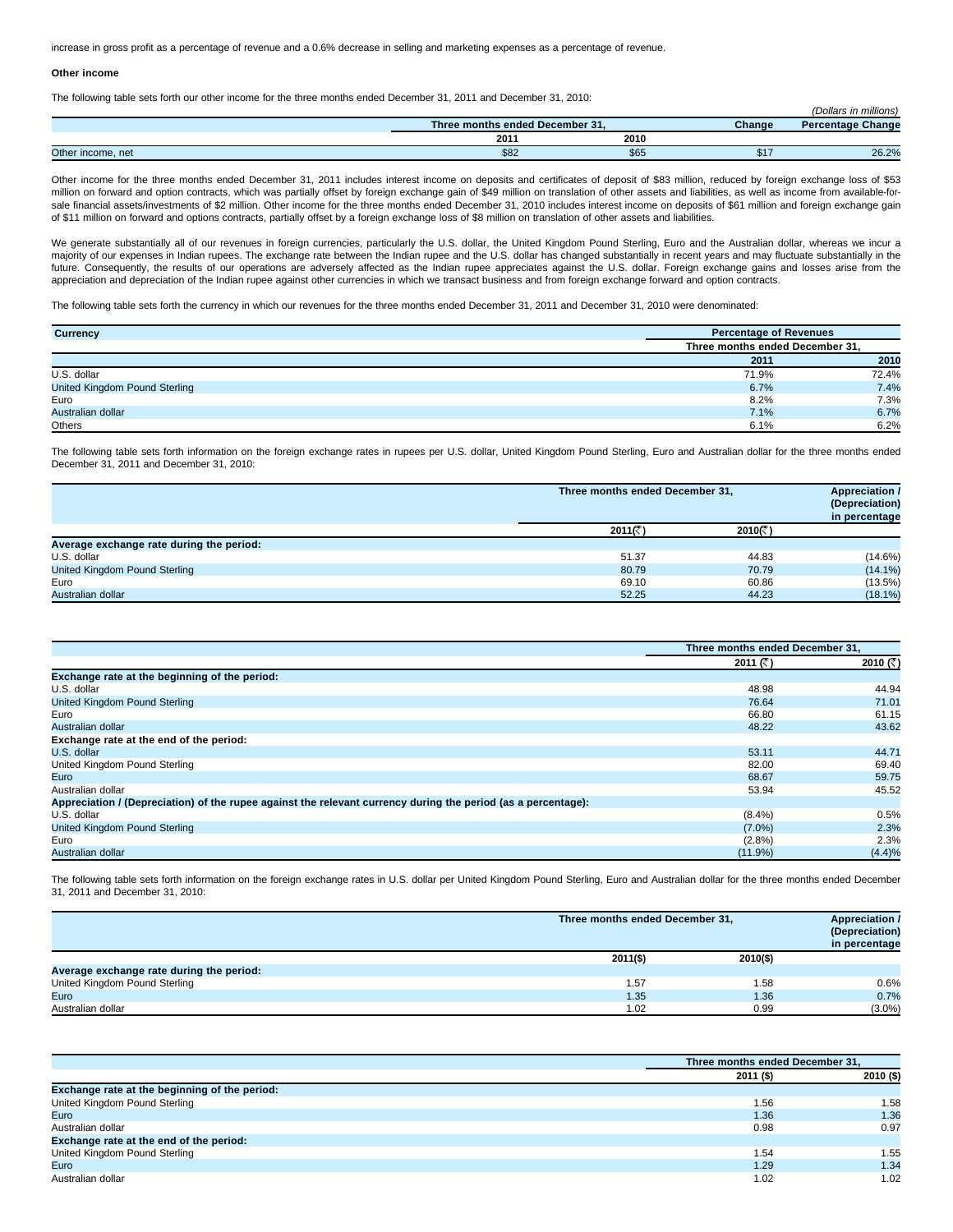| Appreciation / (Depreciation) of U.S. dollar against the relevant currency during the period: |           |
|-----------------------------------------------------------------------------------------------|-----------|
| United Kingdom Pound Sterling                                                                 | .9%       |
| Euro                                                                                          | 1.5%      |
| Australian dollar                                                                             | $(5.2\%)$ |

For the three months ended December 31, 2011, every percentage point depreciation/appreciation in the exchange rate between the Indian rupee and the U.S. dollar has affected our operating margins by approximately 0.57%. The exchange rate between the Indian rupee and U.S. dollar has fluctuated substantially in recent years and may continue to do so in the future.

We have recorded a loss of \$53 million and a gain of \$11 million for the three months ended December 31, 2011 and December 31, 2010, respectively, on account of foreign exchange forward and option contracts, which are included in foreign currency exchange gains/losses. Our accounting policy requires us to mark to market and recognize the effect in profit immediately of any derivative that is either not designated a hedge, or is so designated but is ineffective as per IAS 39.

### **Income tax expense**

The following table sets forth our income tax expense and effective tax rate for the three months ended December 31, 2011 and December 31, 2010:

|                    | Three months ended December 31, |       | Change | <b>Percentage Change</b> |
|--------------------|---------------------------------|-------|--------|--------------------------|
|                    | 2011                            | 2010  |        |                          |
| Income tax expense | \$184                           | \$147 | \$37   | 25.2%                    |
| Effective tax rate | 28.7%                           | 27.0% |        |                          |

(Dollars in millions)

(Dollars in millions)

The increase in the effective tax rate is primarily due to the expiration of the tax holiday period for all units operating under the Software Technology Park (STP) scheme and movement of one of the SEZ units from the 100% tax exempt category to the 50% tax exempt category due to completion of its first five years of operations.

#### **Net profit**

The following table sets forth our net profit for the three months ended December 31, 2011 and December 31, 2010:

|                             | Three months ended December 31. |       | Change | <b>Percentage Change</b> |
|-----------------------------|---------------------------------|-------|--------|--------------------------|
|                             | 2011                            | 2010  |        |                          |
| Net profit                  | \$458                           | \$397 | \$6    | 15.4%                    |
| As a percentage of revenues | 25.4%                           | 25.0% |        |                          |

The increase in net profit as a percentage of revenues for the three months ended December 31, 2011 from the three months ended December 31, 2010 was attributable to a 0.8% increase in operating profit as a percentage of revenue and an increase in other income, partially offset by a 1.7% increase in our effective tax rate.

### **Results for the nine months ended December 31, 2011 compared to the nine months ended December 31, 2010**

#### **Revenues**

The following table sets forth the growth in our revenues for the nine months ended December 31, 2011 over the corresponding period in 2010:

|                 |  |                                | $\sim$ $\cdot$ |        | <br>(Dollars in millions) |
|-----------------|--|--------------------------------|----------------|--------|---------------------------|
|                 |  | Nine months ended December 31. |                | Change | <b>Percentage Change</b>  |
|                 |  | 201                            | 2010           |        |                           |
| <b>Revenues</b> |  | \$5,223                        | \$4,439        | \$784  |                           |

Revenues increased across all segments of our business. The increase in revenues was attributable primarily to an increase in business from existing clients, particularly in industries such as financial services and insurance (FSI), manufacturing (MFG) and retail, logistics, consumer products group, life sciences and health care enterprises (RCL).

Effective as of the quarter ended June 30, 2011, we reorganized our business to increase our client focus. Consequent to the internal reorganization there were changes effected in the reportable segments based on the "management approach" as defined in IFRS 8, Operating Segments (Refer Note 2.20, Segment reporting, of Item 1 of this Quarterly Report).

The following table sets forth our revenues by industry segments for the nine months ended December 31, 2011 and December 31, 2010:

|                                                                                            | <b>Percentage of Revenues</b>  |       |
|--------------------------------------------------------------------------------------------|--------------------------------|-------|
|                                                                                            | Nine months ended December 31. |       |
| <b>Industry Segments</b>                                                                   | 2011                           | 2010  |
| Financial services and insurance (FSI)                                                     | 35.3%                          | 35.9% |
| Manufacturing enterprises (MFG)                                                            | 20.3%                          | 19.3% |
| Energy, utilities and telecommunication services (ECS)                                     | 21.4%                          | 24.6% |
| Retail, logistics, consumer product group, life sciences and health care enterprises (RCL) | 22.9%                          | 20.2% |

During the nine months ended December 31, 2011, the U.S. dollar depreciated against a majority of the currencies in which we transact business. The U.S. dollar depreciated by 3.9%, 6.9% and 13.0% against the United Kingdom Pound Sterling, Euro and Australian dollar respectively, as compared to the average rate during the nine months ended December 31, 2010.

There were significant currency movements during the nine months ended December 31, 2011. Had the average exchange rate between each of these currencies and the U.S. dollar remained constant, during the nine months ended December 31, 2011 in comparison to the nine months ended December 31, 2010, our revenues in constant currency terms for the nine months ended December 31, 2011 would have been lower by \$100 million at \$5,123 million compared to our reported revenues of \$5,223 million, resulting in a growth of 15.4% as against a reported growth of 17.7%. The following table sets forth our revenues by industry segments for the nine months ended December 31, 2011, had the average exchange rate between each of the currencies namely, the United Kingdom Pound Sterling, Euro and Australian dollar, and the U.S. dollar remained constant, during the nine months ended December 31, 2011 in comparison to the nine months ended December 31, 2010, in constant currency terms:

| <b>Industry Segments</b>                                                                   | Nine months ended<br>December 31, 2011 |
|--------------------------------------------------------------------------------------------|----------------------------------------|
| Financial services and insurance (FSI)                                                     | 35.3%                                  |
| Manufacturing enterprises (MFG)                                                            | 20.4%                                  |
| Energy, utilities and telecommunication services (ECS)                                     | 21.2%                                  |
| Retail, logistics, consumer product group, life sciences and health care enterprises (RCL) | 23.1%                                  |

The following table sets forth our industry segment profit (revenues less identifiable operating expenses and allocated expenses) as a percentage of industry segment revenue for the nine months ended December 31, 2011 and December 31, 2010 (refer note 2.20.1 under Item 1 of this Quarterly Report):

|                                                        | Nine months ended December 31. |       |
|--------------------------------------------------------|--------------------------------|-------|
| <b>Industry Segments</b>                               | 2011                           | 2010  |
| Financial services and insurance (FSI)                 | 31.6%                          | 33.4% |
| Manufacturing enterprises (MFG)                        | 29.3%                          | 31.9% |
| Energy, utilities and telecommunication services (ECS) | 32.0%                          | 32.7% |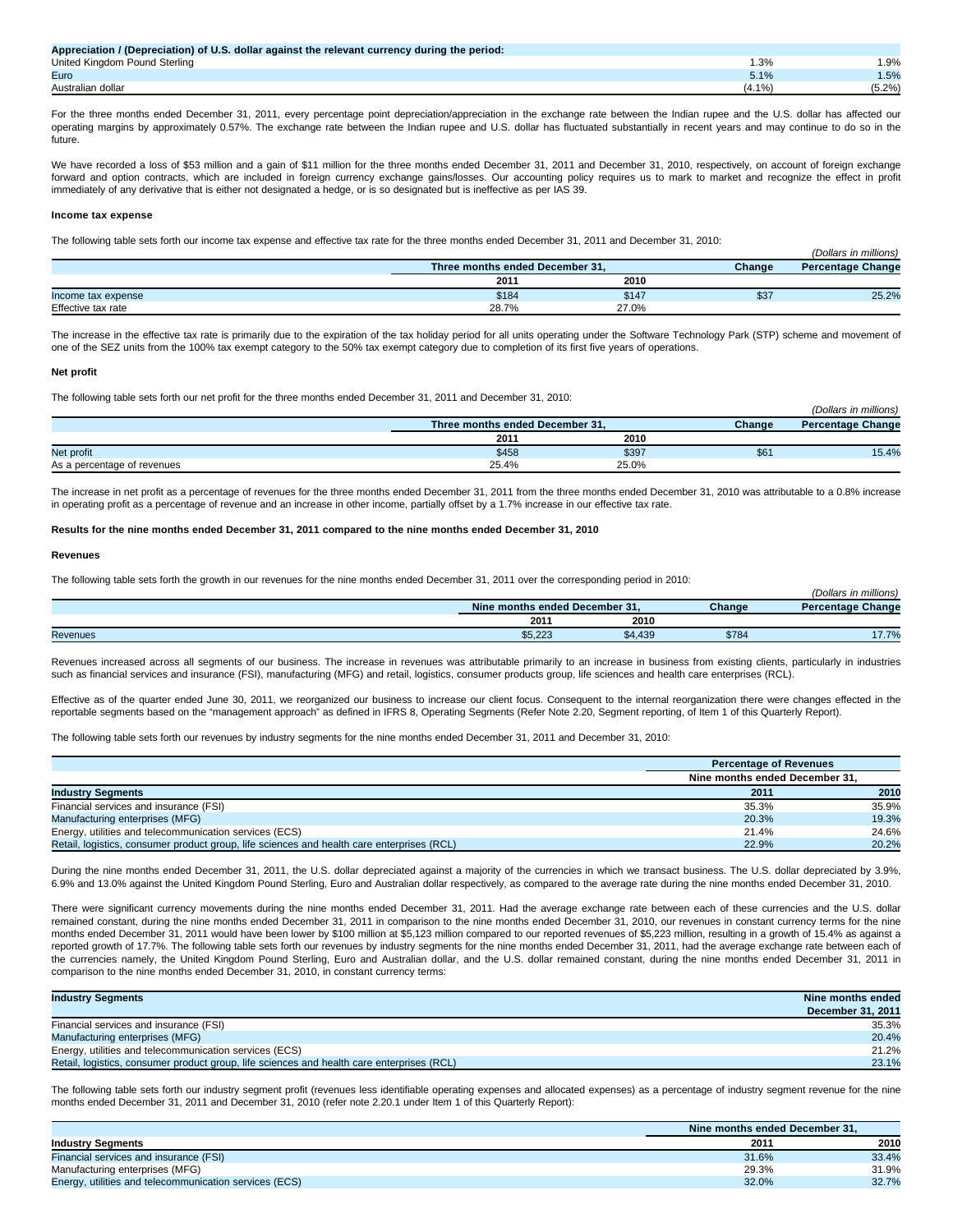### Retail, logistics, consumer product group, life sciences and health care enterprises (RCL) 31.7% 32.7% 32.7%

Our revenues are also segmented into onsite and offshore revenues. Onsite revenues are for those services which are performed at client sites or at our global development centers outside India, as part of software projects, while offshore revenues are for services which are performed at our software development centers located in India. The table below sets forth the percentage of our revenues by location for the nine months ended December 31, 2011 and December 31, 2010:

|                 | Percentage of revenues         |       |
|-----------------|--------------------------------|-------|
|                 | Nine months ended December 31. |       |
|                 | 2011                           | 2010  |
| Onsite          | 50.0%                          | 49.2% |
| <b>Offshore</b> | 50.0%                          | 50.8% |

The services performed onsite typically generate higher revenues per-capita, but at lower gross margins as compared to the services performed at our own facilities in India. The table below sets forth details of billable hours expended for onsite and offshore for the nine months ended December 31, 2011 and December 31, 2010:

|          | Nine months ended December 31. |       |
|----------|--------------------------------|-------|
|          | 2011                           | 2010  |
| Onsite   | 25.1%                          | 24.0% |
| Offshore | 74.9%                          | 76.0% |

Revenues from services represented 95.4% of total revenues for the nine months ended December 31, 2011 as compared to 95.2% for the nine months ended December 31, 2010. Sales of our software products represented 4.6% of total revenues for the nine months ended December 31, 2011 as compared to 4.8% for the nine months ended December 31, 2010.

The following table sets forth the revenues from fixed-price, fixed-timeframe contracts and time-and-materials contracts as a percentage of total services revenues for the nine months ended December 31, 2011 and December 31, 2010:

|                                         | Percentage of total services revenues<br>Nine months ended December 31.<br>2010<br>2011 |       |
|-----------------------------------------|-----------------------------------------------------------------------------------------|-------|
|                                         |                                                                                         |       |
|                                         |                                                                                         |       |
| Fixed-price, fixed-time frame contracts | 39.2%                                                                                   | 40.1% |
| Time-and-materials contracts            | 60.8%                                                                                   | 59.9% |

The following table sets forth our revenues by geographic segments for the nine months ended December 31, 2011 and December 31, 2010:

|                            | Percentage of revenues         |       |
|----------------------------|--------------------------------|-------|
|                            | Nine months ended December 31, |       |
| <b>Geographic Segments</b> | 2011                           | 2010  |
| North America              | 64.4%                          | 65.8% |
| Europe                     | 21.5%                          | 21.4% |
| India                      | 2.3%                           | 2.0%  |
| Rest of the World          | 11.8%                          | 10.8% |

A focus of our growth strategy is to expand our business to parts of the world outside North America, including Europe, Australia and other parts of Asia, as we expect that increases in the proportion of revenues generated from customers outside of North America would reduce our dependence upon our sales to North America and the impact on us of economic downturns in that region.

There were significant currency movements during the nine months ended December 31, 2011. The following table sets forth our revenues by geographic segments for the nine months ended December 31, 2011, had the average exchange rate between each of the currencies namely, the United Kingdom Pound Sterling, Euro and Australian dollar, and the U.S. dollar remained constant, during the nine months ended December 31, 2011 in comparison to the nine months ended December 31, 2010, in constant currency terms:

| <b>Geographic Segments</b> | Nine months ended |
|----------------------------|-------------------|
|                            | December 31, 2011 |
| North America              | 65.6%             |
| Europe                     | 21.0%             |
| India                      | 2.3%              |
| Rest of the World          | 11.1%             |

The following table sets forth our geographic segment profit (revenues less identifiable operating expenses and allocated expenses) as a percentage of geographic segment revenue for the nine months ended December 31, 2011 and December 31, 2010 (refer to note 2.20.2 under Item 1 of this Quarterly Report):

|                            | Nine months ended December 31. |       |  |
|----------------------------|--------------------------------|-------|--|
| <b>Geographic Segments</b> | 2011                           | 2010  |  |
| <b>North America</b>       | 31.2%                          | 32.2% |  |
| Europe                     | 29.5%                          | 33.5% |  |
| India                      | 26.9%                          | 30.3% |  |
| Rest of the World          | 35.8%                          | 35.3% |  |

During the nine months ended December 31, 2011 the total billed person-months for our services other than business process management grew by 11.3% compared to the nine months ended December 31, 2010. The onsite and offshore billed person-months growth for our services other than business process management were 16.1% and 9.3% during the nine months ended December 31, 2011 compared to the nine months ended December 31, 2010. During the nine months ended December 31, 2011 there was a 6.8% increase in offshore revenue productivity, and a 2.8% increase in the onsite revenue productivity for the nine months ended December 31, 2011, in each case when compared to the nine months ended December 31, 2010. On a blended basis, the revenue productivity increased by 6.2% during the nine months ended December 31, 2011 when compared to the nine months ended December 31, 2010.

### **Cost of sales**

The following table sets forth our cost of sales for the nine months ended December 31, 2011 and December 31, 2010:

|         | Nine months ended December 31, |       | <b>Percentage Change</b> |
|---------|--------------------------------|-------|--------------------------|
| 2011    | 2010                           |       |                          |
| \$3,077 | \$2,561                        | \$516 | 20.1%                    |
| 58.9%   | 57.7%                          |       |                          |
|         |                                |       | (Dollars in millions)    |
|         |                                |       | Change                   |

|                           | s ended December 31.<br>Nin<br>e montns i |         | Change |
|---------------------------|-------------------------------------------|---------|--------|
|                           | 2011                                      | 2010    |        |
| Employee<br>benefit costs | \$2,524                                   | \$2,085 | \$439  |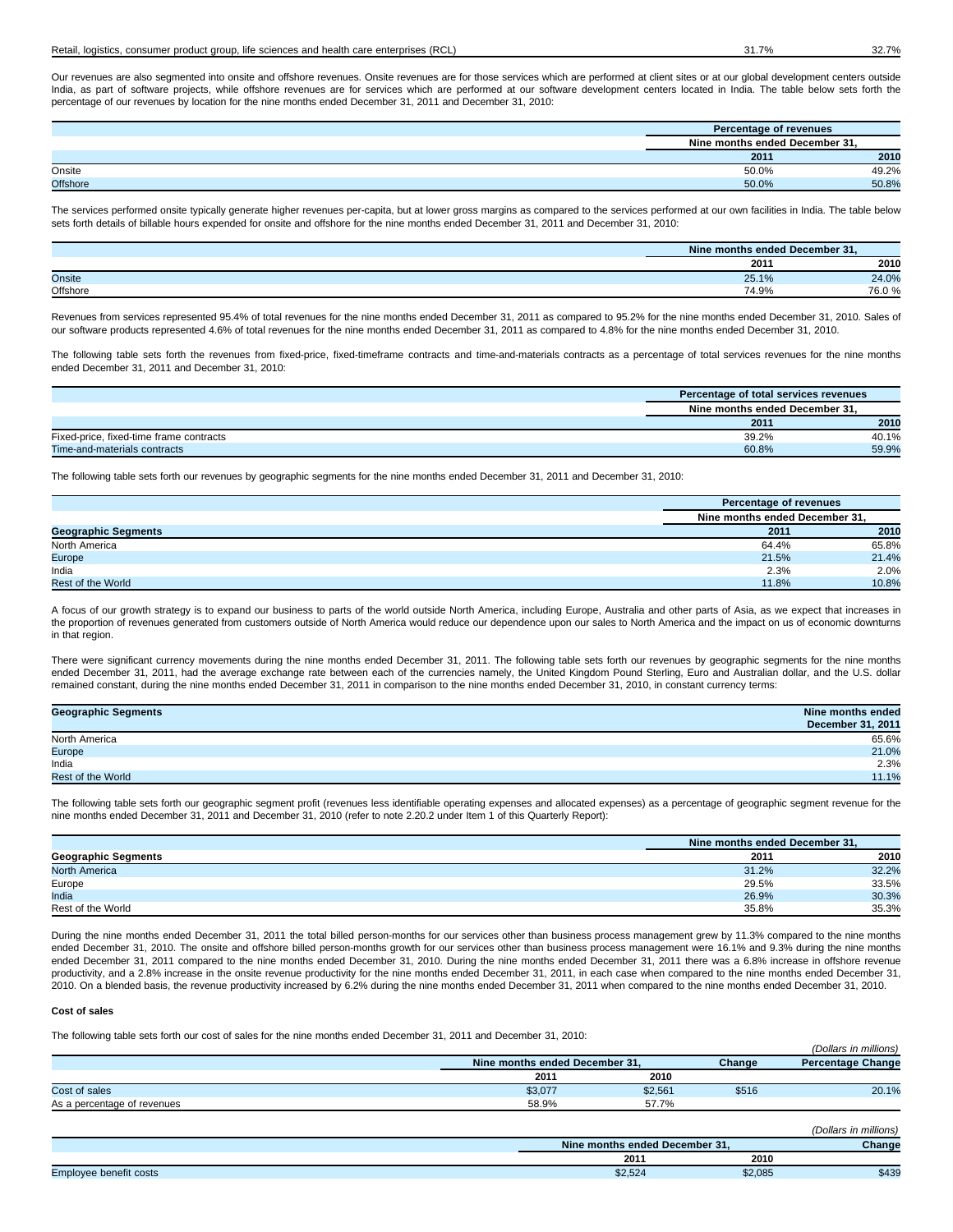| Depreciation and amortization                            | 146     | 140     |       |
|----------------------------------------------------------|---------|---------|-------|
| <b>Travelling costs</b>                                  | 127     | 115     |       |
| Cost of technical sub-contractors                        | 113     | 100     |       |
| Software packages for own use                            | 71      | 57      |       |
| Third party items bought for service delivery to clients |         |         | 10    |
| Operating lease payments                                 | 19      | 14      |       |
| Consumables                                              |         |         |       |
| Communication costs                                      | 14      | 14      |       |
| Repairs and maintenance                                  | 10      |         |       |
| Provision for post-sales client support                  | 15      |         | 16    |
| Other expenses                                           |         |         |       |
| Total                                                    | \$3,077 | \$2.561 | \$516 |

The increase in cost of sales as a percentage of revenues during the nine months ended December 31, 2011 from the nine months ended December 31, 2010 was attributable primarily to an increase in our employee benefit costs, third party items bought for service delivery to clients and provision for post-sales client support. The increase in employee benefit costs during the nine months ended December 31, 2011 from the nine months ended December 31, 2010 was due to an increase in employees, excluding sales and support personnel, from 121,100 as of December 31, 2010 to 137,200 as of December 31, 2011. Further, the offshore and onsite wages of our employees increased on an average by 10% to 12% and 2% to 3%, respectively, with effect from April 2011. The increase in third party items bought for service delivery to clients is due to an increase in volume of system integration projects executed in the Indian market. The increase in provision for post-sales client support during the nine months ended December 31, 2011 from the nine months ended December 31, 2010 was due to increase in provision made for contracts pertaining to financial services.

#### **Gross profit**

The following table sets forth our gross profit for the nine months ended December 31, 2011 and December 31, 2010:

| .                           |                                |         |        | (Dollars in millions)    |
|-----------------------------|--------------------------------|---------|--------|--------------------------|
|                             | Nine months ended December 31. |         | Change | <b>Percentage Change</b> |
|                             | 2011                           | 2010    |        |                          |
| Gross profit                | \$2,146                        | \$1,878 | \$268  | 14.3%                    |
| As a percentage of revenues | 41.1%                          | 42.3%   |        |                          |

The increase in gross profit during the nine months ended December 31, 2011 from the nine months ended December 31, 2010 was attributable to a 17.7% increase in revenue, partially offset by a 1.2% increase in cost of sales as a percentage of revenue.

Revenues and gross profits are also affected by employee utilization rates. The following table sets forth the utilization rates of billable employees for services and software application products, excluding business process outsourcing services:

|                           | Nine months ended December 31. |       |
|---------------------------|--------------------------------|-------|
|                           | 201'                           | 2010  |
| Including trainees        | 70.0%                          | 73.8% |
| <b>Excluding trainees</b> | 77.1%                          | 81.3% |

# **Selling and marketing expenses**

The following table sets forth our selling and marketing expenses for the nine months ended December 31, 2011 and December 31, 2010:

|                                |                                |       |        | (Dollars in millions)    |
|--------------------------------|--------------------------------|-------|--------|--------------------------|
|                                | Nine months ended December 31, |       | Change | <b>Percentage Change</b> |
|                                | 2011                           | 2010  |        |                          |
| Selling and marketing expenses | \$275                          | \$244 | 31     | 12.7%                    |
| As a percentage of revenues    | 5.3%                           | 5.5%  |        |                          |

|                                      |                                |       | (Dollars in millions) |
|--------------------------------------|--------------------------------|-------|-----------------------|
|                                      | Nine months ended December 31, |       | Change                |
|                                      | 2011                           | 2010  |                       |
| Employee benefit costs               | \$213                          | \$197 | \$16                  |
| Travelling costs                     |                                | 21    |                       |
| Branding and marketing               | 19                             | 15    |                       |
| Operating lease payments             |                                |       |                       |
| Commission                           |                                |       |                       |
| Consultancy and professional charges |                                |       |                       |
| <b>Communication Costs</b>           |                                |       |                       |
| Other expenses                       |                                |       |                       |
| Total                                | \$275                          | \$244 | \$31                  |

The number of our sales and marketing personnel increased to 1,100 as of December 31, 2011 from 947 as of December 31, 2010. The increase in selling and marketing expenses during the nine months ended December 31, 2011 from the nine months ended December 31, 2010 was primarily attributable to an increase in employee benefit costs as a result of increased head count and the result of the salary increase in April 2011.

### **Administrative expenses**

The following table sets forth our administrative expenses for the nine months ended December 31, 2011 and December 31, 2010:

|                             |                                |       |        | (Dollars in millions)    |
|-----------------------------|--------------------------------|-------|--------|--------------------------|
|                             | Nine months ended December 31. |       | Change | <b>Percentage Change</b> |
|                             | 2011                           | 2010  |        |                          |
| Administrative expenses     | \$386                          | \$319 | \$67   | 21.0%                    |
| As a percentage of revenues | 7.4%                           | 7.3%  |        |                          |

|                                      |                                |       | (Dollars in millions) |
|--------------------------------------|--------------------------------|-------|-----------------------|
|                                      | Nine months ended December 31, |       | Change                |
|                                      | 2011                           | 2010  |                       |
| Employee benefit costs               | \$119                          | \$109 | \$10                  |
| Consultancy and professional charges | 75                             | 50    | 25                    |
| Office maintenance                   | 45                             | 34    |                       |
| Repairs and maintenance              | 14                             | 13    |                       |
| Power and fuel                       | 29                             | 28    |                       |
| Communication costs                  | 25                             | 22    |                       |
| <b>Travelling costs</b>              | 25                             | 21    |                       |
| Rates and taxes                      | 9                              |       |                       |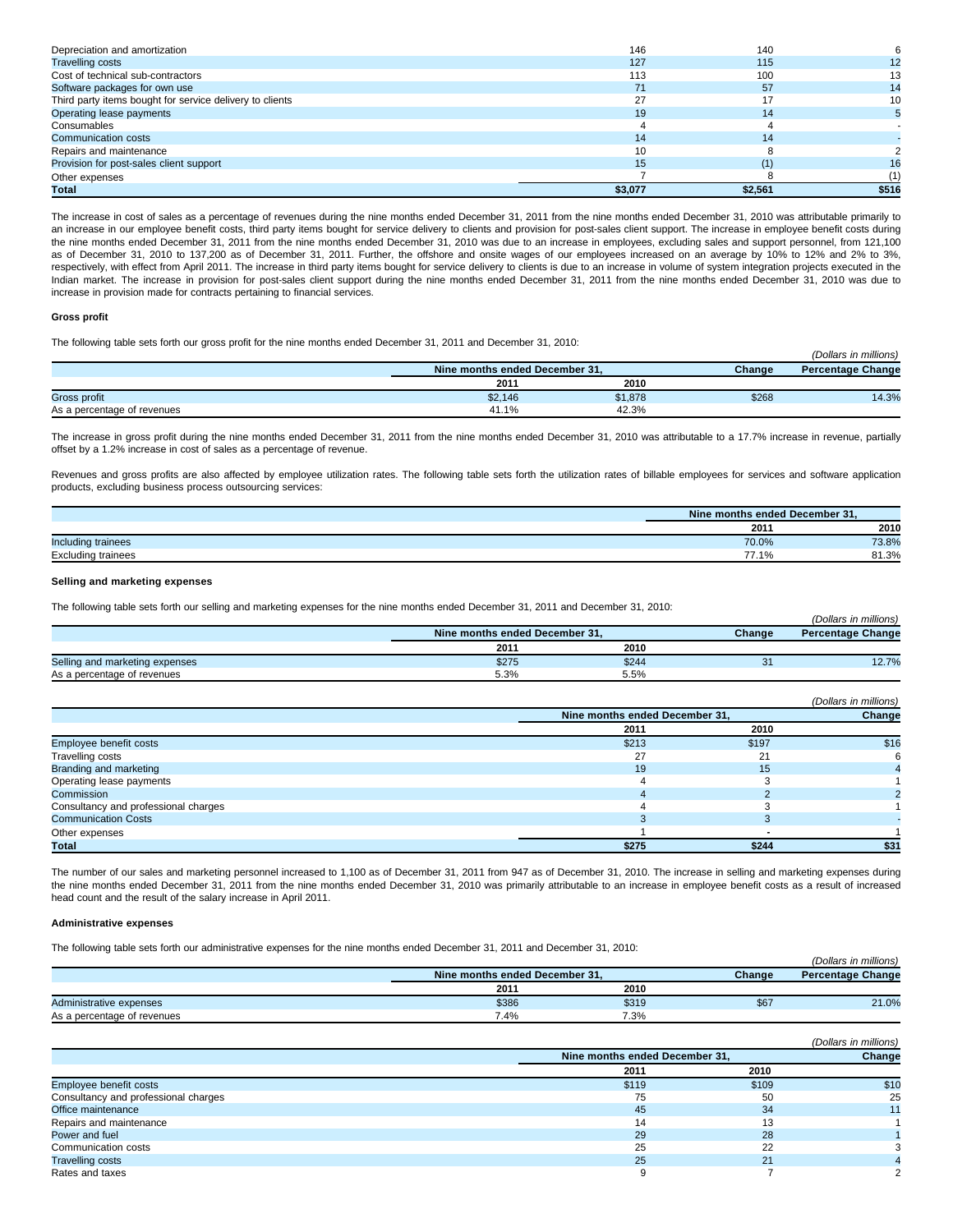| Operating lease payments                    |       |       |      |
|---------------------------------------------|-------|-------|------|
| Insurance charges                           |       |       |      |
| Postage and courier                         |       |       |      |
| Printing and stationery                     |       |       |      |
| Provisions for doubtful accounts receivable | 14    |       |      |
| Other expenses                              |       |       |      |
| Total                                       | \$386 | \$319 | \$67 |

The increase in administrative expenses for the nine months ended December 31, 2011 compared to the nine months ended December 31, 2010 was primarily due to an increase in employee benefit costs and an increase in consultancy and professional charges. The increase in consultancy and professional charges is primarily due to an increase in hiring charges of employees as well as increased legal charges. The increase in employee cost during the nine months ended December 31, 2011 from the nine months ended December 31, 2010 is due to an increase in head count from 5,700 as at December 31, 2010 to 6,800 as at December 31, 2011 and due to the salary increase in April 2011.

### **Operating profit**

The following table sets forth our operating profit for the nine months ended December 31, 2011 and December 31, 2010:

|                             | Nine months ended December 31. |         | Change | <b>Percentage Change</b> |
|-----------------------------|--------------------------------|---------|--------|--------------------------|
|                             | 2011                           | 2010    |        |                          |
| <b>Operating profit</b>     | \$1,485                        | \$1,315 | \$170  | 12.9%                    |
| As a percentage of revenues | 28.4%                          | 29.6%   |        |                          |

(Dollars in millions)

The decrease in operating profit as a percentage of revenues for the nine months ended December 31, 2011 from the nine months ended December 31, 2010 was attributable to a 1.2% decrease in gross profit as a percentage of revenue, 0.1% increase in administrative expenses, partially offset by a 0.2% decrease in selling and marketing expenses.

### **Other income**

The following table sets forth our other income for the nine months ended December 31, 2011 and December 31, 2010:

| . .               |                                |       |        | <br>(Dollars in millions) |
|-------------------|--------------------------------|-------|--------|---------------------------|
|                   | Nine months ended December 31. |       | Change | <b>Percentage Change</b>  |
|                   | 2011                           | 2010  |        |                           |
| Other income, net | \$266                          | \$175 | \$9    | 52.0%                     |

Other income for the nine months ended December 31, 2011 includes interest income on deposits and certificates of deposit of \$258 million, a foreign exchange gain of \$102 million on translation of other assets and liabilities offset by foreign exchange loss of \$102 million on forward and options contracts, as well as income from available-for-sale financial assets/investments of \$5 million. Other income for the nine months ended December 31, 2010 includes interest income on deposits of \$168 million, income from available-for-sale financial assets/investments of \$5 million and a foreign exchange gain of \$5 million on forward and options contracts offset by a foreign exchange loss of \$5 million on translation of other assets and liabilities.

We generate substantially all of our revenues in foreign currencies, particularly the U.S. dollar, the United Kingdom Pound Sterling, Euro and the Australian dollar, whereas we incur a majority of our expenses in Indian rupees. The exchange rate between the Indian rupee and the U.S. dollar has changed substantially in recent years and may fluctuate substantially in the future. Consequently, the results of our operations are adversely affected as the Indian rupee appreciates against the U.S. dollar. Foreign exchange gains and losses arise from the appreciation and depreciation of the Indian rupee against other currencies in which we transact business and from foreign exchange forward and option contracts.

The following table sets forth the currency in which our revenues for the nine months ended December 31, 2011 and December 31, 2010 were denominated:

| Currency                      | <b>Percentage of Revenues</b>  |       |
|-------------------------------|--------------------------------|-------|
|                               | Nine months ended December 31, |       |
|                               | 2011                           | 2010  |
| U.S. dollar                   | 72.1%                          | 73.4% |
| United Kingdom Pound Sterling | 6.7%                           | 7.0%  |
| Euro                          | 7.5%                           | 6.7%  |
| Australian dollar             | 7.4%                           | 6.4%  |
| Others                        | 6.3%                           | 6.5%  |

The following table sets forth information on the foreign exchange rates in rupees per U.S. dollar, United Kingdom Pound Sterling, Euro and Australian dollar for the nine months ended December 31, 2011 and December 31, 2010:

|                                          | Nine months ended December 31. |             | <b>Appreciation /</b><br>(Depreciation)<br>in percentage |
|------------------------------------------|--------------------------------|-------------|----------------------------------------------------------|
|                                          | 2011(रैं)                      | 2010 $($ ₹) |                                                          |
| Average exchange rate during the period: |                                |             |                                                          |
| U.S. dollar                              | 47.48                          | 45.63       | $(4.0\%)$                                                |
| United Kingdom Pound Sterling            | 76.14                          | 70.23       | $(8.4\%)$                                                |
| Euro                                     | 66.43                          | 59.59       | (11.5%)                                                  |
| Australian dollar                        | 49.53                          | 42.13       | (17.6%)                                                  |

|                                                                                                               | Nine months ended December 31. |            |
|---------------------------------------------------------------------------------------------------------------|--------------------------------|------------|
|                                                                                                               | 2011 ( $\bar{z}$ )             | 2010 (₹)   |
| Exchange rate at the beginning of the period:                                                                 |                                |            |
| U.S. dollar                                                                                                   | 44.60                          | 44.90      |
| United Kingdom Pound Sterling                                                                                 | 71.80                          | 67.96      |
| Euro                                                                                                          | 63.38                          | 60.45      |
| Australian dollar                                                                                             | 46.11                          | 41.16      |
| Exchange rate at the end of the period:                                                                       |                                |            |
| U.S. dollar                                                                                                   | 53.11                          | 44.71      |
| United Kingdom Pound Sterling                                                                                 | 82.00                          | 69.40      |
| Euro                                                                                                          | 68.67                          | 59.75      |
| Australian dollar                                                                                             | 53.94                          | 45.52      |
| Appreciation / (Depreciation) of the rupee against the relevant currency during the period (as a percentage): |                                |            |
| U.S. dollar                                                                                                   | $(19.1\%)$                     | 0.4%       |
| United Kingdom Pound Sterling                                                                                 | (14.2%)                        | $(2.1\%)$  |
| Euro                                                                                                          | $(8.3\%)$                      | $1.2\%$    |
| Australian dollar                                                                                             | $(17.0\%)$                     | $(10.6\%)$ |

The following table sets forth information on the foreign exchange rates in U.S. dollar per United Kingdom Pound Sterling, Euro and Australian dollar for the nine months ended December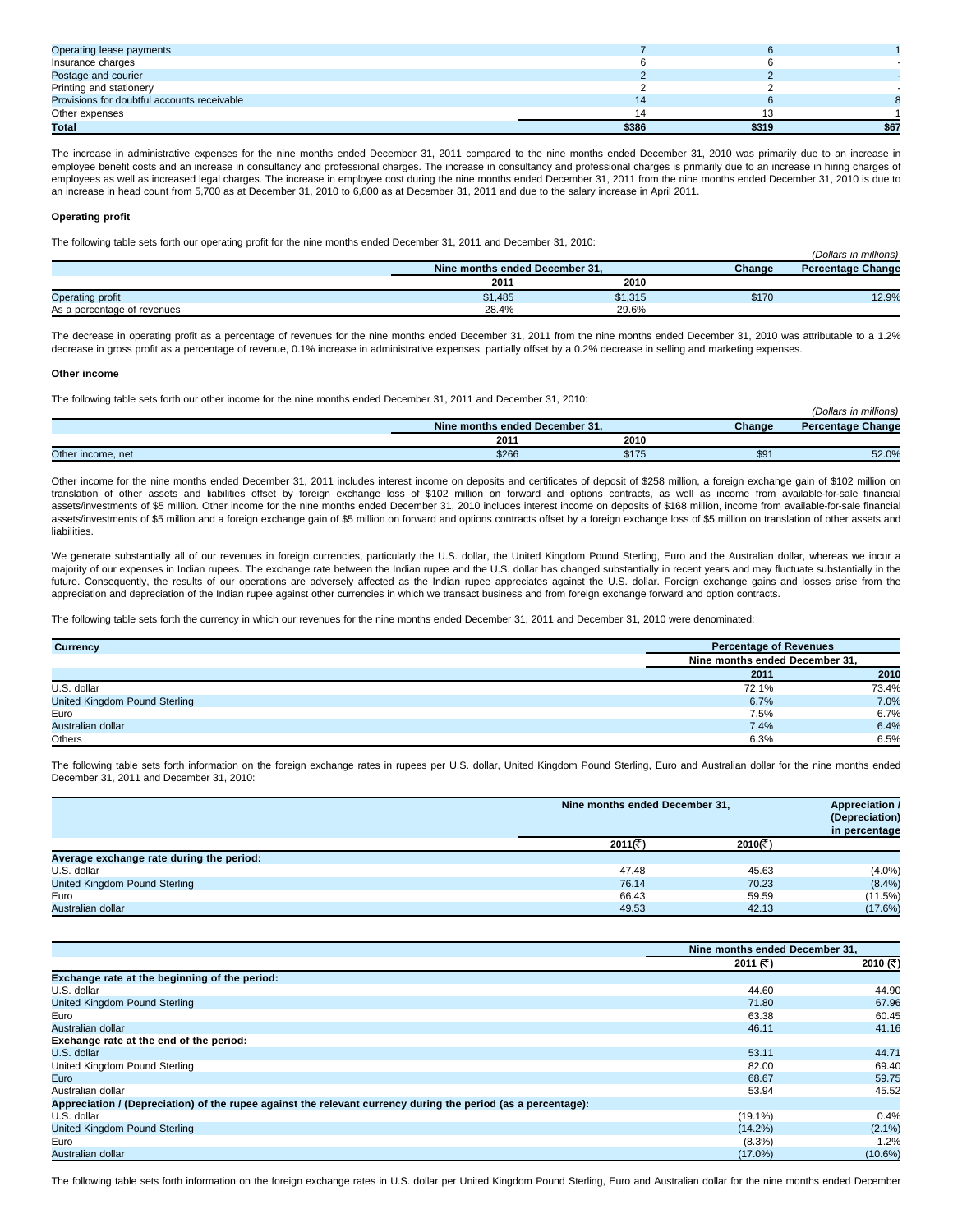|                                          | Nine months ended December 31, |          | <b>Appreciation /</b><br>(Depreciation)<br>in percentage |
|------------------------------------------|--------------------------------|----------|----------------------------------------------------------|
|                                          | $2011($ \$)                    | 2010(\$) |                                                          |
| Average exchange rate during the period: |                                |          |                                                          |
| United Kingdom Pound Sterling            | 1.60                           | 1.54     | $(3.9\%)$                                                |
| Euro                                     | 1.40                           | 1.31     | (6.9%)                                                   |
| Australian dollar                        | 1.04                           | 0.92     | $(13.0\%)$                                               |

|                                                                                               | Nine months ended December 31. |            |
|-----------------------------------------------------------------------------------------------|--------------------------------|------------|
|                                                                                               | $2011($ \$)                    | 2010 (\$)  |
| Exchange rate at the beginning of the period:                                                 |                                |            |
| United Kingdom Pound Sterling                                                                 | 1.61                           | 1.51       |
| Euro                                                                                          | 1.42                           | 1.35       |
| Australian dollar                                                                             | 1.03                           | 0.92       |
| Exchange rate at the end of the period:                                                       |                                |            |
| United Kingdom Pound Sterling                                                                 | 1.54                           | 1.55       |
| Euro                                                                                          | 1.29                           | 1.34       |
| Australian dollar                                                                             | 1.02                           | 1.02       |
| Appreciation / (Depreciation) of U.S. dollar against the relevant currency during the period: |                                |            |
| United Kingdom Pound Sterling                                                                 | 4.3%                           | $(2.6\%)$  |
| Euro                                                                                          | 9.2%                           | 0.7%       |
| Australian dollar                                                                             | 1.0%                           | $(10.9\%)$ |

For the nine months ended December 31, 2011, every percentage point depreciation/appreciation in the exchange rate between the Indian rupee and the U.S. dollar has affected our operating margins by approximately 0.55%. The exchange rate between the Indian rupee and U.S. dollar has fluctuated substantially in recent years and may continue to do so in the future.

We have recorded a loss of \$102 million and a gain of \$5 million for the nine months ended December 31, 2011 and December 31, 2010, respectively, on account of foreign exchange forward and option contracts, which are included in total foreign currency exchange gains/ losses. Our accounting policy requires us to mark to market and recognize the effect in profit immediately of any derivative that is either not designated a hedge, or is so designated but is ineffective as per IAS 39.

#### **Income tax expense**

The following table sets forth our income tax expense and effective tax rate for the nine months ended December 31, 2011 and December 31, 2010:

| The religious castle belong to the cast modified the copyrige and chocave tax rate for the mile months chaca December 01, 2011 and December 01, 2010. |                                |       |        |                          |
|-------------------------------------------------------------------------------------------------------------------------------------------------------|--------------------------------|-------|--------|--------------------------|
|                                                                                                                                                       |                                |       |        | (Dollars in millions)    |
|                                                                                                                                                       | Nine months ended December 31. |       | Change | <b>Percentage Change</b> |
|                                                                                                                                                       | 2011                           | 2010  |        |                          |
| Income tax expense                                                                                                                                    | \$498                          | \$393 | \$105  | 26.7%                    |
| Effective tax rate                                                                                                                                    | 28.4%                          | 26.4% |        |                          |

The increase in the effective tax rate is primarily due to the expiration of the tax holiday period for all units operating under the Software Technology Park (STP) scheme and movement of one of the SEZ units from the 100% tax exempt category to the 50% tax exempt category due to completion of its first five years of operations.

#### **Net profit**

The following table sets forth our net profit for the nine months ended December 31, 2011 and December 31, 2010:

|                             |                                |         |        | (Dollars in millions)    |
|-----------------------------|--------------------------------|---------|--------|--------------------------|
|                             | Nine months ended December 31. |         | Change | <b>Percentage Change</b> |
|                             | 2011                           | 2010    |        |                          |
| Net profit                  | \$1,253                        | \$1,097 | \$156  | 14.2%                    |
| As a percentage of revenues | 24.0%                          | 24.7%   |        |                          |

The decrease in net profit as a percentage of revenues for the nine months ended December 31, 2011 from the nine months ended December 31, 2010 was attributable to a 1.2% decrease in operating profit as a percentage of revenue and an increase of 2.0% in our effective tax rate, partially offset by an increase in other income.

### **Sensitivity analysis for significant Defined Benefit plans**

In accordance with the Payment of Gratuity Act, 1972, we provide for gratuity, a defined benefit retirement plan (the Gratuity Plan) covering eligible employees. The Gratuity Plan provides a lump-sum payment to vested employees at retirement, death, incapacitation or termination of employment, of an amount based on the respective employee's salary and the tenure of employment.

The weighted-average assumptions used to determine benefit obligations as of December 31, 2011 and March 31, 2011 is set out below:

| <b>Particulars</b>                                       | As of             |                    |
|----------------------------------------------------------|-------------------|--------------------|
|                                                          | December 31, 2011 | . 2011<br>March 31 |
| Discount rate                                            | 8.0%              | 8.0%               |
| Weighted average rate of increase in compensation levels | 7.3%              | 7.3%               |

As of December 31, 2011, every percentage point increase / decrease in discount rate will affect our gratuity benefit obligation by approximately \$7 million.

As of December 31, 2011, every percentage point increase / decrease in weighted average rate of increase in compensation levels will affect our gratuity benefit obligation by approximately \$7 million.

### **Liquidity and capital resources**

Our growth has been financed largely by cash generated from operations and, to a lesser extent, from the proceeds from the issuance of equity. In 1993, we raised approximately \$4.4 million in gross aggregate proceeds from our initial public offering of equity shares in India. In 1994, we raised an additional \$7.7 million through private placements of our equity shares with foreign institutional investors, mutual funds, Indian domestic financial institutions and corporations. On March 11, 1999, we raised \$70.4 million in gross aggregate proceeds from our initial public offering of ADSs in the United States.

As of December 31, 2011, we had working capital of \$4,497 million, including cash and cash equivalents of \$3,671 million, available-for-sale financial assets of \$2 million and investments in certificates of deposit of \$46 million. As of March 31, 2011, we had working capital of \$4,496 million including cash and cash equivalents of \$3,737 million, investments in certificates of deposit of \$27 million, and available-for-sale financial assets of \$5 million. We have no outstanding bank borrowings. We believe that our current working capital is sufficient to meet our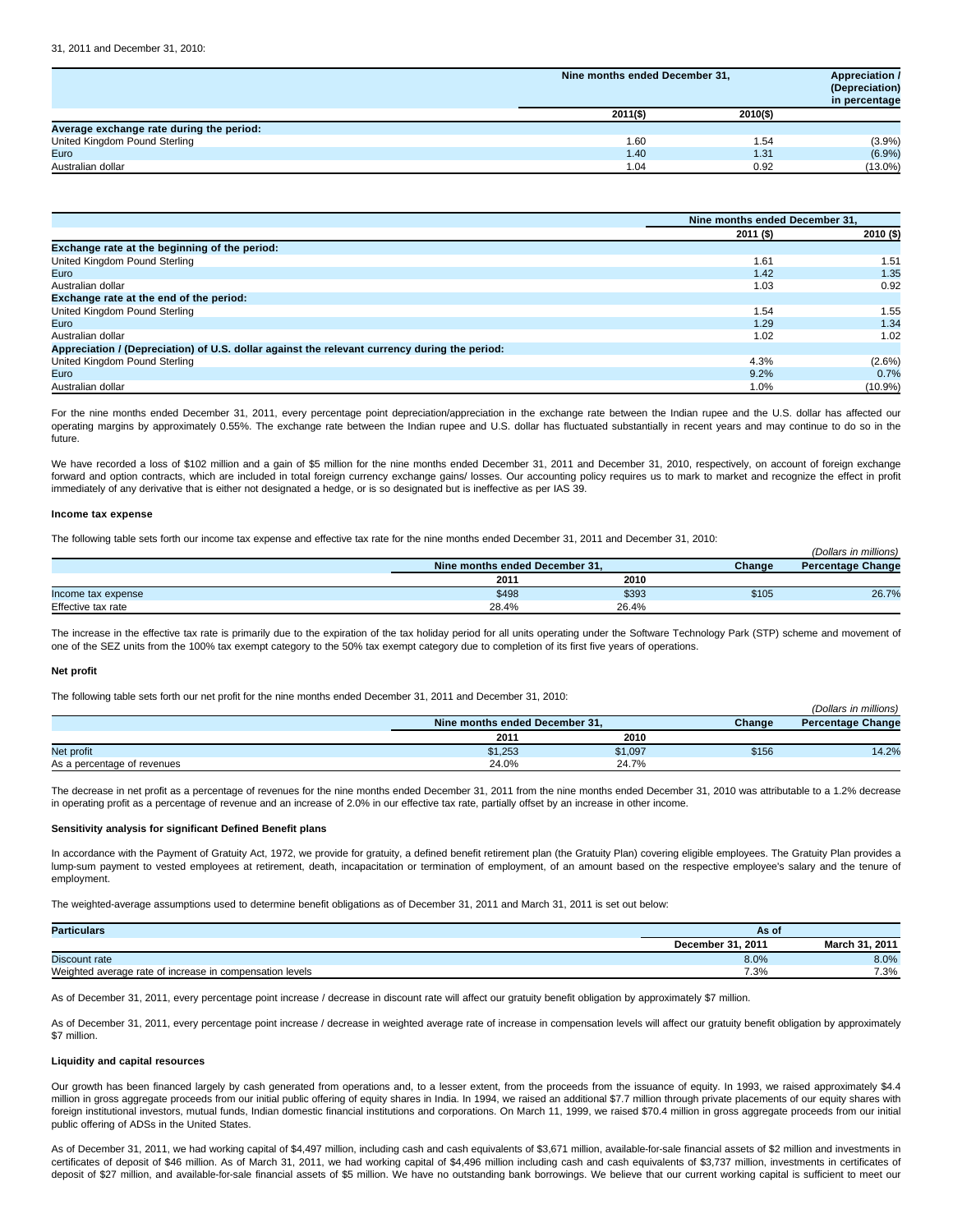requirements for the next 12 months. We believe that a sustained reduction in IT spending, a longer sales cycle, or a continued economic downturn in any of the various geographic locations or industry segments in which we operate, could result in a decline in our revenue and negatively impact our liquidity and cash resources.

Our principal sources of liquidity are our cash and cash equivalents and the cash flow that we generate from our operations. Our cash and cash equivalents comprise of cash and bank deposits and deposits with corporations which can be withdrawn at any point of time without prior notice or penalty. These cash and cash equivalents included a restricted cash balance of \$51 million and \$24 million as of December 31, 2011 and March 31, 2011, respectively. These restrictions are primarily on account of unclaimed dividends, bank balances held as margin money deposits against guarantees and cash balances held by irrevocable trusts controlled by us.

In summary, our cash flows were:

|                                                     |         | (Dollars in millions)          |  |
|-----------------------------------------------------|---------|--------------------------------|--|
|                                                     |         | Nine months ended December 31. |  |
|                                                     | 2011    | 2010                           |  |
| Net cash provided by operating activities           | \$1.272 | \$1,042                        |  |
| Net cash provided by/(used) in investing activities | (\$237) | \$340                          |  |
| Net cash used in financing activities               | (\$500) | (\$811)                        |  |

Net cash provided by operations consisted primarily of net profit adjusted for depreciation and amortization, deferred taxes and income taxes and changes in working capital.

Trade receivables increased by \$291 million during the nine months ended December 31, 2011, compared to an increase of \$183 million during the nine months ended December 31, 2010. Trade receivables as a percentage of last 12 months revenues were 16.7% and 16.9% as of December 31, 2011 and December 31, 2010, respectively. Days sales outstanding on the basis of last 12 months revenues were 61 days and 62 days as of December 31, 2011 and December 31, 2010, respectively. Prepayments and other assets decreased by \$33 million during the nine months ended December 31, 2011, compared to an increase of \$40 million during the nine months ended December 31, 2010. There was an increase in unbilled revenues of \$70 million during the nine months ended December 31, 2011, compared to an increase of \$30 million during the nine months ended December 31, 2010. Unbilled revenues represent revenues that are recognized but not yet invoiced. The increase in unbilled revenues is primarily due to efforts spent in certain large projects for which the billing milestones have not yet crystallized. Other liabilities and provisions increased by \$136 million during the nine months ended December 31, 2011 as compared to an increase of \$66 million during the nine months ended December 31, 2010. Unearned revenues increased by \$11 million during the nine months ended December 31, 2011, compared to an increase of \$9 million during the nine months ended December 31, 2010. Unearned revenue resulted primarily from advance client billings on fixed-price, fixed-timeframe contracts for which related efforts had not been expended. Revenues from fixed-price, fixed-timeframe contracts represented 39.2% and 40.1% of total services revenues for the nine months ended December 31, 2011 and December 31, 2010, respectively, whereas revenues from time-and-materials contracts represented 60.8% and 59.9% of total services revenues for the nine months ended December 31, 2011 and December 31, 2010, respectively.

We expect to contribute \$5 million to our gratuity trusts during the remainder of fiscal 2012 (refer to note 2.12.1 under Item 1 of this Quarterly Report). We believe that our current working capital is sufficient to meet our gratuity obligations.

Net cash used in investing activities, relating to our acquisition of additional property, plant and equipment for the nine months ended December 31, 2011 and December 31, 2010 was \$186 million and \$211 million, respectively for our software development centers. During the nine months ended December 31, 2011 and nine months ended December 31, 2010, we have acquired intangible assets amounting to \$15 million and nil respectively. During the nine months ended December 31, 2011, we invested \$1,012 million in available-for-sale financial assets, \$16 million in deposits with corporations, \$55 million in certificates of deposit and redeemed available-for-sale financial assets of \$1,015 million and redeemed \$31 million of certificates of deposit. During the nine months ended December 31, 2010 we invested \$385 million in available-for-sale financial assets, \$184 million in certificates of deposit, \$35 million in deposits with corporations and redeemed available-for-sale financial assets of \$934 million and redeemed certificates of deposit of \$219 million. The proceeds realized from the redemption of available-forsale financial assets were used in our day to day business activities.

During fiscal 2010, Infosys BPO acquired 100% of the voting interests in McCamish Systems LLC (McCamish), a business process solutions provider based in Atlanta, Georgia, in the United States. The business acquisition was conducted by entering into Membership Interest Purchase Agreement for a cash consideration of \$37 million. Of this contingent consideration, \$11 million was outstanding as of December 31, 2011.

On December 20, 2011 Infosys BPO signed a definitive share sale agreement to acquire 100% of the voting interest in Portland Group Pty Ltd., a strategic sourcing and category management services provider based in Australia, for a cash consideration of approximately \$38 million. This business acquisition was completed in January 2012.

Previously, we provided various loans to employees including car loans, home loans, personal computer loans, telephone loans, medical loans, marriage loans, personal loans, salary advances, education loans and loans for rental deposits. These loans were provided primarily to employees in India who were not executive officers or directors. Housing and car loans were available only to middle level managers, senior managers and non-executive officers. These loans were generally collateralized against the assets of the loan and the terms of the loans ranged from 1 to 100 months.

We have discontinued fresh disbursements under all of these loan schemes except for personal loans and salary advances which we continue to provide primarily to employees in India who are not executive officers or directors.

The annual rates of interest for these loans vary between 0% and 4%. Loans aggregating \$29 million and \$32 million were outstanding as of December 31, 2011 and March 31, 2011, respectively.

The timing of required repayments of employee loans outstanding as of December 31, 2011 are as detailed below.

|                               | 'Dollars<br>; in millions) |
|-------------------------------|----------------------------|
| 12 months ending December 31, | Repayment                  |
| 2012                          | \$28                       |
| 2013                          | $\triangle$                |
|                               | \$29                       |

Net cash used in financing activities for the nine months ended December 31, 2011 was \$500 million, which was comprised primarily of dividend payments (including dividend tax) of \$501 million, partially offset by \$1 million received in connection with the exercise of employee stock options. Net cash used in financing activities for the nine months ended December 31, 2010 was \$811 million, which comprised primarily of dividend payments of \$816 million (including payment of dividend tax), partially offset by \$5 million of proceeds received from the issuance of 304,501 equity shares on exercise of share options by employees.

As of December 31, 2011, we had contractual commitments for capital expenditure of \$206 million, as compared to \$183 million of contractual commitments for capital expenditure as of March 31, 2011. These commitments include approximately \$183 million in commitments for domestic purchases as of December 31, 2011, as compared to \$177 million as of March 31. 2011, and \$23 million in commitments for imports of hardware, supplies and services to support our operations generally as of December 31, 2011, as compared to \$6 million as of March 31, 2011. We expect our outstanding contractual commitments as of December 31, 2011 to be significantly completed by March 2012.

### **OFF BALANCE SHEET ARRANGEMENTS**

**None** 

# **Item 3. Quantitative and Qualitative Disclosures about Market Risk**

# **General**

Market risk is attributable to all market sensitive financial instruments including foreign currency receivables and payables. The value of a financial instrument may change as a result of changes in the interest rates, foreign currency exchange rates, commodity prices, equity prices and other market changes that affect market risk sensitive instruments.

Our exposure to market risk is a function of our revenue generating activities and any future borrowing activities in foreign currency. The objective of market risk management is to avoid excessive exposure of our earnings and equity to loss. Most of our exposure to market risk arises out of our foreign currency accounts receivable.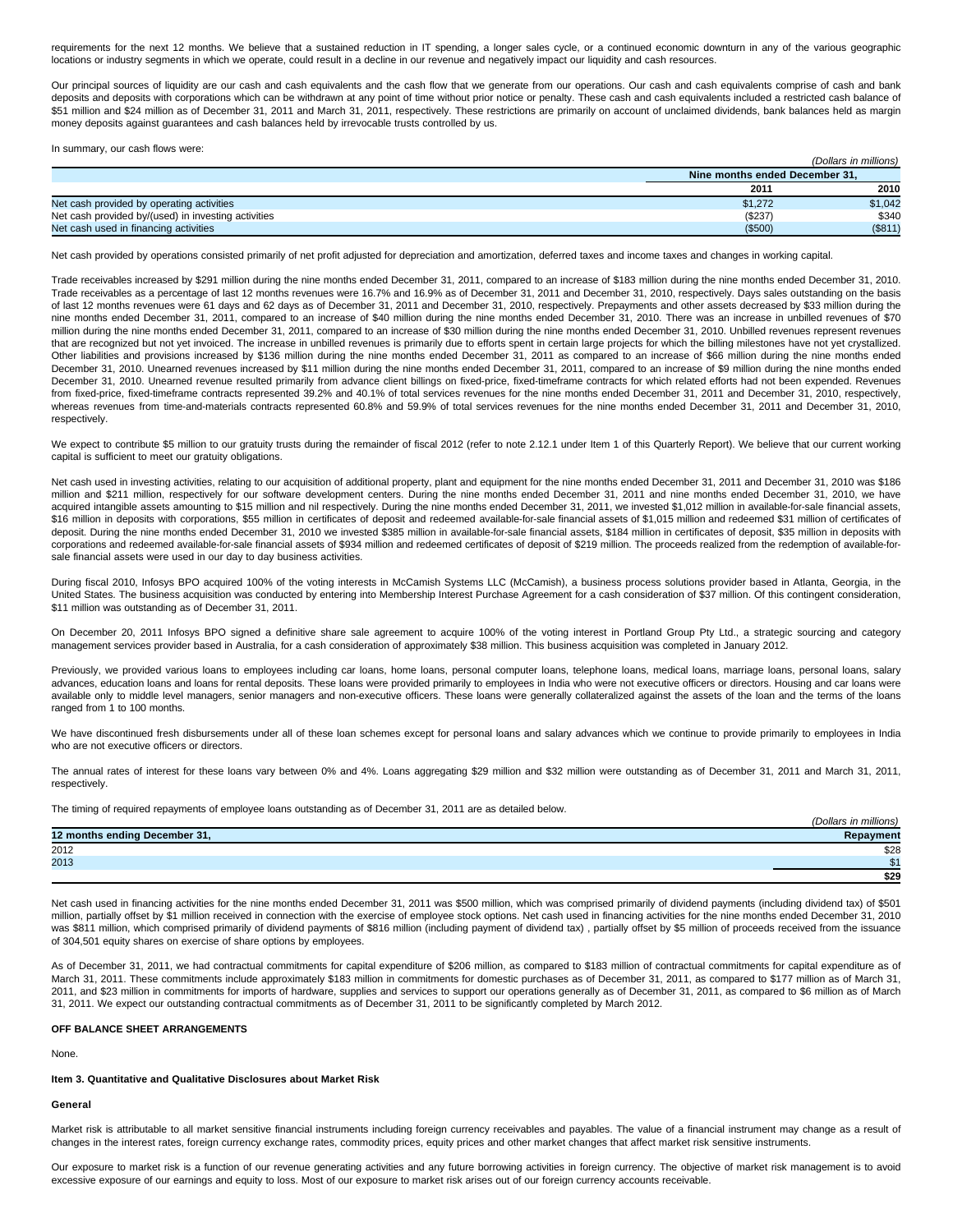We have chosen alternative 1 provided by Item 305 of Regulation S-K to disclose quantitative information about market risk. All the required information under alternative 1 has been either included in components of market risk as given below or in note 2.7 under Item 1 of this Quarterly Report and such information has been incorporated herein by reference.

The following table provides the cross references to notes under Item 1 of this Quarterly Report, which contains disclosures required under alternative 1 of Item 305 of Regulation S-K.

|    | 305                                                                                                                    | SI. No. Requirements of Alternative 1 of Item Cross reference to notes in the financial statements for Cross reference to notes in the financial statements for<br>instruments<br>instruments)                                                                                                                                                                                                                                                                                                                                                                                                                                                                                                      | held for trading (Derivative financial instruments other than for trading purposes (All other<br>financial instruments)                                                                                                                                                                                                                                                                                                                                                                                                                                                                                                                                                                                                                                                                          |
|----|------------------------------------------------------------------------------------------------------------------------|-----------------------------------------------------------------------------------------------------------------------------------------------------------------------------------------------------------------------------------------------------------------------------------------------------------------------------------------------------------------------------------------------------------------------------------------------------------------------------------------------------------------------------------------------------------------------------------------------------------------------------------------------------------------------------------------------------|--------------------------------------------------------------------------------------------------------------------------------------------------------------------------------------------------------------------------------------------------------------------------------------------------------------------------------------------------------------------------------------------------------------------------------------------------------------------------------------------------------------------------------------------------------------------------------------------------------------------------------------------------------------------------------------------------------------------------------------------------------------------------------------------------|
| 1. | Fair values<br>of market risk sensitive<br>instruments                                                                 | Table: The carrying value and fair value of financial instruments<br>by categories under Note 2.7, Financial Instruments, of Item 1<br>of this Quarterly Report.                                                                                                                                                                                                                                                                                                                                                                                                                                                                                                                                    | Table: The carrying value and fair value of financial instruments<br>by categories under Note 2.7, Financial Instruments, of Item 1<br>of this Quarterly Report.                                                                                                                                                                                                                                                                                                                                                                                                                                                                                                                                                                                                                                 |
| 2. | Contract terms to determine future cash<br>flows, categorized by expected maturity<br>terms                            | Section: Derivative Financial Instruments under Note 2.7, Current Financial Assets: The expected maturity of these<br>Financial Instruments, of Item 1 of this Quarterly Report assets falls within one year, hence no additional disclosures<br>describing the terms of forward and options contracts and the are required.<br>table depicting the relevant maturity groupings based on the<br>remaining period as of December 31, 2011 and March 31,<br>2011.<br>We have provided the outstanding contract amounts in Note<br>2.7, Financial Instruments, of Item 1 of this Quarterly Report,<br>table giving details in respect of outstanding foreign exchange<br>forward and option contracts. | <b>Non Current Financial Assets:</b><br>Prepayments and Other Assets - Primarily consist of deposit<br>held with corporation to settle certain employee-related<br>obligations as and when they arise during the normal course of<br>business. Consequently, the period of maturity could not be<br>estimated. (Refer to Note 2.4, Prepayments and Other Assets,<br>of Item 1 of this Quarterly Report). Hence we have not made<br>any additional disclosures for the maturity of non-current<br>financial assets.<br>Financial Liabilities: Refer to Section "Liquidity Risk" under<br>Note 2.7 of Item 1 of this Quarterly Report, table containing the<br>details regarding the contractual maturities of significant<br>financial liabilities as of December 31, 2011 and March 31,<br>2011. |
| 3. | Contract terms to determine cash flows for<br>each of the next five years and aggregate<br>amount for remaining years. | Same table as above however as all our forward and option<br>contracts mature between 1-12 months, we do not require<br>further classification.                                                                                                                                                                                                                                                                                                                                                                                                                                                                                                                                                     | Refer to Section "Liquidity Risk" under Note 2.7 of Item 1 of this<br>Quarterly Report, table containing the details regarding the<br>contractual maturities of significant financial liabilities as of<br>December 31, 2011 and March 31, 2011.                                                                                                                                                                                                                                                                                                                                                                                                                                                                                                                                                 |
| 4. | instruments                                                                                                            | Categorization of market risk sensitive We have categorized the forwards and option contracts based<br>on the currency in which the forwards and option contracts<br>were denominated in accordance with instruction to Item 305(a)<br>2 B (v). Refer to section entitled: Derivative Financial<br>Instruments under Note 2.7, Financial Instruments, of Item 1 of<br>this Quarterly Report; table giving details in respect of<br>outstanding foreign exchange forward and option contracts.                                                                                                                                                                                                       | We have categorized the financial assets and financial<br>liabilities based on the currency in which the financial<br>instruments were denominated in accordance with instruction<br>to Item 305(a) 2 B (v). Refer to section entitled: Financial Risk<br>Management under Note 2.7, Financial Instruments, under Item<br>1 of this Quarterly Report; table analyzing the foreign currency<br>risk from financial instruments as of December 31, 2011 and<br>March 31, 2011.                                                                                                                                                                                                                                                                                                                     |
| 5. | Descriptions and assumptions to understand<br>the above disclosures                                                    | All the tables given under Note 2.7, Financial Instruments,<br>under Item 1 of this Quarterly Report have explanatory<br>headings and the necessary details to understand the<br>information contained in the tables.                                                                                                                                                                                                                                                                                                                                                                                                                                                                               | All the tables given under Note 2.7, Financial Instruments,<br>under Item 1 of this Quarterly Report have explanatory<br>headings and the necessary details to understand the<br>information contained in the tables.                                                                                                                                                                                                                                                                                                                                                                                                                                                                                                                                                                            |

### **Risk Management Procedures**

We manage market risk through treasury operations. Our treasury operations' objectives and policies are approved by senior management and our Audit Committee. The activities of treasury operations include management of cash resources, implementing hedging strategies for foreign currency exposures, borrowing strategies, if any, and ensuring compliance with market risk limits and policies.

### **Components of Market Risk**

Exchange rate risk. Our exposure to market risk arises principally from exchange rate risk. Even though our functional currency is the Indian rupee, we generate a major portion of our revenues in foreign currencies, particularly the U.S. dollar, the United Kingdom Pound Sterling, Euro and the Australian dollar, whereas we incur a majority of our expenses in Indian rupees. The exchange rate between the Indian rupee and the U.S. dollar has changed substantially in recent years and may fluctuate substantially in the future. Consequently, the results of our operations are adversely affected as the Indian rupee appreciates against the U.S. dollar. For the nine months ended December 31, 2011 and December 31, 2010, U.S. dollar denominated revenues represented 72.1% and 73.4% of total revenues, respectively. For the same periods, revenues denominated in United Kingdom Pound Sterling represented 6.7% and 7.0% of total revenues, revenues denominated in the Euro represented 7.5% and 6.7% of total revenues while revenues denominated in the Australian dollar represented 7.4% and 6.4% of total revenues. Our exchange rate risk primarily arises from our foreign currency revenues, receivables and payables.

We use derivative financial instruments such as foreign exchange forward and option contracts to mitigate the risk of changes in foreign exchange rates on accounts receivable and forecasted cash flows denominated in certain foreign currencies. The counterparty for these contracts is generally a bank.

As of December 31, 2011, we had outstanding forward contracts of \$612 million, Euro 42 million, United Kingdom Pound Sterling 24 million and Australian dollar 74 million. As of December 31, 2011, we also had outstanding option contracts of \$70 million. As of March 31, 2011, we had outstanding forward contracts of \$546 million, Euro 28 million, United Kingdom Pound Sterling 15 million and Australian dollar 10 million. The forward contracts typically mature within one to twelve months and must be settled on the day of maturity. Forward contracts which have been booked based on actual underlying exposures may be cancelled subject to the payment of any gains or losses in the difference between the contract exchange rate and the market exchange rate on the date of cancellation. Effective December 15, 2011 contracts involving Indian Rupee, booked based on past performance certificate criteria, need to be mandatorily delivered. The loss on cancellation of such contracts needs to be borne by the Company, whereas the gains on cancellation will not be received by the Company. We use these derivative instruments only as a hedging mechanism and not for speculative purposes. We may not purchase adequate instruments to insulate ourselves from foreign exchange currency risks. In addition, any such instruments may not perform adequately as a hedging mechanism. The policies of the Reserve Bank of India may change from time to time which may limit our ability to hedge our foreign currency exposures adequately. We may, in the future, adopt more active hedging policies, and have done so in the past.

Fair value. The fair value of our market rate risk sensitive instruments approximates their carrying value.

## **Recent Accounting Pronouncements**

**IFRS 9 Financial Instruments:** In November 2009, the International Accounting Standards Board issued IFRS 9, Financial Instruments: Recognition and Measurement, to reduce the complexity of the current rules on financial instruments as mandated in IAS 39. The effective date for IFRS 9 is annual periods beginning on or after January 1, 2015 with early adoption permitted. IFRS 9 has fewer classification and measurement categories as compared to IAS 39 and has eliminated the categories of held to maturity, available for sale and loans and receivables. Further it eliminates the rule-based requirement of segregating embedded derivatives and tainting rules pertaining to held to maturity investments. For an investment in an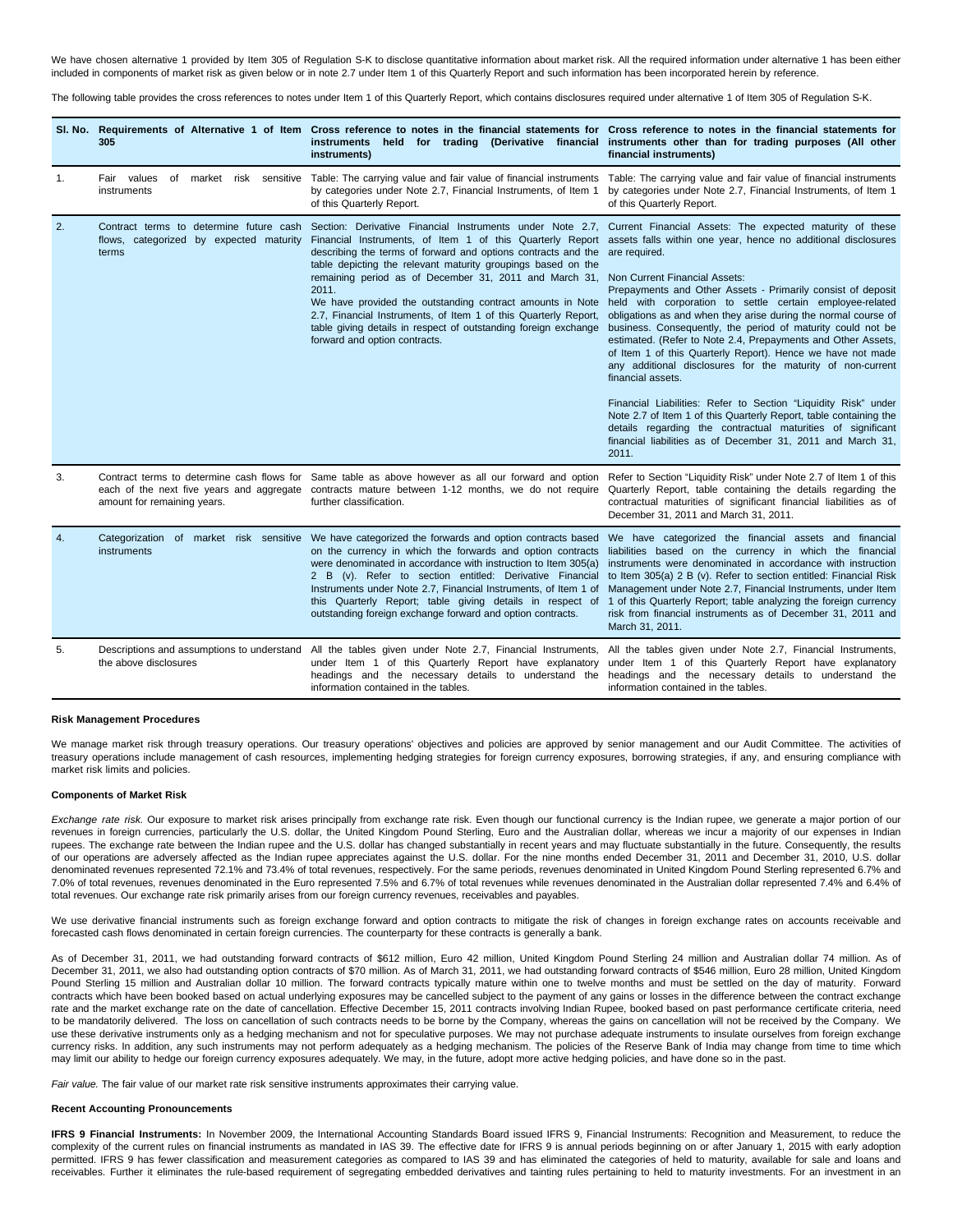equity instrument which is not held for trading, IFRS 9 permits an irrevocable election, on initial recognition, on an individual share-by-share basis, to present all fair value changes from the investment in other comprehensive income. No amount recognized in other comprehensive income would ever be reclassified to profit or loss. IFRS 9 was further amended in October 2010, and such amendment introduced requirements on accounting for financial liabilities. This amendment addresses the issue of volatility in the profit or loss due to changes in the fair value of an entity's own debt. It requires the entity, which chooses to measure a liability at fair value, to present the portion of the fair value change attributable to the entity's own credit risk in the Other Comprehensive Income. We are required to adopt IFRS 9 by accounting year commencing April 1, 2015. We are currently evaluating the requirements of IFRS 9, and have not yet determined the impact on the consolidated financial statements.

**IFRS 10, Consolidated Financial Statements, IFRS 11, Joint Arrangements and IFRS 12, Disclosure of Interests in Other Entities:** In May 2011, the International Accounting Standards Board issued IFRS 10, IFRS 11 and IFRS 12. The effective date for IFRS 10, IFRS 11 and IFRS 12 is annual periods beginning on or after January 1, 2013 with early adoption permitted.

IFRS 10 Consolidated Financial Statements builds on existing principles by identifying the concept of control as the determining factor in whether an entity should be included within the consolidated financial statements of the parent Company. IFRS 10 replaces the consolidation requirements in SIC-12 Consolidation of Special Purpose Entities and IAS 27 Consolidated and Separate Financial Statements. The standard provides additional guidance for determining of control in cases of ambiguity for instance in case of franchisor franchisee relationship, de facto agent, silos and potential voting rights.

IFRS 11 Joint Arrangements determines nature of arrangement by focusing on the rights and obligations of the arrangement, rather than its legal form. IFRS 11 replaces IAS 31 Interests in Joint Ventures and SIC-13 Jointly-controlled Entities-Non-monetary Contributions by Venturers. IFRS 11 addresses only forms of joint arrangements (joint operations and joint ventures) where there is joint control whereas IAS 31 had identified three forms of joint ventures, namely jointly controlled operations, jointly controlled assets and jointly controlled entities. The standard addresses inconsistencies in the reporting of joint arrangements by requiring a single method to account for interests in jointly controlled entities, which is the equity method.

IFRS 12 Disclosure of Interests in Other Entities is a new and comprehensive standard on disclosure requirements for all forms of interests in other entities, including joint arrangements, associates, special purpose vehicles and other off balance sheet vehicles. One major requirement of IFRS 12 is that an entity needs to disclose the significant judgment and assumptions it has made in determining:

a. Whether it has control, joint control or significant influence over another entity.

b. The type of joint arrangement when the joint arrangement is structured through a separate vehicle.

IFRS 12 also expands the disclosure requirements for subsidiaries with non-controlling interest, joint arrangements and associates that are individually material. IFRS 12 introduces the term "structured entity" by replacing Special Purpose entities and requires enhanced disclosures by way of nature and extent of, and changes in, the risks associated with its interests in both its consolidated and unconsolidated structured entities.

We will be adopting IFRS 10, IFRS 11 and IFRS 12 effective April 1, 2013. We are currently evaluating the requirements of IFRS 10, IFRS 11 and IFRS 12, and have not yet determined the impact on the consolidated financial statements.

IFRS 13 Fair Value Measurement: In May 2011, the International Accounting Standards Board issued IFRS 13, Fair Value Measurement to provide a specific guidance on fair value measurement and requires enhanced disclosures for all assets and liabilities measured at fair value, not restricting to financial assets and liabilities. The standard introduces a precise definition of fair value and a consistent measure for fair valuation across assets and liabilities, with a few specified exceptions. The effective date for IFRS 13 is annual periods beginning on or after January 1, 2013 with early adoption permitted. The Company is required to adopt IFRS 13 by accounting year commencing April 1, 2013. We are currently evaluating the requirements of IFRS 13, and have not yet determined the impact on the consolidated financial statements.

**IAS 1 (Amended) Presentation of Financial Statements:** In June 2011, the International Accounting Standard Board published amendments to IAS 1 Presentation of Financial Statements. The amendments to IAS 1, Presentation of Financial Statements, require companies preparing financial statements in accordance with IFRS to group items within other comprehensive income that may be reclassified to the profit or loss separately from those items which would not be recyclable in the profit or loss section of the income statement. It also requires the tax associated with items presented before tax to be shown separately for each of the two groups of other comprehensive income items (without changing the option to present items of other comprehensive income either before tax or net of tax). The amendments also reaffirm existing requirements that items in other comprehensive income and profit or loss should be presented as either a single statement or two consecutive statements. This amendment is applicable to annual periods beginning on or after July 1 2012, with early adoption permitted. We are required to adopt IAS 1 (Amended) by accounting year commencing April 1, 2013. We have evaluated the requirements of IAS 1 (Amended) and we do not believe that the adoption of IAS 1 (Amended) will have a material effect on our consolidated financial statements.

**IAS 19 (Amended) Employee Benefits:** In June 2011, International Accounting Standards Board issued IAS 19 (Amended), Employee Benefits. The effective date for adoption of IAS 19 (Amended) is annual periods beginning on or after January 1, 2013, though early adoption is permitted. IAS 19 (Amended) has eliminated an option to defer the recognition of gains and losses through re-measurements and requires such gain or loss to be recognized through other comprehensive income in the year of occurrence to reduce volatility. The amended standard requires immediate recognition of effects of any plan amendments. Further it also requires asset in profit or loss to be restricted to government bond yields or corporate bond yields, considered for valuation of Projected Benefit Obligation, irrespective of actual portfolio allocations. The actual return from the portfolio in excess of such yields is recognized through other comprehensive income. These amendments enhance the disclosure requirements for defined benefit plans by requiring information about the characteristics of defined benefit plan and risks that entities are exposed to through participation in those plans. The amendments need to be adopted retrospectively. We are required to adopt IAS 19 (Amended) by accounting year commencing April 1, 2013. We are currently evaluating the requirements of IAS 19 (Amended), and have not yet determined the impact on the consolidated financial statements.

### **Critical Accounting Policies**

We consider the policies discussed below to be critical to an understanding of our financial statements as their application places the most significant demands on management's judgment, with financial reporting results relying on estimation about the effect of matters that are inherently uncertain. Specific risks for these critical accounting policies are described in the following paragraphs. For all of these policies, future events rarely develop exactly as forecast, and the best estimates routinely require adjustment.

### **Estimates**

We prepare financial statements in conformity with IFRS, which requires us to make estimates, judgments and assumptions must and assumptions affect the application of accounting policies and the reported amounts of assets and liabilities, the disclosures of contingent assets and liabilities at the date of the financial statements and reported amounts of revenues and expenses during the period. Application of accounting policies which require critical accounting estimates involving complex and subjective judgments and the use of assumptions in the consolidated financial statements have been disclosed below. However, accounting estimates could change from period to period and actual results could differ from those estimates. Appropriate changes in estimates are made as and when we become aware of changes in circumstances surrounding the estimates. Changes in estimates are reflected in the period in which changes are made and, if material, their effects are disclosed in the notes to the consolidated financial statements.

#### **a. Revenue recognition**

We use the percentage-of-completion method in accounting for fixed-price contracts. Use of the percentage-of-completion method requires us to estimate the efforts expended to date as a proportion of the total efforts to be expended. Efforts expended have been used to measure progress towards completion as there is a direct relationship between input and productivity. Provisions for estimated losses, if any, on uncompleted contracts are recorded in the period in which such losses become probable based on the expected contract estimates at the reporting date.

### **b. Income taxes**

Our two major tax jurisdictions are India and the U.S., though we also file tax returns in other foreign jurisdictions. Significant judgments are involved in determining the provision for income taxes, including the amount expected to be paid/recovered for uncertain tax positions.

#### **c. Business combinations and Intangible assets**

Our business combinations are accounted for using IFRS 3 (Revised), Business Combinations. IFRS 3 requires us to fair value identifiable intangible assets and contingent consideration to ascertain the net fair value of identifiable assets, liabilities and contingent liabilities of the acquiree. Significant estimates are required to be made in determining the value of contingent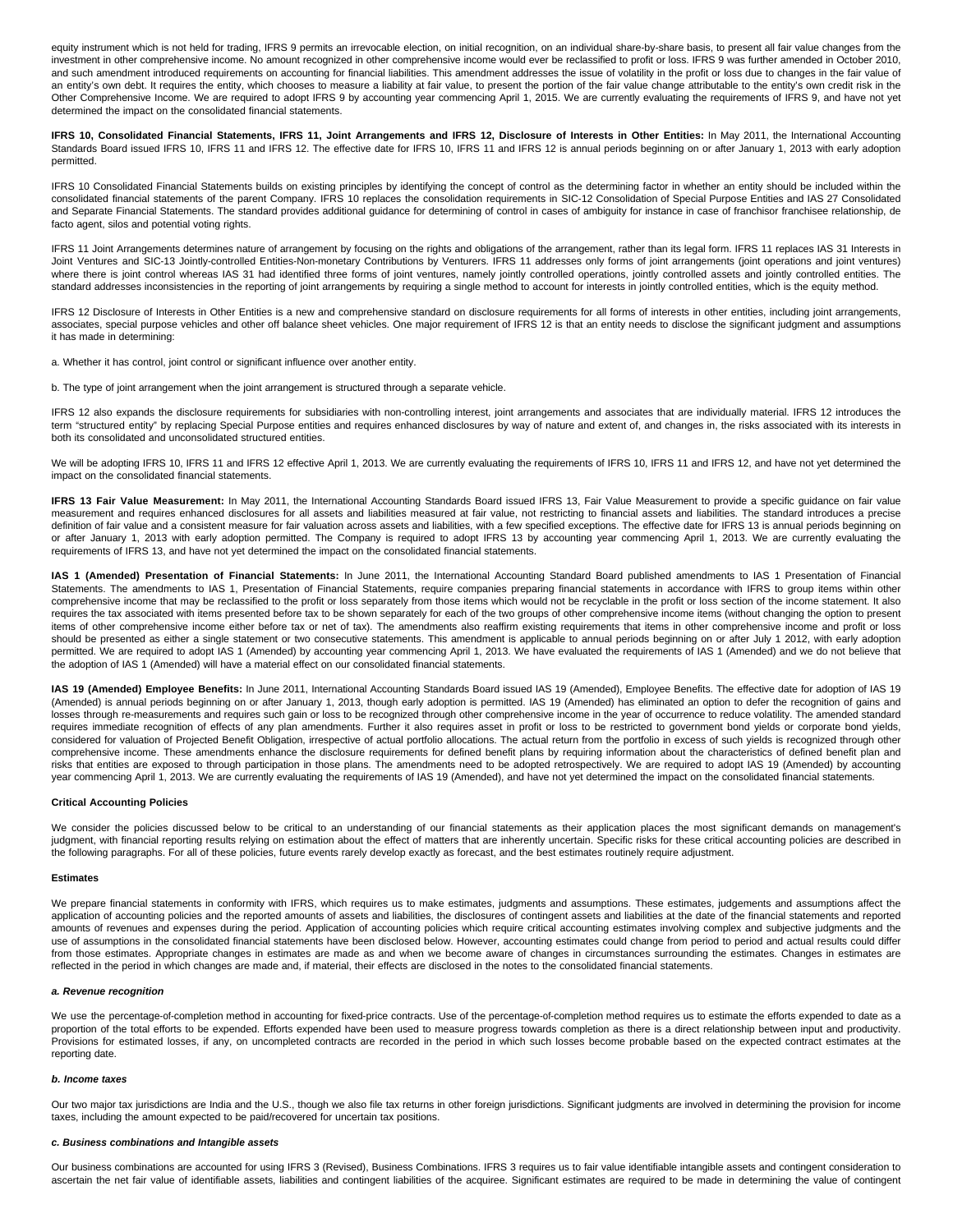consideration and intangible assets. These valuations are conducted by independent valuation experts.

#### **Revenue Recognition**

We derive our revenues primarily from software development and related services and the licensing of software products. Arrangements with customers for software development and related services are either on a fixed-price, fixed-timeframe or on a time-and-material basis.

We recognize revenue on time-and-material contracts as the related services are performed. Revenue from the end of the last billing to the balance sheet date is recognized as unbilled revenues. Revenue from fixed-price, fixed-timeframe contracts, where there is no uncertainty as to measurement or collectability of consideration, is recognized as per the percentage-ofcompletion method. When there is uncertainty as to measurement or ultimate collectability, revenue recognition is postponed until such uncertainty is resolved. Efforts expended have been used to measure progress towards completion as there is a direct relationship between input and productivity. Provisions for estimated losses, if any, on uncompleted contracts are recorded in the period in which such losses become probable based on the current contract estimates. Costs and earnings in excess of billings have been classified as unbilled revenue while billings in excess of costs and earnings have been classified as unearned revenue.

At the end of every reporting period, we evaluate each project for estimated revenue and estimated efforts. Any revisions or updates to existing estimates are made wherever required by obtaining approvals from officers having the requisite authority. Management regularly reviews and evaluates the status of each contract in progress to estimate the profit or loss. As part of the review, detailed actual efforts and a realistic estimate of efforts to complete all phases of the project are compared with the details of the original estimate and the total contract price. To date, we have not had any fixed-price, fixed-timeframe contracts that resulted in a material loss. We evaluate change orders according to their characteristics and the circumstances in which they occur. If such change orders are considered by the parties to be a normal element within the original scope of the contract, no change in the contract price is made. Otherwise, the adjustment to the contract price may be routinely negotiated. Contract revenue and costs are adjusted to reflect change orders approved by the client and us, regarding both scope and price. Changes are reflected in revenue recognition only after the change order has been approved by both parties. The same principle is also followed for escalation clauses.

In arrangements for software development and related services and maintenance services, the Company has applied the guidance in IAS 18, Revenue, by applying the revenue recognition criteria for each separately identifiable component of a single transaction. The arrangements generally meet the criteria for considering software development and related services as separately identifiable components. For allocating the consideration, the Company has measured the revenue in respect of each separable component of a transaction at its fair value, in accordance with principles given in IAS 18. The price that is regularly charged for an item when sold separately is the best evidence of its fair value. In cases where the Company is unable to establish objective and reliable evidence of fair value for the software development and related services, the Company has used a residual method to allocate the arrangement consideration. In these cases the balance consideration after allocating the fair values of undelivered components of a transaction has been allocated to the delivered components for which specific fair values do not exist.

License fee revenues have been recognized when the general revenue recognition criteria given in IAS 18 are met. Arrangements to deliver software products generally have three components: license, implementation and Annual Technical Services (ATS). We have applied the principles given in IAS 18 to account for revenues from these multiple element arrangements. Objective and reliable evidence of fair value has been established for ATS. Objective and reliable evidence of fair value is the price charged when the element is sold separately. When other services are provided in conjunction with the licensing arrangement and objective and reliable evidence of their fair values have been established, the revenue from such contracts are allocated to each component of the contract in a manner, whereby revenue is deferred for the undelivered services and the residual amounts are recognized as revenue for delivered components. In the absence of objective and reliable evidence of fair value for implementation, the entire arrangement fee for license and implementation is recognized using the percentage-of-completion method as the implementation is performed. Revenue from client training, support and other services arising due to the sale of software products is recognized as the services are performed. ATS revenue is recognized ratably over the period in which the services are rendered.

Advances received for services and products are reported as client deposits until all conditions for revenue recognition are met.

We account for volume discounts and pricing incentives to customers by reducing the amount of discount from the amount of revenue recognized at the time of sale. In some arrangements, the level of discount varies with increases in the levels of revenue transactions. The discounts are passed on to the customer either as direct payments or as a reduction of payments due from the customer. Further, we recognize discount obligations as a reduction of revenue based on the ratable allocation of the discount to each of the underlying revenue transactions that result in progress by the customer toward earning the discount. We recognize the liability based on an estimate of the customer's future purchases. If it is probable that the criteria for the discount will not be met, or if the amount thereof cannot be estimated reliably, then discount is not recognized until the payment is probable and the amount can be estimated reliably. We recognize changes in the estimated amount of obligations for discounts using a cumulative catch-up adjustment. We present revenues net of sales and value-added taxes in our consolidated statement of comprehensive income.

### **Income Tax**

Our income tax expense comprises current and deferred income tax and is recognized in net profit in the statement of comprehensive income except to the extent that it relates to items recognized directly in equity, in which case it is recognized in equity. Current income tax for current and prior periods is recognized at the amount expected to be paid to or recovered from the tax authorities, using the tax rates and tax laws that have been enacted or substantively enacted by the balance sheet date. Deferred income tax assets and liabilities are recognized for all temporary differences arising between the tax bases of assets and liabilities and their carrying amounts in the financial statements except when the deferred income tax arises from the initial recognition of goodwill or an asset or liability in a transaction that is not a business combination and affects neither accounting nor taxable profit or loss at the time of the transaction. Deferred tax assets are reviewed at each reporting date and are reduced to the extent that it is no longer probable that the related tax benefit will be realized.

Deferred income tax assets and liabilities are measured using tax rates and tax laws that have been enacted or substantially enacted by the balance sheet date and are expected to apply to taxable income in the years in which those temporary differences are expected to be recovered or settled. The effect of changes in tax rates on deferred income tax assets and liabilities is recognized as income or expense in the period that includes the enactment or the substantive enactment date. A deferred income tax asset is recognized to the extent that it is probable that future taxable profit will be available against which the deductible temporary differences and tax losses can be utilized. Deferred income taxes are not provided on the undistributed earnings of subsidiaries and branches outside India where it is expected that the earnings of the foreign subsidiary or branch will not be distributed in the foreseeable future. We offset current tax assets and current tax liabilities, where we have a legally enforceable right to set off the recognized amounts and where we intend either to settle on a net basis, or to realise the asset and settle the liability simultaneously. We offset deferred tax assets and deferred tax liabilities wherever we have a legally enforceable right to set off current tax assets against current tax liabilities and where the deferred tax assets and deferred tax liabilities relate to income taxes levied by the same taxation authority. Tax benefits of deductions earned on exercise of employee share options in excess of compensation charged to income are credited to share premium.

### **Business Combinations, Goodwill and Intangible Assets**

Business combinations have been accounted for using the acquisition method under the provisions of IFRS 3 (Revised), Business Combinations. The cost of an acquisition is measured at the fair value of the assets transferred, equity instruments issued and liabilities incurred or assumed at the date of acquisition. The cost of acquisition also includes the fair value of any contingent consideration. Identifiable assets acquired and liabilities and contingent liabilities assumed in a business combination are measured initially at their fair value on the date of acquisition. Transaction costs that we incur in connection with a business combination such as finders' fees, legal fees, due diligence fees, and other professional and consulting fees are expensed as incurred.

Goodwill represents the cost of business acquisition in excess of our interest in the net fair value of identifiable assets, liabilities and contingent liabilities of the acquiree. When the net fair value of the identifiable assets, liabilities and contingent liabilities acquired exceed the cost of the business acquisition, we recognize a gain immediately in net profit in the statement of comprehensive income. Goodwill arising on the acquisition of a non-controlling interest in a subsidiary represents the excess of the cost of the additional investment over the fair value of the net assets acquired at the acquisition date and is measured at cost less accumulated impairment losses.

Intangible assets are stated at cost less accumulated amortization and impairments. They are amortized over their respective individual estimated useful lives on a straight-line basis, from the date that they are available for use. The estimated useful life of an identifiable intangible asset is based on a number of factors including the effects of obsolescence, demand, competition, and other economic factors (such as the stability of the industry, and known technological advances), and the level of maintenance expenditures required to obtain the expected future cash flows from the asset.

We expense research costs as and when the same are incurred. Software product development costs are expensed as incurred unless technical and commercial feasibility of the project is demonstrated, future economic benefits are probable, we have the intention and ability to complete and use or sell the software and the costs can be measured reliably. The costs which can be capitalized include the cost of material, direct labour, overhead costs that are directly attributable to preparing the asset for its intended use. Research and development costs and software development costs incurred under contractual arrangements with customers are accounted as cost of sales.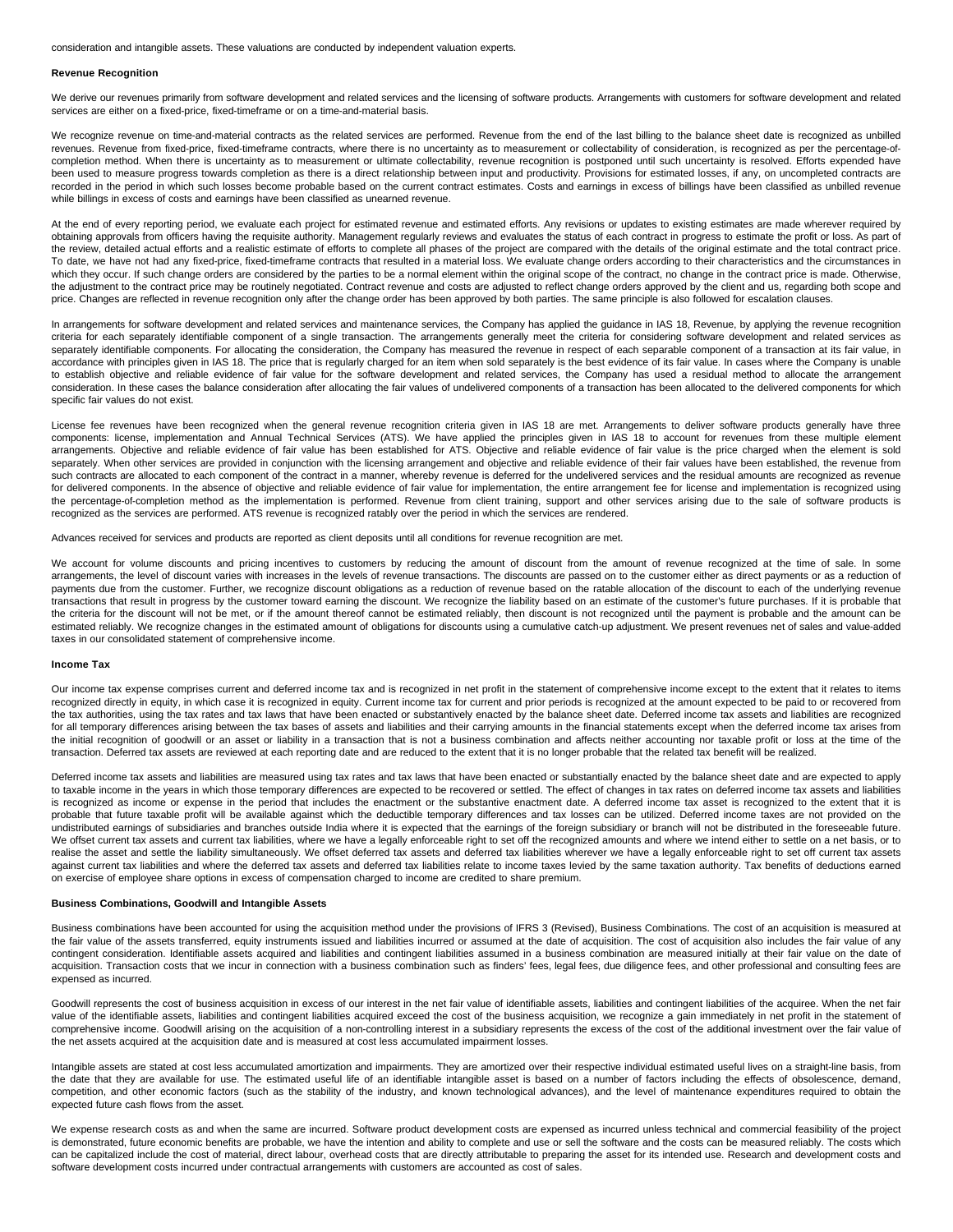### **Item 4. Controls and Procedures**

As of the end of the period covered by this Quarterly Report, our management, with the participation of our Chief Executive Officer and Chief Financial Officer, has carried out an evaluation of the effectiveness of our disclosure controls and procedures. The term "disclosure controls and procedures" means controls and other procedures that are designed to ensure that information required to be disclosed in the reports we file or submit under the Securities Exchange Act of 1934, as amended, or the Exchange Act, is recorded, processed, summarized and reported, within the time periods specified in the rules and forms of the SEC. Disclosure controls and procedures include, without limitation, controls and procedures designed to ensure that information required to be disclosed by us in our reports that we file or submit under the Exchange Act is accumulated and communicated to management, including our Chief Executive Officer and Chief Financial Officer, as appropriate to allow timely decisions regarding our required disclosure. In designing and evaluating our disclosure controls and procedures, management recognizes that any controls and procedures, no matter how well conceived and operated, can only provide reasonable assurance that the objectives of the disclosure controls and procedures are met.

Based on their evaluation as of the end of the period covered by this Quarterly Report, our Chief Executive Officer and Chief Financial Officer have concluded that our disclosure controls and procedures were effective to provide reasonable assurance that the information required to be disclosed in filings and submissions under the Exchange Act, is recorded, processed, summarized, and reported within the time periods specified by the SEC's rules and forms, and that material information related to us and our consolidated subsidiaries is accumulated and communicated to management, including the Chief Executive Officer and Chief Financial Officer, as appropriate to allow timely decisions about required disclosure.

There has been no change in our internal control over financial reporting that occurred during the period covered by this Quarterly Report that has materially affected, or is reasonably likely to affect, our internal control over financial reporting.

#### **Part II - Other Information**

### **Item 1. Legal Proceedings**

On May 23, 2011, we received a subpoena from a grand jury in the United States District Court for the Eastern District of Texas. The subpoena requires that we provide to the grand jury certain documents and records related to our sponsorships for, and uses of, B1 business visas. We are complying with the subpoena. In connection with the subpoena, during a recent meeting with the United States Attorney's Office for the Eastern District of Texas, we were advised that we and certain of our employees are targets of the investigation. We intend to have further discussions with the U.S. Attorney's officer regarding this matter, however, we cannot predict the outcome of the investigation by, or discussions with, the U.S. Attorney's Office.

In addition, we are subject to other legal proceedings and claims which have arisen in the ordinary course of our business. Our management does not reasonably expect that these other legal actions, when ultimately concluded and determined, will have a material and adverse effect on the results of operations or the financial position of the Company.

#### **Item 1A. Risk factors**

### **Risk Factors**

This Quarterly Report contains forward-looking statements that involve risks and uncertainties. Our actual results could differ materially from those anticipated in these forward-looking statements as a result of certain factors, including those set forth in the following risk factors and elsewhere in this Quarterly Report.

### **Risks Related to Our Company and Our Industry**

#### **Our revenues and expenses are difficult to predict and can vary significantly from period to period, which could cause our share price to decline.**

Our revenues and profitability have grown rapidly in recent years and are likely to vary significantly in the future from period to period. Therefore, we believe that period-to-period comparisons of our results of operations are not necessarily meaningful and should not be relied upon as an indication of our future performance. It is possible that in the future our results of operations may be below the expectations of market analysts and our investors, which could cause the share price of our equity shares and our ADSs to decline significantly.

Factors which affect the fluctuation of our operating results include:

- the size, timing and profitability of significant projects, including large outsourcing deals;
- changes in our pricing policies or the pricing policies of our competitors;
- economic fluctuations that affect the strength of the economy of the United States, Europe or any of the other markets in which we operate;
- foreign currency fluctuations and our hedging activities that are intended to address such fluctuations;
- the effect of wage pressures, seasonal hiring patterns, attrition, and the time required to train and productively utilize new employees, particularly information technology, or IT professionals;
- the proportion of services that we perform at our development centers or at our client sites;
- utilization of billable employees;
- the size and timing of facilities expansion and resulting depreciation and amortization costs;
- varying expenditures and lead times in connection with responding to, and submission of, proposals for large client engagements including on account of changing due diligence requirements;
- unanticipated cancellations, contract terminations, deferrals of projects or delays in purchases, including those resulting from our clients reorganizing their operations, mergers or acquisitions involving our clients and changes in management;
- the inability of our clients and potential clients to forecast their business and IT needs, and the resulting impact on our business;
- unanticipated cancellations, contract terminations, deferrals of projects or delays in purchases resulting from our clients' efforts to comply with regulatory requirements;
- the proportion of our customer contracts that are on a fixed-price, fixed-timeframe basis, compared with time and material contracts; and
- unanticipated variations in the duration, size and scope of our projects, as well as in the corporate decision-making process of our client base.

A significant part of our total operating expenses, particularly expenses related to personnel and facilities, are fixed in advance of any particular period. As a result, unanticipated variations in the number and timing of our projects or employee utilization rates, or the accuracy of our estimates of the resources required to complete ongoing projects, may cause significant variations in our operating results in any particular period.

There are also a number of factors, other than our performance, that are not within our control that could cause fluctuations in our operating results from period to period. These include:

- the duration of tax holidays or tax exemptions and the availability of other incentives from the Government of India;
- changes in regulations and taxation in India or the other countries in which we conduct business;
- currency fluctuations, particularly if the rupee appreciates in value against the U.S. dollar, the United Kingdom Pound Sterling, the Euro or the Australian dollar, since the majority of our revenues are in these currencies and a significant part of our costs are in Indian rupees; and
- other general economic and political factors, including the economic conditions in the United States, Europe or any other geographies in which we operate.

In addition, the availability of visas for working in the United States may vary substantially from quarter to quarter. Visas for working in the United States may be available during one quarter, but not another, or there may be differences in the number of visas available from one quarter to another. As such, the variable availability of visas may require us to incur significantly higher visa-related expenses in certain quarters when compared to others. For example, we incurred \$11 million in costs for visas in the three months ended December 31, 2011, compared to \$15 million in costs for visas in the three months ended September 30, 2011.

Such fluctuations may affect our operating margins and profitability in certain quarters during a fiscal year.

### **We may not be able to sustain our previous profit margins or levels of profitability.**

Our profitability could be affected by pricing pressures on our services, volatility of the exchange rates between the Indian rupee, the U.S. dollar and other currencies in which we generate revenues or incur expenses, increased wage pressures in India and at other locations where we maintain operations, and increases in taxes or the expiration of tax benefits.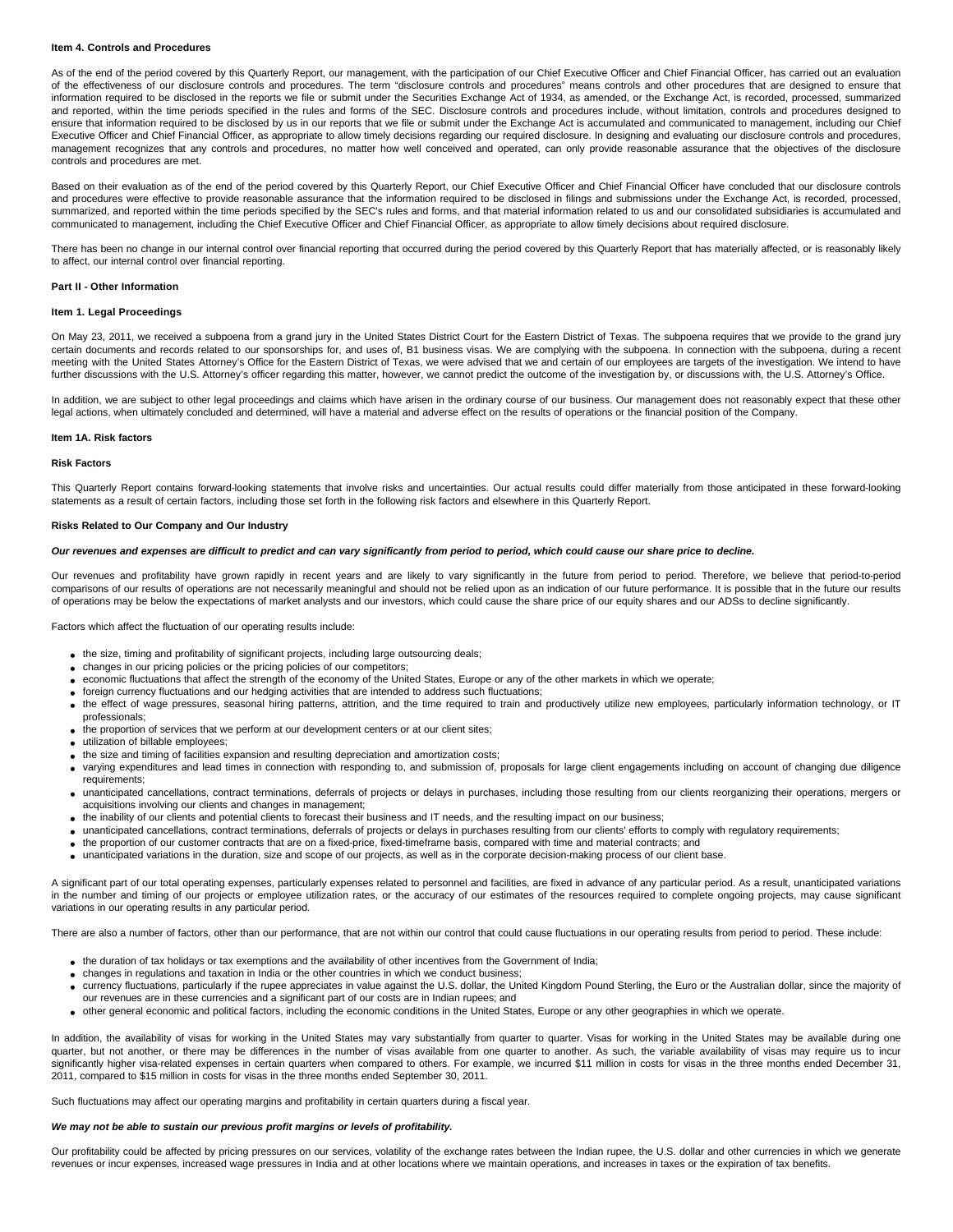Since fiscal 2003, we have incurred substantially higher selling and marketing expenses as we have invested to increase brand awareness among target clients and promote client loyalty and repeat business among existing clients. We may incur increased selling and marketing expenses in the future, which could result in declining profitability. In addition, while our Global Delivery Model allows us to manage costs efficiently, if the proportion of our services delivered at client sites increases we may not be able to keep our operating costs as low in the future, which would also have an adverse impact on our profit margins. Further, in recent years, our profit margin has been adversely impacted by the expiration of certain tax holidays and benefits in India, and we expect that our profit margin may be further adversely affected as additional tax holidays and benefits expire in the future.

During fiscal 2011 and fiscal 2010, there was volatility in the exchange rate of the Indian rupee against the U.S. dollar. The exchange rate for one dollar as published by FEDAI was ₹53.11 as of December 31, 2011 as against ₹44.60 as of March 31, 2011 and ₹44.90 as of March 31, 2010. Exchange rate fluctuations and our hedging activities have in the past adversely impacted, and may in the future adversely impact, our operating results.

Increased selling and marketing expenses, and other operating expenses in the future, as well as fluctuations in foreign currency exchange rates including, in particular, the appreciation of the rupee against foreign currencies or the appreciation of the U.S. dollar against other foreign currencies, could materially and adversely affect our profit margins and results of operations in future periods.

### **The economic environment, pricing pressure and decreased employee utilization rates could negatively impact our revenues and operating results.**

Spending on technology products and services is subject to fluctuations depending on many factors, including the economic environment in the markets in which our clients operate. For example, there was a decline in the growth rate of global IT purchases in the latter half of 2008 due to the global economic slowdown. This downward trend continued into 2009, with global IT purchases declining due to the challenging global economic environment. We believe that the economic environment in the markets in which many of our clients operate remains unstable, and that the economic conditions in many countries remain challenging and may continue to be challenging in the near future. For instance, in many European countries, large government deficits together with a downgrading of government debt and credit ratings, have escalated concerns about continuing weakness in the economies of such countries.

Reduced IT spending in response to the challenging economic environment has also led to increased pricing pressure from our clients, which has adversely impacted our revenue productivity, which we define as our revenue divided by billed person months. For instance, during the year ended March 31, 2011, our offshore revenue productivity, other than for business process management, decreased by 3.1% when compared to the year ended March 31, 2010.

Further, many of our clients have also been seeking extensions in credit terms from the standard terms that we provide, including pursuing credit from us for periods of up to 60 days or more. Such extended credit terms may result in the delay of the realization of revenues, and may adversely affect our cash flows. Additionally, extended credit terms also increase our exposure to customer-specific credit risks. Reductions in IT spending, reductions in revenue productivity, increased credit risk and extended credit terms arising from or related to the global economic slowdown have in the past adversely impacted, and may in the future adversely impact, our revenues, gross profits, operating margins and results of operations.

Moreover, in the past, reduced or delayed IT spending has also adversely impacted our utilization rates for technology professionals. For instance, in fiscal 2010, our utilization rate for technology professionals, including trainees, was approximately 67.5%, as compared to 68.9% during fiscal 2009. This decrease in employee utilization rates adversely affected our profitability for fiscal 2010, and any decrease in employee utilization rates in the future, whether on account of reduced or delayed IT spending, may adversely impact our results of operations.

In addition to the business challenges and margin pressure resulting from the global economic slowdown and the response of our clients to such slowdown, there is also a growing trend among consumers of IT services towards consolidation of technology service providers in order to improve efficiency and reduce costs. Our success in the competitive bidding process for new consolidation projects or in retaining existing projects is dependent on our ability to fulfill client expectations relating to staffing, efficient offshoring of services, absorption of transition costs, deferment of billing and more stringent service levels. If we fail to meet a client's expectations in such consolidation projects, this would likely adversely impact our business, revenues and operating margins. In addition, even if we are successful in winning the mandates for such consolidation projects, we may experience significant pressure on our operating margins as a result of the competitive bidding process.

Moreover, our ability to maintain or increase pricing is restricted as clients often expect that as we do more business with them, they will receive volume discounts or special pricing incentives. In addition, existing and new customers are also increasingly using third-party consultants with broad market knowledge to assist them in negotiating contractual terms. Any inability to maintain or increase pricing on this account may also adversely impact our revenues, gross profits, operating margins and results of operations.

### **Our revenues are highly dependent on clients primarily located in the United States and Europe, as well as on clients concentrated in certain industries, and an economic slowdown or other factors that affect the economic health of the United States, Europe or those industries, or any other impact on the growth of such industries, may affect our business.**

In the nine months ended December 31, 2011, fiscal 2011 and fiscal 2010, approximately 64.4%, 65.3% and 65.8% of our revenues were derived from projects in North America. In the same periods, approximately 21.5%, 21.5% and 23.0% of our revenues were derived from projects in Europe. The global economy, driven by slower growth in developed markets coupled with the European debt crisis, could have an impact on the growth of the IT industry. If the United States or European economy remains weak or weakens further, our clients may reduce or postpone their technology spending significantly, which may in turn lower the demand for our services and negatively affect our revenues and profitability.

In the nine months ended December 31, 2011 and fiscal 2011, we derived approximately 35.3% and 35.8% of our revenues from the financial services and insurance industry. The crisis in the financial and credit markets in the United States led to significant changes in the financial services industry in the country, with the United States federal government being forced to take over or provide financial support to many leading financial institutions and with some leading investment banks going bankrupt or being forced to sell themselves in distressed circumstances. Global economic uncertainty may result in the reduction, postponement or consolidation of IT spending by our clients, contract terminations, deferrals of projects or delays in purchases, especially in the financial services sector. Any reduction, postponement or consolidation in IT spending may lower the demand for our services or impact the prices that we can obtain for our services and consequently, adversely affect our revenues and profitability.

Any lingering weakness in the United States economy could have a material adverse impact on our revenues, particularly from businesses in the financial services industry and other industries that are particularly vulnerable to a slowdown in consumer spending. In the nine months ended December 31, 2011 and fiscal 2011, we derived approximately 35.3% and 35.8% of our revenues from clients in the financial services and insurance industry, approximately 21.4% and 24.1% of our revenues from clients in the energy, utilities and telecommunications services industry and approximately 22.9% and 20.5% of our revenues from clients in the retail, logistics, consumer product group, life sciences and health care industry, which industries are especially vulnerable to a slowdown in the U.S. economy. Any weakness in the United States economy or in the industry segments from which we generate revenues could have a negative effect on our business and results of operations.

Some of the industries in which our clients are concentrated, such as the financial services industry or the energy and utilities industry, are, or may be, increasingly subject to governmental regulation and intervention. For instance, clients in the financial services sector have been subject to increased regulation following the enactment of the Dodd-Frank Wall Street Reform and Consumer Protection Act in the United States. Increased regulation, changes in existing regulation or increased governmental intervention in the industries in which our clients operate may adversely affect the growth of their respective businesses and therefore negatively impact our revenues.

### **Currency fluctuations may affect the results or our operations or the value of our ADSs.**

Our functional currency is the Indian rupee although we transact a major portion of our business in several currencies and accordingly face foreign currency exposure through our sales in the United States and elsewhere, and purchases from overseas suppliers in various foreign currencies. Generally, we generate the majority of our revenues in foreign currencies, such as the U.S. dollar or the United Kingdom Pound Sterling, and incur the majority of our expenses in Indian rupees. Recently, as a result of the increased volatility in foreign exchange currency markets, there has been increased demand from our clients that all risks associated with foreign exchange fluctuations be borne by us. Also, historically, we have held a substantial majority of our cash funds in Indian rupees. Accordingly, changes in exchange rates may have a material adverse effect on our revenues, other income, cost of services sold, gross margin and net income, and may have a negative impact on our business, operating results and financial condition. The exchange rate between the Indian rupee and foreign currencies, including the U.S. dollar, the United Kingdom Pound Sterling, the Euro and the Australian dollar, has changed substantially in recent years and may fluctuate substantially in the future, and this fluctuation in currencies had a material and adverse effect on our operating results in fiscal 2011 and fiscal 2010. We expect that a majority of our revenues will continue to be generated in foreign currencies, including the U.S. dollar, the United Kingdom Pound Sterling, the Euro and the Australian dollar, for the foreseeable future and that a significant portion of our expenses, including personnel costs, as well as capital and operating expenditures, will continue to be denominated in Indian rupees. Consequently, the results of our operations are adversely affected as the Indian rupee appreciates against the U.S. dollar and other foreign currencies.

We use derivative financial instruments such as foreign exchange forward and option contracts to mitigate the risk of changes in foreign exchange rates on accounts receivable and forecast cash flows denominated in certain foreign currencies. As of December 31, 2011, we had outstanding forward contracts of U.S.\$612 million, Euro 42 million, United Kingdom Pound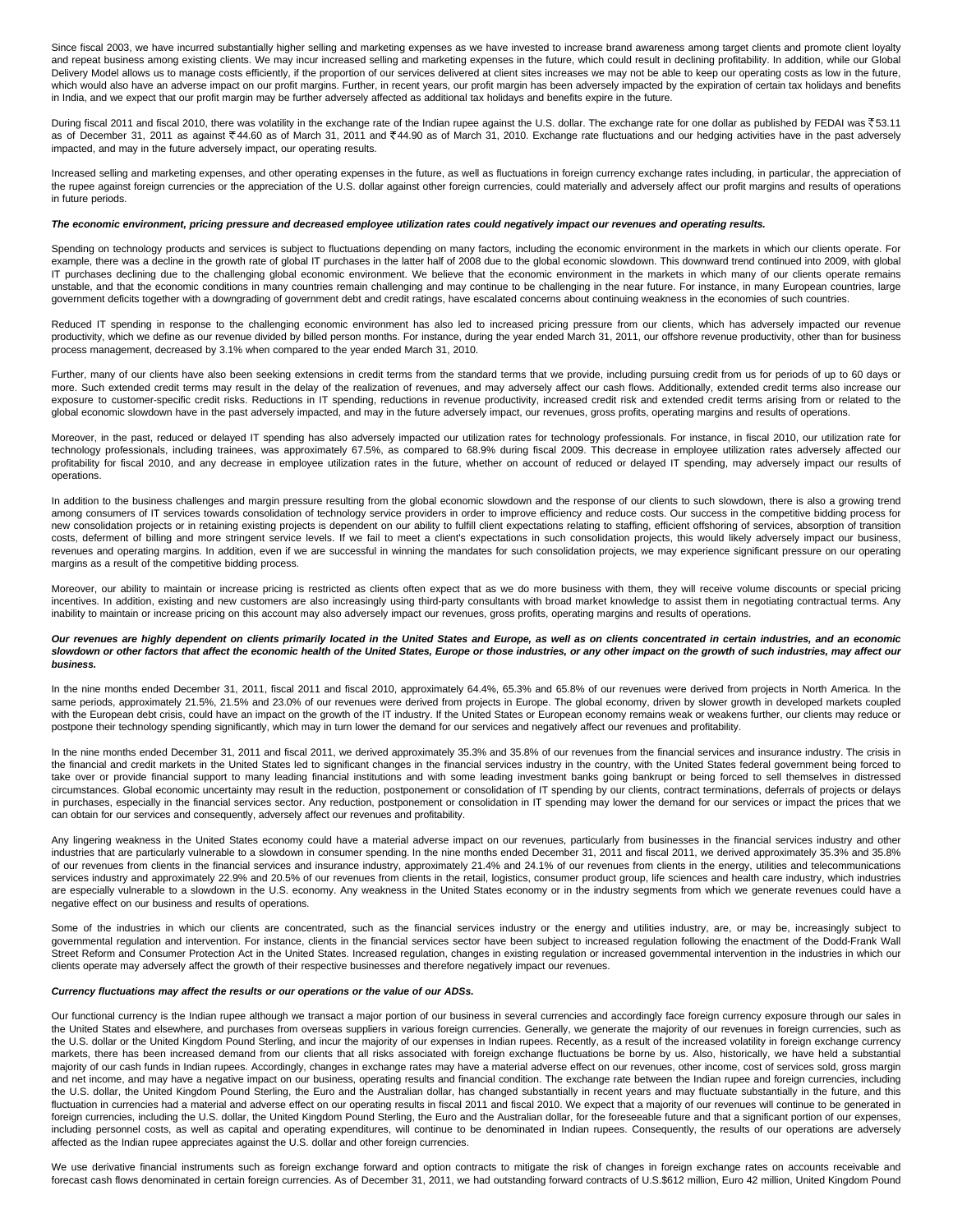Sterling 24 million and Australian dollar 74 million and options of U.S.\$70 million. We may not purchase derivative instruments adequate to insulate ourselves from foreign currency exchange risks. For instance, during fiscal 2009, we incurred significant losses as a result of exchange rate fluctuations that were not offset in full by our hedging strategy.

Additionally, our hedging activities have also contributed to increased losses in recent periods due to volatility in foreign currency markets. For example, in fiscal 2009, we incurred losses of \$165 million in our forward and option contracts. These losses, partially offset by gains of \$71 million as a result of foreign exchange translations during the same period, resulted in a total loss of \$94 million related to foreign currency transactions, which had a significant and adverse effect on our profit margin and results of operations. If foreign currency markets continue to be volatile, such fluctuations in foreign currency exchange rates could materially and adversely affect our profit margins and results of operations in future periods. Also, the volatility in the foreign currency markets may make it difficult to hedge our foreign currency exposures effectively.

Further, the policies of the Reserve Bank of India may change from time to time which may limit our ability to hedge our foreign currency exposures adequately. In addition, a high-level committee appointed by the Reserve Bank of India recommended that India move to increased capital account convertibility over the next few vears and proposed a framework for such increased convertibility. Full or increased capital account convertibility, if introduced, could result in increased volatility in the fluctuations of exchange rates between the rupee and foreign currencies.

During the nine months ended December 31, 2011, we derived 27.9% of our revenues in currencies other than the U.S. dollar, including 6.7%, 7.5% and 7.4% of our revenues in United Kingdom Pound Sterling, Euro and Australian dollars, respectively. During the nine months ended December 31, 2011, the U.S. dollar depreciated against a majority of the currencies in which we transact business, depreciating by 3.9%, 6.9% and 13.0% against the United Kingdom Pound Sterling, Euro and Australian dollar, respectively.

Fluctuations in the exchange rate between the Indian rupee and the U.S. dollar will also affect the dollar conversion by Deutsche Bank Trust Company Americas, the Depositary with respect to our ADSs, of any cash dividends paid in Indian rupees on the equity shares represented by the ADSs. In addition, these fluctuations will affect the U.S. dollar equivalent of the Indian rupee price of equity shares on the Indian stock exchanges and, as a result, the prices of our ADSs in the United States, as well as the U.S. dollar value of the proceeds a holder would receive upon the sale in India of any equity shares withdrawn from the Depositary under the Depositary Agreement. Holders may not be able to convert Indian rupee proceeds into U.S. dollars or any other currency, and there is no guarantee of the rate at which any such conversion will occur, if at all.

# **Our success depends largely upon our highly skilled technology professionals and our ability to hire, attract, motivate, retain and train these personnel.**

Our ability to execute projects, maintain our client relationships and obtain new clients depends largely on our ability to attract, train, motivate and retain highly skilled technology professionals, particularly project managers and other mid-level professionals. If we cannot hire, motivate and retain personnel, our ability to bid for projects, obtain new projects and expand our business will be impaired and our revenues could decline.

We believe that there is significant worldwide competition for skilled technology professionals. Additionally, technology companies, particularly in India, have recently increased their hiring efforts. Increasing worldwide competition for skilled technology professionals and increased hiring by technology companies may affect our ability to hire an adequate number of skilled and experienced technology professionals and may have an adverse effect on our business, results of operations and financial condition.

Increasing competition for technology professionals in India may also impact our ability to retain personnel. For example, our attrition rate for the twelve months ended December 31, 2011 was 15.4%, compared to our attrition rate for the twelve months ended December 31, 2010, which was 17.5%, without accounting for attrition in Infosys BPO or our other subsidiaries.

We may not be able to hire enough skilled and experienced technology professionals to replace employees who we are not able to retain. If we are unable to motivate and retain technology professionals, this could have an adverse effect on our business, results of operations and financial condition.

Changes in policies or laws may also affect the ability of technology companies to attract and retain personnel. For instance, the central government or state governments in India may introduce legislation requiring employers to give preferential hiring treatment to underrepresented groups. The quality of our work force is critical to our business. If any such central government or state government legislation becomes effective, our ability to hire the most highly qualified technology professionals may be hindered.

In addition, the demands of changes in technology, evolving standards and changing client preferences may require us to redeploy and retrain our technology professionals. If we are unable to redeploy and retrain our technology professionals to keep pace with continuing changes in technology, evolving standards and changing client preferences, this may adversely affect our ability to bid for and obtain new projects and may have a material adverse effect on our business, results of operations and financial condition.

### **Any inability to manage our growth could disrupt our business and reduce our profitability.**

We have grown significantly in recent periods. Between March 31, 2007 and March 31, 2011 our total employees grew from approximately 72,200 to approximately 130,800. We added approximately 14,300, 17,000 and 8,900 new employees, net of attrition, in the three months ended December 31, 2011, fiscal 2011 and fiscal 2010, respectively. As of December 31, 2011, we had approximately 145,100 employees.

In addition, in the last five years we have undertaken and continue to undertake major expansions of our existing facilities, as well as the construction of new facilities. We expect our growth to place significant demands on our management team and other resources. Our growth will require us to continuously develop and improve our operational, financial and other internal controls, both in India and elsewhere. In addition, continued growth increases the challenges involved in:

- recruiting, training and retaining sufficient skilled technical, marketing and management personnel;
- adhering to and further improving our high quality and process execution standards;
- preserving our culture, values and entrepreneurial environment;
- successfully expanding the range of services offered to our clients;
- developing and improving our internal administrative infrastructure, particularly our financial, operational, communications and other internal systems; and
- maintaining high levels of client satisfaction.

Our growth strategy also relies on the expansion of our operations to other parts of the world, including Europe, Australia, Latin America and other parts of Asia. During fiscal 2004, we established Infosys China and also acquired Infosys Australia to expand our operations in those countries. In addition, we have embarked on an expansion of our business in China, and have expended significant resources in this expansion. During fiscal 2008, we established a wholly owned subsidiary and opened a development center in Mexico. Also, during fiscal 2008, as part of an outsourcing agreement with a client, Philips Electronics Nederland B.V. (Philips), our majority owned subsidiary, Infosys BPO, acquired from Koninklijke Philips Electronics N.V. certain shared services centers in India, Poland and Thailand that were engaged in the provision of finance, accounting and procurement support services to Philips' operations worldwide. In fiscal 2010, we established a wholly-owned subsidiary, in Brazil to provide information technology services in Latin America. Further, during fiscal 2010, we formed Infosys Public Services, Inc. to focus on governmental outsourcing and consulting in the United States. In fiscal 2011, we formed Infosys Technologies (Shanghai) Company Limited. In January 2012, Infosys BPO completed the acquisition of Portland Group Pty Ltd., a leading provider of strategic sourcing and category management services based in Australia.

The costs involved in entering and establishing ourselves in new markets, and expanding such operations, may be higher than expected and we may face significant competition in these regions. Our inability to manage our expansion and related growth in these markets or regions may have an adverse effect on our business, results of operations and financial condition.

#### We may face difficulties in providing end-to-end business solutions for our clients, which could lead to clients discontinuing their work with us, which in turn could harm our **business.**

Over the past several years, we have been expanding the nature and scope of our engagements by extending the breadth of services that we offer. The success of some of our newer service offerings, such as operations and business process consulting, IT consulting, business process management, systems integration and infrastructure management, depends, in part, upon continued demand for such services by our existing and new clients and our ability to meet this demand in a cost-competitive and effective manner. In addition, our ability to effectively offer a wider breadth of end-to-end business solutions depends on our ability to attract existing or new clients to these service offerings. To obtain engagements for our end-toend solutions, we are competing with large, well-established international consulting firms as well as other India-based technology services companies, resulting in increased competition and marketing costs. Accordingly, our new service offerings may not effectively meet client needs and we may be unable to attract existing and new clients to these service offerings.

The increased breadth of our service offerings may result in larger and more complex client projects. This will require us to establish closer relationships with our clients and potentially with other technology service providers and vendors, and require a more thorough understanding of our clients' operations. Our ability to establish these relationships will depend on a number of factors including the proficiency of our technology professionals and our management personnel.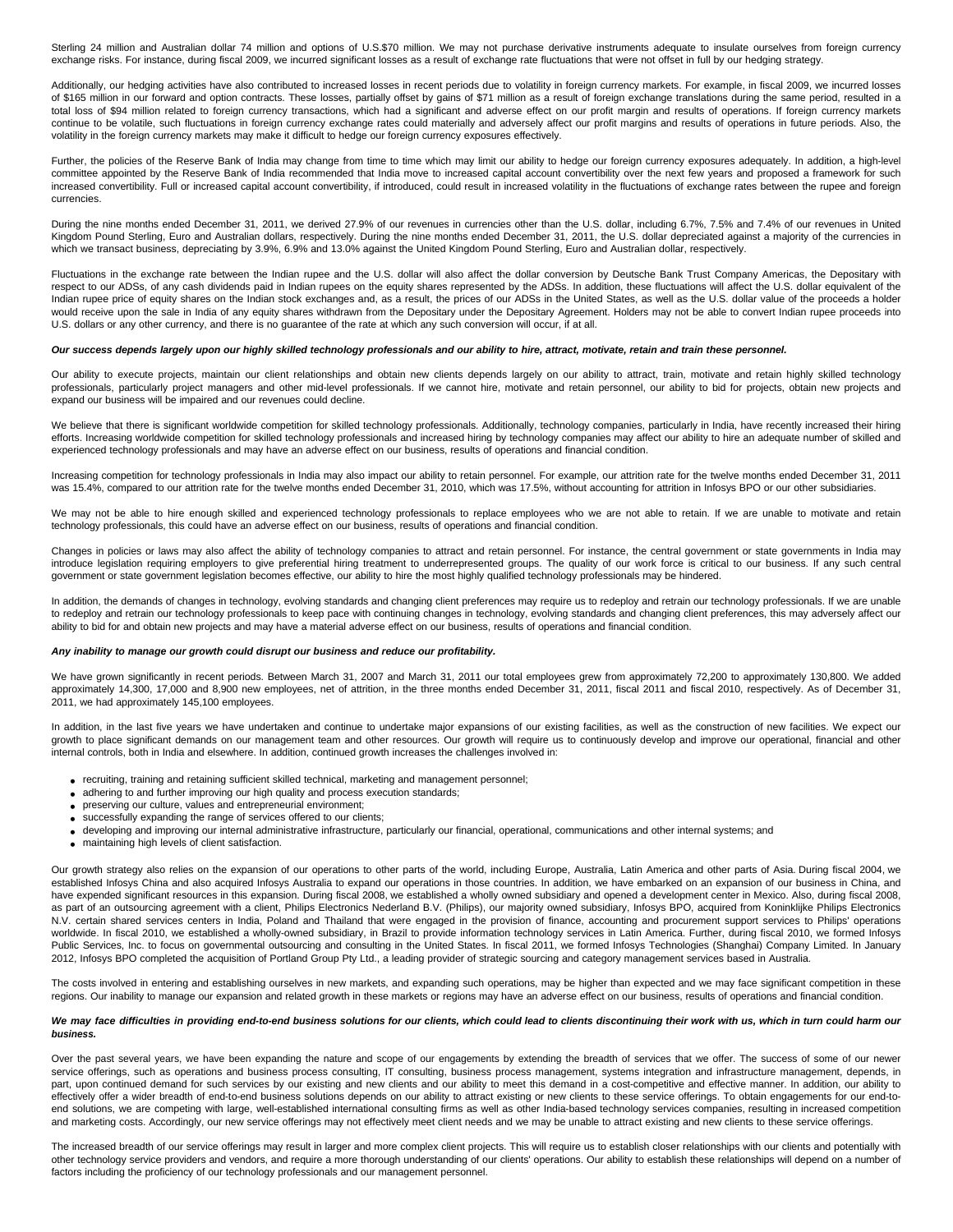Larger projects often involve multiple components, engagements or stages, and a client may choose not to retain us for additional stages or may cancel or delay additional planned engagements. These terminations, cancellations or delays may result from the business or financial condition of our clients or the economy generally, as opposed to factors related to the quality of our services. Cancellations or delays make it difficult to plan for project resource requirements, and resource planning inaccuracies may have a negative impact on our profitability.

### **Intense competition in the market for technology services could affect our cost advantages, which could reduce our share of business from clients and decrease our revenues.**

The technology services market is highly competitive. Our competitors include large consulting firms, captive divisions of large multinational technology firms, infrastructure management services firms, Indian technology services firms, software companies and in-house IT departments of large corporations.

The technology services industry is experiencing rapid changes that are affecting the competitive landscape, including recent divestitures and acquisitions that have resulted in consolidation within the industry. These changes may result in larger competitors with significant resources. In addition, some of our competitors have added or announced plans to add cost-competitive offshore capabilities to their service offerings. These competitors may be able to offer their services using the offshore and onsite model more efficiently than we can. Many of these competitors are also substantially larger than us and have significant experience with international operations. We may face competition in countries where we currently operate, as well as in countries in which we expect to expand our operations. We also expect additional competition from technology services firms with current operations in other countries, such as China and the Philippines. Many of our competitors have significantly greater financial, technical and marketing resources, generate greater revenues, have more extensive existing client relationships and technology partners and have greater brand recognition than we do. We may be unable to compete successfully against these competitors, or may lose clients to these competitors. Additionally, we believe that our ability to compete also depends in part on factors outside our control, such as the price at which our competitors offer comparable services, and the extent of our competitors' responsiveness to their clients' needs.

### **Our revenues are highly dependent upon a small number of clients, and the loss of any one of our major clients could significantly impact our business.**

We have historically earned, and believe that in the future we will continue to earn, a significant portion of our revenues from a limited number of clients. In the nine months ended December 31, 2011, fiscal 2011 and fiscal 2010, our largest client accounted for 4.4%, 4.7% and 4.6% of our total revenues, respectively, and our five largest clients together accounted for 15.2%, 15.4% and 16.4% of our total revenues respectively. The volume of work we perform for specific clients is likely to vary from year to year, particularly since we historically have not been the exclusive external technology services provider for our clients. Thus, a major client in one year may not provide the same level of revenues in a subsequent year. However, in any given year, a limited number of clients tend to contribute a significant portion of our revenues. There are a number of factors, other than our performance, that could cause the loss of a client and that may not be predictable. In certain cases, we have significantly reduced the services provided to a client when the client either changed its outsourcing strategy by moving more work in-house or replaced its existing software with packaged software supported by the licensor. Reduced technology spending in response to a challenging economic or competitive environment may also result in our loss of a client. If we lose one of our major clients or one of our major clients significantly reduces its volume of business with us or there is an increase in the accounts receivables from any of our major clients, our revenues and profitability could be reduced.

### **Legislation in certain countries in which we operate, including the United States and the United Kingdom, may restrict companies in those countries from outsourcing work to us, or may limit our ability to send our employees to certain client sites.**

Recently, some countries and organizations have expressed concerns about a perceived association between offshore outsourcing and the loss of jobs. With the growth of offshore outsourcing receiving increased political and media attention, especially in the United States, which is our largest market, and particularly given the prevailing economic environment, it is possible that there could be a change in the existing laws or the enactment of new legislation restricting offshore outsourcing or imposing restrictions on the deployment of, and regulating the wages of, work visa holders at client locations, which may adversely impact our ability to do business in the jurisdictions in which we operate, especially with governmental entities. For instance, the Governor of the State of Ohio issued an executive order that prohibits governmental entities of the State of Ohio from expending public funds for services that are provided offshore. It is also possible that private sector companies working with these governmental entities may be restricted from outsourcing projects related to government contracts or may face disincentives if they outsource certain operations.

The credit crisis in the United States and elsewhere has also resulted in the United States federal government and governments in Europe acquiring or proposing to acquire equity positions in leading financial institutions and banks. If either the United States federal government or another governmental entity acquires an equity position in any of our clients, any resulting changes in management or reorganizations may result in deferrals or cancellations of projects or delays in purchase decisions, which may have a material adverse effect on our business, results of operations or financial condition. Moreover, equity investments by governmental entities in, or governmental financial aid to, our clients may involve restrictions on the ability of such clients to outsource offshore or otherwise restrict offshore IT vendors from utilizing the services of work visa holders at client locations. Any restriction on our ability to deploy our trained offshore resources at client locations may in turn require us to replace our existing offshore resources with local resources, or hire additional local resources, which local resources may only be available at higher wages. Any resulting increase in our compensation, hiring and training expenses could adversely impact our revenues and operating profitability.

In addition, the European Union (EU) member states have adopted the Acquired Rights Directive, while some European countries outside of the EU have enacted similar legislation. The Acquired Rights Directive and certain local laws in European countries that implement the Acquired Rights Directive, such as the Transfer of Undertakings (Protection of Employees) Regulations, or TUPE, in the United Kingdom, allow employees who are dismissed as a result of "service provision changes", which may include outsourcing to non-EU companies, to seek compensation either from the company from which they were dismissed or from the company to which the work was transferred. This could deter EU companies from outsourcing work to us and could also result in our being held liable for redundancy payments to such workers. Any such event could adversely affect our revenues and operating profitability.

# Restrictions on immigration may affect our ability to compete for and provide services to clients in the United States, Europe and other jurisdictions, which could hamper our **growth or cause our revenues to decline.**

The vast majority of our employees are Indian nationals. Most of our projects require a portion of the work to be completed at the client's location. The ability of our technology professionals to work in the United States, Europe and in other countries depends on the ability to obtain the necessary visas and work permits.

As of December 31, 2011, the majority of our technology professionals in the United States held either H-1B visas (approximately 10,211 persons, not including Infosys BPO employees or employees of our wholly owned subsidiaries), which allow the employee to remain in the United States for up to six years during the term of the work permit and work as long as he or she remains an employee of the sponsoring firm, or L-1 visas (approximately 1,958 persons, not including Infosys BPO employees or employees of our wholly owned subsidiaries), which allow the employee to stay in the United States only temporarily.

Although there is no limit to new L-1 visas, there is a limit to the aggregate number of new H-1B visas that the U.S. Citizenship and Immigration Services, or CIS, may approve in any government fiscal year which is 85,000 annually. 20,000 of these visas are only available to skilled workers who possess a Master's or higher degree from institutions of higher education in the United States. Further, in response to the terrorist attacks in the United States, the CIS has increased its level of scrutiny in granting new visas. This may, in the future, also lead to limits on the number of L-1 visas granted. In addition, the granting of L-1 visas precludes companies from obtaining such visas for employees with specialized knowledge: (1) if such employees will be stationed primarily at the worksite of another company in the U.S. and the employee will not be controlled and supervised by his or her employer, or (2) if such offsite placement is essentially an arrangement to provide labor for hire rather than in connection with the employee's specialized knowledge. Immigration laws in the United States may also require us to meet certain levels of compensation, and to comply with other legal requirements, including labor certifications, as a condition to obtaining or maintaining work visas for our technology professionals working in the United States.

Immigration laws in the United States and in other countries are subject to legislative change, as well as to variations in standards of application and enforcement due to political forces and economic conditions. For instance, the United States government is considering the enactment of an Immigration Reform Bill, and the United Kingdom government has recently introduced an interim limit on the number of visas that may be granted. Further, effective August 14, 2010, the CIS has announced a fee increase of \$2,000 for certain H-1B visa petitions and \$2,250 for certain L-1 visa petitions. It is difficult to predict the political and economic events that could affect immigration laws, or the restrictive impact they could have on obtaining or monitoring work visas for our technology professionals. Our reliance on work visas for a significant number of technology professionals makes us particularly vulnerable to such changes and variations as it affects our ability to staff projects with technology professionals who are not citizens of the country where the work is to be performed. As a result, we may not be able to obtain a sufficient number of visas for our technology professionals or may encounter delays or additional costs in obtaining or maintaining the conditions of such visas. Additionally, we may have to apply in advance for visas and this could result in additional expenses during certain quarters of the fiscal year.

Recently, one of our employees filed a lawsuit against us which alleged, among other things, that we were improperly utilizing the U.S. B-1 business visitor visa program. Following the filing of such lawsuit, a United States senator submitted a letter to the U.S. Secretary of State and the Secretary of Homeland Security, requesting that their respective departments review the B-1 business visa program and investigate the manner in which it is being utilized by companies, including Infosys.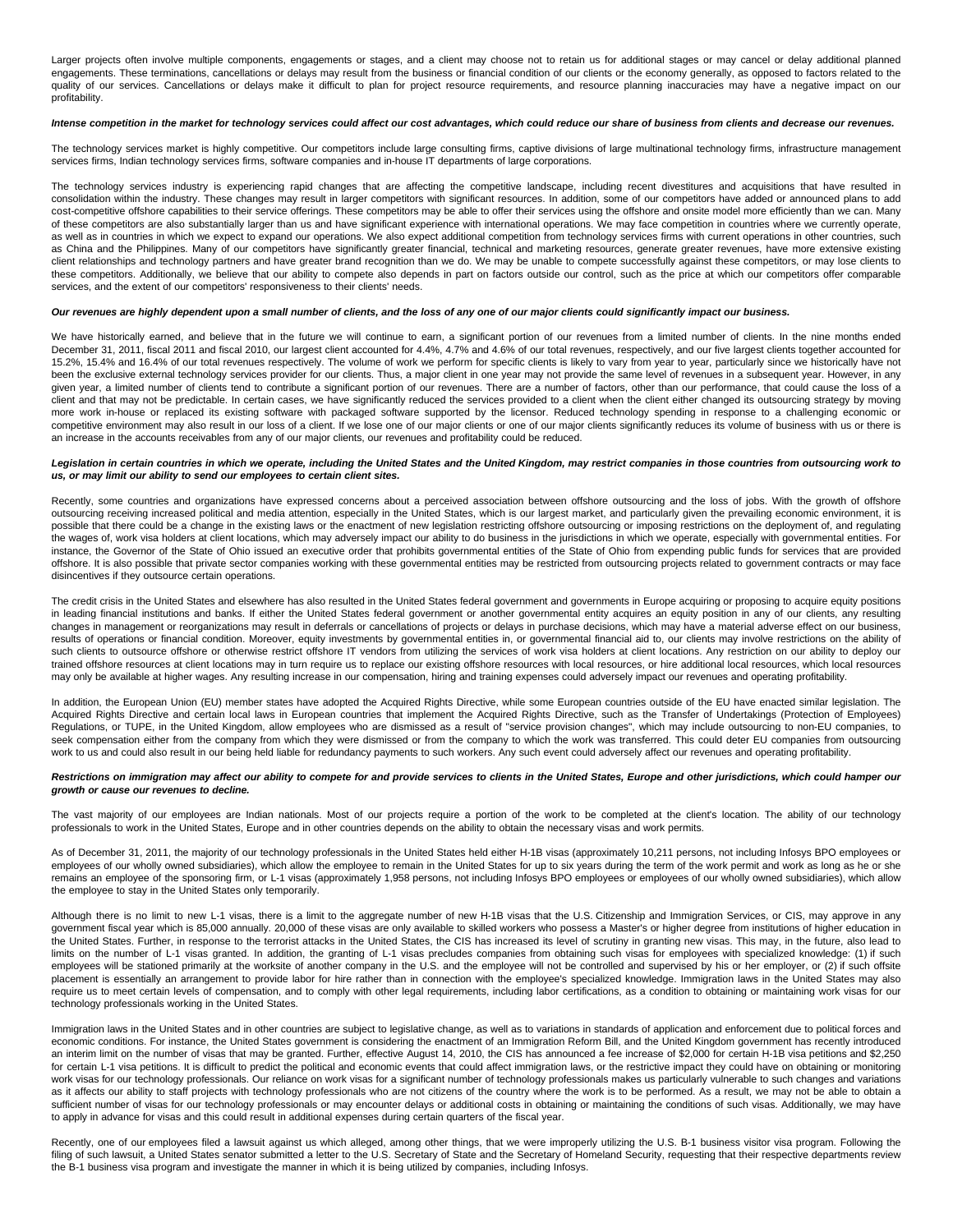On May 23, 2011, we received a subpoena from a grand jury in the United States District Court for the Eastern District of Texas. The subpoena requires that Infosys provide to the grand jury certain documents and records related to our sponsorships for, and uses of, B1 business visas. We are complying with the subpoena. In connection with the subpoena, during a recent meeting with the United States Attorney's Office for the Eastern District of Texas we were advised that we and certain of our employees are targets of the investigation. We intend to have further discussions with the U.S. Attorney's Office regarding this matter. However, we cannot predict the outcome of the investigation by, or discussions with, the U.S. Attorney's Office.

In the event that the United States government or any other government undertakes any actions which limit any visa program that we utilize, or imposes sanctions, fines or penalties on us or our employees, this could materially and adversely affect our business and results of operations.

# **Our success depends in large part upon our management team and key personnel and our ability to attract and retain them.**

We are highly dependent on the senior members of our Board and the management team, including the continued efforts of our Co- Chairman, our Chief Executive Officer, our Chief Financial Officer, other executive members of the Board and members of our executive council which consists of certain executive and other officers. Our future performance will be affected by any disruptions in the continued service of our directors, executives and other officers. For instance, significant changes to our Board and senior management became effective in August 2011. We cannot assure you that the departure of directors and the transition of management personnel will not cause disruption to our operations or customer relationships, or materially impact our results of operations.

Competition for senior management in our industry is intense, and we may not be able to retain senior management personnel or attract and retain new senior management personnel in the future. Furthermore, we do not maintain key man life insurance for any of the senior members of our management team or other key personnel. The loss of any member of our senior management or other key personnel may have a material adverse effect on our business, results of operations and financial condition.

#### **Our failure to complete fixed-price, fixed-timeframe contracts or transaction-based pricing contracts within budget and on time may negatively affect our profitability.**

As an element of our business strategy, in response to client requirements and pressures on IT budgets, we are offering an increasing portion of our services on a fixed-price, fixedtimeframe basis, rather than on a time-and-materials basis. In the nine months ended December 31, 2011, fiscal 2011 and fiscal 2010, revenues from fixed-price, fixed-timeframe projects accounted for 39.2%, 40.3% and 38.5% of our total services revenues, respectively, including revenues from our business process management services. In addition, pressure on the IT budgets of our clients has led us to deviate from our standard pricing policies and to offer varied pricing models to our clients in certain situations in order to remain competitive. For example, we have recently begun entering into transaction-based pricing contracts with certain clients in order to give our clients the flexibility to pay as they use our services.

The risk of entering into fixed-price, fixed-timeframe arrangements and transaction-based pricing arrangements is that if we fail to properly estimate the appropriate pricing for a project, we may incur lower profits or losses as a result of being unable to execute projects on the timeframe and with the amount of labor we expected. Although we use our software engineering methodologies and processes and past project experience to reduce the risks associated with estimating, planning and performing fixed-price, fixed-timeframe projects and transactionbased pricing projects, we bear the risk of cost overruns, completion delays and wage inflation in connection with these projects. If we fail to estimate accurately the resources and time required for a project, future wage inflation rates, or currency exchange rates, or if we fail to complete our contractual obligations within the contracted timeframe, our profitability may suffer. We expect that we will continue to enter into fixed-price, fixed-timeframe and transaction-based pricing engagements in the future, and such engagements may increase in relation to the revenues generated from engagements on a time-and-materials basis, which would increase the risks to our business.

### **Our client contracts can typically be terminated without cause and with little or no notice or penalty, which could negatively impact our revenues and profitability.**

Our clients typically retain us on a non-exclusive, project-by-project basis. Most of our client contracts, including those that are on a fixed-price, fixed-timeframe basis, can be terminated with or without cause, with between zero and 90 days notice and without any termination-related penalties. Our business is dependent on the decisions and actions of our clients, and there are a number of factors relating to our clients that are outside of our control which might lead to termination of a project or the loss of a client, including:

- financial difficulties for a client:
- a change in strategic priorities, resulting in a reduced level of technology spending;
- a demand for price reductions:
- a change in outsourcing strategy by moving more work to the client's in-house technology departments or to our competitors;
- the replacement by our clients of existing software with packaged software supported by licensors;
- mergers and acquisitions; and
- consolidation of technology spending by a client, whether arising out of mergers and acquisitions, or otherwise.

Our inability to control the termination of client contracts could have a negative impact on our financial condition and results of operations.

### **Our engagements with customers are singular in nature and do not necessarily provide for subsequent engagements.**

Our clients generally retain us on a short-term, engagement-by-engagement basis in connection with specific projects, rather than on a recurring basis under long-term contracts. Although a substantial majority of our revenues are generated from repeat business, which we define as revenue from a client who also contributed to our revenue during the prior fiscal year, our engagements with our clients are typically for projects that are singular in nature. Therefore, we must seek out new engagements when our current engagements are successfully completed or are terminated, and we are constantly seeking to expand our business with existing clients and secure new clients for our services. In addition, in order to continue expanding our business, we may need to significantly expand our sales and marketing group, which would increase our expenses and may not necessarily result in a substantial increase in business. If we are unable to generate a substantial number of new engagements for projects on a continual basis, our business and results of operations would likely be adversely affected.

### **Our client contracts are often conditioned upon our performance, which, if unsatisfactory, could result in less revenue than previously anticipated.**

A number of our contracts have incentive-based or other pricing terms that condition some or all of our fees on our ability to meet defined performance goals or service levels. Our failure to meet these goals or a client's expectations in such performance-based contracts may result in a less profitable or an unprofitable engagement.

### **Some of our long-term client contracts contain benchmarking provisions which, if triggered, could result in lower future revenues and profitability under the contract.**

As the size and duration of our client engagements increase, clients may increasingly require benchmarking provisions. Benchmarking provisions allow a customer in certain circumstances to request a benchmark study prepared by an agreed upon third-party comparing our pricing, performance and efficiency gains for delivered contract services to that of an agreed upon list of other service providers for comparable services. Based on the results of the benchmark study and depending on the reasons for any unfavorable variance, we may be required to reduce the pricing for future services performed under the balance of the contract, which could have an adverse impact on our revenues and profitability. Benchmarking provisions in our client engagements may have a greater impact on our results of operations during an economic slowdown, because pricing pressure and the resulting decline in rates may lead to a reduction in fees that we charge to clients that have benchmarking provisions in their engagements with us.

#### **Our increasing work with governmental agencies may expose us to additional risks.**

Currently, the vast majority of our clients are privately or publicly owned. However, we are increasingly bidding for work with governments and governmental agencies, both within and outside the United States. Projects involving governments or governmental agencies carry various risks inherent in the government contracting process, including the following:

- Such projects may be subject to a higher risk of reduction in scope or termination than other contracts due to political and economic factors such as changes in government, pending elections or the reduction in, or absence of, adequate funding;
- Terms and conditions of government contracts tend to be more onerous than other contracts and may include, among other things, extensive rights of audit, more punitive service level penalties and other restrictive covenants. Also, the terms of such contracts are often subject to change due to political and economic factors;
- Government contracts are often subject to more extensive scrutiny and publicity than other contracts. Any negative publicity related to such contracts, regardless of the accuracy of such publicity, may adversely affect our business or reputation;
- Participation in government contracts could subject us to stricter regulatory requirements, which may increase our cost of compliance; and
- Such projects may involve multiple parties in the delivery of services and require greater Project management efforts on our part, and any failure in this regard may adversely impact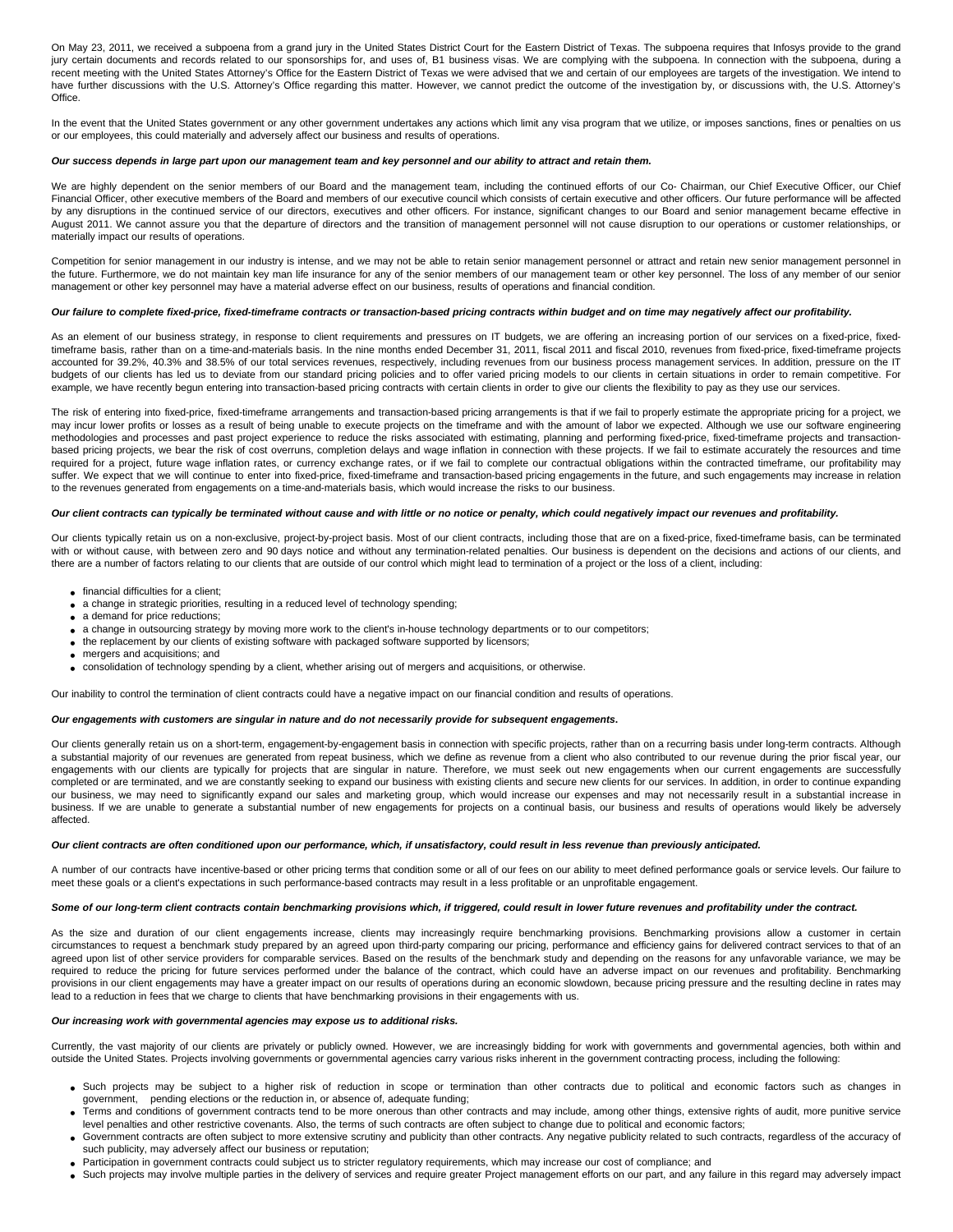In addition, we operate in jurisdictions in which local business practices may be inconsistent with international regulatory requirements, including anti-corruption and anti-bribery regulations prescribed under the U.S. Foreign Corrupt Practices Act ("FCPA"), and the Bribery Act 2010 (U.K.), which, among other things, prohibits giving or offering to give anything of value with the intent to influence the awarding of government contracts. Although we believe that we have adequate policies and enforcement mechanisms to ensure legal and regulatory compliance with the FCPA, the Bribery Act 2010 and other similar regulations, it is possible that some of our employees, subcontractors, agents or partners may violate any such legal and regulatory requirements, which may expose us to criminal or civil enforcement actions, including penalties and suspension or disqualification from U.S. federal procurement contracting. If we fail to comply with legal and regulatory requirements, our business and reputation may be harmed.

Any of the above factors could have a material and adverse effect on our business or our results of operations.

### **Our business will suffer if we fail to anticipate and develop new services and enhance existing services in order to keep pace with rapid changes in technology and in the industries on which we focus.**

The technology services market is characterized by rapid technological change, evolving industry standards, changing client preferences and new product and service introductions. Our future success will depend on our ability to anticipate these advances and develop new product and service offerings to meet client needs. We may fail to anticipate or respond to these advances in a timely basis, or, if we do respond, the services or technologies that we develop may not be successful in the marketplace. The development of some of the services and technologies may involve significant upfront investments and the failure of these services and technologies may result in our being unable to recover these investments, in part or in full. Further, products, services or technologies that are developed by our competitors may render our services non-competitive or obsolete.

We have recently introduced, and propose to introduce, several new solutions involving complex delivery models combined with innovative, and often transaction based, pricing models. Some of our solutions, including the Software as a Service, or SaaS, solution, are often based on a transaction-based pricing model even though these solutions require us to incur significant upfront costs. The complexity of these solutions, our inexperience in developing or implementing them and significant competition in the markets for these solutions may affect our ability to market these solutions successfully. Further, customers may not adopt these solutions widely and we may be unable to recover any investments made in these solutions. Even if these solutions are successful in the market, the dependence of these solutions on third party hardware and software and on our ability to meet stringent service levels in providing maintenance or support services may result in our being unable to deploy these solutions successfully or profitably. Further, where we offer a transaction-based pricing model in connection with an engagement, we may also be unable to recover any upfront costs incurred in solutions deployed by us in full.

### Compliance with new and changing corporate governance and public disclosure requirements adds uncertainty to our compliance policies and increases our costs of **compliance.**

Changing laws, regulations and standards relating to accounting, corporate governance and public disclosure, including the Sarbanes-Oxley Act of 2002, new SEC regulations, NASDAQ Global Select Market rules, Securities and Exchange Board of India or SEBI rules and Indian stock market listing regulations are creating uncertainty for companies like ours. These new or changed laws, regulations and standards may lack specificity and are subject to varying interpretations. Their application in practice may evolve over time as new guidance is provided by regulatory and governing bodies. This could result in continuing uncertainty regarding compliance matters and higher costs of compliance as a result of ongoing revisions to such governance standards.

In particular, continuing compliance with Section 404 of the Sarbanes-Oxley Act of 2002 and the related regulations regarding our required assessment of our internal control over financial reporting requires the commitment of significant financial and managerial resources and external auditor's independent assessment of the internal control over financial reporting.

In connection with our Annual Report on Form 20-F for fiscal 2011, our management assessed our internal controls over financial reporting, and determined that our internal controls were effective as of March 31, 2011, and our independent auditors have expressed an unqualified opinion over the effectiveness of our internal control over financial reporting as of the end of such period. However, we will undertake management assessments of our internal control over financial reporting in connection with each annual report, and any deficiencies uncovered by these assessments or any inability of our auditors to issue an unqualified opinion could harm our reputation and the price of our equity shares and ADSs.

Further, during 2009 and continuing into 2011, there has been an increased focus on corporate governance by the U.S. Congress and by the SEC in response to the recent credit and financial crisis in the United States. As a result of this increased focus, additional corporate governance standards have been promulgated with respect to companies whose securities are listed in the United States, including by way of the enactment of the Dodd-Frank Wall Street Reform and Consumer Protection Act, and more governance standards are expected to be imposed on companies whose securities are listed in the United States in the near future.

It is also possible that laws in India may be made more stringent with respect to standards of accounting, auditing, public disclosure and corporate governance. We are committed to maintaining high standards of corporate governance and public disclosure, and our efforts to comply with evolving laws, regulations and standards in this regard have resulted in, and are likely to continue to result in, increased general and administrative expenses and a diversion of management time and attention from revenue-generating activities to compliance activities.

In addition, it may become more expensive or more difficult for us to obtain director and officer liability insurance. Further, our Board members, Chief Executive Officer, and Chief Financial Officer could face an increased risk of personal liability in connection with their performance of duties and our SEC reporting obligations. As a result, we may face difficulties attracting and retaining qualified Board members and executive officers, which could harm our business. If we fail to comply with new or changed laws or regulations, our business and reputation may be harmed.

### **Disruptions in telecommunications, system failures, or virus attacks could harm our ability to execute our Global Delivery Model, which could result in client dissatisfaction and a reduction of our revenues.**

A significant element of our distributed project management methodology, which we refer to as our Global Delivery Model, is to continue to leverage and expand our global development centers. We currently have 68 global development centers located in various countries around the world. Our global development centers are linked with a telecommunications network architecture that uses multiple service providers and various satellite and optical links with alternate routing. We may not be able to maintain active voice and data communications between our various global development centers and our clients' sites at all times due to disruptions in these networks, system failures or virus attacks. Any significant failure in our ability to communicate could result in a disruption in business, which could hinder our performance or our ability to complete client projects on time. This, in turn, could lead to client dissatisfaction and a material adverse effect on our business, results of operations and financial condition.

### **We may be liable to our clients for damages caused by disclosure of confidential information, system failures, errors or unsatisfactory performance of services.**

We are often required to collect and store sensitive or confidential client and customer data. Many of our client agreements do not limit our potential liability for breaches of confidentiality. If any person, including any of our employees, penetrates our network security or misappropriates sensitive data, we could be subject to significant liability from our clients or from our clients' customers for breaching contractual confidentiality provisions or privacy laws. Unauthorized disclosure of sensitive or confidential client and customer data, whether through breach of our computer systems, systems failure or otherwise, could damage our reputation and cause us to lose clients.

Many of our contracts involve projects that are critical to the operations of our clients' businesses, and provide benefits which may be difficult to quantify. Any failure in a client's system or breaches of security could result in a claim for substantial damages against us, regardless of our responsibility for such failure. Furthermore, any errors by our employees in the performance of services for a client, or poor execution of such services, could result in a client terminating our engagement and seeking damages from us.

Although we generally attempt to limit our contractual liability for consequential damages in rendering our services, these limitations on liability may be unenforceable in some cases, or may be insufficient to protect us from liability for damages. We maintain general liability insurance coverage, including coverage for errors or omissions, however, this coverage may not continue to be available on reasonable terms and may be unavailable in sufficient amounts to cover one or more large claims. Also an insurer might disclaim coverage as to any future claim. A successful assertion of one or more large claims against us that exceeds our available insurance coverage or changes in our insurance policies, including premium increases or the imposition of a large deductible or co-insurance requirement, could adversely affect our operating results.

Recently, many of our clients have been seeking more favorable terms from us in our contracts, particularly in connection with clauses related to the limitation of our liability for damages resulting from unsatisfactory performance of services. The inclusion of such terms in our client contracts, particularly where they relate to our attempt to limit our contractual liability for damages, may increase our exposure to liability in the case of our failure to perform services in a manner required under the relevant contracts. Further, any damages resulting from such failure, particularly where we are unable to recover such damages in full from our insurers, may adversely impact our business, revenues and operating margins.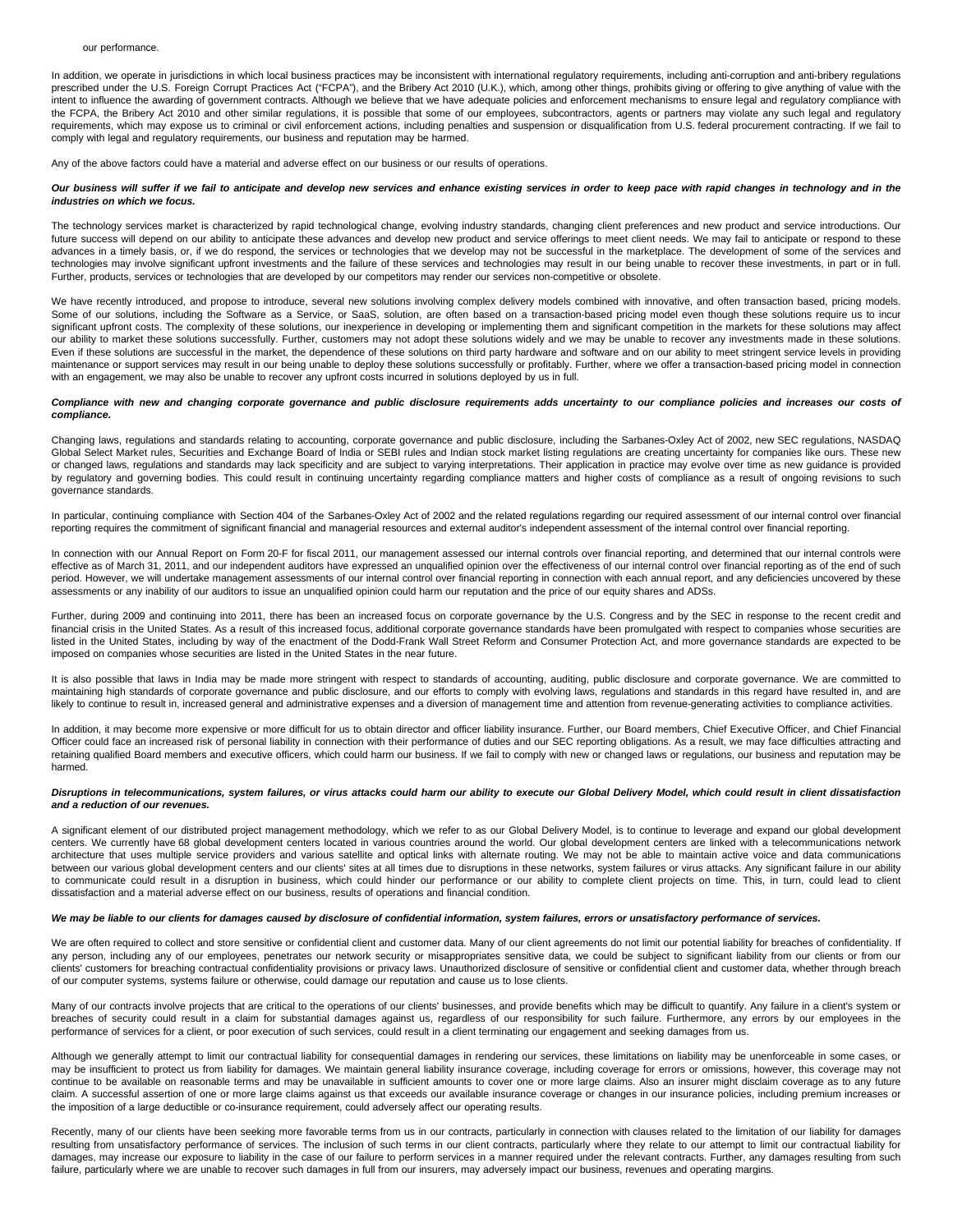# We are investing substantial cash assets in new facilities and physical infrastructure, and our profitability could be reduced if our business does not grow proportionately.

As of December 31, 2011, we had contractual commitments of approximately \$206 million for capital expenditures, particularly related to the expansion or construction of facilities. We may encounter cost overruns or project delays in connection with new facilities. These expansions will increase our fixed costs. If we are unable to grow our business and revenues proportionately, our profitability will be reduced.

### **We may be unable to recoup our investment costs to develop our software products.**

In the nine months ended December 31, 2011, fiscal 2011 and fiscal 2010, we earned 4.6%, 4.9% and 4.2% of our total revenue from the licensing of software products, respectively. The development of our software products requires significant investments. The markets for our primary suite of software products which we call Finacle™ are competitive. Our current software products or any new software products that we develop may not be commercially successful and the costs of developing such new software products may not be recouped. Since software product revenues typically occur in periods subsequent to the periods in which the costs are incurred for the development of such software products, delayed revenues may cause periodic fluctuations in our operating results.

### **We may engage in acquisitions, strategic investments, strategic partnerships or alliances or other ventures that may or may not be successful.**

We may acquire or make strategic investments in complementary businesses, technologies, services or products, or enter into strategic partnerships or alliances with third parties in order to enhance our business. For example, during fiscal 2008, as part of an outsourcing agreement with Philips, our majority-owned subsidiary, Infosys BPO, acquired from Koninklijke Philips Electronics N.V. certain shared services centers in India, Poland and Thailand that were engaged in the provision of finance, accounting and procurement support services to Philips' operations worldwide. Further, during fiscal 2010, Infosys BPO completed the acquisition of McCamish Systems LLC. In January 2012, Infosys BPO completed the acquisition of Portland Group Pty Ltd., a leading provider of strategic sourcing and category management services based in Australia.

It is possible that we may not identify suitable acquisitions, candidates for strategic investment or strategic partnerships, or if we do identify suitable targets, we may not complete those transactions on terms commercially acceptable to us, or at all. Our inability to identify suitable acquisition targets or investments or our inability to complete such transactions may affect our competitiveness and growth prospects.

Even if we are able to identify an acquisition that we would like to consummate, we may not be able to complete the acquisition on commercially reasonable terms or because the target is acquired by another company. Furthermore, in the event that we are able to identify and consummate any future acquisitions, we could:

- issue equity securities which would dilute current shareholders' percentage ownership;
- incur substantial debt;
- incur significant acquisition-related expenses;
- assume contingent liabilities; or
- expend significant cash.

These financing activities or expenditures could harm our business, operating results and financial condition or the price of our common stock. Alternatively, due to difficulties in the capital and credit markets, we may be unable to secure capital on acceptable terms, if at all, to complete acquisitions.

Moreover, even if we do obtain benefits from acquisitions in the form of increased sales and earnings, there may be a delay between the time when the expenses associated with an acquisition are incurred and the time when we recognize such benefits.

Further, if we acquire a company, we could have difficulty in assimilating that company's personnel, operations, technology and software. In addition, the key personnel of the acquired company may decide not to work for us. These difficulties could disrupt our ongoing business, distract our management and employees and increase our expenses.

We have made and may in the future make strategic investments in early-stage technology start-up companies in order to gain experience in or exploit niche technologies. However, our investments may not be successful. The lack of profitability of any of our investments could have a material adverse effect on our operating results.

#### **We may be the subject of litigation which, if adversely determined, could harm our business and operating results.**

We are, and may in the future be, subject to legal claims arising in the normal course of business. An unfavorable outcome on any litigation matter could require that we pay substantial damages, or, in connection with any intellectual property infringement claims, could require that we pay ongoing royalty payments or could prevent us from selling certain of our products. In addition, we may decide to settle any litigation, which could cause us to incur significant costs. A settlement or an unfavorable outcome on any litigation matter could have a material adverse effect on our business, operating results, financial position or cash flows.

### **The markets in which we operate are subject to the risk of earthquakes, floods, tsunamis and other natural and manmade disasters.**

Some of the regions that we operate in are prone to earthquakes, floods, tsunamis and other natural and manmade disasters. In the event that any of our business centers are affected by any such disasters, we may sustain damage to our operations and properties, suffer significant financial losses and be unable to complete our client engagements in a timely manner, if at all. Further, in the event of a natural disaster, we may also incur costs in redeploying personnel and property. For instance, as a result of the natural disasters in Japan in March 2011, and the resulting fallout of nuclear radiation from damaged nuclear power plants, we were required to temporarily relocate some of the employees from our offices in Japan to India. In addition if there is a major earthquake, flood or other natural disaster in any of the locations in which our significant customers are located, we face the risk that our customers may incur losses, or sustained business interruption, which may materially impair their ability to continue their purchase of products or services from us. A major earthquake, flood or other natural disaster in the markets in which we operate could have a material adverse effect on our business, financial condition, results of operations and cash flows.

#### **Risks Related to Investments in Indian Companies and International Operations Generally**

#### **Our net income would decrease if the Government of India reduces or withdraws tax benefits and other incentives it provides to us or when our tax holidays expire or terminate.**

We have benefited from certain tax incentives the Government of India had provided to the export of software from specially designated software technology parks, or STPs, in India and we continue to benefit from certain tax incentives for facilities set up under the Special Economic Zones Act, 2005.

As per the original provisions of the Indian Income Tax Act, the STP tax holiday was available for ten consecutive years beginning from the financial year when the unit started producing computer software or April 1, 1999, whichever is earlier. The Indian Government, through the Finance Act, 2009, had extended the tax holiday for STP units until March 31, 2011. During the fiscal 2011, one of our STP units was under tax holiday. Since the Finance Act, 2011 has not extended the tax holiday for STP units beyond March 31, 2011, the tax benefits for the unit have expired. All of our STP units are now taxable.

In the Finance Act, 2005, the Government of India introduced a separate tax holiday scheme for units set up under designated special economic zones, or SEZs, engaged in manufacture of articles or in provision of services. Under this scheme, units in designated SEZs which begin providing services on or after April 1, 2005, will be eligible for a deduction of 100 percent of profits or gains derived from the export of software or services for the first five years from commencement of provision of software or services and 50 percent of such profits or gains for a further five years. Certain tax benefits are also available for a further five years subject to the unit meeting defined conditions.

As a result of these tax incentives, a portion of our pre-tax income has not been subject to tax in recent years. These tax incentives resulted in a decrease of \$135 million, \$173 million and \$223 million in our income tax expense for the nine months ended December 31, 2011, fiscal 2011 and fiscal 2010 respectively, compared to the effective tax amounts that we estimate we would have been required to pay if these incentives had not been available. The per share effect of these tax incentives for the nine months ended December 31, 2011, fiscal 2011 and fiscal 2010 is \$0.24, \$0.30 and \$0.39, respectively

In August 2010, the Direct Taxes Code Bill, 2010 was introduced in the Indian Parliament. The Direct Taxes Code Bill, if enacted, is intended to replace the Indian Income Tax Act on April 1, 2012. The Direct Taxes Code Bill proposes that while profit-linked tax benefits for existing units in SEZs will continue for the unexpired portions of the applicable tax holiday period, such tax benefits will not be available to new units in SEZs that become operational after March 31, 2014.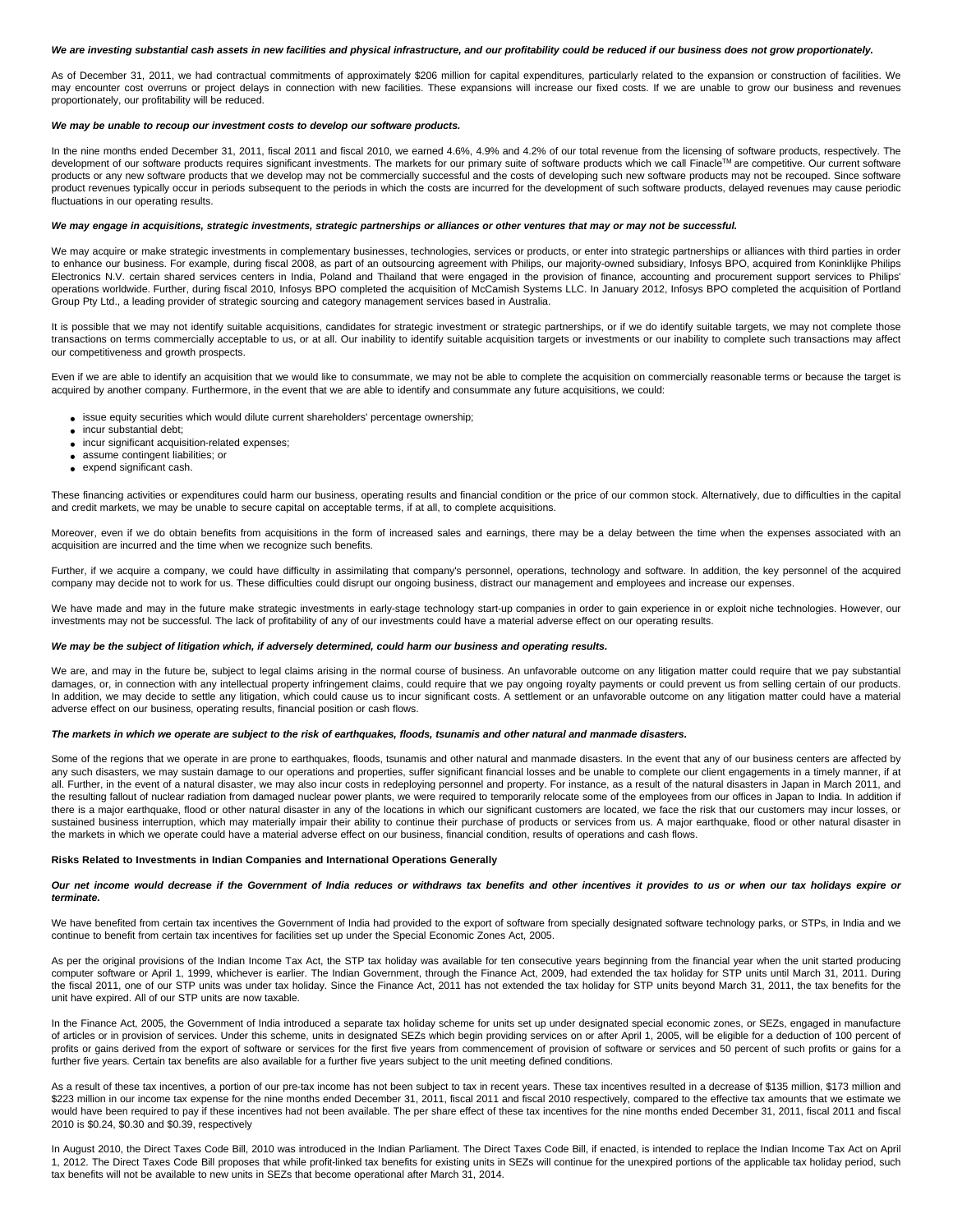Further, the Finance Act, 2007, had included income eligible for deductions under Section 10A of the Indian Income Tax Act in the computation of book profits for the levy of a Minimum Alternative Tax, or MAT. Effective April 1, 2011, the Finance Act, 2011 extended MAT to SEZ operating as well as SEZ developer units. Income in respect of which a deduction may be claimed under section 10AA or section 80IAB of the Indian Income Tax Act therefore has to be included in book profits for computing MAT liability. The Finance Act, 2011 increased the effective rate of MAT for domestic companies from 19.93% to 20.01% (inclusive of a surcharge and education cess) of book profits. With our growth of business in SEZ units, we may have to compute our tax liability under MAT in future years.

The Income Tax Act provides that the MAT paid by us can be adjusted against our regular tax liability over the next ten years. Although MAT paid by us can be set off against our future tax liability, due to the introduction of MAT, our net income and cash flows for intervening periods could be adversely affected.

The Direct Taxes Code Bill also proposes the rate of MAT to be 20% (including surcharges) on the book profits of domestic companies, and the amounts paid towards MAT are expected to be adjusted against regular tax liability over a fifteen year period.

The expiration, modification or termination of any of our tax benefits or holidays, including on account of non-availability of the SEZ tax holiday scheme pursuant to the enactment of the Direct Taxes Code Bill, would likely increase our effective tax rates significantly. Any increase in our effective tax liability in India could have a material and adverse effect on our net income.

### **In the event that the Government of India or the government of another country changes its tax policies in a manner that is adverse to us, our tax expense may materially increase, reducing our profitability.**

In the recent years, the Government of India has introduced a tax on various services provided within India including on the maintenance and repair of software. The Government of India has in the Finance Act, 2008, included services provided in relation to information technology software under the ambit of service tax, if it is in the course or furtherance of the business. Under this tax, service providers are required to pay a tax of 10% (excluding applicable education cess) on the value of services provided to customers. The Government of India may expand the services covered under the ambit of this tax to include various services provided by us. This tax, if expanded, could increase our expenses, and could adversely affect our operating margins and revenues. Although currently there are no material pending or threatened claims against us for service taxes, such claims may be asserted against us in the future. Defending these claims would be expensive, time consuming and may divert our management's attention and resources from operating our company.

### We operate in jurisdictions that impose transfer pricing and other tax-related regulations on us, and any failure to comply could materially and adversely affect our **profitability.**

We are required to comply with various transfer pricing regulations in India and other countries. Failure to comply with such regulations may impact our effective tax rates and consequently affect our net margins. Additionally, we operate in several countries and our failure to comply with the local and municipal tax regime may result in additional taxes, penalties and enforcement actions from such authorities. In the event that we do not properly comply with transfer pricing and tax-related regulations, our profitability may be adversely affected.

### **Wage pressures in India and the hiring of employees outside India may prevent us from sustaining our competitive advantage and may reduce our profit margins.**

Wage costs in India have historically been significantly lower than wage costs in the United States and Europe for comparably skilled professionals, which has been one of our competitive strengths. Although, currently, a vast majority of our workforce consists of Indian nationals, we expect to increase hiring in other jurisdictions, including the United States and Europe. Any such recruitment of foreign nationals is likely to be at wages higher than those prevailing in India and may increase our operating costs and adversely impact our profitability.

Further, in certain jurisdictions in which we operate, legislation has been adopted that requires our non-resident alien employees working in such jurisdictions to earn the same wages as similarly situated residents or citizens of such jurisdiction. In jurisdictions where this is required, the compensation expenses for our non-resident alien employees would adversely impact our results of operations. For example, recently, the minimum wages for certain work permit holders in the United Kingdom have been increased, thereby increasing the cost of conducting business in that jurisdiction.

Additionally, wage increases in India may prevent us from sustaining this competitive advantage and may negatively affect our profit margins. We have historically experienced significant competition for employees from large multinational companies that have established and continue to establish offshore operations in India, as well as from companies within India. This competition has led to wage pressures in attracting and retaining employees, and these wage pressures have led to a situation where wages in India are increasing at a faster rate than in the United States, which could result in increased costs for companies seeking to employ technology professionals in India, particularly project managers and other mid-level professionals. We may need to increase our employee compensation more rapidly than in the past to remain competitive with other employers, or seek to recruit in other low labor cost jurisdictions to keep our wage costs low. For example, we established a long term retention bonus policy for our senior executives and employees. Under this policy, certain senior executives and employees will be entitled to a yearly cash bonus upon their continued employment with us based upon seniority, their role in the Company and their performance. Typically, we undertake an annual compensation review, and, pursuant to such review, the average salaries of our employees have increased significantly. Any compensation increases in the future may result in a material adverse effect on our business, results of operations and financial condition.

### **Terrorist attacks or a war could adversely affect our business, results of operations and financial condition.**

Terrorist attacks, such as the attacks of September 11, 2001 in the United States, the attacks of July 25, 2008 in Bangalore, the attacks of November 26 to 29, 2008 and July 13, 2011 in Mumbai and other acts of violence or war, such as the continuing conflicts in Iraq and Afghanistan, have the potential to have a direct impact on our clients or on us. To the extent that such attacks affect or involve the United States or Europe, our business may be significantly impacted, as the majority of our revenues are derived from clients located in the United States and Europe. In addition, such attacks may destabilize the economic and political situation in India, may make travel more difficult, may make it more difficult to obtain work visas for many of our technology professionals who are required to work in the United States or Europe, and may effectively reduce our ability to deliver our services to our clients. Such obstacles to business may increase our expenses and negatively affect the results of our operations. Furthermore, any attacks in India could cause a disruption in the delivery of our services to our clients, and could have a negative impact on our business, personnel, assets and results of operations, and could cause our clients or potential clients to choose other vendors for the services we provide. Terrorist threats, attacks or war could make travel more difficult, may disrupt our ability to provide services to our clients and could delay, postpone or cancel our clients' decisions to use our services.

## **Regional conflicts in South Asia could adversely affect the Indian economy, disrupt our operations and cause our business to suffer.**

South Asia has, from time to time, experienced instances of civil unrest and hostilities among neighboring countries, including between India and Pakistan. In recent years there have been military confrontations between India and Pakistan that have occurred in the region of Kashmir and along the India-Pakistan border. Further, in recent months, Pakistan has been experiencing significant instability and this has heightened the risks of conflict in South Asia. Military activity or terrorist attacks in the future could influence the Indian economy by disrupting communications and making travel more difficult and such political tensions could create a greater perception that investments in Indian companies involve higher degrees of risk. This, in turn, could have a material adverse effect on the market for securities of Indian companies, including our equity shares and our ADSs, and on the market for our services.

### **Changes in the policies of the Government of India or political instability could delay the further liberalization of the Indian economy and adversely affect economic conditions in India generally, which could impact our business and prospects.**

Since 1991, successive Indian governments have pursued policies of economic liberalization, including significantly relaxing restrictions on the private sector. Nevertheless, the role of the Central and State governments in the Indian economy as producers, consumers and regulators has remained significant. The current Government of India, formed in May 2009, has announced policies and taken initiatives that support the continued economic liberalization policies pursued by previous governments. However, these liberalization policies may not continue in the future. The rate of economic liberalization could change, and specific laws and policies affecting technology companies, foreign investment, currency exchange and other matters affecting investment in our securities could change as well. A significant change in India's economic liberalization and deregulation policies could adversely affect business and economic conditions in India generally, and our business in particular.

The Indian Government has also announced its intent to make further changes in the policies applicable to Special Economic Zones, or SEZs. Some of our software development centers located at Chandigarh, Chennai, Hyderabad, Mangalore, Mysore, Pune, Trivandrum and Jaipur currently operate in SEZs and many of our proposed development centers are likely to operate in SEZs. If the Government of India changes its policies affecting SEZs in a manner that adversely impact the incentives for establishing and operating facilities in SEZs, our business, results of operations and financial condition may be adversely affected.

Political instability could also delay the reform of the Indian economy and could have a material adverse effect on the market for securities of Indian companies, including our equity shares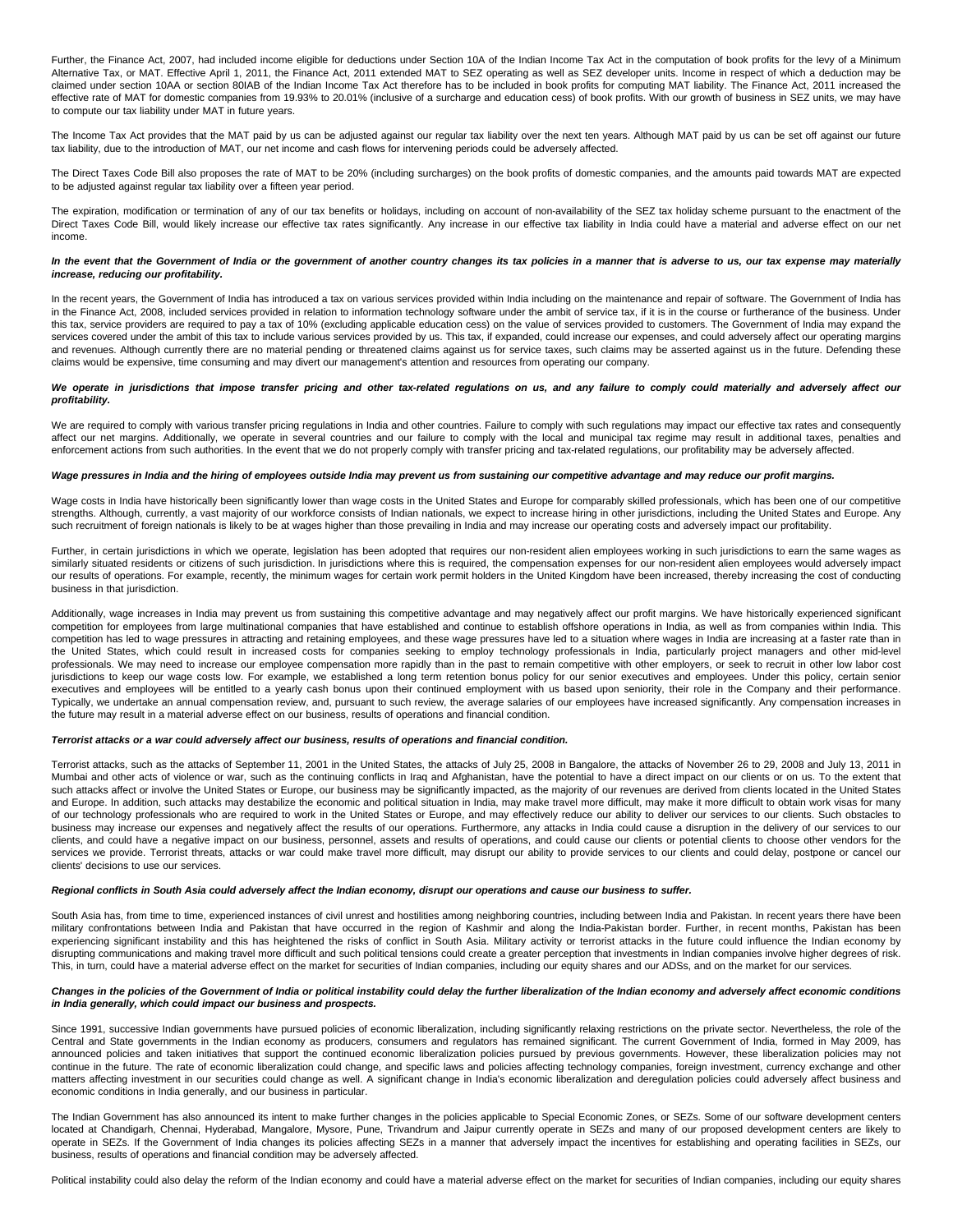#### **Our international expansion plans subject us to risks inherent in doing business internationally.**

Currently, we have global development centers in 16 countries around the world, with our largest development centers located in India. We have recently established or intend to establish new development facilities. During fiscal 2004, we established Infosys China and also acquired Infosys Australia to expand our operations in those countries. In fiscal 2005, we formed Infosys Consulting to focus on consulting services in the United States. In fiscal 2008, we established a wholly-owned subsidiary, Infosys Mexico, in Monterrey, Mexico, to provide business consulting and information technology services for clients in North America, Latin America and Europe. Also, during fiscal 2008, as part of an outsourcing agreement with Philips, our majority-owned subsidiary, Infosys BPO, acquired from Koninklijke Philips Electronics N.V. certain shared services centers in India, Poland and Thailand that are engaged in the provision of finance, accounting and procurement support services to Philips' operations worldwide. In fiscal 2010, we established a wholly-owned subsidiary, Infosys Tecnologia do Brasil Ltda in Brazil to provide information technology services in Latin America. Further, during fiscal 2010, we formed Infosys Public Services, Inc. to focus on governmental outsourcing and consulting in the United States and in fiscal 2011, we formed Infosys Technologies (Shanghai) Company Limited to further expand our operations in China. In January 2012, Infosys BPO completed the acquisition of Portland Group Pty Ltd., a leading provider of strategic sourcing and category management services based in Australia.

We also have a very large workforce spread across our various offices worldwide. As of December 31, 2011, we employed approximately 145,100 employees worldwide, and approximately 29,912 of those employees were located outside of India. Because of our global presence, we are subject to additional risks related to our international expansion strategy, including risks related to compliance with a wide variety of treaties, national and local laws, including multiple and possibly overlapping tax regimes, privacy laws and laws dealing with data protection, export control laws, restrictions on the import and export of certain technologies and national and local labor laws dealing with immigration, employee health and safety, and wages and benefits, applicable to our employees located in our various international offices and facilities. We may from time to time be subject to litigation or administrative actions resulting from claims against us by current or former employees, individually or as part of a class action, including for claims of wrongful termination, discrimination (including on grounds of nationality, ethnicity, race, faith, gender, marital status, age or disability), misclassification, payment of redundancy payments under TUPE-type legislation, or other violations of labor laws, or other alleged conduct. Our being held liable for unpaid compensation, redundancy payments, statutory penalties, and other damages arising out of such actions and litigations could adversely affect our revenues and operating profitability. For example, in December 2007, we entered into a voluntary settlement with the California Division of Labor Standards Enforcement regarding the potential misclassification of certain of our current and former employees, whereby we agreed to pay overtime wages that may have been owed to such employees. The total settlement amount was approximately \$26 million, including penalties and taxes.

In addition, we may face competition in other countries from companies that may have more experience with operations in such countries or with international operations generally. We may also face difficulties integrating new facilities in different countries into our existing operations, as well as integrating employees that we hire in different countries into our existing corporate culture. As an international company, our offshore and onsite operations may also be impacted by disease, epidemics and local political instability. For instance, some of the regions in which we operate, including North Africa, have experienced political instability in recent times, which required us to temporarily redeploy some of our personnel and property from those regions. Political instability in the regions in which we operate could have a material adverse effect on revenues and profitability.

Our international expansion plans may not be successful and we may not be able to compete effectively in other countries. Any of these events could adversely affect our revenues and operating profitability.

### **It may be difficult for holders of our ADSs to enforce any judgment obtained in the United States against us or our affiliates.**

We are incorporated under the laws of India and many of our directors and executive officers reside outside the United States. Virtually all of our assets are located outside the United States. As a result, holders of our ADSs may be unable to effect service of process upon us outside the United States. In addition, holders of our ADSs may be unable to enforce judgments against us if such judgments are obtained in courts of the United States, including judgments predicated solely upon the federal securities laws of the United States.

The United States and India do not currently have a treaty providing for reciprocal recognition and enforcement of judgments (other than arbitration awards) in civil and commercial matters. Therefore, a final judgment for the payment of money rendered by any federal or state court in the United States on the basis of civil liability, whether or not predicated solely upon the federal securities laws of the United States, would not be enforceable in India. However, the party in whose favor such final judgment is rendered may bring a new suit in a competent court in India based on a final judgment that has been obtained in the United States. The suit must be brought in India within three years from the date of the judgment in the same manner as any other suit filed to enforce a civil liability in India. It is unlikely that a court in India would award damages on the same basis as a foreign court if an action is brought in India. Furthermore, it is unlikely that an Indian court would enforce foreign judgments if it viewed the amount of damages awarded as excessive or inconsistent with Indian practice. A party seeking to enforce a foreign judgment in India is required to obtain approval from the Reserve Bank of India under the Foreign Exchange Management Act, 1999, to repatriate any amount recovered pursuant to the execution of such a judgment.

### **Holders of ADSs are subject to the Securities and Exchange Board of India's Takeover Code with respect to their acquisitions of ADSs or the underlying equity shares, and this may impose requirements on such holders with respect to disclosure and offers to purchase additional ADSs or equity shares.**

In September 2011, the Securities and Exchange Board of India [notified][enacted] the Securities and Exchange Board of India (Substantial Acquisition of Shares and Takeovers) Regulations, 2011 (the Takeover Code) which replaces the Securities and Exchange Board of India (Substantial Acquisition of Shares and Takeovers) Regulations, 1997.

The Takeover Code is applicable to a publicly listed Indian company. Therefore, the provisions of the Takeover Code apply to us and to any person acquiring our equity shares or voting rights in our Company. Pursuant to the November 6, 2009 amendment to the Securities and Exchange Board of India (Substantial Acquisition of Shares and Takeovers) Regulations, 1997, instruments such as ADSs are treated in the same manner as equity shares in respect of various mandatory requirements under the Takeover Code. The provisions of the Takeover Code are applicable to convertible instruments:

(a) if the holders of such convertible instruments are entitled to exercise voting rights in respect of the shares underlying the instruments, or (b) if the holders of such convertible instruments are not entitled to exercise voting rights in respect of the underlying shares, upon their conversion to the underlying shares carrying voting rights.

Under the terms of our Depositary Agreement, holders of our ADSs are entitled to voting rights. The provisions of the Takeover Code listed below could therefore materially and adversely impact our ADS holders. Our ADS holders should note that there are significant changes in procedure in the Takeover Code which depart from the Securities and Exchange Board of India (Substantial Acquisition of Shares and Takeovers) Regulations, 1997.

Upon acquisition of shares or voting rights in a publicly listed Indian company such that the aggregate share-holding of the acquirer (meaning a person who directly or indirectly, acquires or agrees to acquire shares or voting rights in a target company, or acquires or agrees to acquire control over the target company, either by himself or together with any person acting in concert) is 5% or more of the shares of the company, the acquirer is required to, within two working days of such acquisition, has to disclose the aggregate shareholding and voting rights in the company to the company and to the stock exchanges in which the shares of the company are listed.

Further, an acquirer, who, together with persons acting in concert with him, holds shares or voting rights entitling them to 5% or more of the shares or voting rights in a target company must disclose if there has been a sale or acquisition of shares representing 2% or more of the shares or voting rights of the company and the acquirer's revised shareholding to the company and to the stock exchanges in which the shares of the company are listed within two working days of such acquisition or sale or receipt of intimation of allotment of such shares.

Every person, who together with persons acting in concert with him, holds shares or voting rights entitling him to exercise 25% or more of the voting rights in a target company, has to disclose to the company and to stock exchanges, their aggregate shareholding and voting rights as of the thirty-first day of March, in such target company within seven working days from the end of the financial year of that company.

The acquisition of shares or voting rights which entitles the acquirer to exercise 25% or more of the voting rights in or control over the target company triggers a requirement for the acquirer to make an open offer to acquire at least 26% of the total shares of the target company for an offer price determined as per the provisions of the Takeover Code. The acquirer is required to make a public announcement for an open offer on the date on which it is agreed to acquire such shares or voting rights. Such open offer shall only be for such number of shares as is required to adhere to the maximum permitted non-public shareholding specified under the Securities Contracts (Regulation) Act, 1956.

**The laws of India do not protect intellectual property rights to the same extent as those of the United States, and we may be unsuccessful in protecting our intellectual property rights. We may also be subject to third party claims of intellectual property infringement.**

We rely on a combination of patent, copyright, trademark and design laws, trade secrets, confidentiality procedures and contractual provisions to protect our intellectual property. However,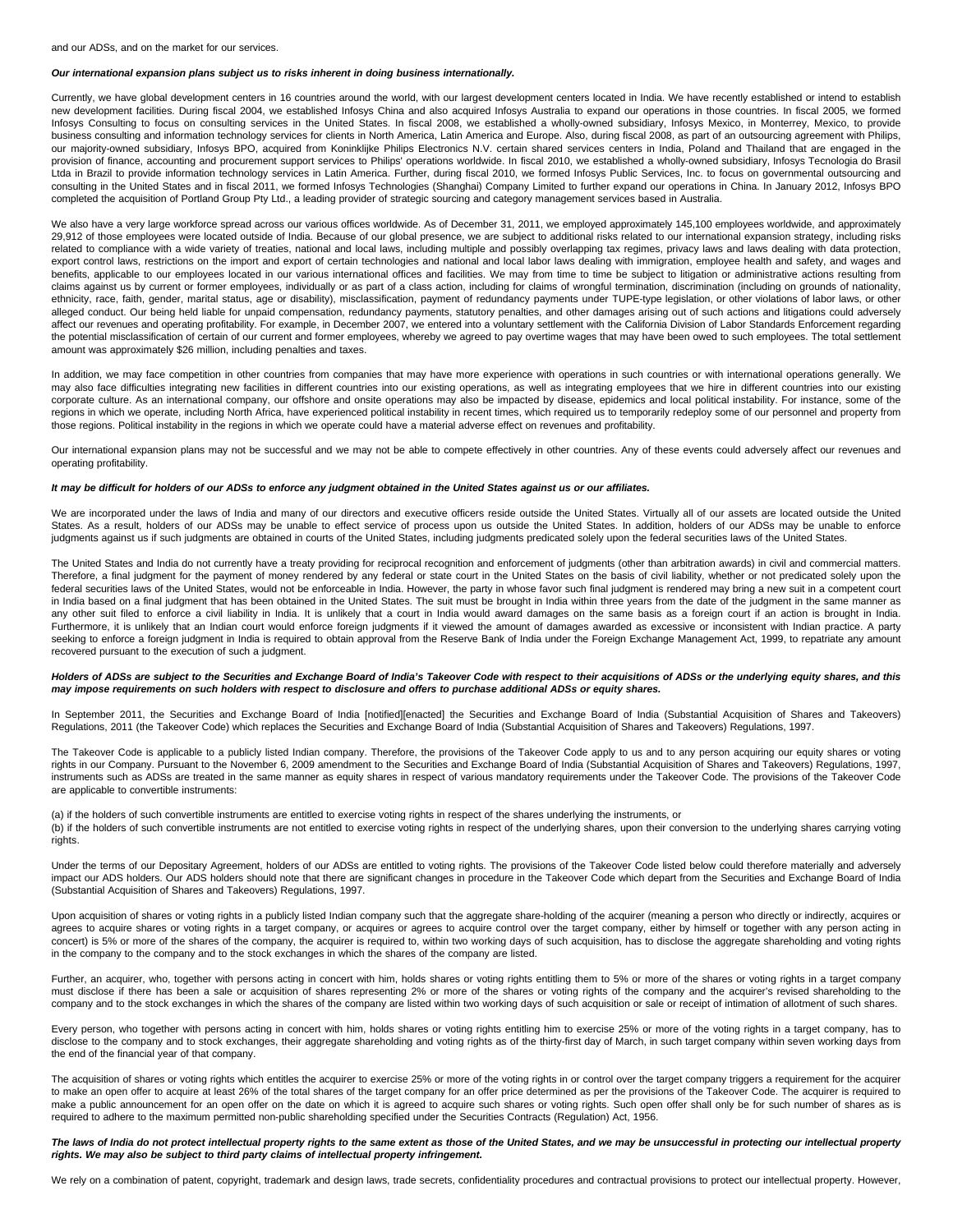the laws of India do not protect proprietary rights to the same extent as laws in the United States. Therefore, our efforts to protect our intellectual property may not be adequate. Our competitors may independently develop similar technology or duplicate our products or services. Unauthorized parties may infringe upon or misappropriate our products, services or proprietary information.

The misappropriation or duplication of our intellectual property could disrupt our ongoing business, distract our management and employees, reduce our revenues and increase our expenses. We may need to litigate to enforce our intellectual property rights or to determine the validity and scope of the proprietary rights of others. Any such litigation could be time consuming and costly. As the number of patents, copyrights and other intellectual property rights in our industry increases, and as the coverage of these rights increase, we believe that companies in our industry will face more frequent infringement claims. Defense against these claims, even if such claims are not meritorious, could be expensive, time consuming and may divert our management's attention and resources from operating our Company. From time to time, third parties have asserted, and may in the future assert, patent, copyright, trademark and other intellectual property rights against us or our customers. Our business partners may have similar claims asserted against them. A number of third parties, including companies with greater resources than Infosys, have asserted patent rights to technologies that we utilize in our business. If we become liable to third parties for infringing their intellectual property rights, we could be required to pay a substantial damage award and be forced to develop non-infringing technology, obtain a license or cease selling the applications or products that contain the infringing technology. We may be unable to develop non-infringing technology or to obtain a license on commercially reasonable terms, or at all. An unfavorable outcome in connection with any infringement claim against us as a result of litigation, other proceeding or settlement, could have a material and adverse impact on our business, results of operations and financial position.

### Our ability to acquire companies organized outside India depends on the approval of the Government of India and/or the Reserve Bank of India, and failure to obtain this **approval could negatively impact our business.**

Generally, the Reserve Bank of India must approve any acquisition by us of any company organized outside of India. The Reserve Bank of India permits acquisitions of companies organized outside of India by an Indian party without approval if the transaction consideration is paid in cash, the transaction value does not exceed 400% of the net worth of the acquiring company as on the date of the latest audited balance sheet, or unless the acquisition is funded with cash from the acquiring company's existing foreign currency accounts or with cash proceeds from the issue of ADRs/GDRs.

It is possible that any required approval from the Reserve Bank of India or any other government agency may not be obtained. Our failure to obtain approvals for acquisitions of companies organized outside India may restrict our international growth, which could negatively affect our business and prospects.

### **Indian laws limit our ability to raise capital outside India and may limit the ability of others to acquire us, which could prevent us from operating our business or entering into a transaction that is in the best interests of our shareholders.**

Indian law relating to foreign exchange management constrains our ability to raise capital outside India through the issuance of equity or convertible debt securities. Generally, any foreign investment in, or acquisition of an Indian company does not require the approval from relevant government authorities in India, including the Reserve Bank of India. However, in a number of industrial sectors, there are restrictions on foreign investment in an Indian company. Changes to the policies may create restrictions on our capital raising abilities. For example, a limit on the foreign equity ownership of Indian technology companies or pricing restrictions on the issue of ADRs/GDRs may constrain our ability to seek and obtain additional equity investment by foreign investors. In addition, these restrictions, if applied to us, may prevent us from entering into certain transactions, such as an acquisition by a non-Indian company, which might otherwise be beneficial for us and the holders of our equity shares and ADSs.

### **Risks Related to the ADSs**

### **Historically, our ADSs have traded at a significant premium to the trading prices of our underlying equity shares, and may not continue to do so in the future.**

Historically, our ADSs have traded on NASDAQ at a premium to the trading prices of our underlying equity shares on the Indian stock exchanges. We believe that this price premium has resulted from the relatively small portion of our market capitalization previously represented by ADSs, restrictions imposed by Indian law on the conversion of equity shares into ADSs, and an apparent preference of some investors to trade dollar-denominated securities. We have already completed three secondary ADS offerings and the completion of any additional secondary ADS offering will significantly increase the number of our outstanding ADSs. Also, over time, some of the restrictions on the issuance of ADSs imposed by Indian law have been relaxed and we expect that other restrictions may be relaxed in the future. As a result, the historical premium enjoyed by ADSs as compared to equity shares may be reduced or eliminated upon the completion of any additional secondary offering of our ADSs or similar transactions in the future, a change in Indian law permitting further conversion of equity shares into ADSs or changes in investor preferences.

Recently, we have increasingly seen the conversion of our ADSs into equity shares in India as the premium on ADSs compared to equity shares has significantly narrowed. If a substantial amount of our ADSs are converted into underlying equity shares in India, it could affect the liquidity of such ADSs on the NASDAQ market and could impact the price of our ADSs.

## **Sales of our equity shares may adversely affect the prices of our equity shares and ADSs.**

Sales of substantial amounts of our equity shares, including sales by our insiders in the public market, or the perception that such sales may occur, could adversely affect the prevailing market price of our equity shares or the ADSs or our ability to raise capital through an offering of our securities. In the future, we may also sponsor the sale of shares currently held by some of our shareholders as we have done in the past, or issue new shares. We can make no prediction as to the timing of any such sales or the effect, if any, that future sales of our equity shares, or the availability of our equity shares for future sale, will have on the market price of our equity shares or ADSs prevailing from time to time.

### **Negative media coverage and public scrutiny may adversely affect the prices of our equity shares and ADSs.**

Media coverage and public scrutiny of our business practices, policies and actions has increased dramatically over the past several years, particularly through the use of Internet forums and blogs. Any negative media coverage in relation to our business, regardless of the factual basis for the assertions being made, may adversely impact our reputation. Responding to allegations made in the media may be time consuming and could divert the time and attention of our senior management from our business. Any unfavorable publicity may also adversely impact investor confidence and result in sales of our equity shares and ADSs, which may lead to a decline in the share price of our equity shares and our ADSs.

### **Indian law imposes certain restrictions that limit a holder's ability to transfer the equity shares obtained upon conversion of ADSs and repatriate the proceeds of such transfer which may cause our ADSs to trade at a premium or discount to the market price of our equity shares.**

Under certain circumstances, the Reserve Bank of India must approve the sale of equity shares underlying ADSs by a non-resident of India to a resident of India. The Reserve Bank of India has given general permission to effect sales of existing shares or convertible debentures of an Indian company by a resident to a non-resident, subject to certain conditions, including the price at which the shares may be sold. Additionally, except under certain limited circumstances, if an investor seeks to convert the rupee proceeds from a sale of equity shares in India into foreign currency and then repatriate that foreign currency from India, he or she will have to obtain Reserve Bank of India approval for each such transaction. Required approval from the Reserve Bank of India or any other government agency may not be obtained on terms favorable to a non-resident investor or at all.

### **An investor in our ADSs may not be able to exercise preemptive rights for additional shares and may thereby suffer dilution of such investor's equity interest in us.**

Under the Companies Act, 1956, or the Indian Companies Act, a company incorporated in India must offer its holders of equity shares preemptive rights to subscribe and pay for a proportionate number of shares to maintain their existing ownership percentages prior to the issuance of any new equity shares, unless such preemptive rights have been waived by threefourths of the shareholders voting on the resolution to waive such rights. Holders of ADSs may be unable to exercise preemptive rights for equity shares underlying ADSs unless a registration statement under the Securities Act of 1933 as amended, or the Securities Act, is effective with respect to such rights or an exemption from the registration requirements of the Securities Act is available. We are not obligated to prepare and file such a registration statement and our decision to do so will depend on the costs and potential liabilities associated with any such registration statement, as well as the perceived benefits of enabling the holders of ADSs to exercise their preemptive rights, and any other factors we consider appropriate at the time. No assurance can be given that we would file a registration statement under these circumstances. If we issue any such securities in the future, such securities may be issued to the Depositary, which may sell such securities for the benefit of the holders of the ADSs. There can be no assurance as to the value, if any, the Depositary would receive upon the sale of such securities. To the extent that holders of ADSs are unable to exercise preemptive rights granted in respect of the equity shares represented by their ADSs, their proportional interests in us would be reduced.

### **ADS holders may be restricted in their ability to exercise voting rights.**

At our request, the Depositary will electronically mail to holders of our ADSs any notice of shareholders' meeting received from us together with information explaining how to instruct the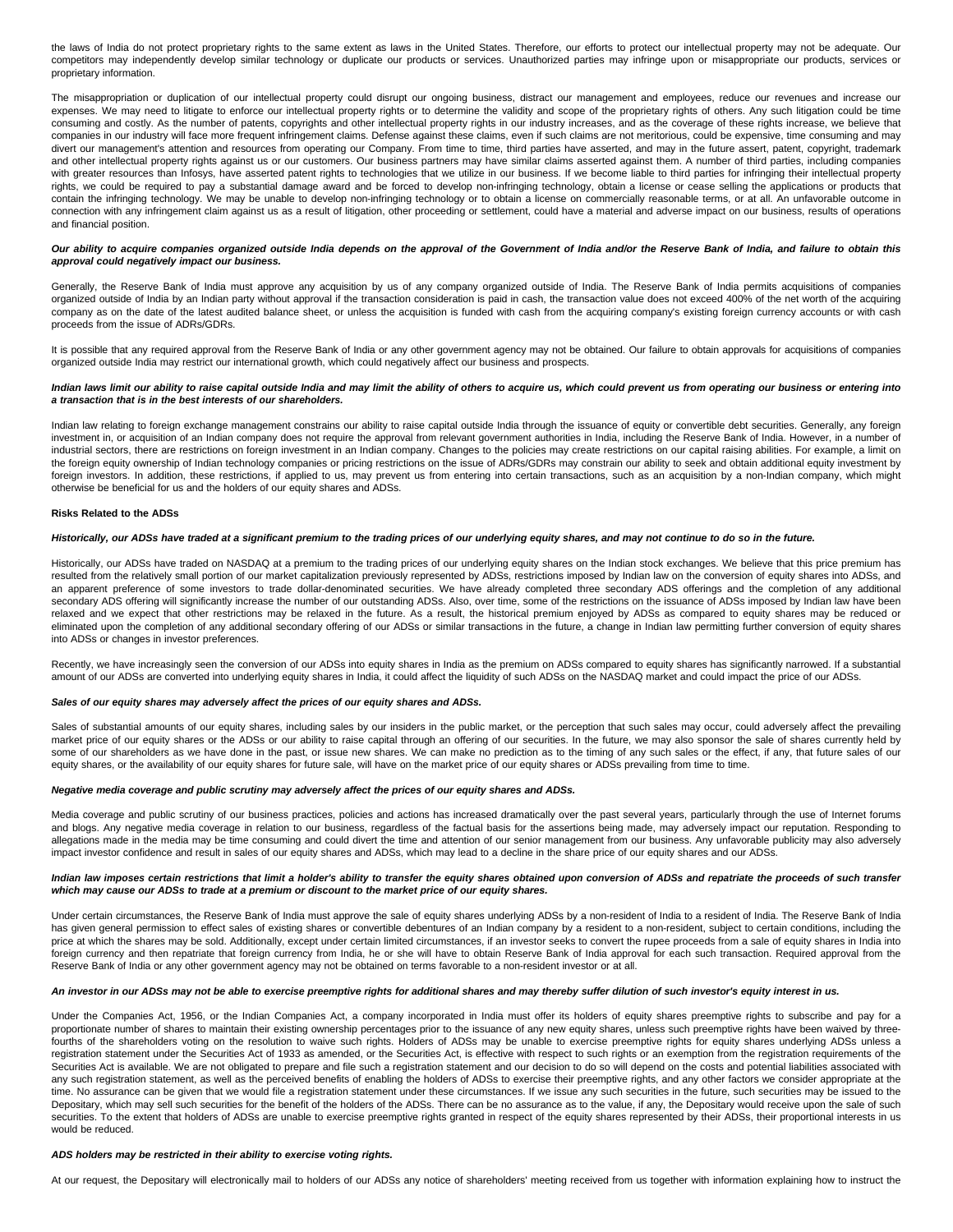Depositary to exercise the voting rights of the securities represented by ADSs. If the Depositary receives voting instructions from a holder of our ADSs in time, relating to matters that have been forwarded to such holder, it will endeavor to vote the securities represented by such holder's ADSs in accordance with such voting instructions. However, the ability of the Depositary to carry out voting instructions may be limited by practical and legal limitations and the terms of the securities on deposit. We cannot assure that holders of our ADSs will receive voting materials in time to enable such holders to return voting instructions to the Depositary in a timely manner. Securities for which no voting instructions have been received will not be voted. There may be other communications, notices or offerings that we only make to holders of our equity shares, which will not be forwarded to holders of ADSs. Accordingly, holders of our ADSs may not be able to participate in all offerings, transactions or votes that are made available to holders of our equity shares.

# **Item 2. Unregistered Sales of Equity Securities and Use of Proceeds**

None.

**Item 3. Defaults Upon Senior Securities**

None.

### **Item 4. (Reserved)**

### **Item 5. Other Information**

**None** 

# **Item 6. Exhibits**

The Exhibit Index attached hereto is incorporated by reference to this Item.

# **SIGNATURES**

Pursuant to the requirements of the Securities Exchange Act of 1934, the registrant has duly caused this report to be signed on its behalf by the undersigned, thereunto duly authorized.

Infosys Limited /s/ S. D. Shibulal

Date: January 25, 2012

S.D. Shibulal Chief Executive Officer

# **EXHIBIT INDEX**

|      | <b>Exhibit Number</b> Description of Document                                                                                   |
|------|---------------------------------------------------------------------------------------------------------------------------------|
| 31.1 | Certification of Chief Executive Officer and Chief Financial Officer pursuant to Section 302 of the Sarbanes Oxley Act of 2002. |
| 32.1 | Certification of Chief Executive Officer and Chief Financial Officer pursuant to Section 906 of the Sarbanes Oxley Act of 2002. |
| 99.1 | Independent Auditors' Report on Review of Unaudited Consolidated Interim Financial Statements.                                  |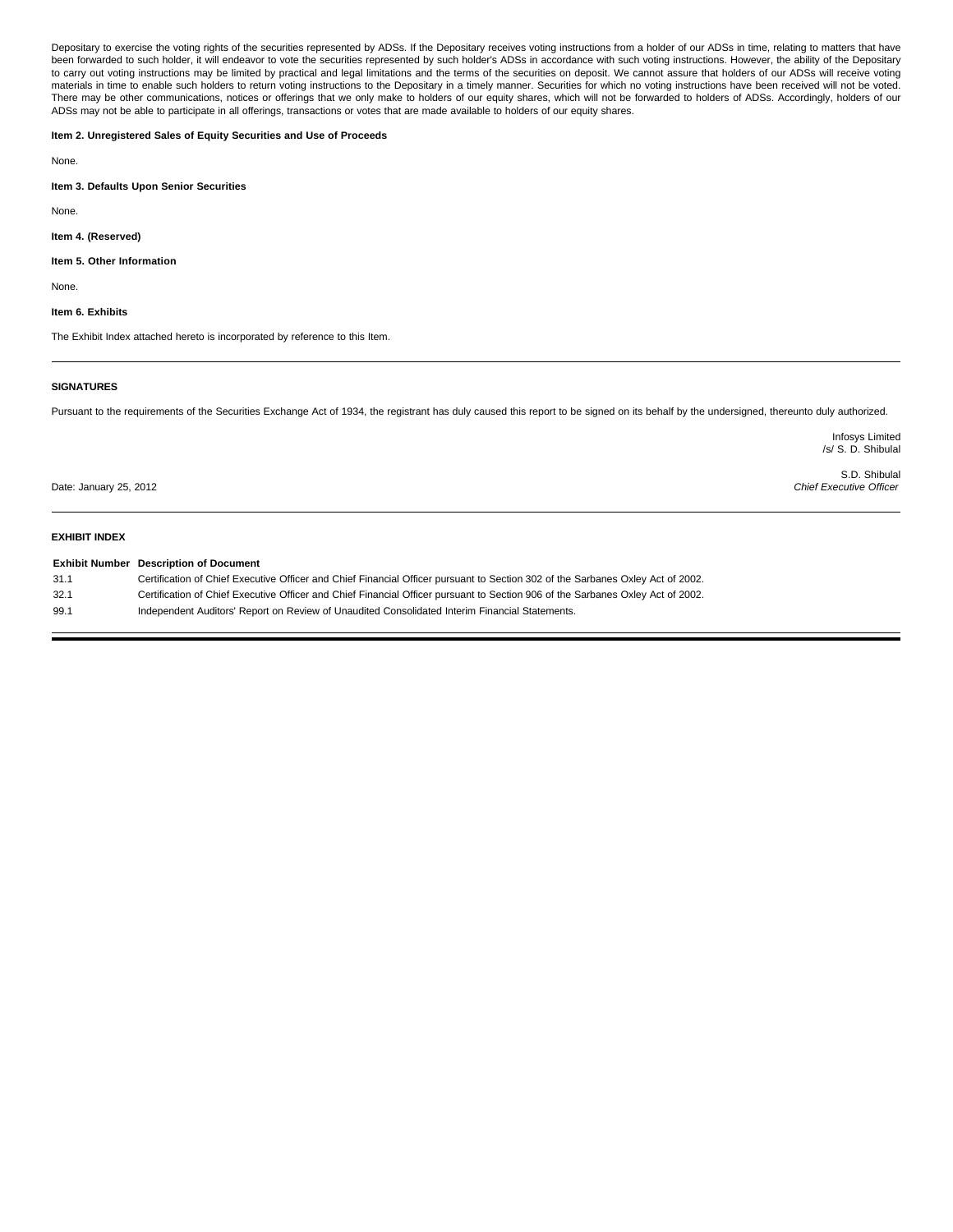### **Report of Independent Registered Public Accounting Firm**

The Board of Directors and Shareholders Infosys Limited (formerly Infosys Technologies Limited)

We have reviewed the accompanying consolidated balance sheets of Infosys Limited ("the Company") and subsidiaries as of December 31, 2011 and March 31, 2011, the related consolidated statements of comprehensive income for the three months and nine months ended December 31, 2011 and 2010, the related consolidated statements of changes in equity and cash flows for the nine months ended December 31, 2011 and 2010, and a summary of significant accounting policies and other explanatory notes. These consolidated interim financial statements are the responsibility of the Company's management.

We conducted our review in accordance with the standards of the Public Company Accounting Oversight Board (United States). A review of interim financial information consists principally of applying analytical procedures and making inquiries of persons responsible for financial and accounting matters. It is substantially less in scope than an audit conducted in accordance with the standards of the Public Company Accounting Oversight Board (United States), the objective of which is the expression of an opinion regarding the financial statements taken as a whole. Accordingly, we do not express such an opinion.

Based on our review, we are not aware of any material modifications that should be made to the consolidated interim financial statements referred to above for them to be in conformity with International Financial Reporting Standards as issued by International Accounting Standards Board.

We have previously audited, in accordance with standards of the Public Company Accounting Oversight Board (United States), the consolidated balance sheet of the Company and subsidiaries as of March 31, 2011, and the related consolidated statements of comprehensive income, changes in equity and cash flows for the year then ended (not presented herein); and in our report dated May 6, 2011, we expressed an unqualified opinion on those consolidated financial statements. In our opinion, the information set forth in the accompanying consolidated balance sheet as of March 31, 2011, is fairly stated, in all material respects, in relation to the consolidated balance sheet from which it has been derived.

KPMG Bangalore, India

January 25, 2012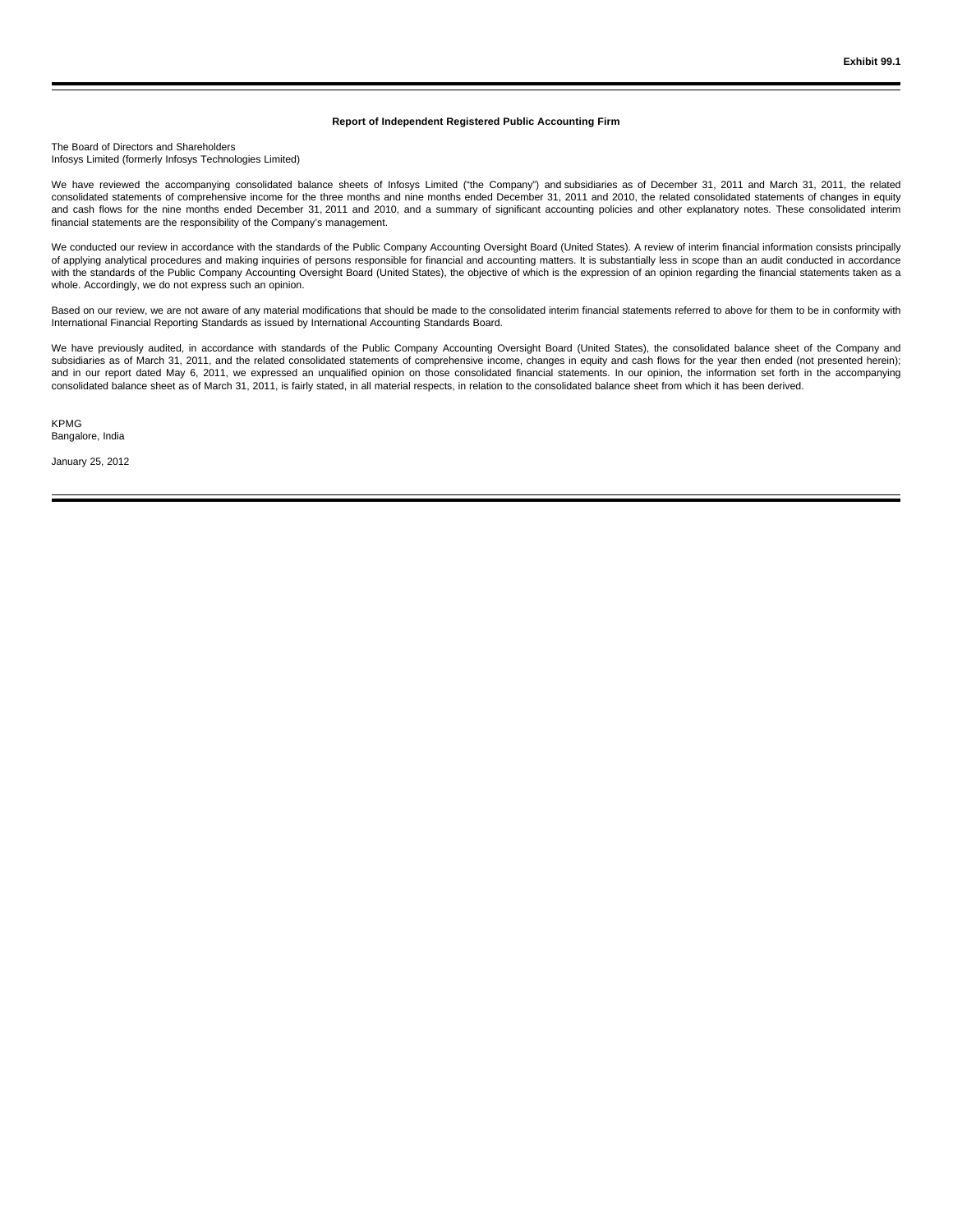### **Certification of Principal Executive Officer**

### **Pursuant to Section 302 of the Sarbanes-Oxley Act of 2002**

### **I, S. D. Shibulal, certify that:**

- 1. I have reviewed this quarterly report on Form 6-K of Infosys Limited;
- 2. Based on my knowledge, this report does not contain any untrue statement of a material fact or omit to state a material fact necessary to make the statements made, in light of the circumstances under which such statements were made, not misleading with respect to the period covered by this report;
- 3. Based on my knowledge, the financial statements, and other financial information included in this report, fairly present in all material respects the financial condition, results of operations and cash flows of the registrant as of, and for, the periods presented in this report;
- 4. The registrant's other certifying officer and I are responsible for establishing and maintaining disclosure controls and procedures (as defined in Exchange Act Rules 13a-15(e) and 15d-15(e)) and internal control over financial reporting (as defined in Exchange Act Rules 13a-15(f) and 15d-15(f)) for the registrant and have:
	- (a) Designed such disclosure controls and procedures, or caused such disclosure controls and procedures to be designed under our supervision, to ensure that material information relating to the registrant, including its consolidated subsidiaries, is made known to us by others within those entities, particularly during the period in which this report is being prepared;
	- (b) Designed such internal control over financial reporting, or caused such internal control over financial reporting to be designed under our supervision, to provide reasonable assurance regarding the reliability of financial reporting and the preparation of financial statements for external purposes in accordance with generally accepted accounting principles;
	- (c) Evaluated the effectiveness of the registrant's disclosure controls and procedures and presented in this report our conclusions about the effectiveness of the disclosure controls and procedures, as of the end of the period covered by this report based on such evaluation; and
	- (d) Disclosed in this report any change in the registrant's internal control over financial reporting that occurred during the registrant's most recent fiscal quarter that has materially affected, or is reasonably likely to materially affect, the registrant's internal control over financial reporting; and
- 5. The registrant's other certifying officer and I have disclosed, based on our most recent evaluation of internal control over financial reporting, to the registrant's auditors and the audit committee of the registrant's board of directors (or persons performing the equivalent functions):
	- (a) All significant deficiencies and material weaknesses in the design or operation of internal control over financial reporting which are reasonably likely to adversely affect the registrant's ability to record, process, summarize and report financial information; and
	- (b) Any fraud, whether or not material, that involves management or other employees who have a significant role in the registrant's internal control over financial reporting.

/s/ S. D. Shibulal

Date: January 25, 2012

**S. D. Shibulal** Chief Executive Officer

### **Certification of Principal Financial Officer**

# **Pursuant to Section 302 of the Sarbanes-Oxley Act of 2002**

### **I, V. Balakrishnan, certify that:**

- 1. I have reviewed this quarterly report on Form 6-K of Infosys Limited;
- 2. Based on my knowledge, this report does not contain any untrue statement of a material fact or omit to state a material fact necessary to make the statements made, in light of the circumstances under which such statements were made, not misleading with respect to the period covered by this report;
- Based on my knowledge, the financial statements, and other financial information included in this report, fairly present in all material respects the financial condition, results of operations and cash flows of the registrant as of, and for, the periods presented in this report;
- 4. The registrant's other certifying officer and I are responsible for establishing and maintaining disclosure controls and procedures (as defined in Exchange Act Rules 13a-15(e) and 15d-15(e)) and internal control over financial reporting (as defined in Exchange Act Rules 13a-15(f) and 15d-15(f)) for the registrant and have:
	- (a) Designed such disclosure controls and procedures, or caused such disclosure controls and procedures to be designed under our supervision, to ensure that material information relating to the registrant, including its consolidated subsidiaries, is made known to us by others within those entities, particularly during the period in which this report is being prepared;
	- (b) Designed such internal control over financial reporting, or caused such internal control over financial reporting to be designed under our supervision, to provide reasonable assurance regarding the reliability of financial reporting and the preparation of financial statements for external purposes in accordance with generally accepted accounting principles;
	- (c) Evaluated the effectiveness of the registrant's disclosure controls and procedures and presented in this report our conclusions about the effectiveness of the disclosure controls and procedures, as of the end of the period covered by this report based on such evaluation; and
	- (d) Disclosed in this report any change in the registrant's internal control over financial reporting that occurred during the registrant's most recent fiscal quarter that has materially affected, or is reasonably likely to materially affect, the registrant's internal control over financial reporting; and
- 5. The registrant's other certifying officer and I have disclosed, based on our most recent evaluation of internal control over financial reporting, to the registrant's auditors and the audit committee of the registrant's board of directors (or persons performing the equivalent functions):
	- (a) All significant deficiencies and material weaknesses in the design or operation of internal control over financial reporting which are reasonably likely to adversely affect the registrant's ability to record, process, summarize and report financial information; and
	- (b) Any fraud, whether or not material, that involves management or other employees who have a significant role in the registrant's internal control over financial reporting.

/s/ V. Balakrishnan

**V. Balakrishnan** Chief Financial Officer

Date: January 25, 2012